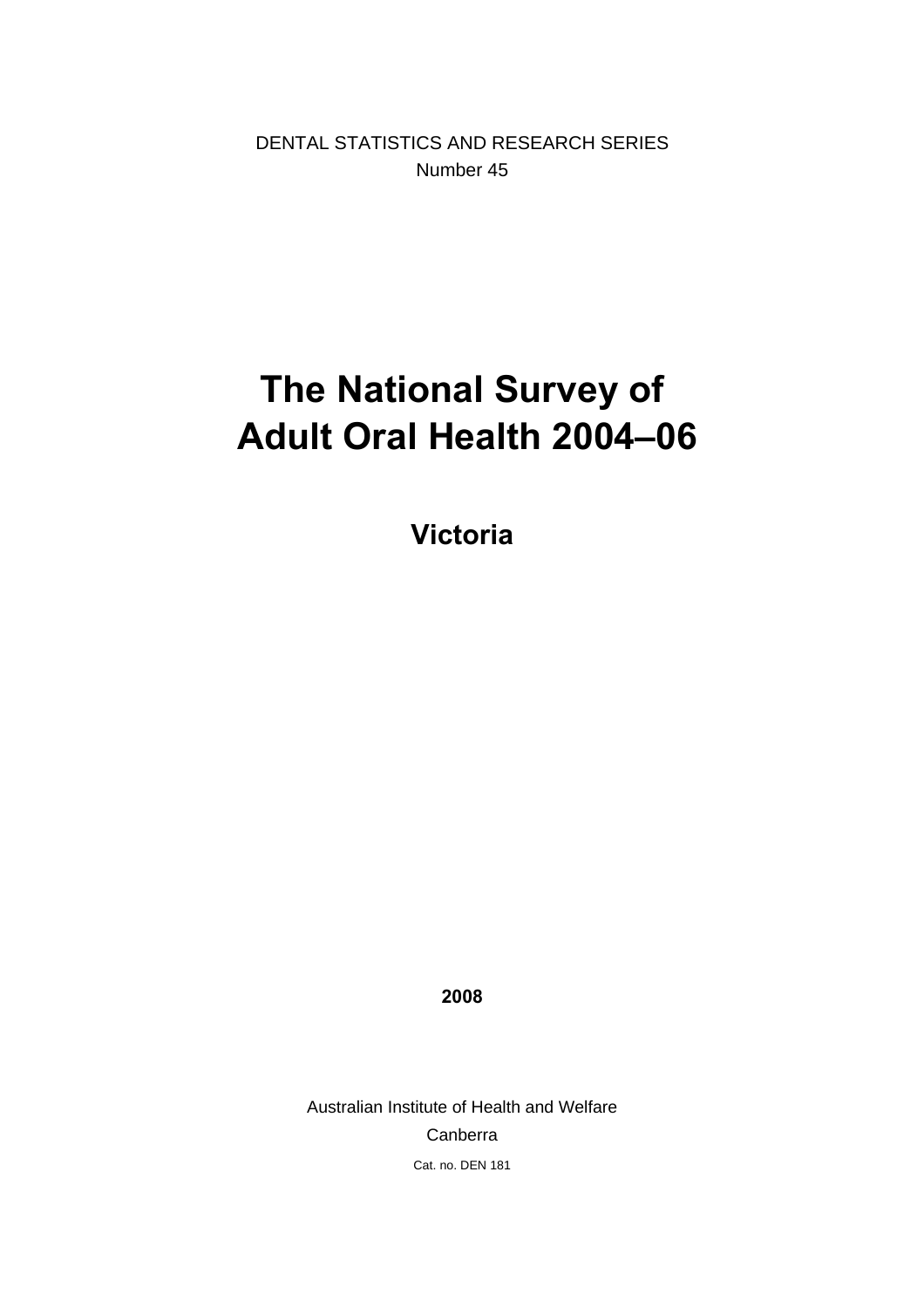© Australian Institute of Health and Welfare 2008

This work is copyright. Apart from any use as permitted under the *Copyright Act 1968*, no part may be reproduced without prior written permission from the Australian Institute of Health and Welfare. Requests and enquiries concerning reproduction and rights should be directed to the Head, Media and Communications Unit, Australian Institute of Health and Welfare, GPO Box 570, Canberra ACT 2601.

This publication is part of the Australian Institute of Health and Welfare's Dental statistics and research series. A complete list of the Institute's publications is available from the Institute's website <www.aihw.gov.au>.

ISSN 1321-0254 ISBN 978 1 74024 787 0

#### **Suggested citation**

AIHW Dental Statistics and Research Unit 2008. The National Survey of Adult Oral Health 2004–06: Victoria. Cat. no. DEN 181. Dental Statistics and Research Series no. 45. Canberra: Australian Institute of Health and Welfare.

#### **Australian Institute of Health and Welfare**

**Board Chair**  Hon. Peter Collins, AM, QC

**Director** 

Penny Allbon

Published by the Australian Institute of Health and Welfare Printed by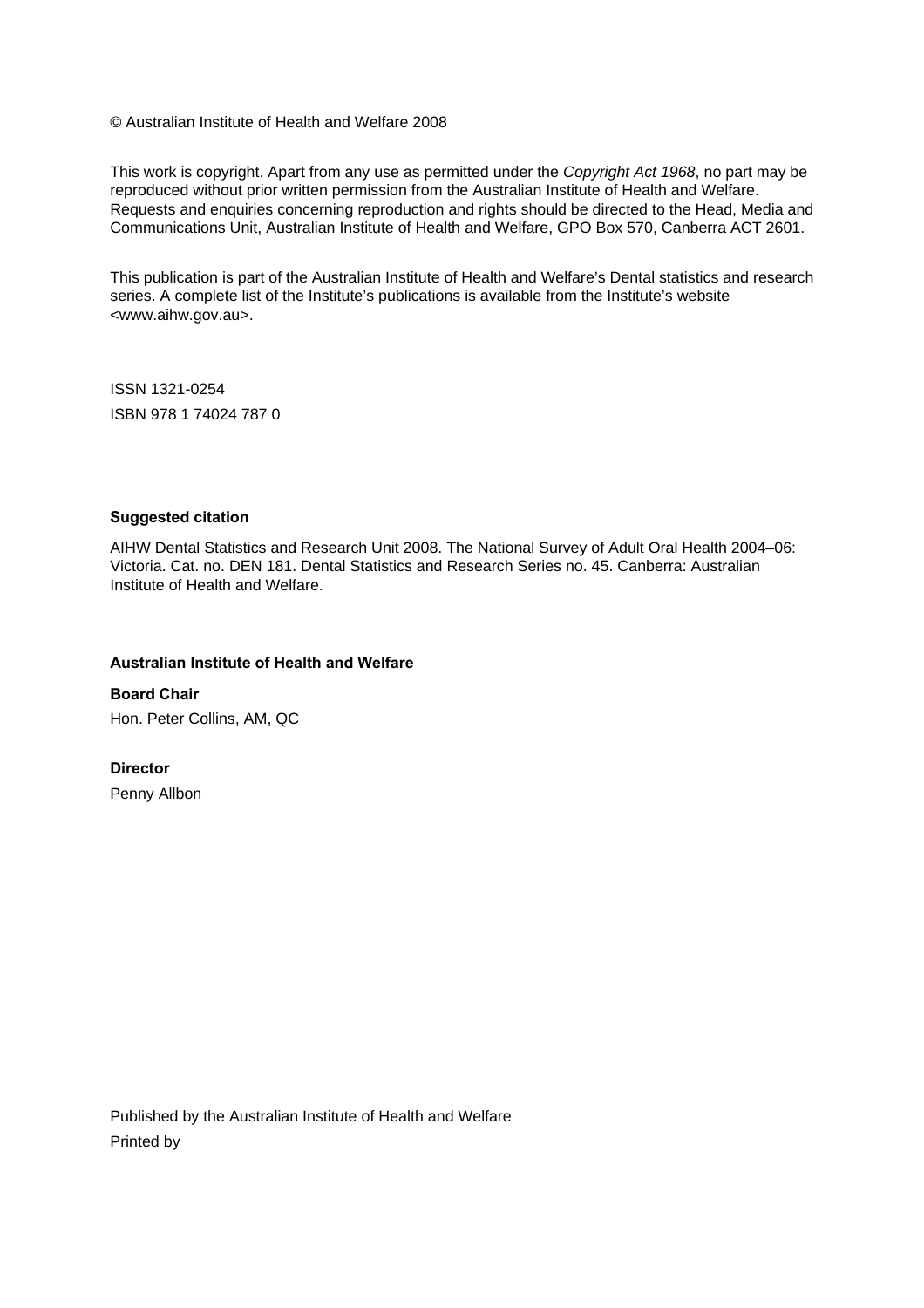# **Contents**

| 1              |                                                                                   |  |
|----------------|-----------------------------------------------------------------------------------|--|
|                |                                                                                   |  |
|                |                                                                                   |  |
|                | Aspects of oral health and dental care relevant to the National Oral Health Plan5 |  |
| $\overline{2}$ |                                                                                   |  |
|                |                                                                                   |  |
|                |                                                                                   |  |
|                |                                                                                   |  |
|                |                                                                                   |  |
|                |                                                                                   |  |
|                |                                                                                   |  |
|                |                                                                                   |  |
|                |                                                                                   |  |
|                |                                                                                   |  |
|                | Distribution of sociodemographic and dental access characteristics15              |  |
| 3              |                                                                                   |  |
|                |                                                                                   |  |
|                |                                                                                   |  |
|                |                                                                                   |  |
|                |                                                                                   |  |
|                |                                                                                   |  |
|                |                                                                                   |  |
|                |                                                                                   |  |
|                |                                                                                   |  |
|                |                                                                                   |  |
|                |                                                                                   |  |
|                |                                                                                   |  |
|                |                                                                                   |  |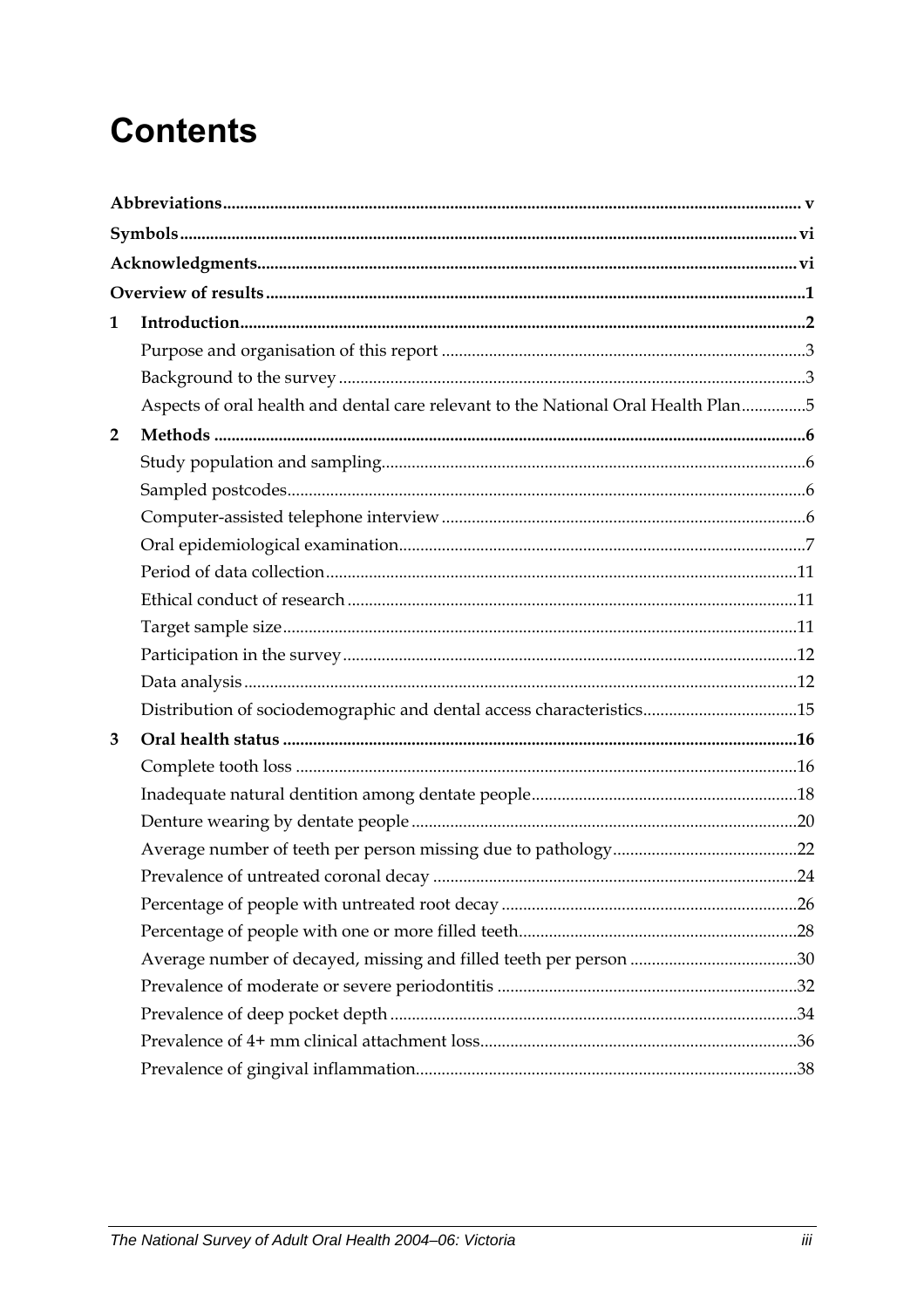| 4 |                                                                              |  |
|---|------------------------------------------------------------------------------|--|
|   |                                                                              |  |
|   |                                                                              |  |
|   |                                                                              |  |
|   |                                                                              |  |
|   |                                                                              |  |
|   |                                                                              |  |
|   |                                                                              |  |
|   |                                                                              |  |
|   |                                                                              |  |
|   |                                                                              |  |
|   |                                                                              |  |
| 5 |                                                                              |  |
|   |                                                                              |  |
|   |                                                                              |  |
|   |                                                                              |  |
|   |                                                                              |  |
|   |                                                                              |  |
|   |                                                                              |  |
|   |                                                                              |  |
|   | Age-standardised comparison between government health cardholders and        |  |
|   | Age-standardised comparison between the dentally insured and the uninsured78 |  |
|   |                                                                              |  |
|   |                                                                              |  |
|   |                                                                              |  |
|   |                                                                              |  |
|   |                                                                              |  |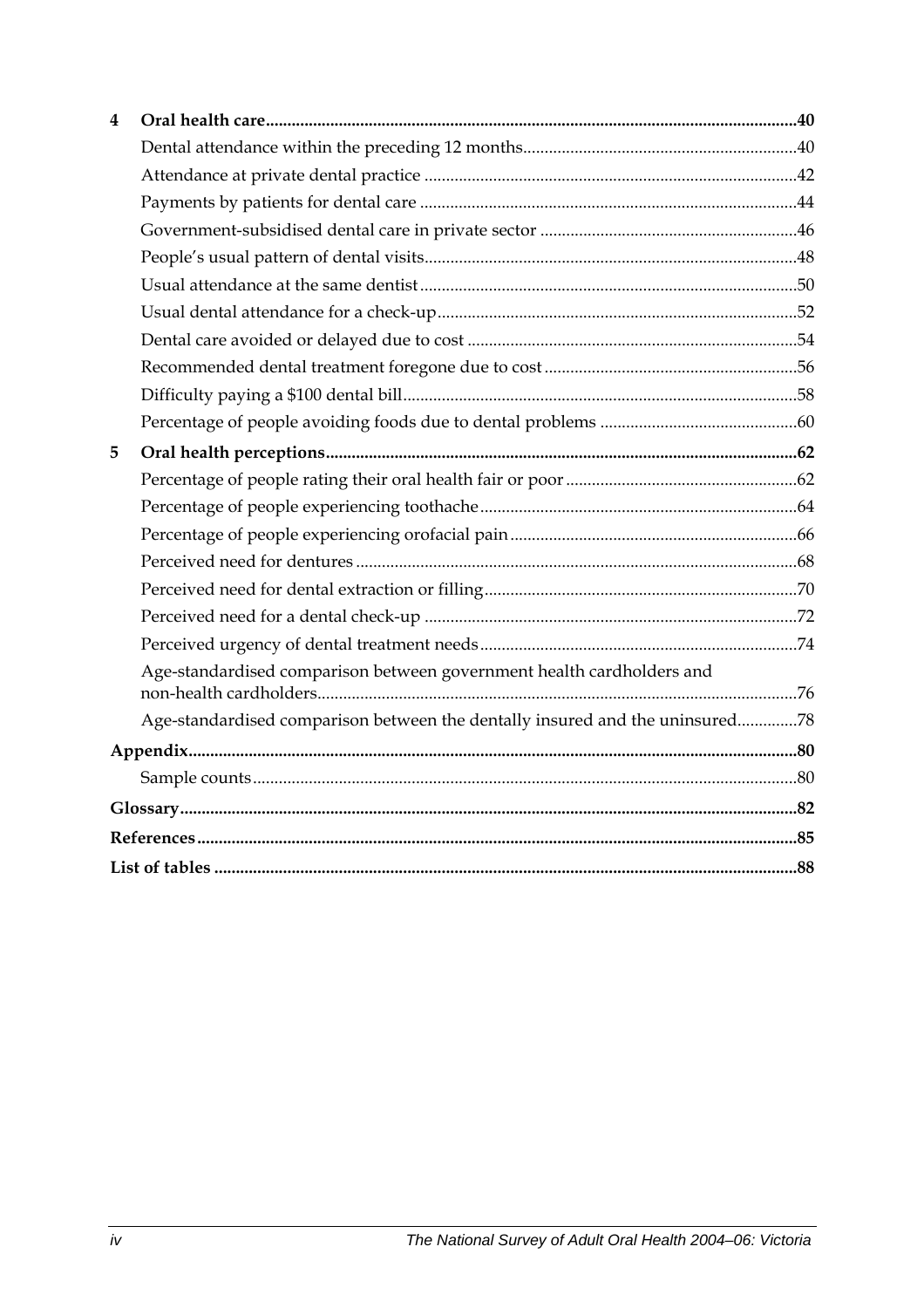# <span id="page-4-0"></span>**Abbreviations**

| American Academy of Periodontology                     |
|--------------------------------------------------------|
| Australian Health Ministers' Advisory Council          |
| Australian Institute of Health and Welfare             |
| Australian Research Centre for Population Oral Health  |
| clinical attachment loss                               |
| computer-assisted telephone interview                  |
| US Centers for Disease Control and Prevention          |
| number of decayed, missing and filled permanent teeth  |
| Dental Statistics and Research Unit                    |
| Index of Relative Socioeconomic Advantage/Disadvantage |
| US National Center for Health Statistics               |
| US National Health and Nutrition Examination Survey    |
| National Health and Medical Research Council           |
| National Oral Health Survey of Australia               |
| National Survey of Adult Oral Health                   |
| Socioeconomic Indices for Areas                        |
|                                                        |

## **Place abbreviations**

| ACT        | <b>Australian Capital Territory</b> |
|------------|-------------------------------------|
| <b>NSW</b> | New South Wales                     |
| NT         | Northern Territory                  |
| Qld        | Queensland                          |
| SA         | South Australia                     |
| <b>Tas</b> | Tasmania                            |
| UK         | United Kingdom                      |
| US         | <b>United States</b>                |
| Vic        | Victoria                            |
| <b>WA</b>  | Western Australia                   |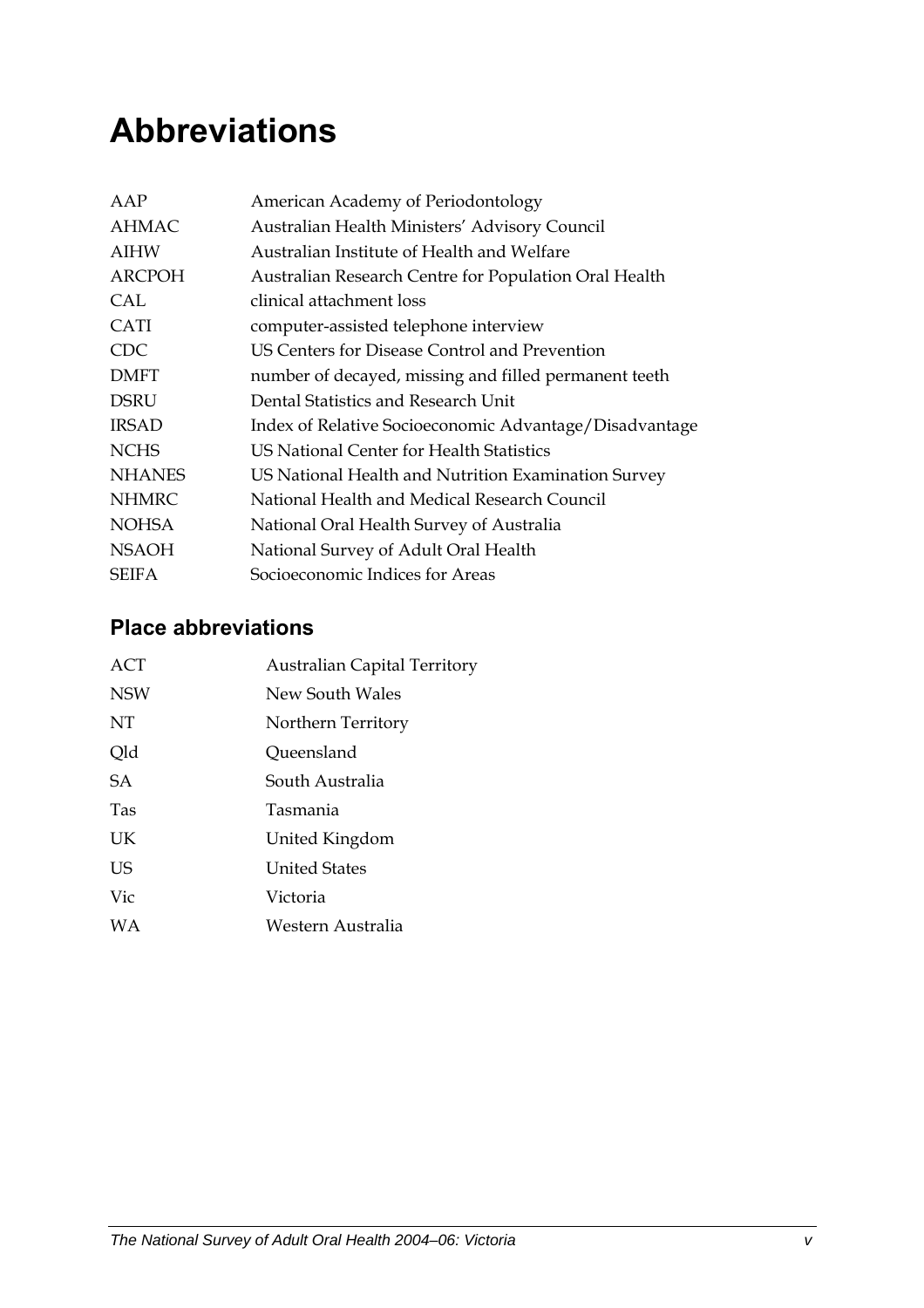# <span id="page-5-0"></span>**Symbols**

- \$ Australian dollars
- % per cent
- . . not applicable
- nil
- > greater than
- < less than
- ≥ greater than or equal to
- ≤ less than or equal to
- <0 estimate is less than zero

# **Acknowledgments**

This publication was prepared by the following authors at the Australian Research Centre for Population Oral Health (ARCPOH):

## **Authors**

Loc Do Anne Ellershaw Jane Harford Liana Luzzi Kaye Roberts-Thomson Gary Slade John Spencer

## **Editorial team**

Alison McLean and Lorna Lucas (ARCPOH) contributed to the editing of this publication and proofreading was by Jo Mason. All three worked to improve the consistency, layout and readability of the text.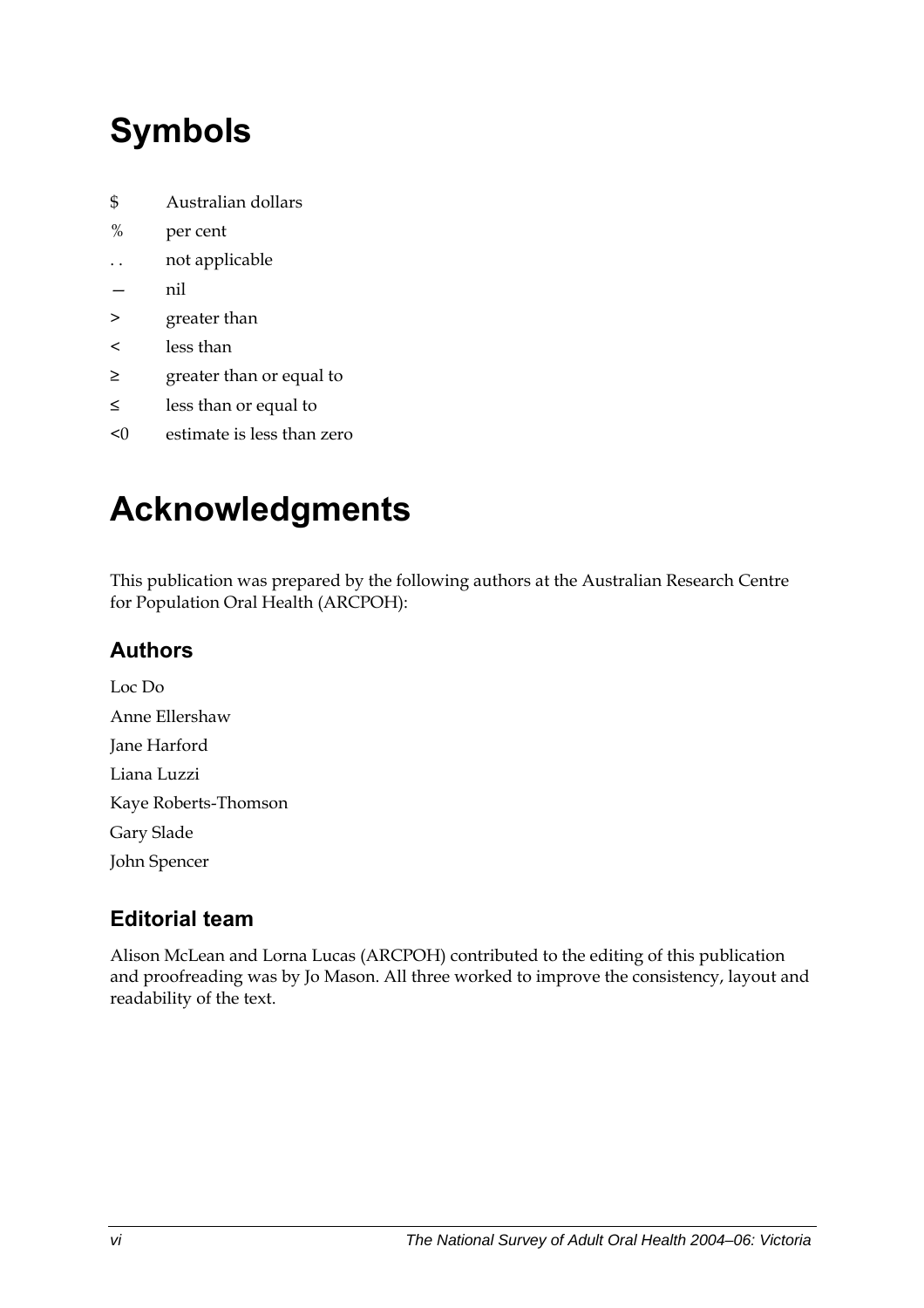#### **Victoria Survey personnel**

| Survey manager          | Dr Rodrigo Marino                                                                    |
|-------------------------|--------------------------------------------------------------------------------------|
| Appointment coordinator | Ms Nicola Byrne                                                                      |
| Dentist examiners       | Dr Anne Hyslop, Dr Vinitha Soosaipill, Dr Nathan Wolf                                |
| Dental recorders        | Ms Bajram Bajrami, Ms Carolyn Court,<br>Ms Karen Escoba-Rodriguez, Mr Malcolm Thomas |

#### **Scientific Advisory Committee members**

Dr Peter Barnard, Australian Dental Association Professor Mike Morgan, The University of Melbourne Mr Gary Niedorfer, Australian Bureau of Statistics Professor Brian Oldenburg, Monash University Professor Eric Reynolds, The University of Melbourne Dr Ken Tallis, Australian Institute of Health and Welfare

### **Community and Professional Advisory Committee members**

Dr Louise Brown, Australian and New Zealand Academy of Periodontists Ms Samantha Edmonds, Council of Social Service of NSW (NCOSS) Mr Errol Evans, Oral Health Unit, Queensland Health (alternate Dr Paul Wood) Ms Chris Morris, South Australian Dental Service Dr David Neesham, Dental Health Services, Western Australia (alternate Dr Martin Glick) Dr Bill O'Reilly, Australian Dental Association Federal Executive Ms Lindsay Simmons, Council of the Ageing Ms Tracey Slater, Department of Human Services, Victoria

### **Funding sources for the 2004–06 National Survey of Adult Oral Health**

National Health and Medical Research Council, Project Grant #299060 National Health and Medical Research Council, Project Grant #349514 National Health and Medical Research Council, Capacity Building Grant #349537 Australian Government Department of Health and Ageing, Population Health Division Australian Institute of Health and Welfare Colgate Oral Care Australian Dental Association US Centers for Disease Control and Prevention, Research Participation Program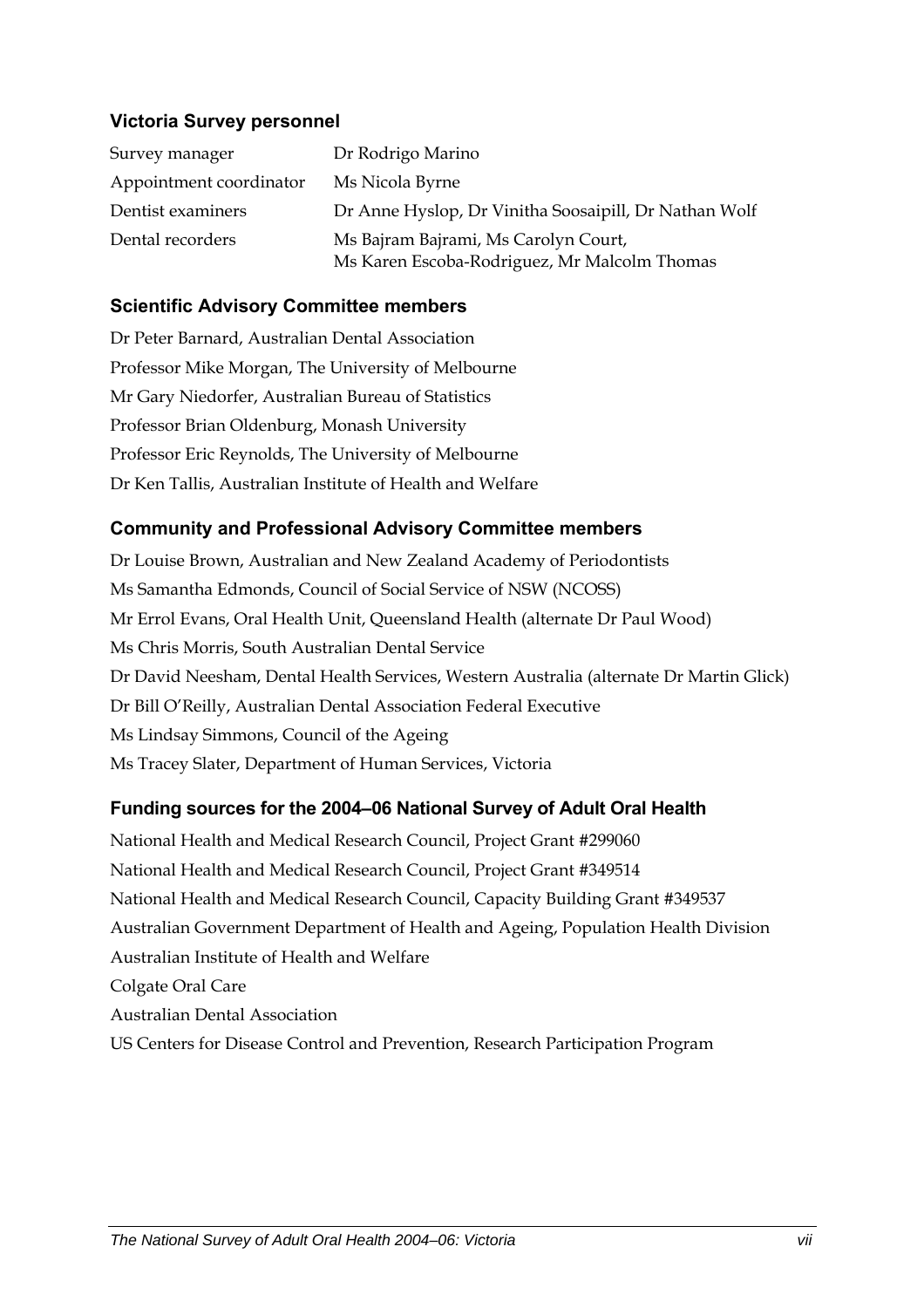### **ARCPOH interviewers**

| CATI supervisors         | Scott Crowley, Meredith Morgan                                                                                                                                                                                                                                                                                                                                                                                       |
|--------------------------|----------------------------------------------------------------------------------------------------------------------------------------------------------------------------------------------------------------------------------------------------------------------------------------------------------------------------------------------------------------------------------------------------------------------|
| <b>CATI</b> interviewers | Jan Anderson, Olivia Baker, Jenny Cates, Debra Flack,<br>Susie Garner, Alex Holland, Jessica Holder, Dora Jankumas,<br>Claire Leske, Peter Monaghan, Patricia Moyle, Grant Noble,<br>Alison Packer, Mary Porter, Jenny Proeve, Verity Proeve,<br>Edmund Redgrove, Joanne Rogers, Joy Simmons,<br>Kaye Sparrow, Lachlan Spencer, Michelle Storan, Sue Tanner,<br>Zoe Taylor, Theodora Trovas, Jenny Venn, Tammy White |
|                          |                                                                                                                                                                                                                                                                                                                                                                                                                      |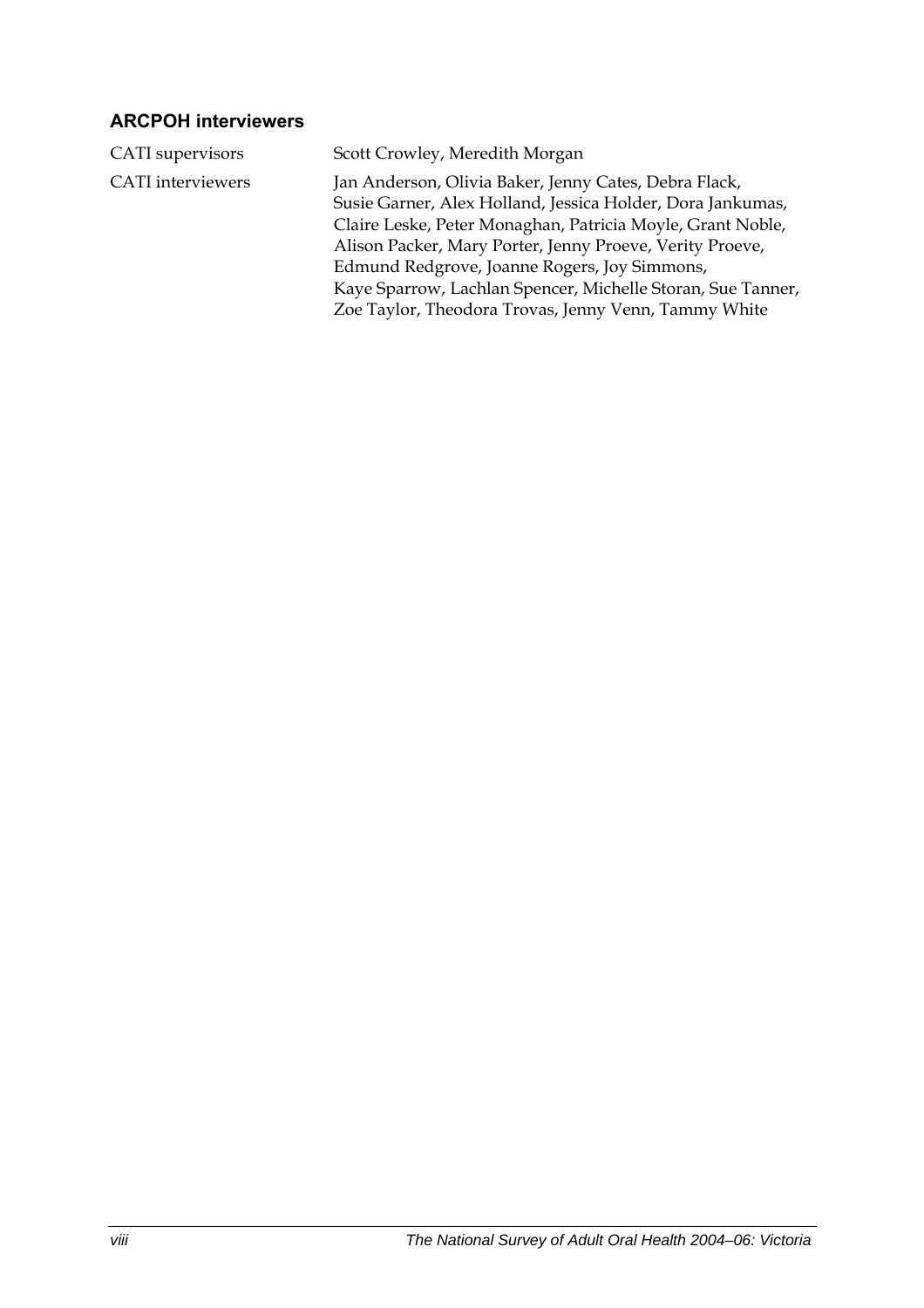# <span id="page-8-0"></span>**Overview of results**

This report describes levels of oral health in the adult population of Victoria at the beginning of the twenty-first century. The findings are from the 2004–06 National Survey of Adult Oral Health (NSAOH). In Victoria, 2,667 people were interviewed and 1,181 people were dentally examined for the survey. This report presents percentages and means for 30 oral health indicators in tables that compare three age groups and classify people according to five sociodemographic characteristics: sex, residential locality, socioeconomic status of residential postcode, government health card status, and dental insurance status.

## **Oral health status**

- 8.0% of people had no natural teeth and among dentate people, an average of 4.3 teeth per person were missing. These and two other indicators of tooth loss were associated with all sociodemographic characteristics other than sex.
- 24.0% of people had untreated dental decay and an average of 12.8 teeth per person were decayed, missing or filled. There was relatively little variation among sociodemographic groups in indicators of dental decay experience.
- 23.7% of people had inflamed gums and 26.4% had moderate or severe gum disease. There was relatively little variation among sociodemographic groups in indicators of dental decay experience.

### **Oral health care**

- 59.7% of people had visited a dentist within the preceding 12 months, and 52.8% said they usually did so. Indicators of dental attendance varied according to residential locality, socioeconomic status of residential postcode, government health card status and dental insurance status.
- 80.1% of people had a dentist that they usually attended, although 29.2% said that they avoided or delayed dental care due to its cost. Barriers to dental care were associated with low socioeconomic status, having a government health care card and a lack of dental insurance.

### **Oral health perceptions**

- 16.9% of people said they had avoided some foods due to dental problems, and 16.0% had experienced toothache, in the preceding 12 months. Perceptions of poor oral health were associated with having a government health card and a lack of dental insurance.
- 31.8% of people felt they needed an extraction or filling, although only 7.9% said they needed dentures. Socioeconomic status and dental insurance status were associated with perceived treatment needs.

Age-standardised analysis revealed that government health cardholders had poorer outcomes for 18 of the 29 indicators reported, while the uninsured had poorer outcomes for 21 of the 30 indicators.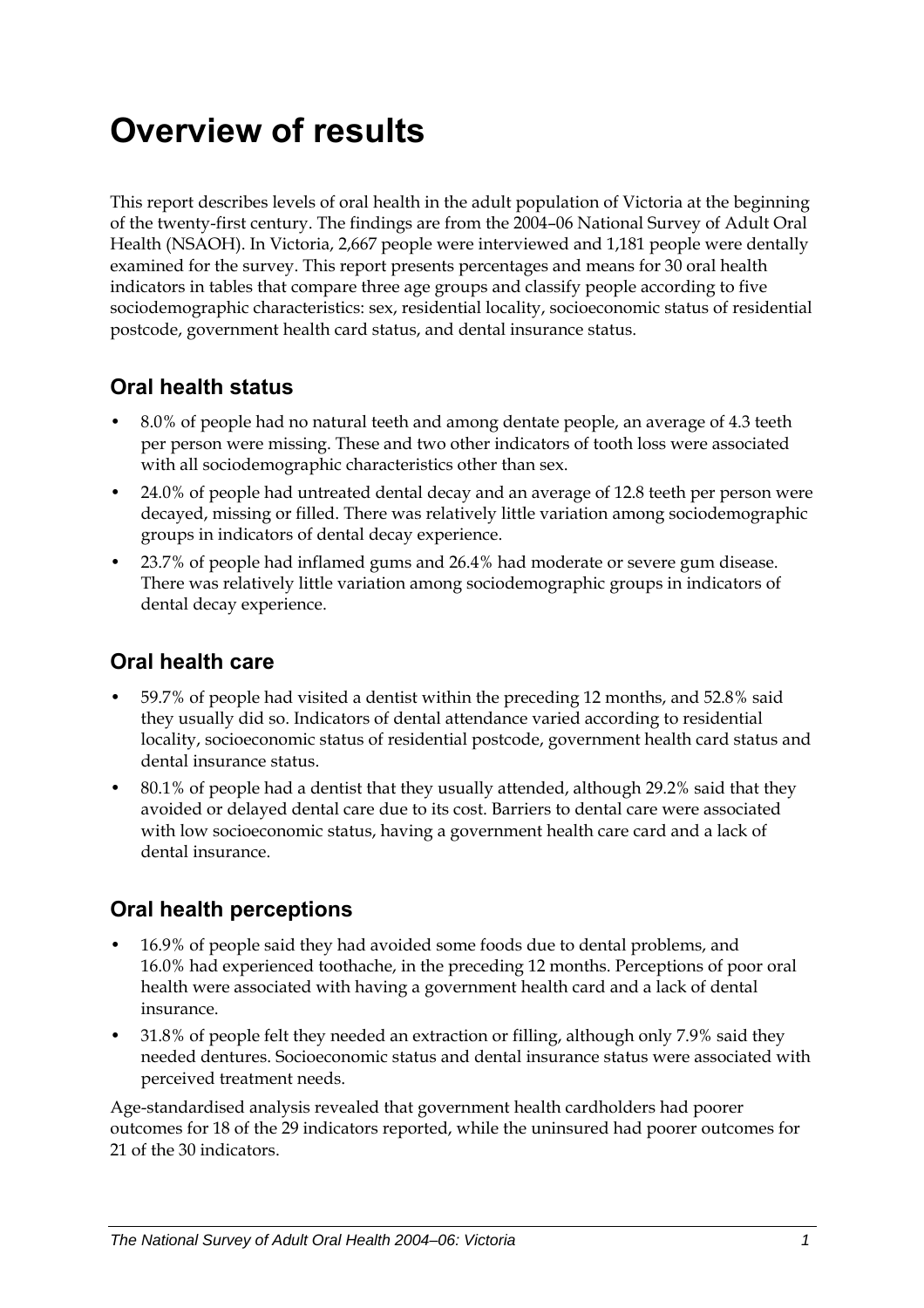# <span id="page-9-0"></span>**1 Introduction**

This report presents findings from the Victorian component of the 2004–06 National Survey of Adult Oral Health (NSAOH). Information was collected using interviews and standardised dental examinations that were conducted among a random sample of Victorian residents aged 15 years or more. Three major themes are reported in chapters describing oral health status, oral health care and perceptions of oral health. Statistics summarising those themes are tabulated for the Victorian adult population and for three age groups that are further classified according to: sex, residential locality, socioeconomic status of the area in which they live, government health cardholder status and dental insurance.

The 2004–06 NSAOH took place 17 years after the first oral examination survey of Australians conducted in the six states and the Australian Capital Territory (Barnard 1993). State/territory reports from that 1987–88 National Oral Health Survey of Australia (NOHSA) highlighted variations among age groups, between the sexes and between people living in or outside capital cities. The major findings reported from the survey were:

- children's dental decay rates were low by historical standards and when compared internationally
- nearly one-half (48%) of adults had made a dental visit within the preceding year, the majority of them to a private dental practice (88%)
- however, 44% of adults were found to need one or more dental fillings
- the percentage of Australians with complete tooth loss had reduced compared with earlier interview surveys, although 50% of people aged 65 years or more had no natural teeth and
- one of the four national oral health targets had been achieved, and it was expected that the remaining three targets would be achieved by 2000.

However, the first survey did not collect information about government health cardholder status or socioeconomic status, and results were not contrasted between insured and uninsured.

In the 17-year period since the NOHSA, there has been substantial growth in public sector dental care and dental insurance. Increasingly, national and state/territory health goals call for reductions in socioeconomic inequalities in health, including oral health. For those reasons, this report includes a focus on the relationship between oral health and indicators of socioeconomic status and access to dental care, as well as the traditional demographic markers of age, sex and residential location.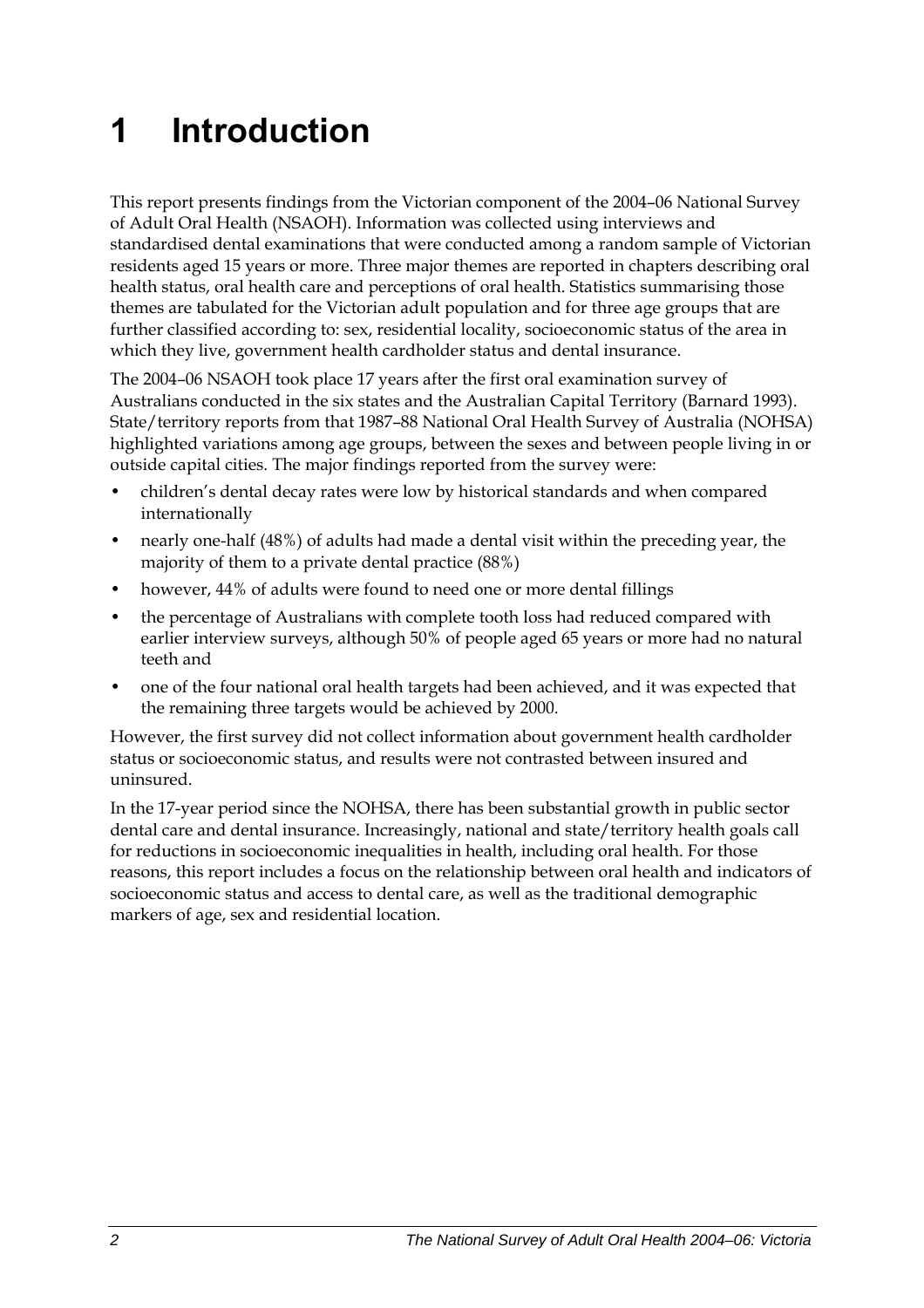# <span id="page-10-0"></span>**Purpose and organisation of this report**

The purpose of this report is to provide a descriptive 'snapshot' of oral health in the adult population of Victoria. The findings are intended to provide up-to-date evidence that can contribute to the development of oral health policies and programs in Victoria.

This introductory chapter outlines the motives for undertaking the survey. Chapter 2 reviews the survey's methods and describes the population distribution of sociodemographic and dental access characteristics presented in later tables. Statistical findings regarding oral health status are tabulated and described in Chapter 3, followed by statistical findings regarding oral health care (Chapter 4) and perceptions of oral health (Chapter 5). The Appendix contains additional tables of oral health statistics for conventional 10-year age groups. These are narrower than the age ranges reported in the chapters, and are presented to permit comparisons with surveys conducted at other places and other times.

The national report of the survey's findings (Slade et al. 2007) provides additional details about the survey, including participation rates and analysis of potential biases due to non-participation. The national report also presents qualitative findings from 'oral histories' conducted with a small number of survey participants to document historical influences on the nation's oral health. Further appendix material is available at:

<http://www.arcpoh.adelaide.edu.au/project/distribution/NSAOH.html>.

# **Background to the survey**

Up-to-date information about population oral health is important because oral diseases have broad implications for the health of the public. Dental problems are ranked among the most frequently reported illness episodes by Australians (AIHW 2000), and provision of dental care accounts for 6.6% of recurrent health expenditure in 2005–06 (AIHW 2007). In the United States the Surgeon General characterised oral disease as a 'silent epidemic' (Surgeon General 2000).

In the 17 years following the 1987–88 NOHSA, no state-wide oral examination surveys of adults have been conducted. Instead, published oral examination surveys were restricted to special groups of the adult population and often they were conducted within selected locations in states. They included studies of oral health in:

- military recruits (Dawson & Smales 1994; Hopcraft & Morgan 2003a,b, 2005, 2006; Morgan et al. 1992)
- adults in Melbourne (Wright et al. 1994)
- community-dwelling elderly people (Bergman et al. 1991; Chalmers, Carter & Spencer 2002; Slade et al. 1993; Slade & Spencer 1995, 1997; Thomson et al. 1995)
- elderly people living in nursing homes or hostels (Chalmers, Carter, Fuss et al. 2002; Chalmers, Hodge et al. 2002; Chalmers et al. 2005; Saub & Evans 2001)
- Aboriginals and Torres Strait Islanders (Endean et al. 2004; Smith et al. 2007)
- immigrants (Marino et al. 2001, 2007) or refugees (Kingsford Smith & Szuster 2000)
- prisoners (Osborn et al. 2003)
- patients receiving dental care in public dental services (Brennan et al. 2000, 2001, 2007; Brennan & Spencer 2004) and
- patients with selected medical conditions (Coates et al. 1996, 2000).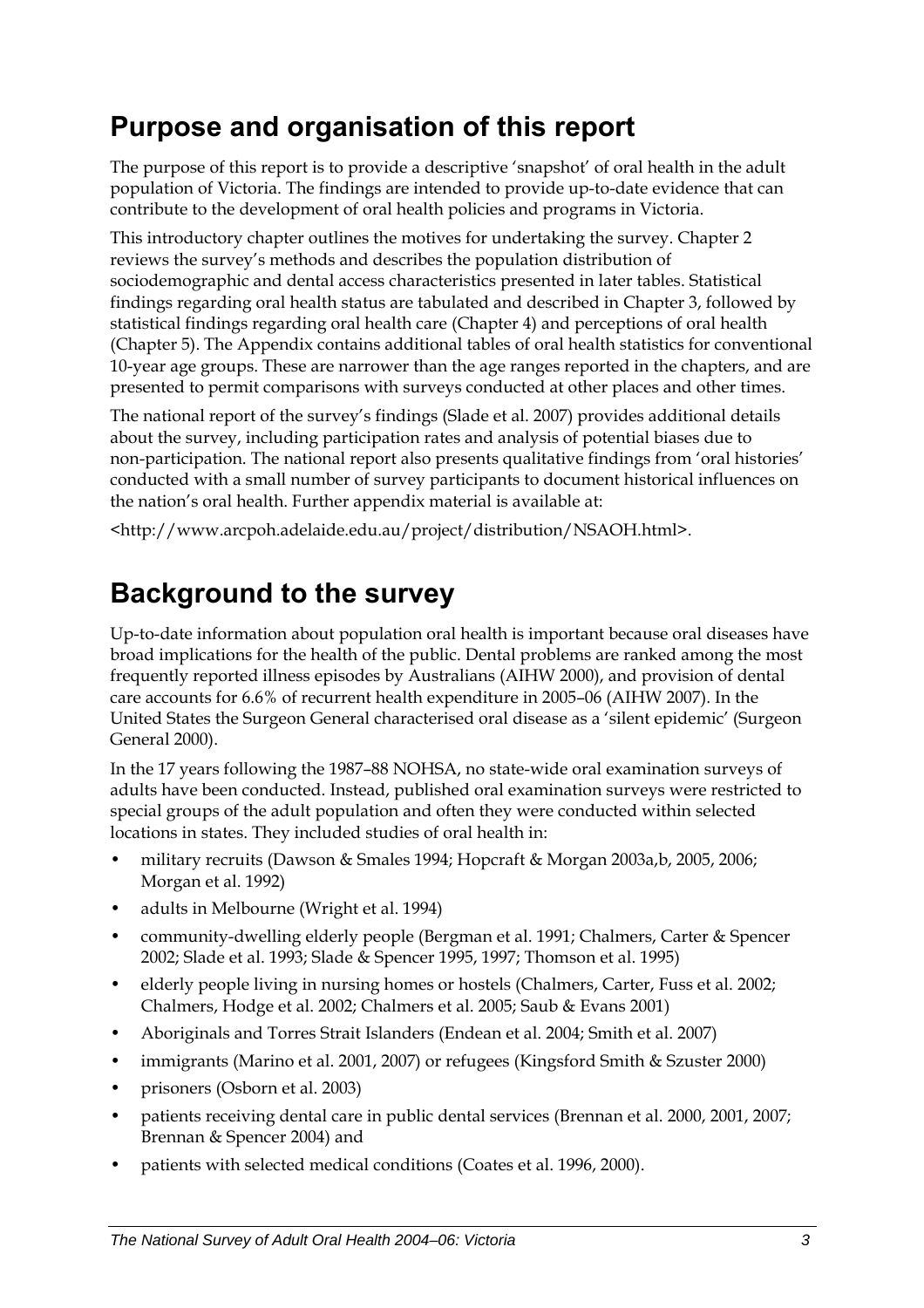By the late 1990s, several collaborative efforts among federal and state/territory stakeholders attempted to secure support for a second national oral health survey, although none were funded. Renewed impetus for a national survey began with the work of the National Advisory Committee on Oral Health (AHMAC 2001). The committee formulated a National Oral Health Plan for the period 2004–13 comprising seven action areas:

- promotion of oral health across the population
- children and adolescents
- older people
- people with low income and social disadvantage
- people with special needs
- Aboriginal and Torres Strait Islander people and
- workforce development.

One of four short-term goals listed for the plan's first action area was the conduct of a national survey of adult oral health. Fulfilment of that goal became possible in 2003 when researchers at the Australian Research Centre for Population Oral Health (ARCPOH) in The University of Adelaide sought project grant funding from the National Health and Medical Research Council (NHMRC). The proposal was for funding to support a collaborative project that pooled resources already committed or promised from the following sources: funding from the Australian Government Department of Health and Ageing to the Dental Statistics and Research Unit (DSRU) within ARCPOH to undertake a telephone interview survey; commitment of staff from oral health sections within state and territory health departments to conduct oral epidemiological examinations; and core funding from the Australian Institute of Health and Welfare (AIHW) to DSRU. Following peer review, the NHMRC awarded a project grant to ARCPOH in November 2003.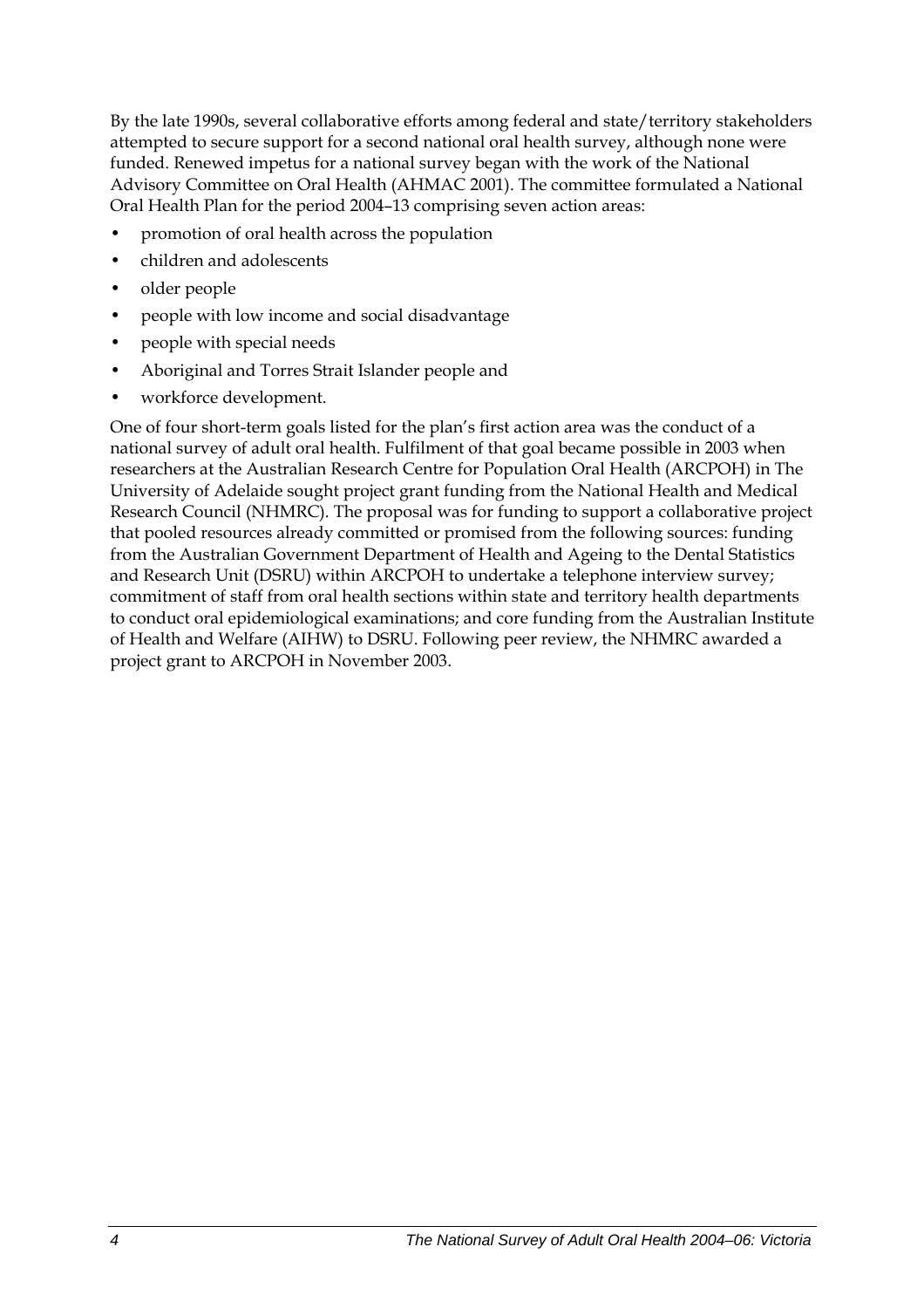# <span id="page-12-0"></span>**Aspects of oral health and dental care relevant to the National Oral Health Plan**

The National Oral Health Plan outlined nine population indicators that were informative in developing the plan and that are cited as key performance indicators to evaluate the outcomes of the plan. This survey reports findings that relate to six of those key performance indicators:

- The percentage of the dentate population reporting a social impact (for example toothache, difficulty chewing, concerned about appearance) because of problems with teeth, mouth or gums in the last 12 months, by age group, living circumstance, government health cardholder status, Indigenous identity and special needs.
- The percentage of the population with untreated decay, by age group, living circumstance, government health cardholder status and Indigenous identity.
- The proportion of the dentate population with a maximum periodontal pocketing of 3.5 mm and 5.5 mm, by age group.
- The mean number of missing teeth and proportion of existing teeth with untreated decay, by age group, living circumstance, government health cardholder status and card status, and Indigenous identity.
- The percentage of the dentate population who visited a dental practitioner in the last 2 years, by age group, living circumstance, government health cardholder status and Indigenous identity.
- The percentage of the dentate population whose reason for visiting a dental practitioner in the last 12 months was for a check-up, by age group, living circumstance, government health cardholder status and Indigenous identity.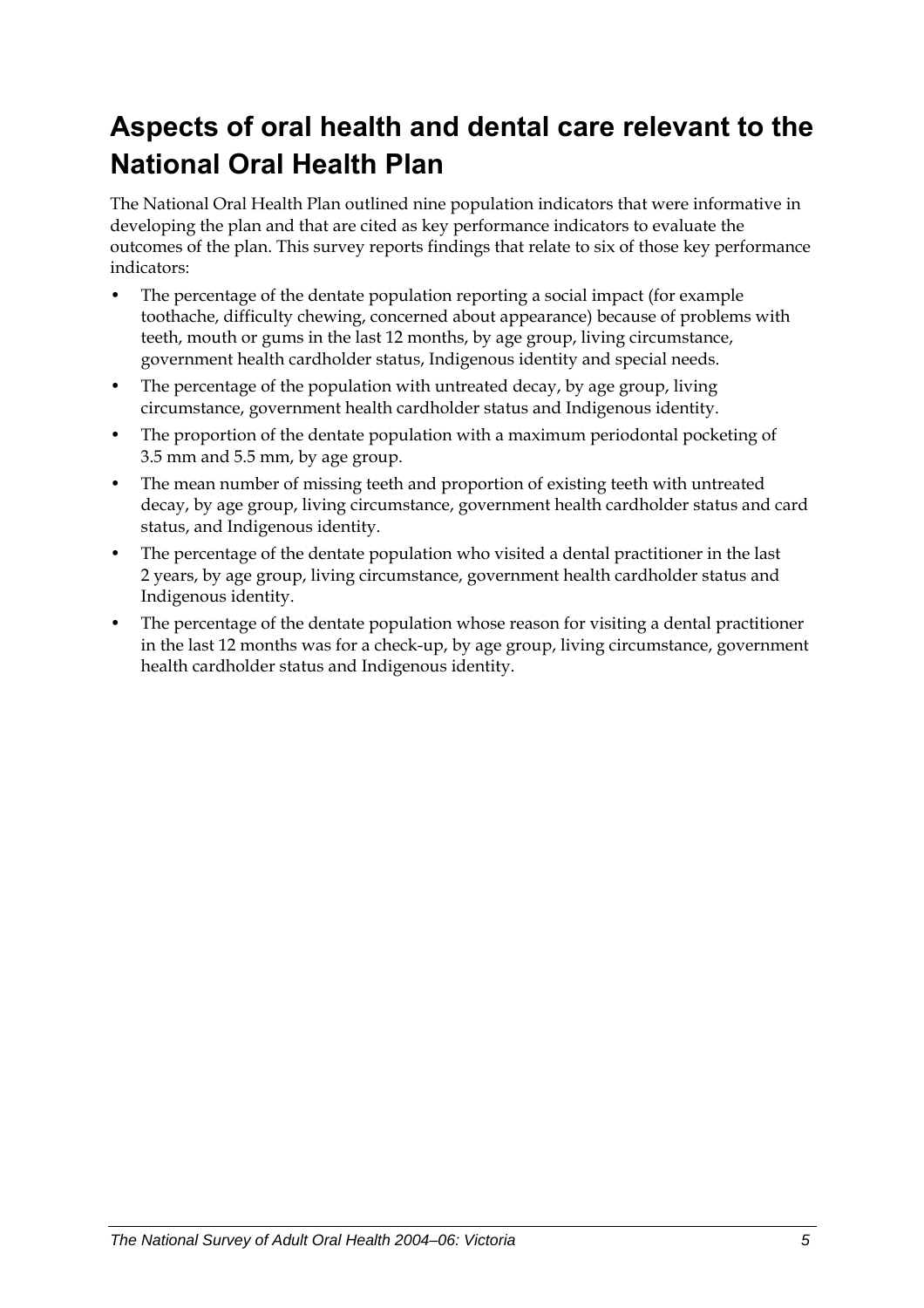# <span id="page-13-0"></span>**2 Methods**

Full details of the survey's methods have been described in Chapter 2 of the national report (Slade et al. 2007). The following summary highlights the main methodological features of the survey.

# **Study population and sampling**

A three-stage, stratified clustered sampling design was used to select people from the target population of Australian residents aged 15 years or more:

- Postcodes were sampled at random from capital city and non-capital city strata in six states and the Northern Territory, and from a single stratum in the Australian Capital Territory. Postcodes represented the geographic clustering in the design and were selected with probability proportional to size, where size was defined as the number of households listed in the 'electronic white pages' in each postcode.
- A systematic sample of households listed in the 'electronic white pages' was selected for each sampled postcode. Thirty households per metropolitan stratum and 40 households per ex-metropolitan stratum were selected.
- One person aged 15 years or more was randomly selected per household. In households with only one person aged 15 years or more, that person was selected. In other households telephone interviewers asked for the name of the person aged ≥15 years who most recently had had a birthday and the name of the person aged ≥15 years who would next have a birthday. A computer algorithm then selected one of those two people at random.

# **Sampled postcodes**

In Victoria the following postcodes were sampled: 3003, 3012, 3018, 3021, 3024, 3029, 3031, 3034, 3039, 3043, 3046, 3051, 3056, 3059, 3066, 3071, 3073, 3075, 3081, 3084, 3088, 3095, 3103, 3107, 3111, 3121, 3124, 3128, 3130, 3133, 3135, 3137, 3139, 3141, 3146, 3148, 3150, 3152, 3155, 3160, 3163, 3166, 3170, 3173, 3175, 3178, 3182, 3184, 3187, 3192, 3194, 3197, 3199, 3204, 3207, 3214, 3218, 3223, 3260, 3340, 3352, 3400, 3429, 3437, 3517, 3525, 3555, 3630, 3666, 3737, 3802, 3805, 3814, 3831, 3860, 3875, 3910, 3931, 3939, 3944, 3996.

# **Computer-assisted telephone interview**

Self-reported information about oral health and characteristics associated with it was obtained though telephone interviews. Interviewers read questions from a computer screen and recorded answers directly onto the computer. They were conducted from a dedicated computer-assisted telephone interview (CATI) suite at University of Adelaide research offices. The methods were based on those advocated by Dillman (2000), including the mailing of a letter to households prior to telephoning, a protocol for contacting each household and standardised procedures for asking questions and recording answers. Interviews were conducted by 29 interviewers, each of whom was trained in the survey methods. Every effort was made to interview the target person although, in certain circumstances, the questions were answered by another adult in the form of a proxy interview.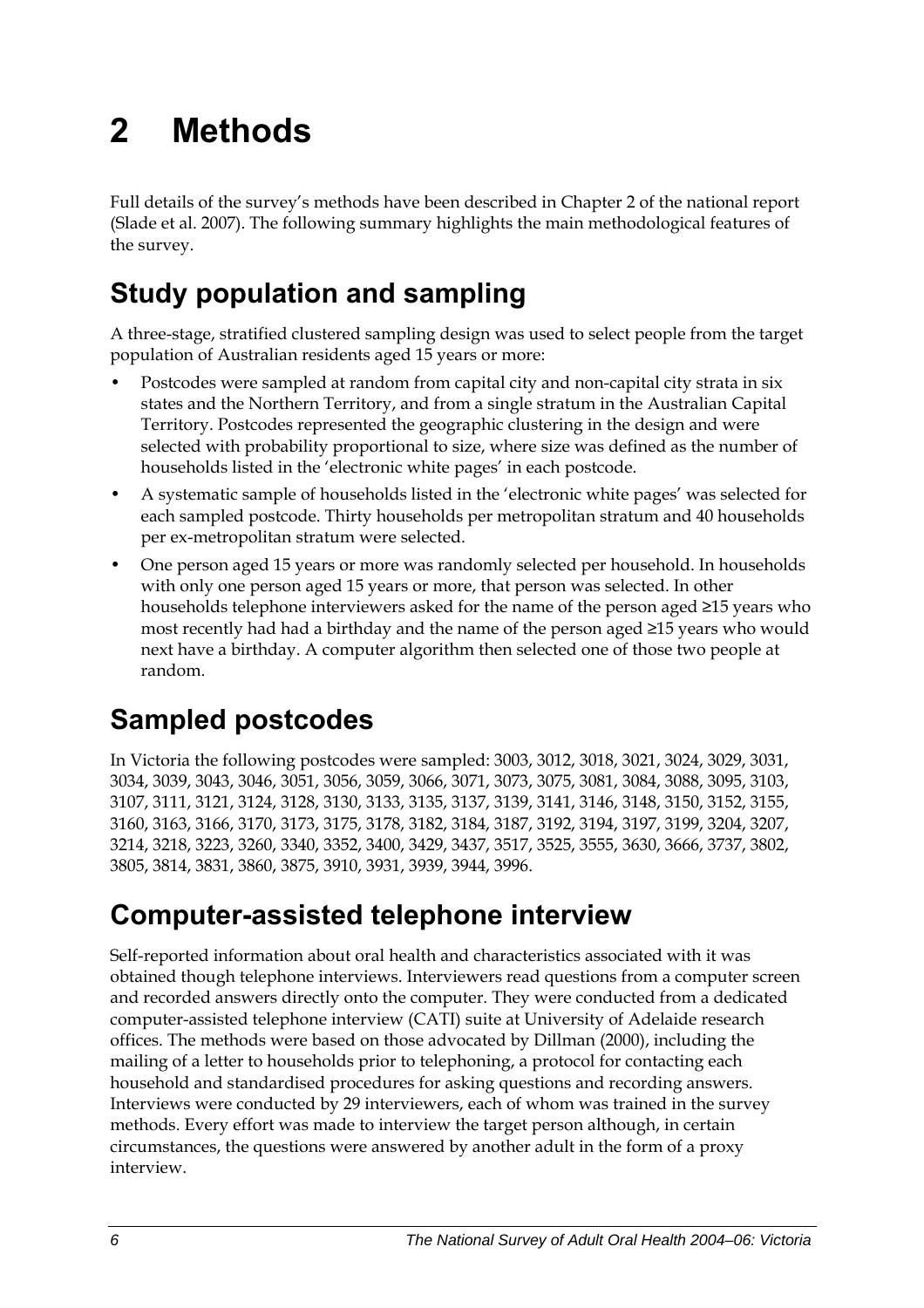<span id="page-14-0"></span>The interview consisted of 79 questions, several with multiple response categories. A copy of the questions used is included in an Appendix available online:

<http://www.arcpoh.adelaide.edu.au/project/distribution/NSAOH.html>.

# **Oral epidemiological examination**

Information about clinical oral status was collected during standardised dental examinations conducted by dentists who undertook training in the survey procedures. Examinations were limited to people who reported having some or all of their own natural teeth at the time of the interview. Examining dentists followed a standardised protocol to record levels of tooth loss, dental decay experience, tooth wear and—for subjects with no medical contraindications to periodontal probing—signs of gum disease. During data collection, replicate examinations were conducted for approximately five study participants per examiner to evaluate the consistency of their findings when judged against the principal survey examiner.

There were 30 examiners nationwide ([Table 1\)](#page-14-1). Prior to their work on the survey, they undertook a 2-day training and calibration session at The University of Adelaide. Separate training sessions were held for the examination teams from each state and territory. Prior to the scheduled training session, each examiner was sent a 50-page manual and a DVD detailing the survey protocol, including the criteria and coding for the examination.

|                   |                     |                           | No. of examinations per examiner |                |      |  |
|-------------------|---------------------|---------------------------|----------------------------------|----------------|------|--|
| <b>State</b>      | No. of<br>examiners | No. of people<br>examined | <b>Minimum</b>                   | <b>Maximum</b> | Mean |  |
| <b>NSW</b>        | 11                  | 1,113                     | 32                               | 164            | 101  |  |
| Vic               | 3                   | 1,181                     | 267                              | 585            | 394  |  |
| Qld               | 3                   | 824                       | 217                              | 305            | 275  |  |
| <b>SA</b>         | 2                   | 629                       | 241                              | 388            | 315  |  |
| <b>WA</b>         | 3                   | 470                       | 134                              | 196            | 157  |  |
| Tas               | 3                   | 385                       | 49                               | 186            | 128  |  |
| <b>ACT</b>        | 2                   | 386                       | 125                              | 261            | 193  |  |
| <b>NT</b>         | 3                   | 517                       | 154                              | 203            | 172  |  |
| <b>All states</b> | 30                  | 5,505                     | 32                               | 585            | 184  |  |

<span id="page-14-1"></span>**Table 1: Distribution of examiners and examinations among states and territories**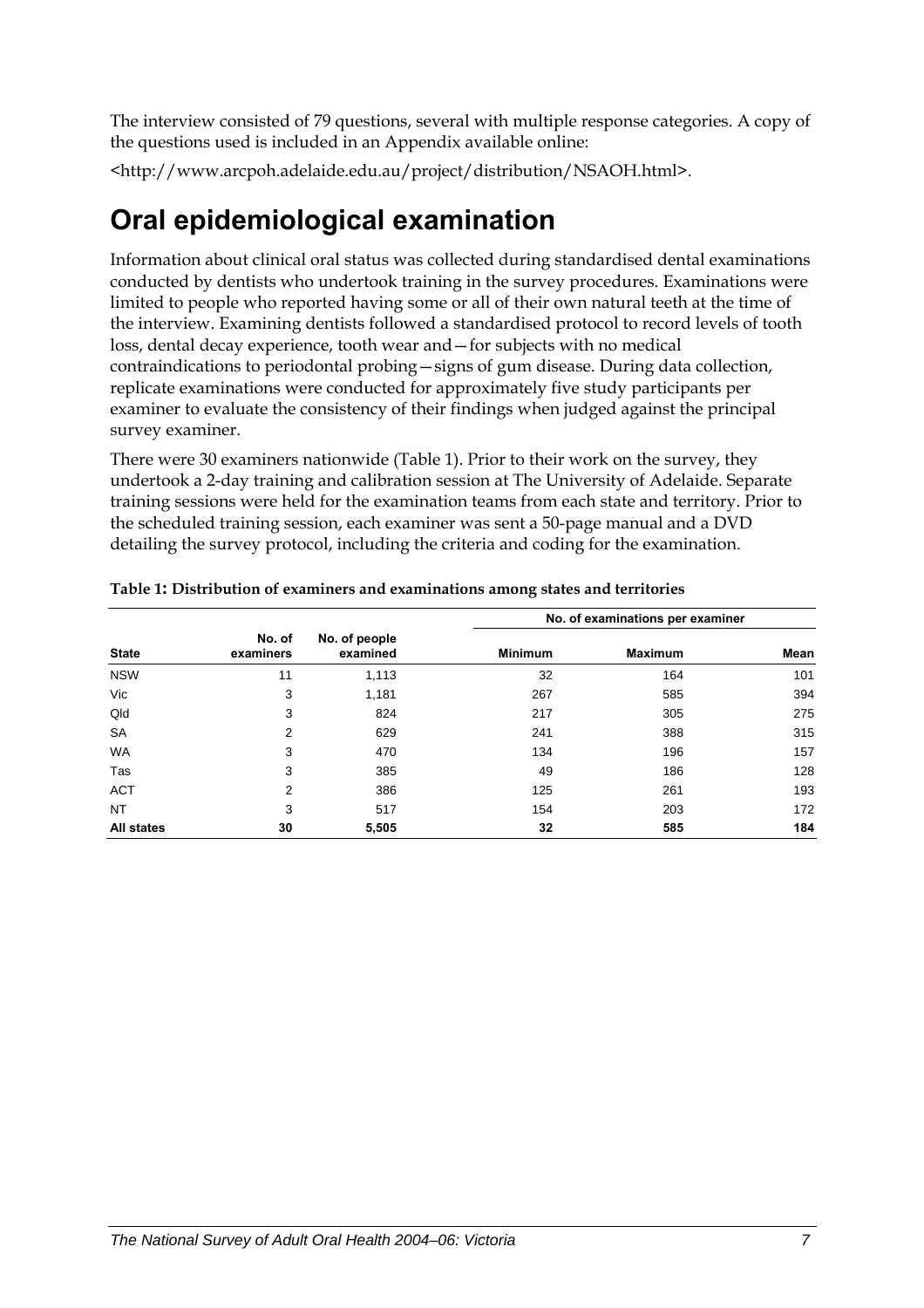## **Scope of examination**

Survey participants were examined in a supine position in standard dental chairs with illumination provided by the chair's overhead dental light. Examiners used an intra-oral mirror that additionally had its own battery-powered light source. A periodontal probe with 2-mm markings was used to record distances, for example when assessing periodontal destruction (described further below); however, sharp explorers were not used and no radiographs were taken. Full details of the examination protocol are provided online:

<http://www.arcpoh.adelaide.edu.au/project/distribution/NSAOH.html>.

The following overview summarises criteria used to assess the main oral health variables reported in this volume.

### **Tooth loss**

For people aged less than 45 years, examiners distinguished between missing teeth that had been extracted due to decay or periodontal disease and teeth that were absent for any other reason (that is, congenitally missing; unerupted; or extracted for orthodontics, trauma or impaction). For people aged 45 years or more, no such distinction was made, so that an extracted or otherwise absent tooth was recorded as missing. Dental implants, root fragments and deciduous teeth were coded separately and not counted as missing or absent teeth.

### **Replacement teeth**

All lost teeth were further classified as replaced or not replaced by a fixed bridge or a removable denture that was worn to the examination.

### **Decay experience of coronal tooth surfaces**

All teeth present were subdivided into five tooth surfaces: mesial, buccal, distal, lingual, and either occlusal (for premolars or molars) or incisal (for incisors and canines). Each coronal surface was assessed and categorised using visual criteria (no explorer was used) and one of the following codes was assigned:

- decay: cavitation of enamel or dentinal involvement or both are present
- recurrent caries: visible caries that is contiguous with a restoration
- filled unsatisfactorily: a filling placed for any reason in a surface that requires replacement but that has none of the above conditions
- filling to treat decay: a filling placed to treat decay in a surface that had none of the above conditions
- filling placed for reasons other than decay: in a surface that has none of the above conditions (incisors and canines only)
- fissure sealant: where none of the above conditions were found
- sound: when none of the above conditions was found.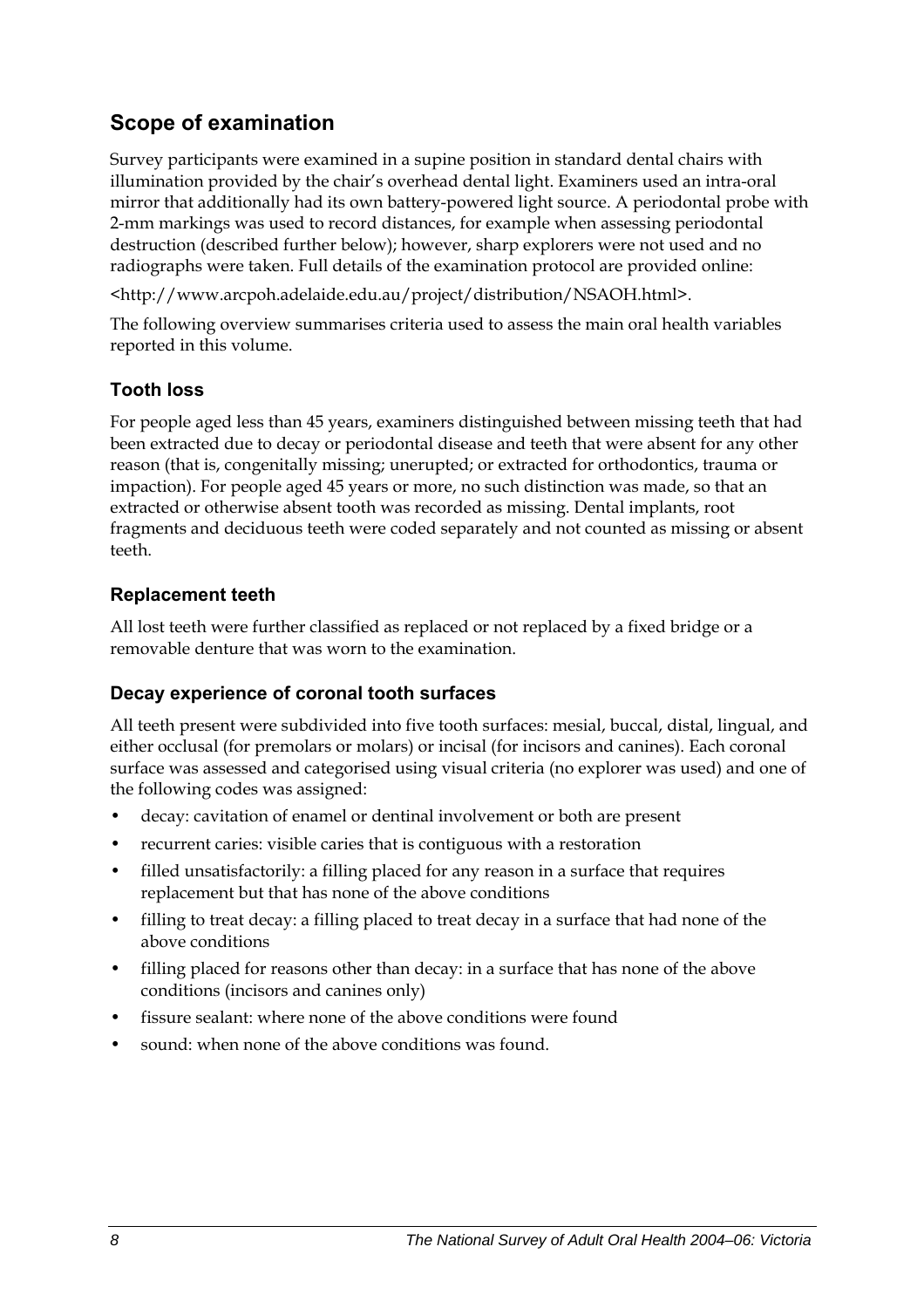### **Decay experience of tooth root surfaces**

All teeth present were subdivided into four root surfaces: medial, buccal, distal and lingual. Each root surface was assessed visually and, if necessary, using a ball-ended periodontal probe. One of the following codes was assigned:

- decay: a discrete, well-defined or discoloured lesion on the root surface that is soft to exploration using the periodontal probe
- recurrent caries: detectable caries that is contiguous with a restoration
- filled unsatisfactorily: a filling placed for any reason in a surface that has unacceptable defects but meeting none of the above conditions
- filled root surface: one or more permanent restorations placed for any reason but meeting none of the above conditions
- wear of 2 mm or more: recorded only on buccal surfaces with none of the above conditions
- sound root surface: when none of the above conditions was found
- no visible root surface.

### **Periodontal tissue destruction**

The assessment of periodontal tissue destruction was based on methods used in the US National Health and Nutrition Examination Survey (NHANES 2005). Assessments were made of probing pocket depth and gingival recession, both recorded in millimetres using a periodontal probe that had 2-mm markings. Measurements were made at the mesio-buccal, mid-buccal and disto-buccal aspects of all teeth present, except for third molars. All fractional millimetre measurements were rounded down to the lowest whole millimetre before calling the number. For recession, the cemento-enamel junction (CEJ) was identified or its position was estimated (for example, if a filling obscured its position), and the distance from the CEJ to the free gingival margin was recorded in millimetres. When the CEJ was subgingival, the number called was negative; otherwise it was positive. For probing pocket depth, the distance from the free gingival margin to the bottom of the periodontal crevice/pocket was called.

Examiners did not make a direct measurement of clinical attachment loss; instead, it was computed during data analysis.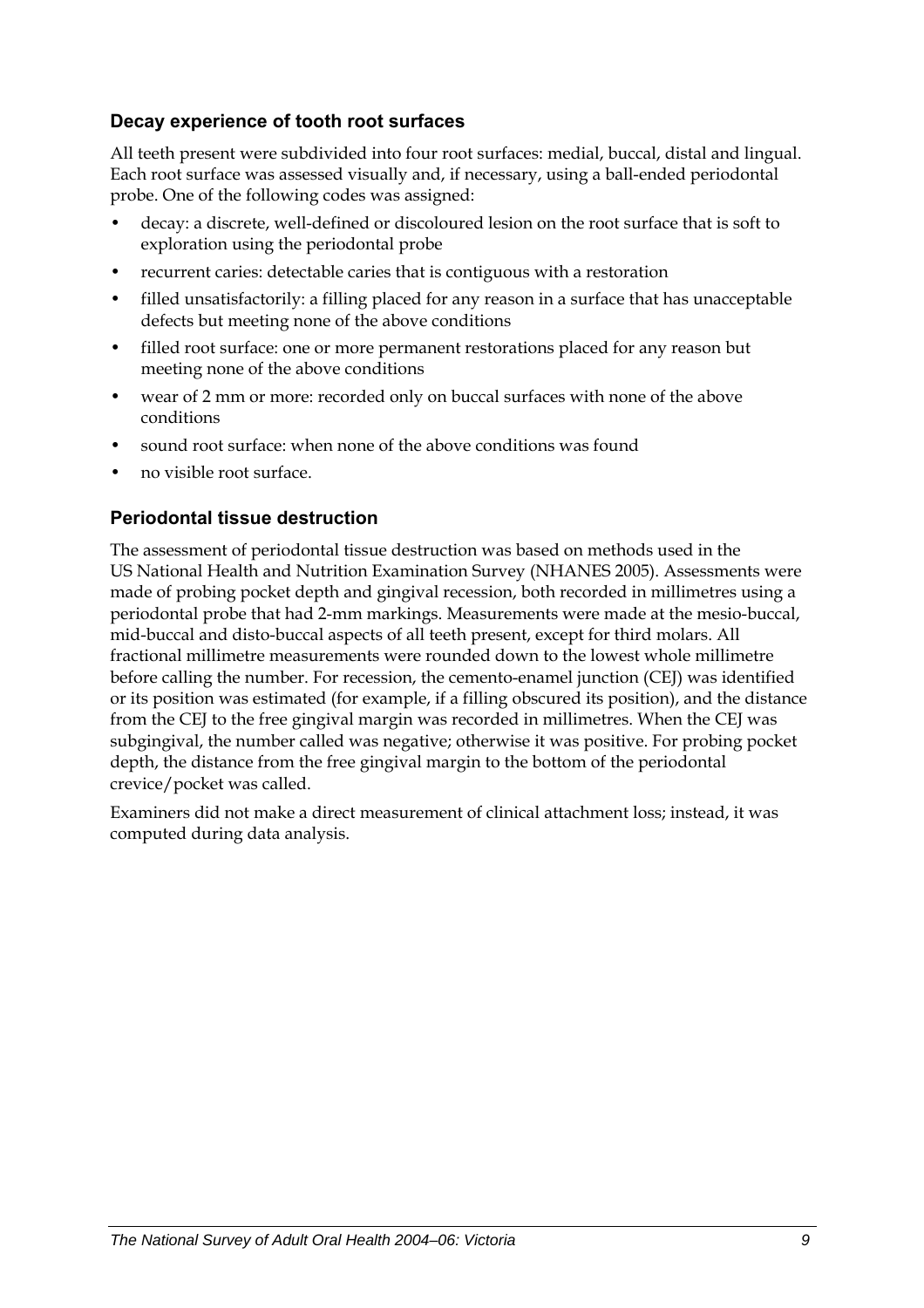### **Gingival inflammation around six index teeth**

The Loe and Silness (1963) gingival index was used to assess inflammation of the marginal gingival tissues around six index teeth (if present)—the most anterior molar in each dental quadrant (up to four teeth), the right maxillary central incisor and the left mandibular central incisor. Pressure was applied to the free gingival margin on the buccal aspect of the tooth by swiping with the side of a periodontal probe that was held at approximately 90 degrees to the long axis of the tooth. One of the following codes was assigned:

- severe inflammation: marked redness and oedema, ulceration or tendency to spontaneous bleeding
- moderate inflammation: redness, oedema, glazing or bleeding after applying pressure with the probe
- mild inflammation: slight change in colour or slight oedema but no bleeding after applying pressure with the probe
- none of the above.

### **Data recording for examinations**

Each code called by an examiner was recorded directly onto a laptop computer by state/territory staff who had experience in clinical dental procedures. They were trained in use of the software during the 2-day training session for examination teams held at The University of Adelaide.

### **Assessment of inter-examiner reliability**

In order to measure inter-examiner reliability, the principal survey examiner attended examination sessions for all but one examiner to conduct masked replicate examinations of survey participants. Replicate examination entailed assessments of tooth presence, periodontal assessment of teeth in one jaw, and assessment of caries experience in both crowns and roots of teeth. The observed levels of agreement for most oral health indicators were equivalent to benchmarks reported for national oral health surveys conducted in the United Kingdom and the United States.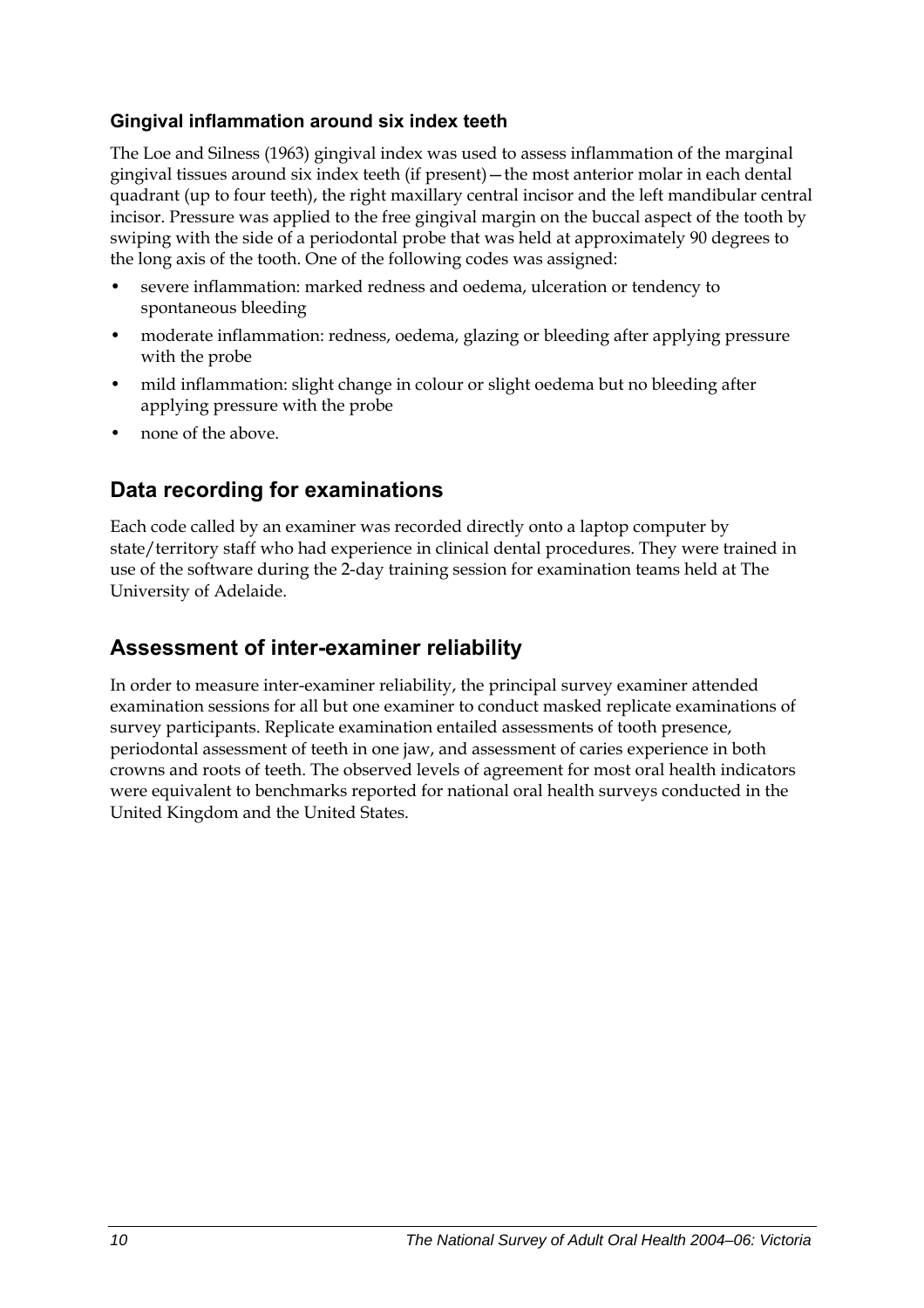# <span id="page-18-0"></span>**Period of data collection**

Data collection began in July 2004 and was completed in September 2006 ([Table 2\)](#page-18-1). Interviews were timed to begin approximately 1 month prior to the planned start of examinations in each jurisdiction.

<span id="page-18-1"></span>

|                        | Dates of interviews |                |                  |                   |  | Dates of examinations |
|------------------------|---------------------|----------------|------------------|-------------------|--|-----------------------|
| <b>State/territory</b> | <b>Beginning</b>    | End            | <b>Beginning</b> | End               |  |                       |
| <b>ACT</b>             | <b>July 2004</b>    | October 2004   | <b>July 2004</b> | October 2004      |  |                       |
| <b>SA</b>              | September 2004      | December 2004  | September 2004   | May 2005          |  |                       |
| <b>WA</b>              | October 2004        | March 2005     | November 2004    | May 2005          |  |                       |
| Vic                    | January 2005        | September 2005 | February 2005    | September 2005    |  |                       |
| <b>NSW</b>             | May 2005            | November 2005  | June 2005        | <b>July 2006</b>  |  |                       |
| NT                     | August 2005         | October 2005   | September 2005   | <b>March 2006</b> |  |                       |
| Tas                    | January 2006        | May 2006       | March 2006       | September 2006    |  |                       |
| Qld                    | March 2006          | September 2006 | June 2006        | September 2006    |  |                       |
| Australia              | <b>July 2004</b>    | September 2006 | <b>July 2004</b> | September 2006    |  |                       |

| Table 2: Periods of data collection in states and territories |
|---------------------------------------------------------------|
|---------------------------------------------------------------|

## **Ethical conduct of research**

This project was reviewed and approved by The University of Adelaide's Human Research Ethics Committee. The University of Melbourne Research Ethics Committee also gave their approval. Interviewed subjects provided verbal consent prior to answering questions. All examined subjects provided signed, informed consent prior to the examination.

# **Target sample size**

Sample size requirements were calculated for a range of key outcome variables to be reported nationally. One outcome, the capacity to detect a 25% or greater reduction in national age-specific estimates of mean number of decayed teeth since 1987–88, was nominated as the critical threshold that should be detectable with standard statistical power of 80%. Another outcome was a capacity to detect a 10% or greater reduction in national age-specific mean DMFT. This identified a need for 7,500 examinations and 13,560 interviews, assuming a 65% participation rate in the examination. The sample size within each state and territory was planned to be approximately proportional to the population of the jurisdiction.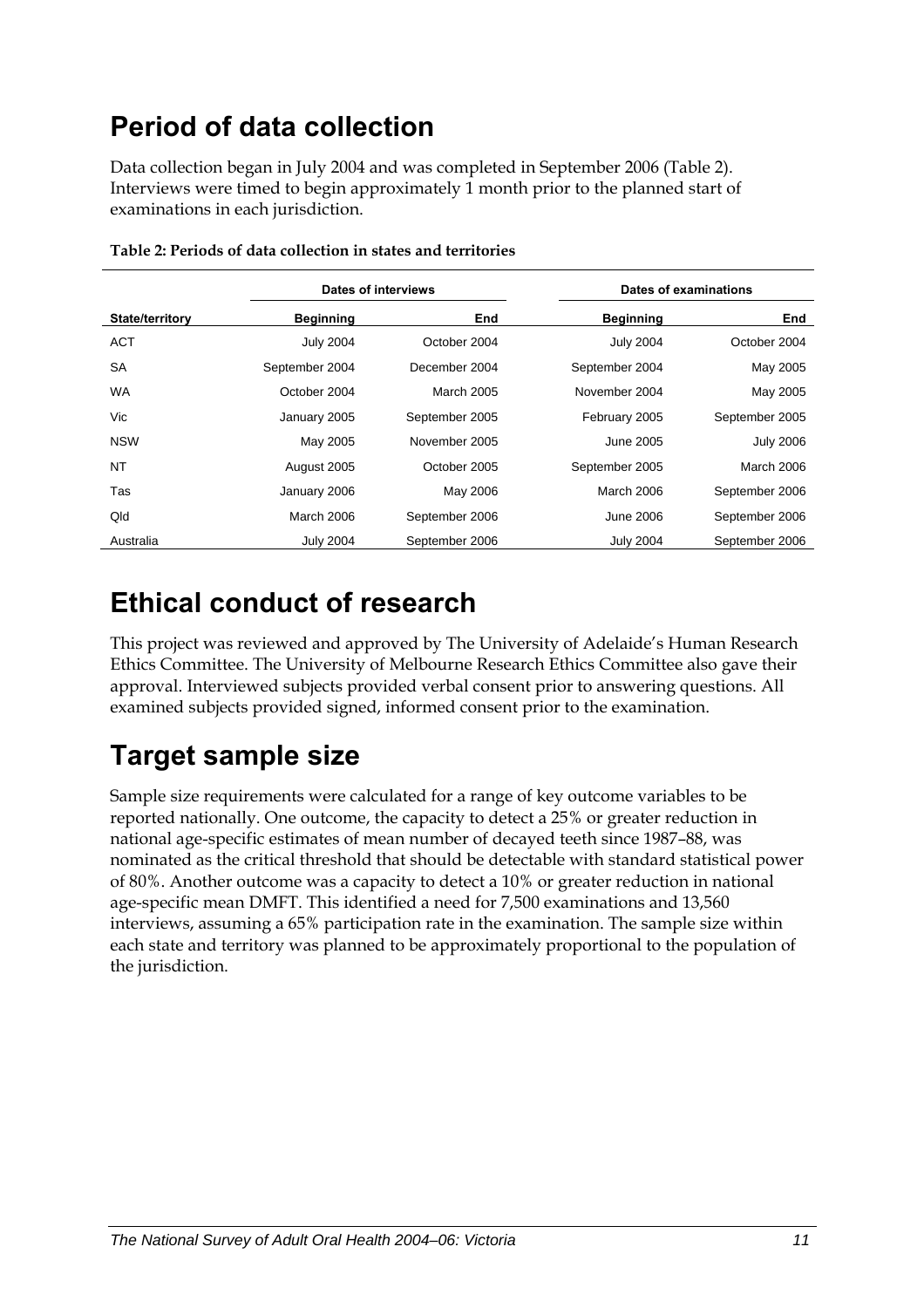# <span id="page-19-0"></span>**Participation in the survey**

National participation rates were lower than intended, both in the interview, where 49.0% of sampled people participated, and the examination, where 43.7% of those eligible took part. Interview participation rates varied from 43.9% in NSW to 61.8% in SA. Examination rates varied from 33.2% in NSW to 57.5% in SA (Table 3).

|                        | No. of<br>people<br>sampled | No. of<br>people<br>interviewed | Per cent<br>of sampled<br>people<br>interviewed | No. of people<br>eligible<br>for exam | No. of<br>people<br>examined | Per cent<br>of eligible<br>people<br>examined |
|------------------------|-----------------------------|---------------------------------|-------------------------------------------------|---------------------------------------|------------------------------|-----------------------------------------------|
| Australia              | 28,812                      | 14,123                          | 49.0                                            | 12,606                                | 5,505                        | 43.7                                          |
| <b>State/territory</b> |                             |                                 |                                                 |                                       |                              |                                               |
| <b>NSW</b>             | 8,270                       | 3,630                           | 43.9                                            | 3,310                                 | 1,099                        | 33.2                                          |
| Vic                    | 6,013                       | 2,667                           | 44.4                                            | 2,360                                 | 1,181                        | 50.0                                          |
| Qld                    | 4,219                       | 2,052                           | 48.6                                            | 1,841                                 | 824                          | 44.8                                          |
| <b>SA</b>              | 2,159                       | 1,335                           | 61.8                                            | 1,093                                 | 629                          | 57.5                                          |
| <b>WA</b>              | 2,365                       | 1,290                           | 54.5                                            | 1,109                                 | 470                          | 42.4                                          |
| Tas                    | 1,745                       | 1,042                           | 59.7                                            | 873                                   | 385                          | 44.1                                          |
| <b>ACT</b>             | 1,892                       | 1,025                           | 54.2                                            | 981                                   | 400                          | 40.8                                          |
| <b>NT</b>              | 2,149                       | 1,082                           | 50.3                                            | 1,039                                 | 517                          | 49.8                                          |

**Table 3: Number and percentage of people sampled, interviewed and examined(a)** 

(a) Unweighted data

# **Data analysis**

The aim of the data analysis was to generate summary statistics describing oral health for the Victorian population. With the exception of data regarding participation rates, results in this report have been weighted to compensate for individuals' different probabilities of selection and survey participation rates. For the telephone interview survey, weights were adjusted to ensure survey estimates were consistent with the 2005 Australian Bureau of Statistics Estimated Residential Population data. For the oral examination survey, which was restricted to dentate people aged 15 years or more, estimates of the dentate population were derived from the telephone interview survey and used to derive examination weights. This means that results can be generalised to the Victorian population.

Tables 35 and 36 contain age-standardised estimates for each indicator presented in preceding tables. Age standardisation is a statistical procedure that aims to remove any effects of age that might account for differences in each oral health indicator between the two comparison groups: health cardholders versus non health cardholders (Table 35) and insured versus non-insured people (Table 36). For these tables, percentages and means were standardised using the direct method. The reference population was the 2005 Australian Estimated Residential Population classified into 14 five-year age categories within the range 15–84 years and a fifteenth category aged 85 years of more.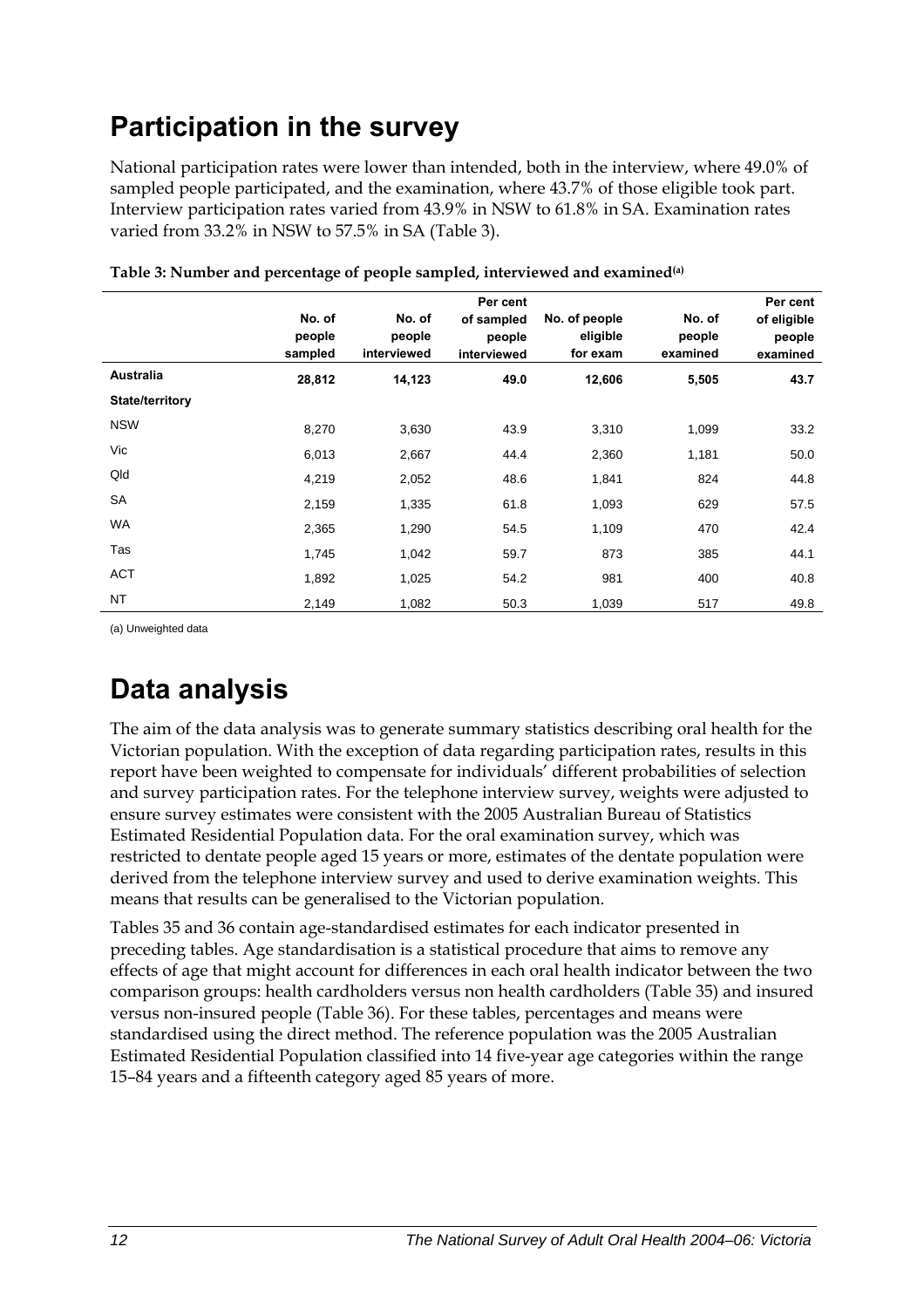## **Presentation of results**

Oral health measures are tabulated for each of three age groups representing the survey participant's age reported in the telephone interview, plus an 'all ages' summary. The three age groups are: 15–34 years, 35–54 years and ≥55 years. The tables report estimates for mutually exclusive subgroups of people created for each of six characteristics based on responses to the telephone interview questions. The subgroups and unweighted number of respondents are listed in the Appendix to this volume and the six characteristics are described below:

**Sex** was classified as 'Male' or 'Female' recorded during the interview.

**Residential location** was classified as 'Capital city' or 'Other places' based on the sampling postcode used in selection of households.

**Postcode socioeconomic status** was used to classify individuals according to the Index of Relative Socioeconomic Advantage/Disadvantage (IRSAD) of the postcode in which they lived. The IRSAD is an aggregate measure of a postcode's socioeconomic status based on characteristics of its residents recorded in the 2001 Population Census. A postcode that has a relatively high proportion of people with high incomes or a skilled labour force is assigned a relatively higher value on this index. Conversely, a low score on the index indicates that an area has a higher proportion of individuals with low incomes and more people who work in unskilled occupations. Postcodes were classified into three groups of ascending socioeconomic status, each group comprising approximately one-third of the Victorian population. This type of analysis is said to be 'ecological' because it is not based on individuals' own socioeconomic status, but on the socioeconomic status of the area in which they live. Hence, care should be taken in the interpretation of results—because Socioeconomic Indices for Areas (SEIFA) scores refer to areas, not individuals, results are not interpretable at the level of the individual.

**Government health card** status identified whether or not people were covered either by a pensioner concession card or health care card. Both cards are issued according to a means test administered by Centrelink, an agency of the Australian Government's Family Assistance Office. People with either card and their dependents are eligible for public-sector dental care in most states and territories.

**Place of last dental visit** further disaggregated health cardholders according to the location of their last dental visit. The latter was established during the interview by asking people 'Where did you make your last dental visit?'. Health cardholders who responded 'Government dental clinic' or 'School dental service' were classified as 'Card-holder/Public'. Otherwise, eligible people were classified as 'Card-holder/Non-public' if they reported any of the other locations: Private dental practice (including specialist); Dental technician; Clinic operated by health insurance fund; Armed Services/Defence Force clinic; Other site. People who were not health cardholders were classified as 'Non-cardholder/Non-public' regardless of their reported visit location.

**Dental insurance** coverage was based on responses to the question 'Do you have private insurance cover for dental expenses?'. People were classified as insured if they responded 'yes' and uninsured if they responded 'no'.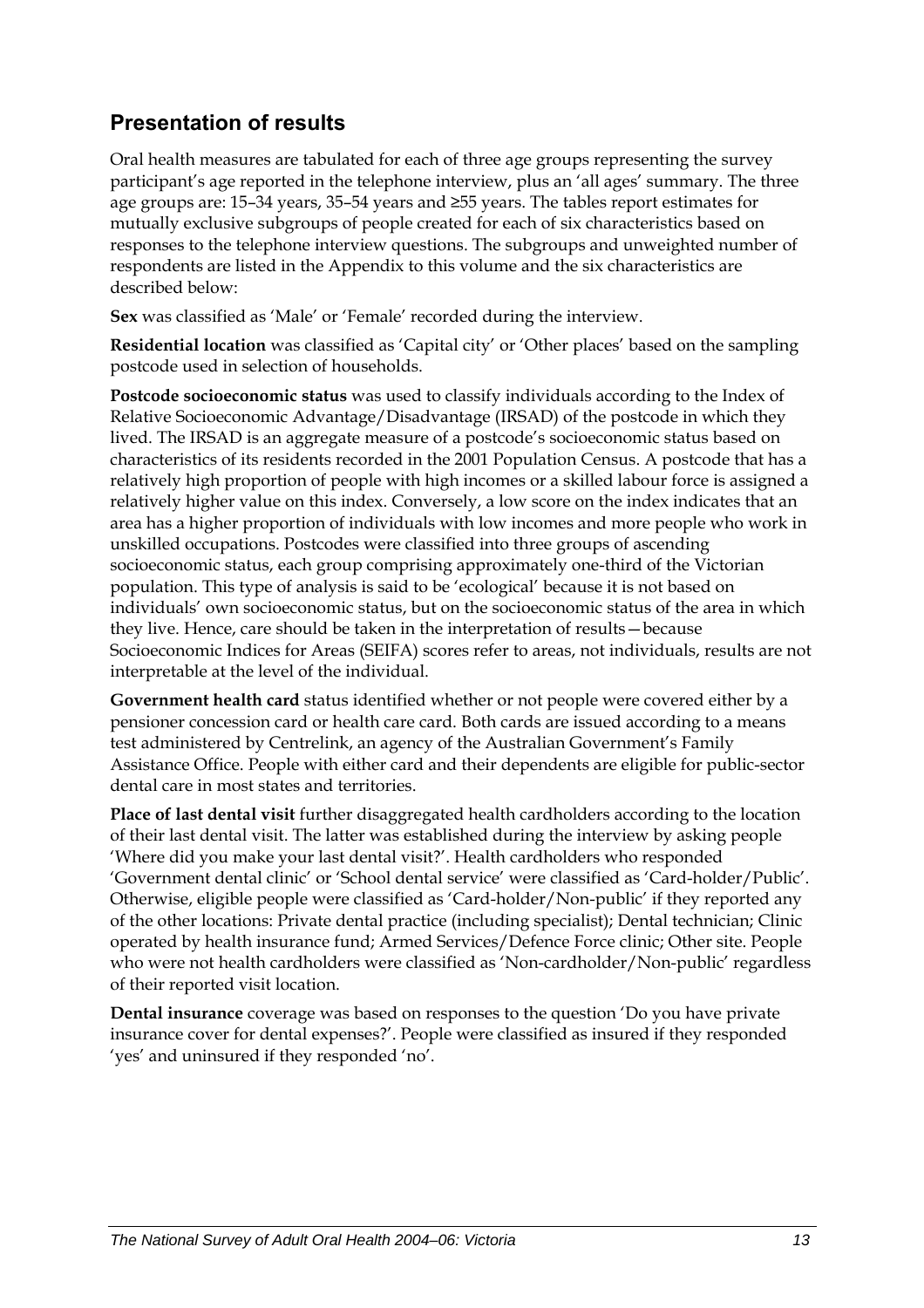## <span id="page-21-0"></span>**Criteria for determining statistical significance**

As with any survey where data are collected from only some of the people in the population, proportions and means in this report are estimates of the true population values. The estimates have some degree of uncertainty, which is expressed in this report using 95% confidence intervals (95% CIs). The 95% CI signifies the likely lower and upper limits of the range of values within which the true population percentage would fall. In this context 'likely' means that there is a 95% probability that the true population value lies between those two values.

In this report 95% CIs are used additionally as a guideline to identify differences between population subgroups that are statistically significant. Specifically, when there is no overlap between 95% CIs for two groups, the difference between the groups is deemed to be statistically significant. This criterion for judging statistical significance is more conservative than the alternative method of calculating P-values. In fact, when 95% CIs do not overlap, it means that a test of statistical significance for the difference between the groups would have a P-value of less than 0.05 (the conventional threshold used in many reports), and it could be as small as less than 0.005. The 'conservative' nature of the criterion used in this report comes about because 95% CIs that overlap to a small degree could, nevertheless, be found to differ to a statistically significant degree (at P<0.05 ) using a hypothesis test.

Data files were managed and summary variables computed using SAS software version 9[.1](#page-21-0).<sup>1</sup> Means and their associated 95% CIs were generated using SUDAAN software release 9.0.0.[2](#page-21-0) The SUDAAN procedures used sampling weights to generate population estimates and calculated 95% CIs that allowed for the complex sampling design used in this survey. To do so, 'with replacement' sampling was specified with two levels of stratification (state and section of state). The subject's sampling postcode was specified as the primary sampling unit, which was used by SUDAAN as the clustering variable.

 $\ddot{\phantom{a}}$ 

<sup>1</sup> SAS Institute Inc. 100 SAS Campus Drive, Cary, NC 27513–2414, USA.

<sup>2</sup> Research Triangle Institute. PO Box 12194, Research Triangle Park, NC 27709–2194, USA.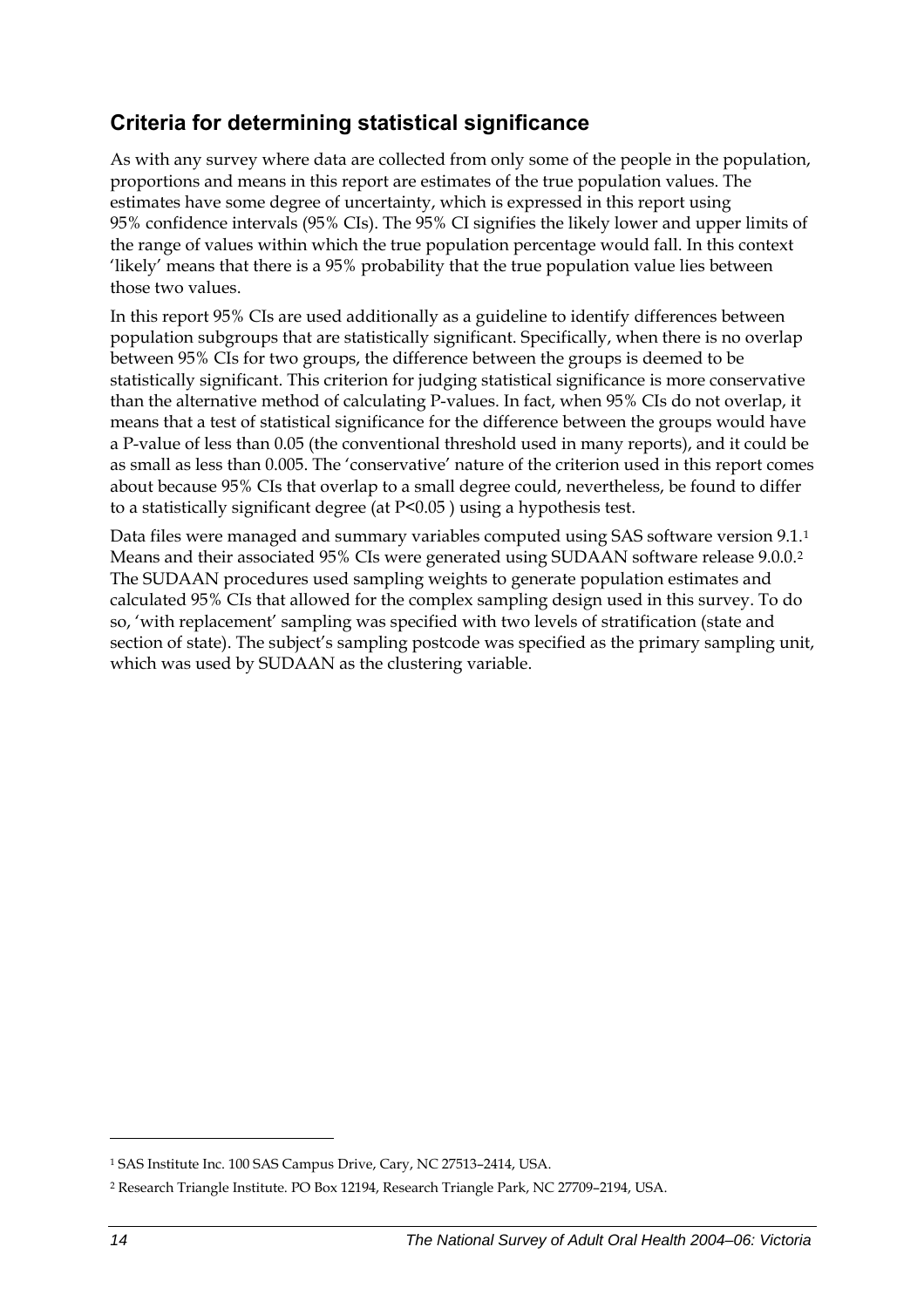# <span id="page-22-0"></span>**Distribution of sociodemographic and dental access characteristics**

Approximately one-half of the Victorian population was female, with little variation in the proportion among age groups ([Table 4\)](#page-22-1). Three-quarters lived in the capital city, a proportion that was higher in the youngest age group and lower in the oldest age group. By design, people of all ages were approximately evenly distributed among tertiles of postcode socioeconomic status. However, older people were more likely than younger people to live in areas with lower socioeconomic status. Approximately one-quarter of the population were government health cardholders, although the proportion was noticeably greater for people aged 55 years or more. People who had a government health card were less likely to have last attended a public dental clinic than other dental care providers, a pattern that was observed for all but the youngest age group. Approximately 40% of the Victorian population had dental insurance, although the figure was markedly lower in the youngest age group.

|                                               |          | Age group (years) |           |         |
|-----------------------------------------------|----------|-------------------|-----------|---------|
|                                               | All ages | $15 - 34$         | $35 - 54$ | $>= 55$ |
| <b>Sex</b>                                    |          |                   |           |         |
| Males                                         | 49.6     | 50.3              | 49.3      | 49.0    |
| Females                                       | 50.4     | 49.7              | 50.7      | 51.0    |
| <b>Residential location</b>                   |          |                   |           |         |
| Capital city                                  | 74.2     | 76.2              | 73.0      | 72.9    |
| Other places                                  | 25.8     | 23.8              | 27.0      | 27.1    |
| Postcode socioeconomic status                 |          |                   |           |         |
| Lowest                                        | 31.2     | 33.0              | 30.5      | 29.4    |
| Middle                                        | 35.4     | 36.9              | 36.8      | 30.9    |
| Highest                                       | 33.4     | 30.1              | 32.7      | 39.6    |
| Government health card                        |          |                   |           |         |
| Health care card or pensioner concession card | 25.3     | 24.7              | 15.4      | 41.7    |
| Neither card                                  | 74.7     | 75.3              | 84.6      | 58.3    |
| Place of last dental visit                    |          |                   |           |         |
| Card-holder/Public                            | 7.7      | 11.0              | 4.5       | 7.4     |
| Card-holder/Non-public                        | 17.6     | 13.7              | 10.9      | 34.2    |
| Non-cardholder/Non-public                     | 74.7     | 75.3              | 84.6      | 58.3    |
| <b>Dental insurance</b>                       |          |                   |           |         |
| Insured                                       | 39.1     | 30.7              | 45.9      | 41.5    |
| Uninsured                                     | 60.9     | 69.3              | 54.1      | 58.5    |

<span id="page-22-1"></span>**Table 4: Percentage of people with selected sociodemographic and dental access characteristics in the Victorian population and three age groups**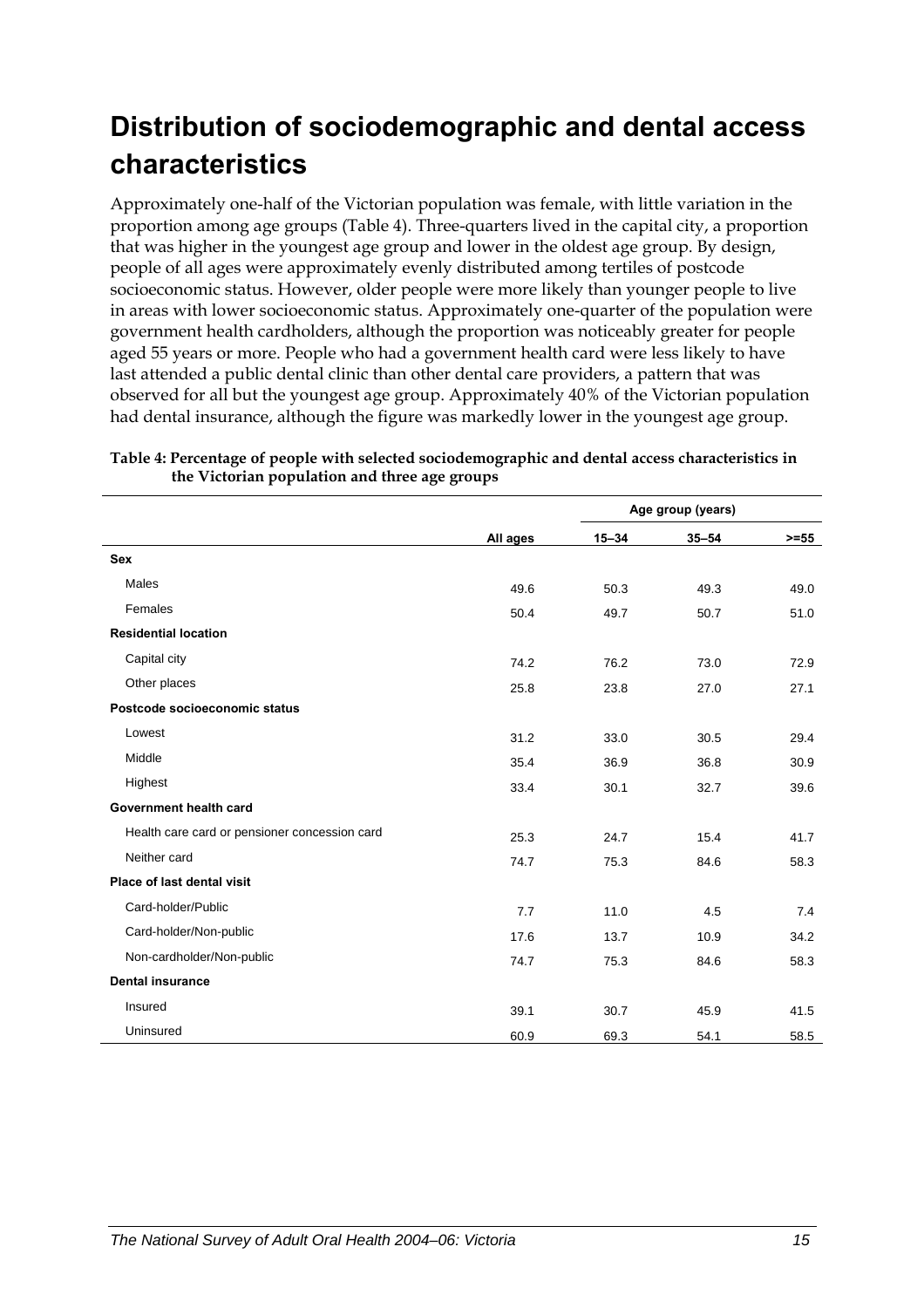# <span id="page-23-0"></span>**3 Oral health status**

## **Complete tooth loss**

In NSAOH, complete tooth loss was assessed in the interview by asking people 'Do you have any of your own natural teeth?'. People who answered 'no' were classified as edentulous. In Victoria, edentulous people represented 8.0% of the population aged 15 years of more ([Table 5\)](#page-24-0), which was higher, to a statistically significant degree, than the national estimate of 6.4% (Slade et al. 2007).

## **Key findings**

- The prevalence of edentulism was strongly associated with age, being negligible among 15–34-year-olds but affecting 24.8% of Victorian adults aged 55 years or more.
- Prevalence of complete tooth loss was marginally higher among females (9.3% for all ages) than males (6.7% for all ages) although the difference was statistically significant only among people aged 55 years of more.
- People living in regional areas were almost twice as likely as residents of Melbourne to be edentulous, both for all ages combined and for people aged 55 years of more.
- Prevalence was almost three times as high among people living in postcodes with low socioeconomic status than in postcodes with high socioeconomic status. Within age groups, the difference was statistically significant only for the oldest age group, where a 2.5-fold difference was observed.
- Among all ages, people who had a government health card were five times more likely to be edentulous (19.6%) than those who did not (3.8%). Within age groups, government health cardholder status was statistically significantly associated with edentulism among those aged 35–54 years and 55 years or more.
- Within the population of government heath cardholders, there was no clear pattern of variation in prevalence according to place of most recent dental visit.
- Dental insurance was associated with some of the largest differences observed between population groups. Prevalence was significantly greater for the uninsured compared to the insured among all ages and the two older age groups.

## **Discussion**

As emphasised in the national report, variation among age groups in prevalence of edentulism can be attributed primarily to the differing historical experiences of generations born in different time periods during the 20th century, rather than the effects of ageing. Because edentulism prevalence was so strongly dependent upon age group, comparisons between population groups were observed most clearly for the oldest age group.

In summary, complete tooth loss in Victoria was a condition observed infrequently below the age of 55 years, while among people aged 55 years of more, it was most likely to occur in females, people living outside Melbourne and socioeconomically disadvantaged groups.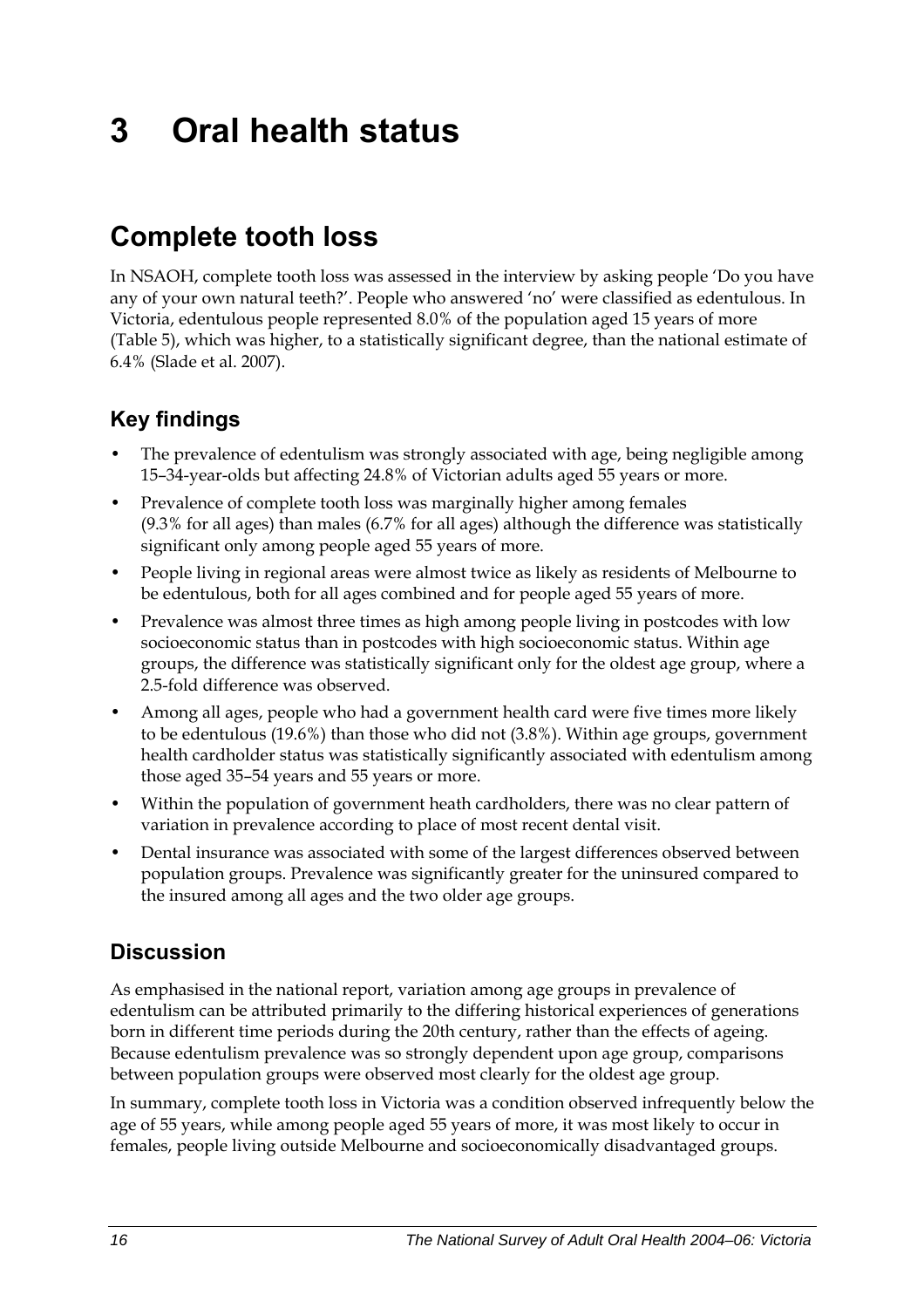<span id="page-24-0"></span>

|                                                  |                       |               | Population: all people<br>Age (years) |              |               |
|--------------------------------------------------|-----------------------|---------------|---------------------------------------|--------------|---------------|
|                                                  |                       | All ages      | $15 - 34$                             | $35 - 54$    | $\geq 55$     |
| All people                                       | Per cent of people    | 8.0           | 0.0                                   | 1.8          | 24.8          |
|                                                  | 95% Cl <sup>(a)</sup> | $7.0 - 9.2$   |                                       | $1.2 - 2.8$  | $21.6 - 28.4$ |
| <b>Sex</b>                                       |                       |               |                                       |              |               |
| Males                                            | % of people           | 6.7           | 0.0                                   | 1.9          | 21.0          |
|                                                  | 95% CI                | $5.6 - 8.0$   | $\qquad \qquad$                       | $1.0 - 3.9$  | $17.2 - 25.5$ |
| Females                                          | % of people           | 9.3           | 0.0                                   | 1.7          | 28.1          |
|                                                  | 95% CI                | $7.7 - 11.2$  |                                       | $1.1 - 2.8$  | $23.6 - 33.0$ |
| <b>Residential location</b>                      |                       |               |                                       |              |               |
| Capital city                                     | % of people           | 6.2           | 0.0                                   | 1.4          | 20.3          |
|                                                  | 95% CI                | $5.1 - 7.6$   | $\qquad \qquad$                       | $0.8 - 2.6$  | $16.3 - 25.0$ |
| Other places                                     | % of people           | 12.9          | 0.0                                   | 3.0          | 34.6          |
|                                                  | 95% CI                | $10.7 - 15.4$ |                                       | $1.7 - 5.3$  | $30.4 - 39.1$ |
| Postcode socioeconomic status                    |                       |               |                                       |              |               |
| Lowest                                           | % of people           | 12.5          | 0.0                                   | 3.4          | 34.3          |
|                                                  | 95% CI                | $10.7 - 14.7$ | $\overline{\phantom{0}}$              | $2.0 - 5.9$  | $29.9 - 39.1$ |
| Middle                                           | % of people           | 7.0           | 0.0                                   | 1.3          | 25.3          |
|                                                  | 95% CI                | $5.2 - 9.5$   |                                       | $0.5 - 3.0$  | 19.9-31.7     |
| Highest                                          | % of people           | 4.7           | 0.0                                   | 1.1          | 14.3          |
|                                                  | 95% CI                | $3.6 - 6.2$   |                                       | $0.5 - 2.5$  | $10.1 - 19.8$ |
|                                                  |                       |               |                                       |              |               |
| Government health card                           |                       |               |                                       |              |               |
| Health care card or pensioner<br>concession card | % of people           | 19.6          | 0.0                                   | 4.6          | 34.3          |
|                                                  | 95% CI                | $16.7 - 22.9$ |                                       | $2.3 - 9.1$  | $30.1 - 38.8$ |
| Neither card                                     | % of people           | 3.8           | 0.0                                   | 1.3          | 15.7          |
|                                                  | 95% CI                | $3.0 - 4.8$   |                                       | $0.8 - 2.1$  | $11.8 - 20.5$ |
| Place of last dental visit                       |                       |               |                                       |              |               |
| Card-holder/Public                               | % of people           | 18.0          | 0.0                                   | 5.0          | 41.6          |
|                                                  | 95% CI                | $12.0 - 26.2$ | $\qquad \qquad \qquad$                | $1.1 - 20.4$ | 29.6-54.7     |
| Card-holder/Non-public                           | % of people           | 20.2          | 0.0                                   | 4.4          | 32.3          |
|                                                  | 95% CI                | $17.4 - 23.4$ | $\equiv$                              | $2.1 - 9.1$  | 28.3-36.5     |
| Non-cardholder/Non-public                        | % of people           | 3.8           | 0.0                                   | 1.3          | 15.7          |
|                                                  | 95% CI                | $3.0 - 4.8$   |                                       | $0.8 - 2.1$  | $11.8 - 20.5$ |
| <b>Dental insurance</b>                          |                       |               |                                       |              |               |
| Insured                                          | % of people           | 2.8           | 0.0                                   | 0.7          | 8.8           |
|                                                  | 95% CI                | $2.1 - 3.7$   |                                       | $0.3 - 1.7$  | $6.2 - 12.4$  |
| Uninsured                                        | % of people           | 11.2          | 0.0                                   | 2.7          | 33.3          |
|                                                  | 95% CI                | $9.8 - 12.9$  |                                       | $1.7 - 4.3$  | 29.2-37.6     |

#### **Table 5: Percentage of adults with complete tooth loss**

(a) 95% CI = 95% confidence interval for estimated percentage.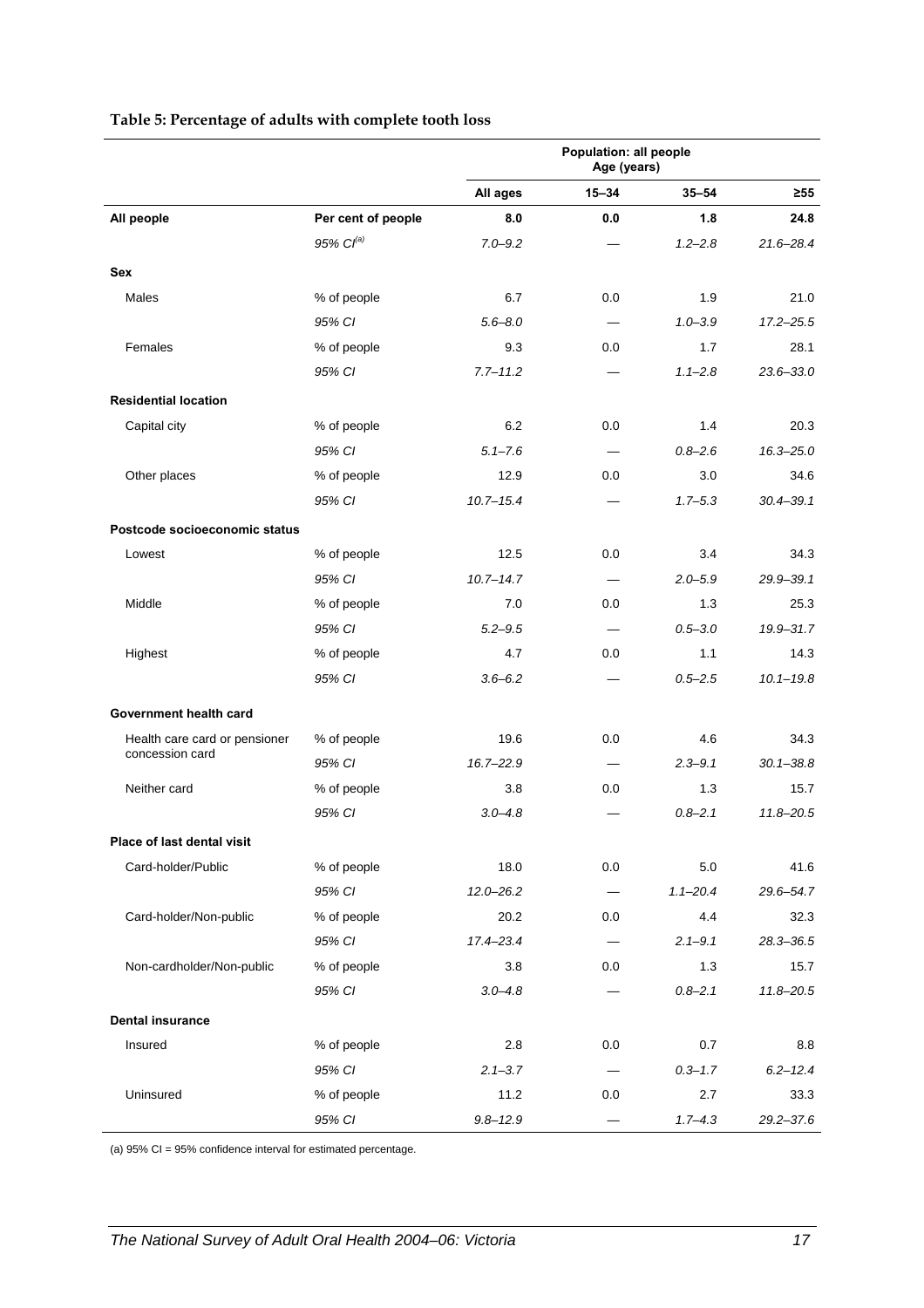## <span id="page-25-0"></span>**Inadequate natural dentition among dentate people**

Adults who have approximately 20 teeth or more usually have satisfactory chewing function (Elias & Sheiham 1998), diet and nutritional status (Sheiham et al. 2002), whereas people with fewer teeth are more likely to suffer impaired quality of oral health (McGrath & Bedi 2002). In NSAOH, people were asked during the interview to report either the number of remaining teeth or the number of missing teeth in their upper jaw and lower jaw. Responses were used to classify people as having an inadequate natural dentition if they reported having fewer than 21 natural teeth, the same threshold that has been reported for the UK population. In Victoria, 11.6% of dentate adults had fewer than 21 teeth ([Table 6\)](#page-26-0), which was almost identical to the national figure of 11.4% (Slade et al. 2007).

## **Key findings**

- The prevalence of an inadequate natural dentition was strongly associated with age, occurring in fewer than 1% of people aged 15–34 years but affecting approximately one-third of dentate people aged 55 years or more.
- Differences in prevalence between males and females were small and statistically non-significant, both for the population as a whole and within the three age groups.
- Prevalence was significantly higher among people living outside Melbourne compared with residents of Melbourne for all but the youngest age group.
- People living in postcodes with low socioeconomic status were approximately twice as likely to report an inadequate natural dentition as those in postcodes of high socioeconomic status. The relative differences between low and high socioeconomic areas were more pronounced among 35–54-year-olds and smaller among people aged 55 years or more. People living in postcodes with middle socioeconomic status had prevalence rates that were intermediate between the other two groups.
- The most pronounced differences in prevalence were associated with government health cardholder status within the two older age groups. People who had a government health card were approximately twice as likely as non-cardholders to have an inadequate natural dentition.
- Within the population of government health cardholders, there was a tendency for age-group-specific prevalence to be higher for those whose last dental visit was to the public sector than for those who attended a private dentist.
- Large differences in prevalence were observed between the dentally insured and the uninsured, and the differences were statistically significant for all but the youngest age group.

## **Discussion**

A threshold of fewer than 21 teeth is used here as an indicator of likely impairment in oral function, nutrition and quality of life, rather than a cardinal sign of those problems. As observed for complete tooth loss, there was a pronounced age-gradient in prevalence of an inadequate natural dentition. Because of this age-association, valid comparisons between other sociodemographic groups should be made only within age groups. Those comparisons reveal that prevalence was associated with residential location, postcode socioeconomic status, government health cardholder status and dental insurance status. However, unlike the pattern observed for complete tooth loss, prevalence of an inadequate natural dentition did not vary significantly between the sexes.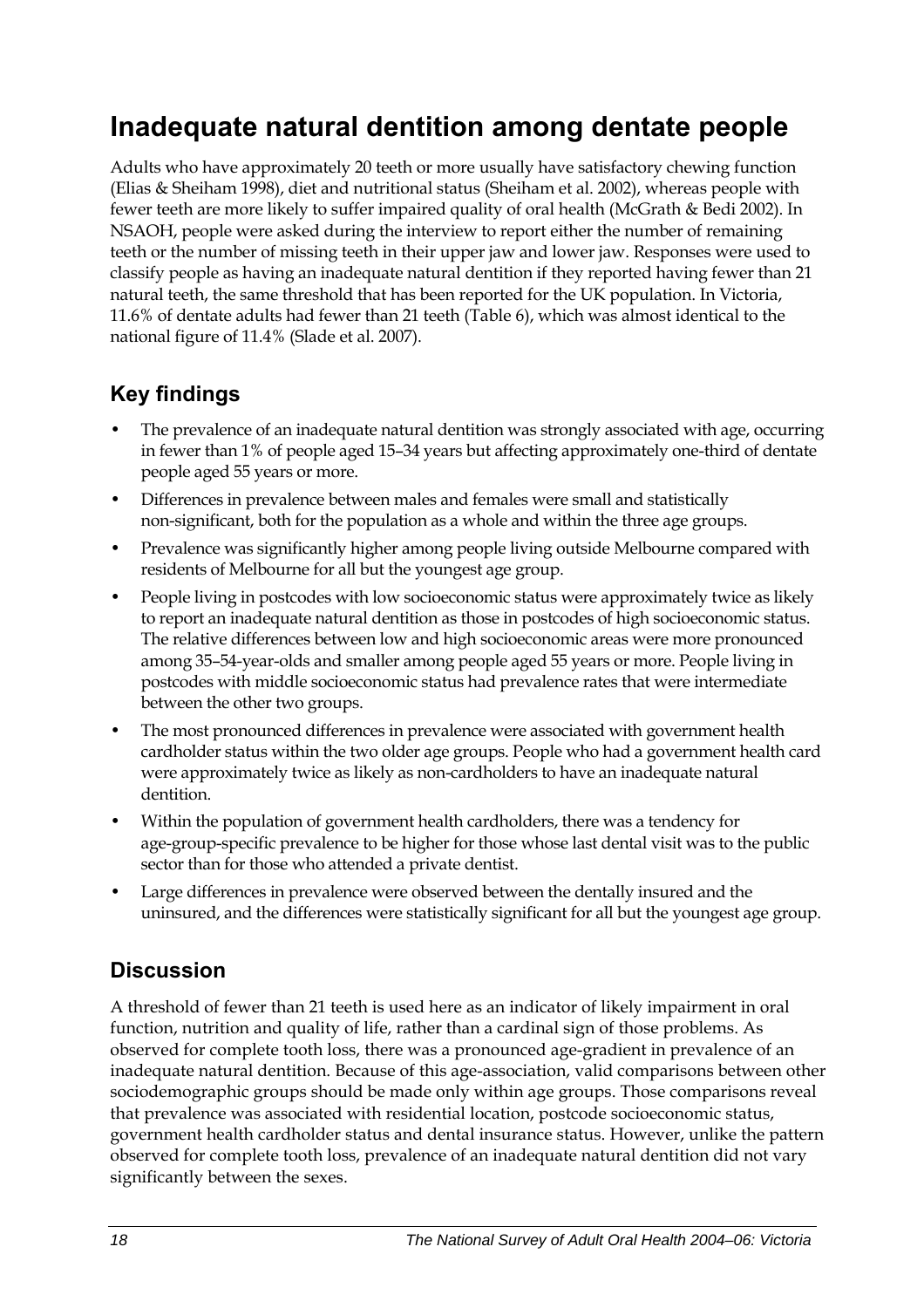<span id="page-26-0"></span>

|                                  |                       | <b>Population: dentate people</b><br>Age (years) |             |              |               |
|----------------------------------|-----------------------|--------------------------------------------------|-------------|--------------|---------------|
|                                  |                       | All ages                                         | $15 - 34$   | $35 - 54$    | $\geq 55$     |
| All people                       | Per cent of people    | 11.6                                             | 0.6         | 8.1          | 34.3          |
|                                  | 95% Cl <sup>(a)</sup> | $10.3 - 13.2$                                    | $0.2 - 1.4$ | $6.3 - 10.4$ | 29.9-39.1     |
| <b>Sex</b>                       |                       |                                                  |             |              |               |
| Males                            | % of people           | 10.7                                             | 0.0         | 8.3          | 31.5          |
|                                  | 95% CI                | $9.0 - 12.6$                                     |             | $5.7 - 11.9$ | $25.4 - 38.4$ |
| Females                          | % of people           | 12.6                                             | 1.1         | 7.9          | 37.0          |
|                                  | 95% CI                | $10.6 - 14.8$                                    | $0.4 - 2.9$ | $5.4 - 11.5$ | $32.7 - 41.6$ |
| <b>Residential location</b>      |                       |                                                  |             |              |               |
| Capital city                     | % of people           | 9.6                                              | 0.4         | 6.0          | 30.0          |
|                                  | 95% CI                | $8.1 - 11.3$                                     | $0.1 - 1.7$ | $4.1 - 8.8$  | $24.8 - 35.7$ |
| Other places                     | % of people           | 17.5                                             | 1.0         | 13.7         | 46.1          |
|                                  | 95% CI                | $14.2 - 21.4$                                    | $0.3 - 3.0$ | $9.8 - 18.7$ | $39.5 - 52.8$ |
| Postcode socioeconomic<br>status |                       |                                                  |             |              |               |
| Lowest                           | % of people           | 16.4                                             | 1.1         | 12.3         | 46.3          |
|                                  | 95% CI                | $13.2 - 20.2$                                    | $0.3 - 3.7$ | $8.7 - 17.2$ | $40.9 - 51.9$ |
| Middle                           | % of people           | 11.2                                             | 0.2         | 10.5         | 33.2          |
|                                  | 95% CI                | $9.1 - 13.7$                                     | $0.0 - 1.6$ | $7.3 - 14.8$ | $26.7 - 40.4$ |
| Highest                          | % of people           | 7.9                                              | 0.4         | 2.0          | 25.5          |
|                                  | 95% CI                | $6.3 - 9.8$                                      | $0.1 - 3.0$ | $1.0 - 4.0$  | $18.7 - 33.7$ |
| Government health card           |                       |                                                  |             |              |               |
| Health care card or pensioner    | % of people           | 25.1                                             | 0.3         | 12.3         | 49.8          |
| concession card                  | 95% CI                | $21.4 - 29.3$                                    | $0.0 - 2.1$ | $7.0 - 20.7$ | $43.4 - 56.2$ |
| Neither card                     | % of people           | 7.6                                              | 0.6         | 7.4          | 23.3          |
|                                  | 95% CI                | $6.5 - 8.9$                                      | $0.2 - 1.7$ | $5.5 - 9.9$  | 18.6-28.7     |
| Place of last dental visit       |                       |                                                  |             |              |               |
| Card-holder/Public               | % of people           | 22.0                                             | 0.7         | 16.8         | 60.1          |
|                                  | 95% CI                | 15.6-29.9                                        | $0.1 - 4.9$ | $7.7 - 32.6$ | 44.6-73.8     |
| Card-holder/Non-public           | % of people           | 26.4                                             | 0.0         | 10.2         | 47.3          |
|                                  | 95% CI                | $22.5 - 30.8$                                    |             | $5.0 - 19.5$ | 40.9-53.9     |
| Non-cardholder/Non-public        | % of people           | 7.6                                              | 0.6         | 7.4          | 23.3          |
|                                  | 95% CI                | $6.5 - 8.9$                                      | $0.2 - 1.7$ | $5.5 - 9.9$  | 18.6-28.7     |
| <b>Dental insurance</b>          |                       |                                                  |             |              |               |
| Insured                          | % of people           | 8.4                                              | 1.1         | 4.9          | 22.8          |
|                                  | 95% CI                | $6.7 - 10.5$                                     | $0.3 - 4.3$ | $3.0 - 7.9$  | $17.7 - 28.8$ |
| Uninsured                        | % of people           | 13.9                                             | 0.4         | 10.7         | 42.8          |
|                                  | 95% CI                | $12.0 - 16.0$                                    | $0.1 - 1.0$ | $8.0 - 14.2$ | $37.8 - 48.0$ |

#### **Table 6: Percentage of people with fewer than 21 teeth**

(a) 95% CI = 95% confidence interval for estimated percentage.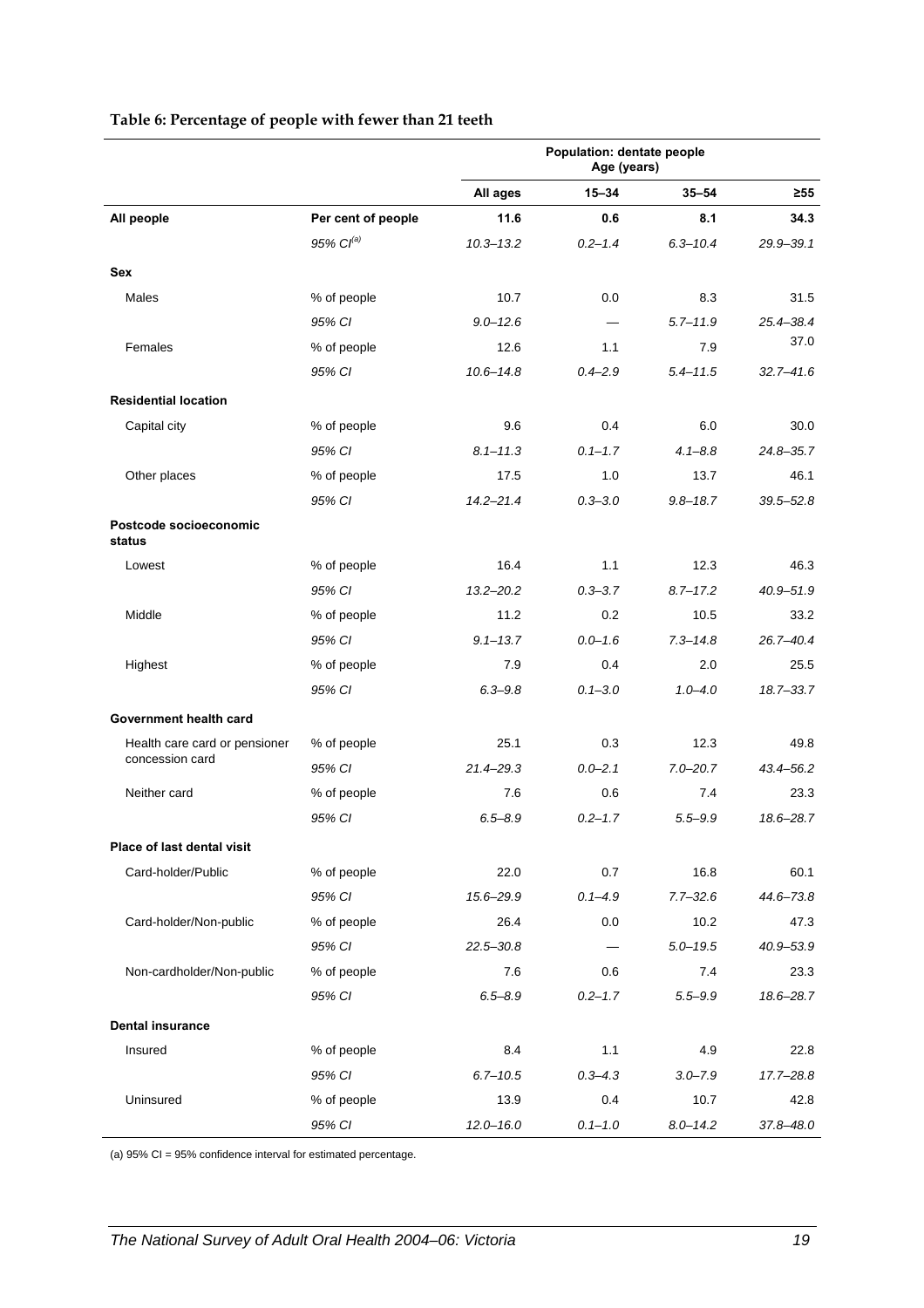# <span id="page-27-0"></span>**Denture wearing by dentate people**

Removable dentures, also called 'false teeth', are worn to replace missing teeth, with the objective to improve function (for example eating), appearance or both. Whereas virtually all edentulous people wear dentures, the decision of dentate people to wear dentures is influenced by numerous factors in addition to the number and location of missing teeth. In NSAOH, removable denture wearing was assessed during the interview by asking two similar questions, 'Do you have a denture or false teeth for your upper (lower) jaw?'. There were 15.3% of dentate adults in Victoria who reported wearing one or two dentures ([Table 7\)](#page-28-0), a figure that was similar to the 14.9% reported nationally (Slade et al. 2007).

## **Key findings**

- The frequency of denture wearing was strongly associated with age, ranging from 2.2% among 15–34-year-olds to 41.4% among people aged 55 years or more.
- There were small and statistically non-significant differences between the sexes.
- People living in regional areas were more likely to wear dentures than residents of Melbourne, and the difference was significant for all but the youngest age group.
- There was a socioeconomic gradient in denture wearing, with higher percentages observed among people living in postcodes with low socioeconomic status compared with high socioeconomic status. The pattern was apparent for all but the youngest age group, where the gradient was reversed, although differences were not statistically significant in that age group.
- Pronounced differences of a similar magnitude were seen between people who had a government health card (28.6%) and those who did not (11.4%). The difference was statistically significant for all ages combined and for people aged 55 years or more.
- Within the population of government health cardholders, there were no consistent differences between those who attended the public sector compared with non-public sources of dental care.
- People without dental insurance were more likely to wear dentures than the insured, and the difference was statistically significant for all ages combined and the two older age groups.

## **Discussion**

The percentage of dentate adults in Victoria who wore dentures (15.3%) exceeded the percentage with fewer than 21 natural teeth (11.6%), illustrating that the decision to wear dentures is dictated by factors other than the number of missing teeth. In general, however, sociodemographic variation in frequency of denture wearing was of a similar direction and magnitude to sociodemographic variation in prevalence of an inadequate natural dentition.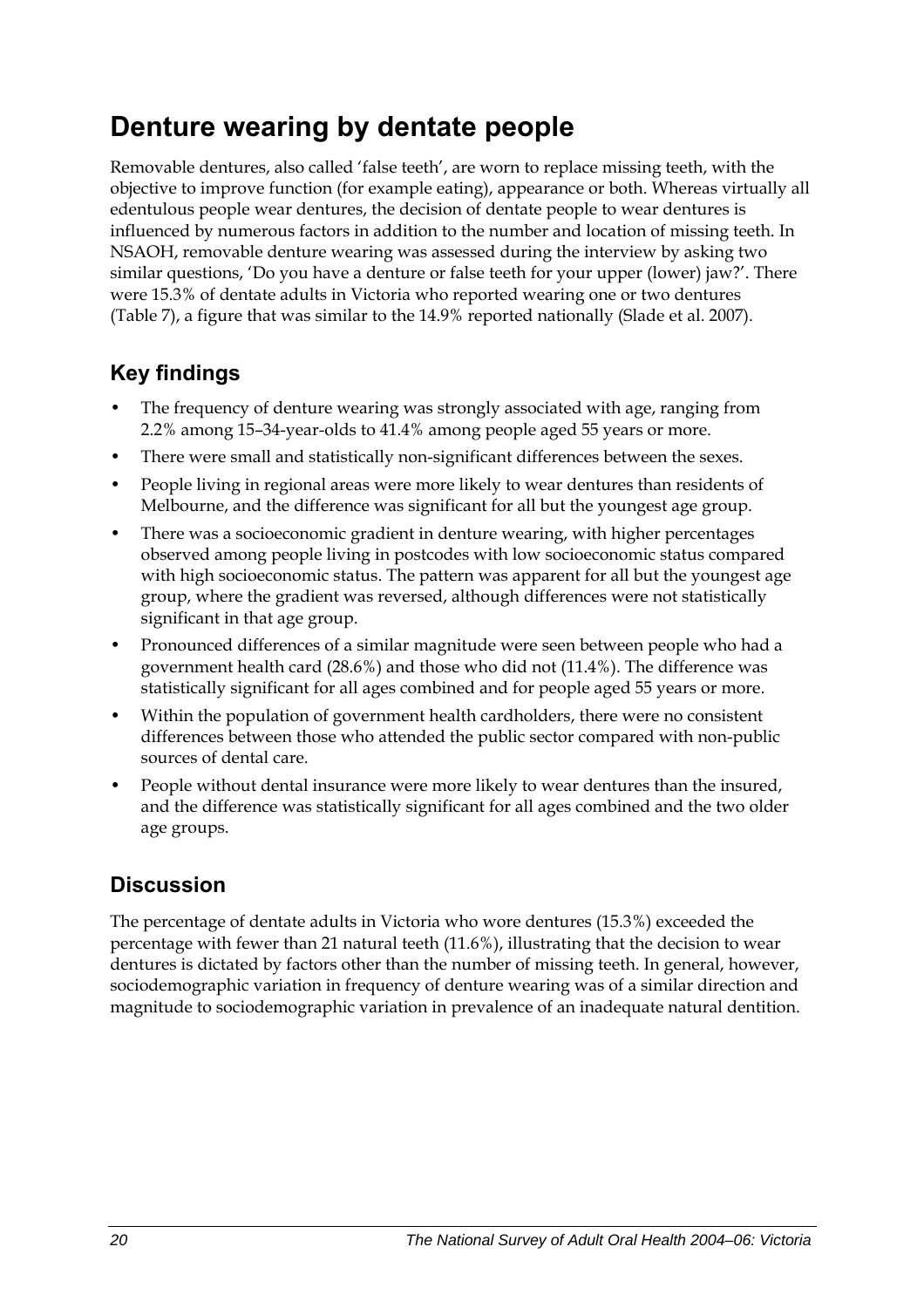|                                  |                       | Population: dentate people<br>Age (years) |              |               |               |
|----------------------------------|-----------------------|-------------------------------------------|--------------|---------------|---------------|
|                                  |                       | All ages                                  | $15 - 34$    | $35 - 54$     | $\geq 55$     |
| All people                       | Per cent of people    | 15.3                                      | 2.2          | 11.5          | 41.4          |
|                                  | 95% Cl <sup>(a)</sup> | $13.7 - 17.0$                             | $1.3 - 3.9$  | $9.4 - 14.0$  | $38.0 - 44.8$ |
| <b>Sex</b>                       |                       |                                           |              |               |               |
| Males                            | % of people           | 14.4                                      | 2.6          | 10.4          | 39.2          |
|                                  | 95% CI                | $12.0 - 17.1$                             | $1.1 - 5.9$  | $7.5 - 14.3$  | 33.9-44.9     |
| Females                          | % of people           | 16.2                                      | 1.9          | 12.6          | 43.4          |
|                                  | 95% CI                | $14.2 - 18.5$                             | $0.9 - 3.8$  | $9.7 - 16.3$  | 38.5-48.4     |
| <b>Residential location</b>      |                       |                                           |              |               |               |
| Capital city                     | % of people           | 13.0                                      | 1.7          | 9.0           | 37.4          |
|                                  | 95% CI                | $11.1 - 15.1$                             | $0.8 - 3.4$  | $6.7 - 12.0$  | $33.3 - 41.8$ |
| Other places                     | % of people           | 22.0                                      | 4.1          | 18.3          | 52.0          |
|                                  | 95% CI                | $18.7 - 25.6$                             | $1.8 - 9.4$  | $13.7 - 23.9$ | 47.0-56.9     |
| Postcode socioeconomic<br>status |                       |                                           |              |               |               |
| Lowest                           | % of people           | 20.1                                      | 1.8          | 18.9          | 50.6          |
|                                  | 95% CI                | 16.9-23.7                                 | $0.8 - 4.5$  | $14.6 - 24.1$ | $46.1 - 55.1$ |
| Middle                           | % of people           | 13.7                                      | 2.2          | 11.5          | 39.7          |
|                                  | 95% CI                | $11.1 - 16.7$                             | $0.8 - 5.9$  | $7.9 - 16.3$  | $32.7 - 47.2$ |
| Highest                          | % of people           | 12.6                                      | 2.7          | 5.4           | 35.2          |
|                                  | 95% CI                | $10.0 - 15.8$                             | $1.2 - 6.3$  | $3.7 - 7.9$   | $30.2 - 40.6$ |
| Government health card           |                       |                                           |              |               |               |
| Health care card or pensioner    | % of people           | 28.6                                      | 2.3          | 18.3          | 53.0          |
| concession card                  | 95% CI                | $24.9 - 32.6$                             | $0.8 - 6.3$  | $11.7 - 27.3$ | 47.9-58.0     |
| Neither card                     | % of people           | 11.4                                      | $2.2\,$      | 10.4          | 33.2          |
|                                  | 95% CI                | $10.0 - 12.8$                             | $1.2 - 4.3$  | $8.4 - 12.9$  | $29.2 - 37.4$ |
| Place of last dental visit       |                       |                                           |              |               |               |
| Card-holder/Public               | % of people           | 26.1                                      | 4.1          | 23.7          | 63.1          |
|                                  | 95% CI                | $20.2 - 33.1$                             | $1.3 - 12.4$ | $12.7 - 40.0$ | $48.1 - 76.0$ |
| Card-holder/Non-public           | % of people           | 29.6                                      | 1.0          | 15.7          | 50.5          |
|                                  | 95% CI                | $25.3 - 34.2$                             | $0.1 - 7.4$  | $8.8 - 26.4$  | 44.5-56.6     |
| Non-cardholder/Non-public        | % of people           | 11.4                                      | 2.2          | 10.4          | 33.2          |
|                                  | 95% CI                | $10.0 - 12.8$                             | $1.2 - 4.3$  | $8.4 - 12.9$  | $29.2 - 37.4$ |
| <b>Dental insurance</b>          |                       |                                           |              |               |               |
| Insured                          | % of people           | 12.3                                      | 1.8          | 6.6           | 33.8          |
|                                  | 95% CI                | $9.9 - 15.3$                              | $0.6 - 5.7$  | $4.2 - 10.3$  | 28.5-39.5     |
| Uninsured                        | % of people           | 17.4                                      | 2.5          | 15.5          | 46.7          |
|                                  | 95% CI                | $15.2 - 19.8$                             | $1.3 - 4.8$  | $12.7 - 18.9$ | $42.4 - 51.0$ |

#### <span id="page-28-0"></span>**Table 7: Percentage of dentate people who wear denture(s)**

(a) 95% CI = 95% confidence interval for estimated percentage.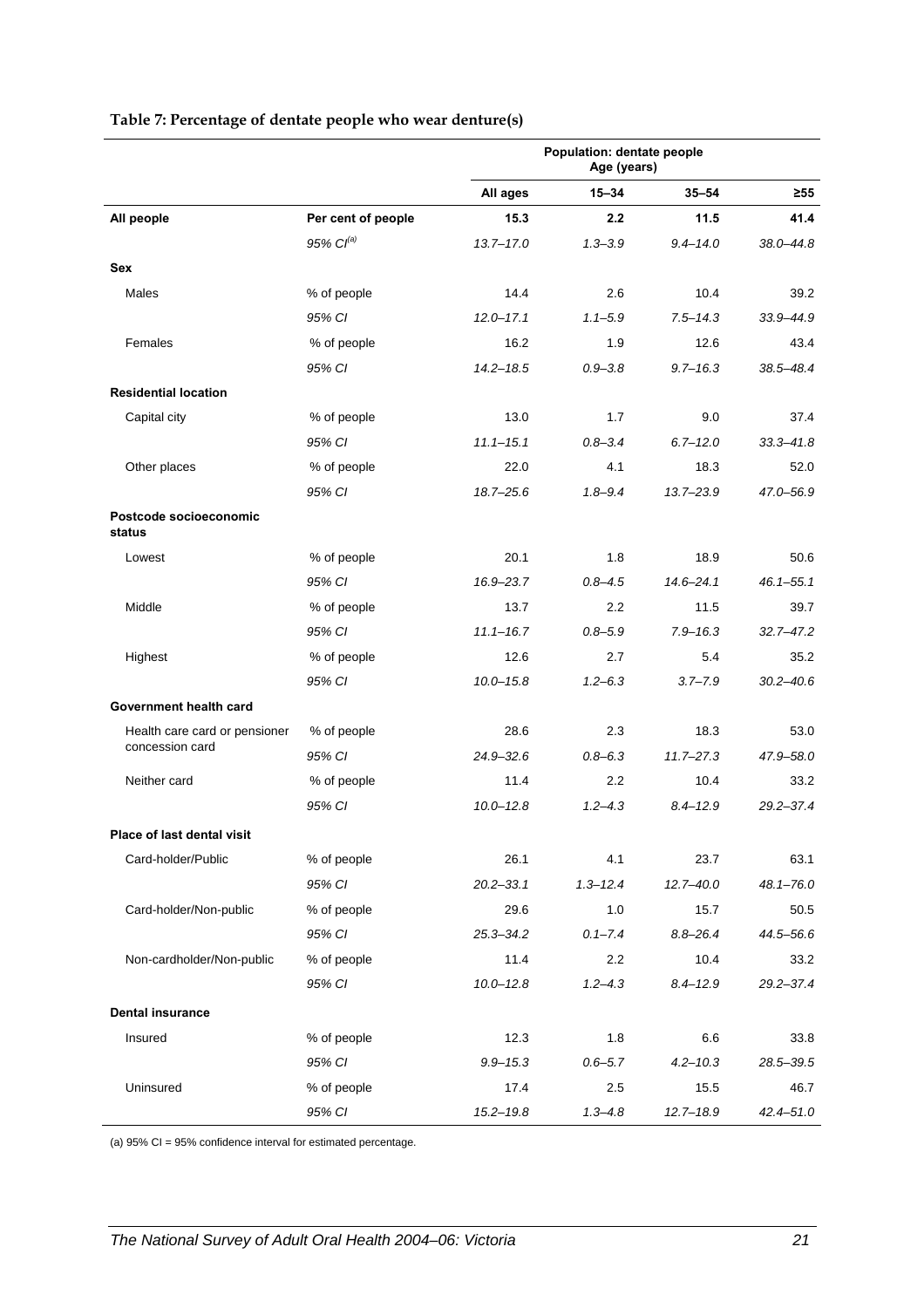# <span id="page-29-0"></span>**Average number of teeth per person missing due to pathology**

During NSAOH examinations of people aged less than 45 years, dentists counted the number of teeth judged to be missing due to decay or gum disease; for older age groups, dentists counted the number of teeth missing for any reason. The distinction according to age was made because often it is very difficult to judge in older people whether teeth have been extracted because of decay, gum disease or other causes (for example orthodontic reasons), or whether the teeth never developed or remain unerupted. Instead, the convention is to assume that teeth not present among people aged 45 years or more are missing due to pathology. In Victoria, dentate people had an average of 4.3 teeth per person missing due to pathology ([Table 8\)](#page-30-0), a figure that was similar to the national average of 4.5 (Slade et al. 2007).

## **Key findings**

- The average number of missing teeth per person was strongly associated with age, ranging from less than 1 among 15–34-year-olds to 10.4 among people aged 55 years or more.
- There was little difference between males and females, and the differences were inconsistent between age groups.
- The number of missing teeth per person was lower among residents of Melbourne than the rest of Victoria, a difference that was significant for all ages combined and for people aged 55 years or more.
- A socioeconomic gradient was observed among 35–54-year-olds and people aged 55 years or more, whereby people living in postcodes with low socioeconomic status had more teeth missing due to pathology, on average, than those living in postcodes with high socioeconomic status.
- Average levels of tooth loss tended to be higher among government health cardholders compared with non-cardholders, and the differences were statistically significant in the oldest age group and among all ages combined.
- Among government health cardholders, there tended to be higher average levels of tooth loss among people whose last dental visit was in the public sector compared with the nonpublic-sector, at least among the two older age groups, although the tendency was not statistically significant.
- Average levels of tooth loss due to pathology occurred at lower levels among people with dental insurance compared with the uninsured, and the difference was statistically significant in the oldest age group and in all ages combined.

### **Discussion**

Consistent with findings from preceding tables describing other aspects of tooth loss, the average number of teeth missing due to pathology was very low among the youngest age group (15–34 years). Furthermore, because average levels of tooth loss were so strongly associated with age, it is prudent to limit inferences about sociodemographic variation to comparisons only within age groups. It follows that the most reliable assessments of sociodemographic differences were observed among the oldest age group. As observed for all other measures of tooth loss, the average number of teeth per person missing due to pathology was associated with residential location, postcode socioeconomic status, government health cardholder status and dental insurance status.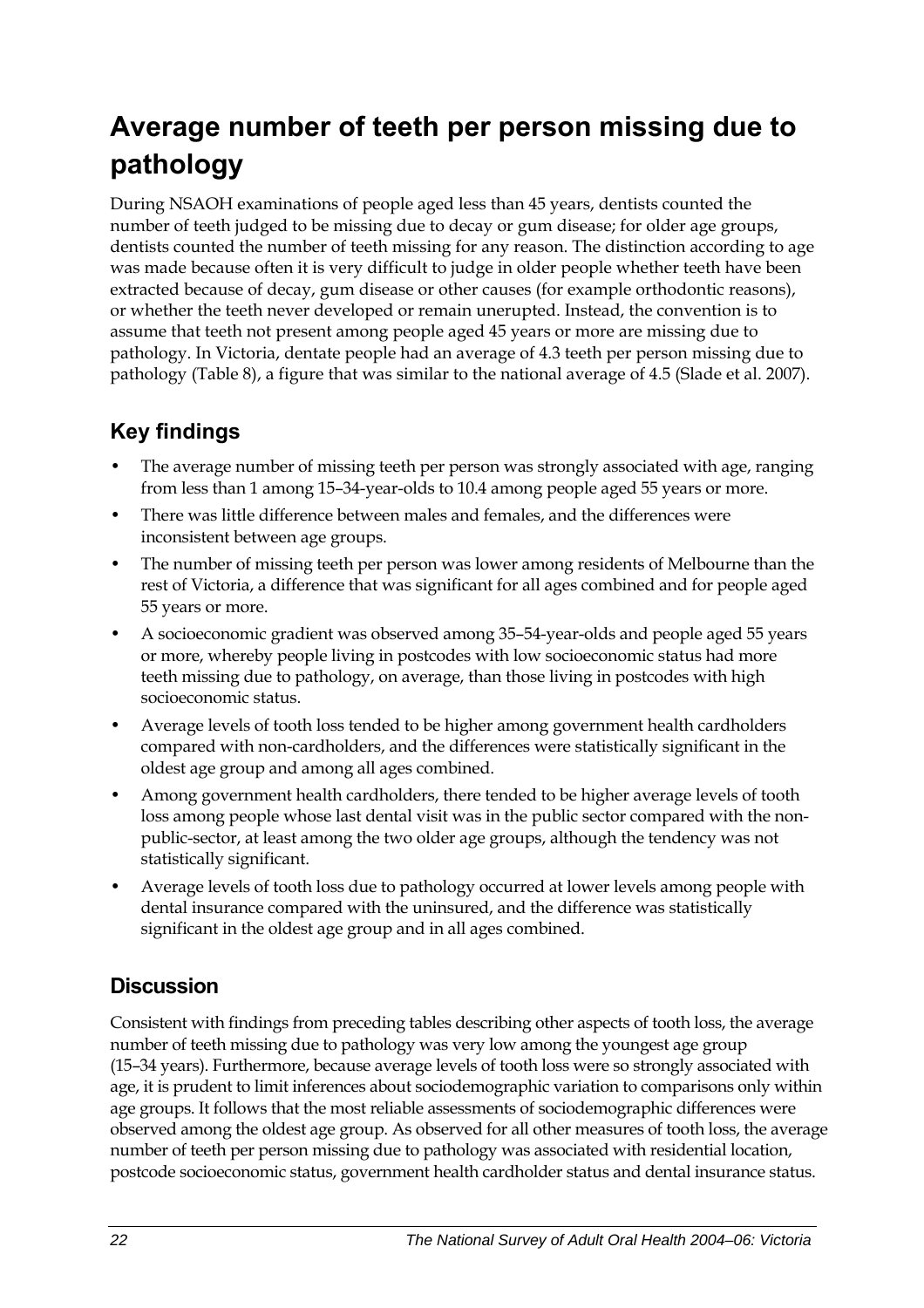|                                   |                | Population: dentate people<br>Age (years) |             |              |               |
|-----------------------------------|----------------|-------------------------------------------|-------------|--------------|---------------|
|                                   |                | All ages                                  | $15 - 34$   | $35 - 54$    | $\geq 55$     |
| All people                        | mean           | 4.3                                       | 0.6         | 4.1          | 10.4          |
|                                   | 95% $CI^{(a)}$ | $3.8 - 4.7$                               | $0.4 - 0.8$ | $3.5 - 4.7$  | $9.6 - 11.2$  |
| Sex                               |                |                                           |             |              |               |
| Males                             | mean           | 4.2                                       | 0.5         | 4.2          | 10.3          |
|                                   | 95% CI         | $3.7 - 4.8$                               | $0.2 - 0.8$ | $3.4 - 4.9$  | $9.1 - 11.5$  |
| Females                           | mean           | 4.3                                       | 0.7         | 3.9          | 10.5          |
|                                   | 95% CI         | $3.7 - 4.9$                               | $0.4 - 1.0$ | $3.2 - 4.7$  | $9.6 - 11.4$  |
| <b>Residential location</b>       |                |                                           |             |              |               |
| Capital city                      | mean           | 3.8                                       | 0.5         | 3.7          | 9.4           |
|                                   | 95% CI         | $3.3 - 4.3$                               | $0.2 - 0.7$ | $2.9 - 4.4$  | $8.5 - 10.3$  |
| Other places                      | mean           | 5.7                                       | 0.9         | 5.2          | 13.0          |
|                                   | 95% CI         | $4.7 - 6.7$                               | $0.4 - 1.5$ | $4.0 - 6.3$  | $11.6 - 14.4$ |
| Postcode socioeconomic status     |                |                                           |             |              |               |
| Lowest                            | mean           | 5.3                                       | 0.6         | 5.4          | 13.1          |
|                                   | 95% CI         | $4.4 - 6.2$                               | $0.2 - 1.0$ | $4.4 - 6.4$  | $11.8 - 14.5$ |
| Middle                            | mean           | 3.8                                       | 0.7         | 3.8          | 9.7           |
|                                   | 95% CI         | $3.0 - 4.6$                               | $0.3 - 1.1$ | $2.5 - 5.0$  | $8.3 - 11.0$  |
| Highest                           | mean           | 3.9                                       | 0.4         | 3.1          | 8.9           |
|                                   | 95% CI         | $3.2 - 4.5$                               | $0.0 - 0.8$ | $2.5 - 3.8$  | $7.8 - 10.0$  |
| Government health card            |                |                                           |             |              |               |
| Health care card or pensioner     | mean           | 6.5                                       | 0.7         | 4.6          | 12.9          |
| concession card                   | 95% CI         | $5.4 - 7.6$                               | $0.3 - 1.1$ | $2.4 - 6.9$  | $11.7 - 14.2$ |
| Neither card                      | mean           | 3.5                                       | 0.5         | 4.0          | 8.6           |
|                                   | 95% CI         | $3.2 - 3.9$                               | $0.3 - 0.8$ | $3.4 - 4.5$  | $7.7 - 9.5$   |
| <b>Place of last dental visit</b> |                |                                           |             |              |               |
| Card-holder/Public                | mean           | 5.8                                       | 1.2         | 7.0          | 15.4          |
|                                   | 95% CI         | $3.9 - 7.7$                               | $0.4 - 1.9$ | $3.0 - 11.1$ | $12.8 - 17.9$ |
| Card-holder/Non-public            | mean           | 6.8                                       | 0.4         | 3.7          | 12.4          |
|                                   | 95% CI         | $5.7 - 8.0$                               | $0.1 - 0.6$ | $2.0 - 5.3$  | $11.1 - 13.7$ |
| Non-cardholder/Non-public         | mean           | 3.5                                       | 0.5         | 4.0          | 8.6           |
|                                   | 95% CI         | $3.2 - 3.9$                               | $0.3 - 0.8$ | $3.4 - 4.5$  | $7.7 - 9.5$   |
| <b>Dental insurance</b>           |                |                                           |             |              |               |
| Insured                           | mean           | 3.9                                       | 0.4         | 3.6          | 8.4           |
|                                   | 95% CI         | $3.3 - 4.5$                               | $0.0 - 0.8$ | $2.8 - 4.3$  | $7.4 - 9.5$   |
| Uninsured                         | mean           | 4.6                                       | 0.7         | 4.5          | 11.8          |
|                                   | 95% CI         | $4.0 - 5.2$                               | $0.4 - 0.9$ | $3.7 - 5.3$  | $10.8 - 12.8$ |

#### <span id="page-30-0"></span>**Table 8: Average number of teeth per person missing due to pathology**

(a) 95% CI = 95% confidence interval for estimated mean.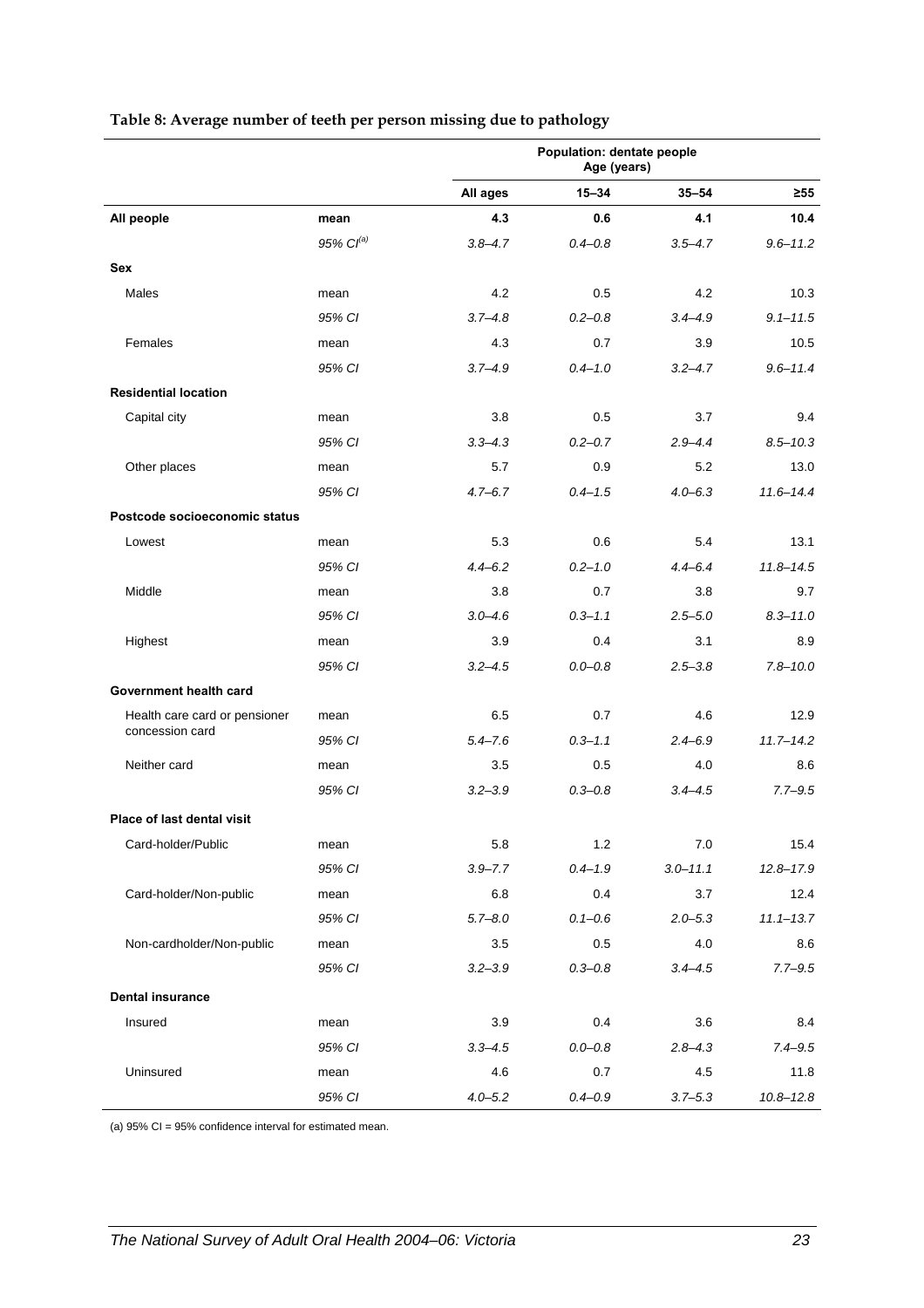# <span id="page-31-0"></span>**Prevalence of untreated coronal decay**

The prevalence of untreated coronal dental decay is reported in Table 9 as the percentage of dentate people who have at least one or more decayed surfaces on the crowns of their teeth. Untreated coronal decay reflects both the prevalence of dental decay in the population and access to dental care for treatment. The prevalence of untreated coronal decay in Victoria was 24.0% ([Table 9\)](#page-32-0), which is slightly lower than the national estimate of 25.5% (Slade et al. 2007).

## **Key findings**

- The prevalence of untreated coronal decay was not associated with age.
- Among people of all ages, prevalence of untreated coronal decay varied significantly by government health cardholder status, place of last dental visit and dental insurance status.
- The highest prevalence was seen among government health cardholders who last visited a public clinic (44.8%), and the lowest among those who held private dental insurance (16.9%).
- Prevalence of untreated coronal decay was significantly higher among government health cardholders (33.7%) compared with non-cardholders (20.8%).
- People who did not have a government health card who last visited a non-public practitioner recorded a significantly lower prevalence (20.8%) compared with that of cardholders whose last visit was at a public clinic (44.8%).
- Dental insurance was significantly associated with untreated dental decay, with uninsured people having 1.7 times the prevalence compared with insured people (28.9% versus 16.9%).

## **Discussion**

Untreated coronal decay is associated with incidence of dental decay and with poorer access to treatment services.

In summary, about one-quarter of all people in Victoria had untreated coronal decay, which was more prevalent in groups with more social disadvantage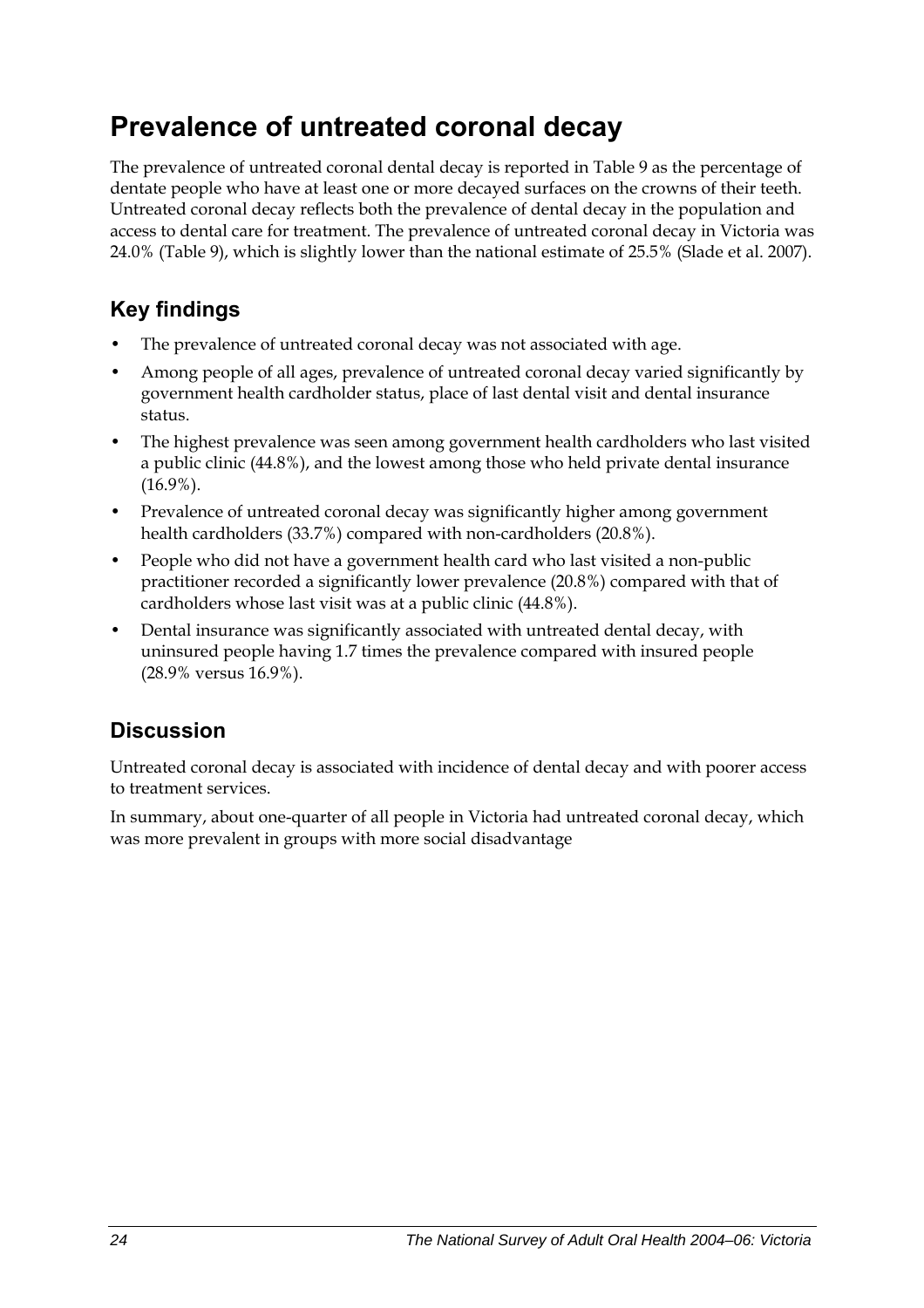| Table 9: Percentage of people with untreated coronal decay |  |
|------------------------------------------------------------|--|
|------------------------------------------------------------|--|

<span id="page-32-0"></span>

|                                   |                    | Population: dentate people<br>Age (years) |               |               |               |
|-----------------------------------|--------------------|-------------------------------------------|---------------|---------------|---------------|
|                                   |                    | All ages                                  | $15 - 34$     | $35 - 54$     | $\geq 55$     |
| All people                        | Per cent of people | 24.0                                      | 24.8          | 26.0          | 19.7          |
|                                   | 95% $Cl^{(a)}$     | $20.7 - 27.7$                             | $18.7 - 32.1$ | $21.8 - 30.7$ | $15.6 - 24.6$ |
| <b>Sex</b>                        |                    |                                           |               |               |               |
| Males                             | % of people        | 27.2                                      | 30.8          | 28.6          | 19.4          |
|                                   | 95% CI             | $22.1 - 33.0$                             | $21.1 - 42.5$ | $21.5 - 36.8$ | $14.2 - 25.9$ |
| Females                           | % of people        | 20.8                                      | 18.7          | 23.5          | 20.0          |
|                                   | 95% CI             | 17.6-24.5                                 | $12.8 - 26.5$ | 18.5-29.3     | $14.1 - 27.7$ |
| <b>Residential location</b>       |                    |                                           |               |               |               |
| Capital city                      | % of people        | 22.5                                      | 21.3          | 24.8          | 20.7          |
|                                   | 95% CI             | $18.7 - 26.8$                             | 15.0–29.4     | $19.9 - 30.6$ | 15.6-26.8     |
| Other places                      | % of people        | 28.4                                      | 35.9          | 29.1          | 17.1          |
|                                   | 95% CI             | $22.4 - 35.3$                             | $23.1 - 51.0$ | $21.8 - 37.7$ | $11.3 - 25.2$ |
| Postcode socioeconomic status     |                    |                                           |               |               |               |
| Lowest                            | % of people        | 28.4                                      | 34.5          | 27.0          | 20.0          |
|                                   | 95% CI             | $22.7 - 34.9$                             | $23.1 - 48.0$ | $20.1 - 35.3$ | $14.4 - 27.2$ |
| Middle                            | % of people        | 24.8                                      | 25.1          | 27.7          | 18.7          |
|                                   | 95% CI             | $18.9 - 31.8$                             | $16.0 - 37.1$ | $20.0 - 37.0$ | $11.8 - 28.5$ |
| Highest                           | % of people        | 19.1                                      | 13.8          | 23.2          | 20.3          |
|                                   | 95% CI             | $14.8 - 24.4$                             | $6.1 - 28.0$  | 17.6–29.9     | 13.5-29.2     |
| Government health card            |                    |                                           |               |               |               |
| Health care card or pensioner     | % of people        | 33.7                                      | 47.9          | 26.5          | 24.7          |
| concession card                   | 95% CI             | $26.4 - 41.8$                             | $33.0 - 63.2$ | $18.1 - 37.0$ | $17.8 - 33.2$ |
| Neither card                      | % of people        | 20.8                                      | 17.3          | 25.9          | 16.3          |
|                                   | 95% CI             | $17.5 - 24.6$                             | $11.9 - 24.4$ | $21.2 - 31.2$ | $11.9 - 21.8$ |
| <b>Place of last dental visit</b> |                    |                                           |               |               |               |
| Card-holder/Public                | % of people        | 44.8                                      | 55.5          | 36.4          | 28.0          |
|                                   | 95% CI             | $29.5 - 61.1$                             | $31.7 - 77.0$ | $19.1 - 58.1$ | 14.6-46.9     |
| Card-holder/Non-public            | % of people        | 28.8                                      | 41.7          | 22.4          | 24.0          |
|                                   | 95% CI             | $21.1 - 38.0$                             | $24.6 - 61.1$ | $12.2 - 37.4$ | 16.4-33.6     |
| Non-cardholder/Non-public         | % of people        | 20.8                                      | 17.3          | 25.9          | 16.3          |
|                                   | 95% CI             | $17.5 - 24.6$                             | $11.9 - 24.4$ | $21.2 - 31.2$ | $11.9 - 21.8$ |
| <b>Dental insurance</b>           |                    |                                           |               |               |               |
| Insured                           | % of people        | 16.9                                      | 13.5          | 21.2          | 13.4          |
|                                   | 95% CI             | $13.0 - 21.6$                             | $6.6 - 25.4$  | 15.6-28.2     | $8.4 - 20.7$  |
| Uninsured                         | % of people        | 28.9                                      | 30.4          | 30.0          | 24.4          |
|                                   | 95% CI             | 24.4-33.8                                 | 22.9-39.2     | $24.3 - 36.5$ | 18.8-31.1     |

(a) 95% CI = 95% confidence interval for estimated percentage.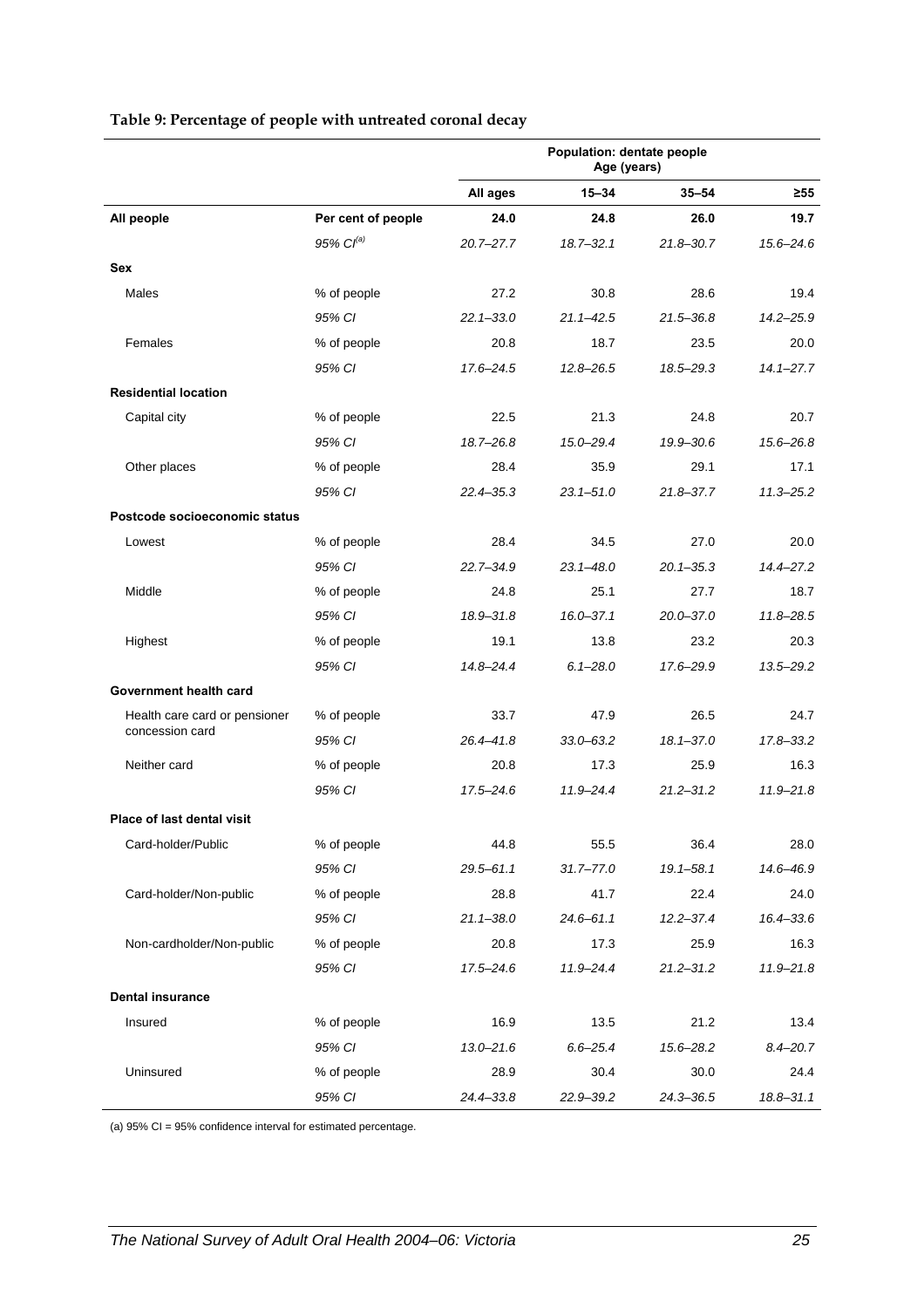# <span id="page-33-0"></span>**Percentage of people with untreated root decay**

The prevalence of untreated root decay is reported as the percentage of people who had at least one natural tooth and one or more surfaces of the roots of their teeth decayed. Decay of the root surface requires that it be exposed in the mouth, usually by recession of the gums. The prevalence of untreated root decay in Victoria was 5.4% [\(Table 10](#page-34-0)), which is slightly lower than the Australian population figure (6.7%) (Slade et al. 2007).

## **Key findings**

- Prevalence of untreated root decay was significantly associated with age. There was a 3.5-fold relative difference between those aged 55 years or more and those aged 15–34 years (7.6% versus 2.2%).
- Among people of all ages, the highest prevalence was recorded in government health cardholders who last visited a public clinic (23.1%), and the lowest in those who held private dental insurance (4.3%).
- Prevalence of root decay was not significantly associated with any of the sociodemographic variables examined, as indicated by the overlapping of 95% CIs.
- While not reaching statistical significance, a number of trends may be discerned in the results in relation to sociodemographic factors. More people who had a government health card appeared to have root decay than non-cardholders (7.0% versus 4.9%), and more of those whose last visit was as a cardholder attending a public clinic than non-cardholders attending elsewhere (9.0% versus 4.9%).

### **Discussion**

The association of root decay with gum recession more commonly seen in older people explains the strong relationship of untreated root decay with age.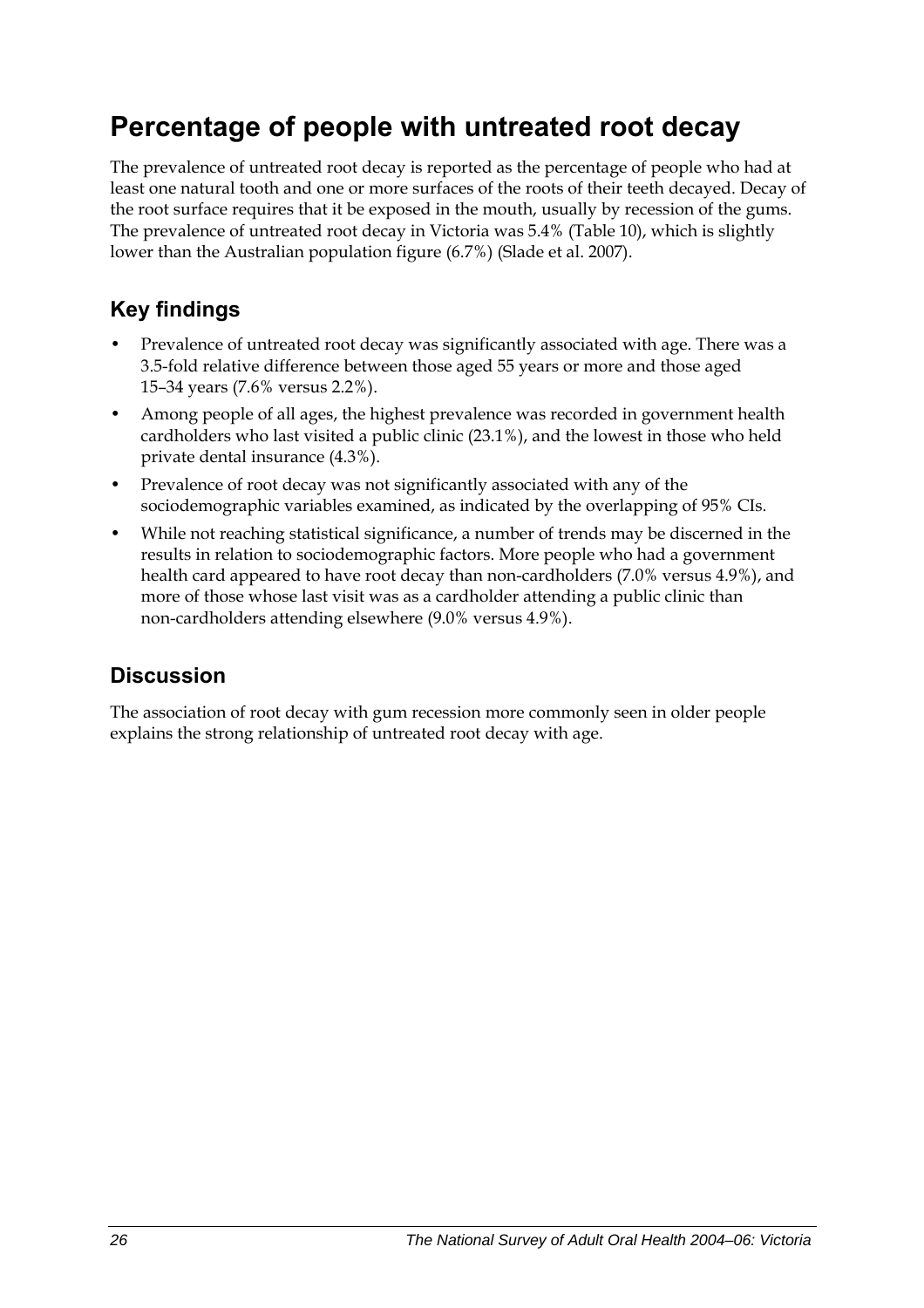<span id="page-34-0"></span>

|                                  |                       | Population: dentate people<br>Age (years) |              |               |              |
|----------------------------------|-----------------------|-------------------------------------------|--------------|---------------|--------------|
|                                  |                       | All ages                                  | $15 - 34$    | $35 - 54$     | ≥55          |
| All people                       | Per cent of people    | 5.4                                       | 2.2          | 7.3           | 7.6          |
|                                  | 95% Cl <sup>(a)</sup> | $4.1 - 7.2$                               | $0.9 - 5.0$  | $4.7 - 11.3$  | $5.5 - 10.5$ |
| <b>Sex</b>                       |                       |                                           |              |               |              |
| Males                            | % of people           | 5.6                                       | 0.0          | 8.8           | 9.4          |
|                                  | 95% CI                | $3.7 - 8.4$                               |              | $5.1 - 14.7$  | $5.9 - 14.8$ |
| Females                          | % of people           | 5.3                                       | 4.4          | 5.9           | 5.9          |
|                                  | 95% CI                | $3.5 - 8.0$                               | $1.9 - 9.9$  | $3.0 - 11.0$  | $3.3 - 10.4$ |
| <b>Residential location</b>      |                       |                                           |              |               |              |
| Capital city                     | % of people           | 5.0                                       | 1.5          | 7.5           | 7.0          |
|                                  | 95% CI                | $3.5 - 7.1$                               | $0.5 - 4.0$  | $4.4 - 12.5$  | $4.5 - 10.6$ |
| Other places                     | % of people           | 6.6                                       | 4.4          | 6.8           | 9.4          |
|                                  | 95% CI                | $4.0 - 10.9$                              | $1.1 - 16.0$ | $3.1 - 14.5$  | $6.1 - 14.2$ |
| Postcode socioeconomic<br>status |                       |                                           |              |               |              |
| Lowest                           | % of people           | 6.8                                       | 4.6          | 7.9           | 8.7          |
|                                  | 95% CI                | $4.6 - 9.9$                               | $1.6 - 12.4$ | $4.4 - 14.0$  | $5.6 - 13.1$ |
| Middle                           | % of people           | 4.7                                       | 0.5          | 7.9           | 6.4          |
|                                  | 95% CI                | $2.3 - 9.3$                               | $0.1 - 3.5$  | $3.2 - 18.6$  | $3.4 - 11.7$ |
| Highest                          | % of people           | 5.0                                       | 1.5          | 6.0           | 7.8          |
|                                  | 95% CI                | $3.5 - 7.2$                               | $0.2 - 9.0$  | $3.3 - 10.6$  | $4.3 - 13.7$ |
| Government health card           |                       |                                           |              |               |              |
| Health care card or pensioner    | % of people           | 7.0                                       | 2.6          | 9.1           | 10.0         |
| concession card                  | 95% CI                | $4.5 - 10.7$                              | $0.4 - 15.7$ | $3.2 - 22.9$  | $6.5 - 14.9$ |
| Neither card                     | % of people           | 4.9                                       | 2.0          | 7.0           | 6.0          |
|                                  | 95% CI                | $3.5 - 6.8$                               | $0.9 - 4.8$  | $4.5 - 10.8$  | $3.6 - 9.9$  |
| Place of last dental visit       |                       |                                           |              |               |              |
| Card-holder/Public               | % of people           | 9.0                                       | 0.0          | 26.5          | 13.2         |
|                                  | 95% CI                | $3.5 - 21.3$                              |              | $10.3 - 53.2$ | $4.5 - 33.0$ |
| Card-holder/Non-public           | % of people           | 6.2                                       | 4.7          | 1.9           | 9.3          |
|                                  | 95% CI                | $3.7 - 10.2$                              | $0.7 - 24.7$ | $0.3 - 12.5$  | $5.8 - 14.4$ |
| Non-cardholder/Non-public        | % of people           | 4.9                                       | 2.0          | 7.0           | 6.0          |
|                                  | 95% CI                | $3.5 - 6.8$                               | $0.9 - 4.8$  | $4.5 - 10.8$  | $3.6 - 9.9$  |
| <b>Dental insurance</b>          |                       |                                           |              |               |              |
| Insured                          | % of people           | 4.8                                       | 2.2          | 5.6           | 6.3          |
|                                  | 95% CI                | $3.2 - 7.1$                               | $0.7 - 6.6$  | $3.0 - 10.0$  | $3.3 - 11.5$ |
| Uninsured                        | % of people           | 5.9                                       | 2.2          | 8.8           | 8.7          |
|                                  | 95% CI                | $4.1 - 8.5$                               | $0.7 - 6.7$  | $5.2 - 14.5$  | $5.6 - 13.2$ |

#### **Table 10: Percentage of people with untreated root decay**

(a) 95% CI = 95% confidence interval for estimated percentage.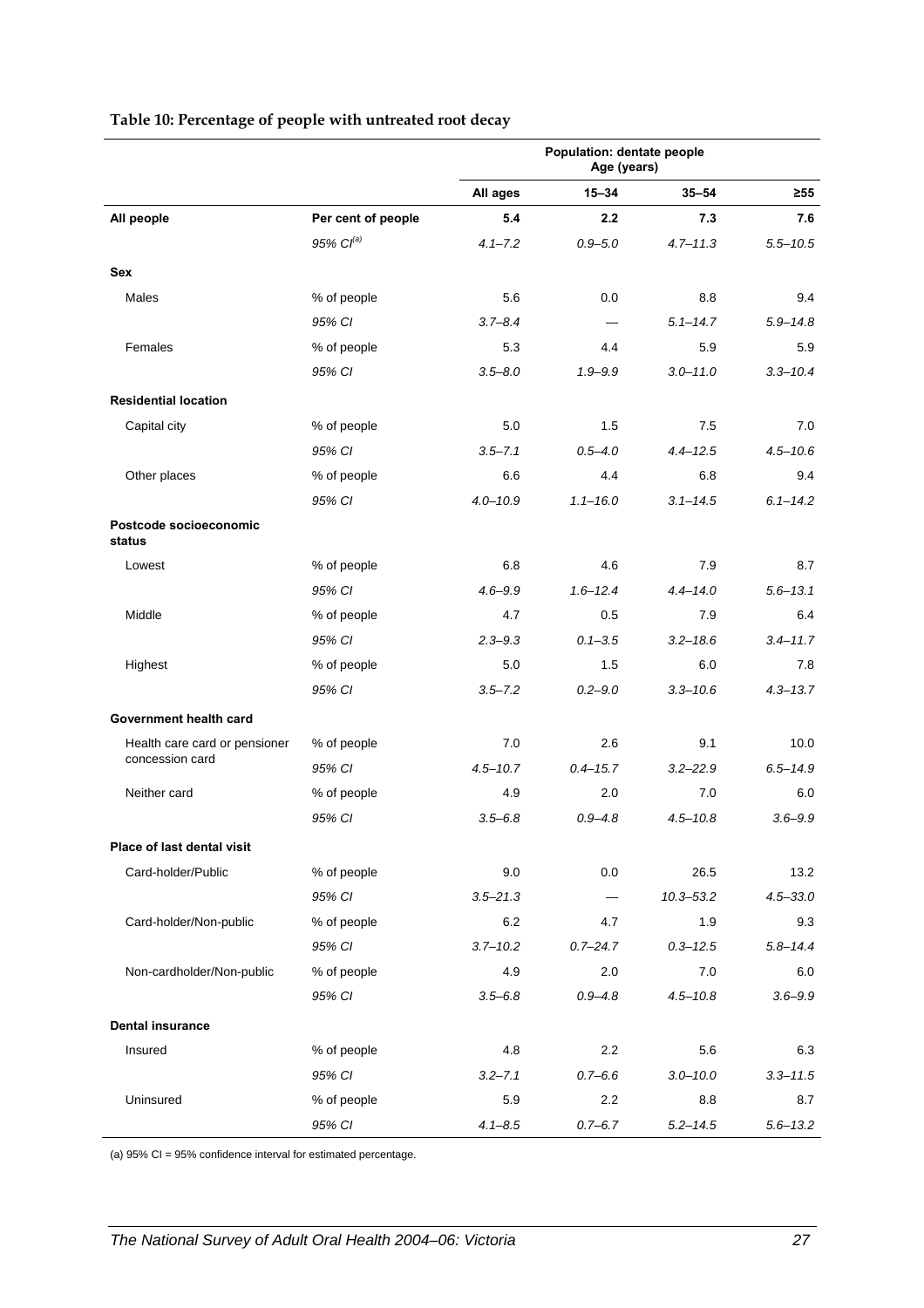## <span id="page-35-0"></span>**Percentage of people with one or more filled teeth**

Fillings for treatment of tooth decay leave permanent marks on the teeth and are one measure of people's lifetime experience of decay. Filled teeth also indicate patterns of dental treatment and access to dental care. The prevalence of filled teeth in Victoria was 85.3% ([Table 11](#page-36-0)), which is close to the Australian population figure (83.9%) (Slade et al. 2007).

## **Key findings**

- Prevalence of filled teeth was significantly associated with age; among people aged 55 years or more and 35–54 years, it was over 1.4 times that of those in the 15–34 years age group (95.2% and 96.2% versus 68.2% respectively).
- Among people of all ages, the highest prevalence was seen in those who lived outside the Melbourne area (89.7%), and the lowest among government health cardholders who last attended a public dental clinic (73.2%).
- Prevalence of filled teeth was not significantly associated with any of the sociodemographic variables examined, as indicated by the overlapping of 95% CIs.
- While not reaching statistical significance, a number of trends may be discerned in the results in relation to sociodemographic factors. More residents of regional areas appeared to have filled teeth than Melbourne residents (89.7% versus 83.8%), and more of those who had a government health card and visited a public clinic than non-cardholders who visited elsewhere (73.2% versus 86.0%).

### **Discussion**

The percentage of people with filled teeth relates to lifetime experience of dental decay, and hence is associated with age. Prevalence also reflects timely access to dental care, and type of care used to treat caries being a restoration rather than an extraction.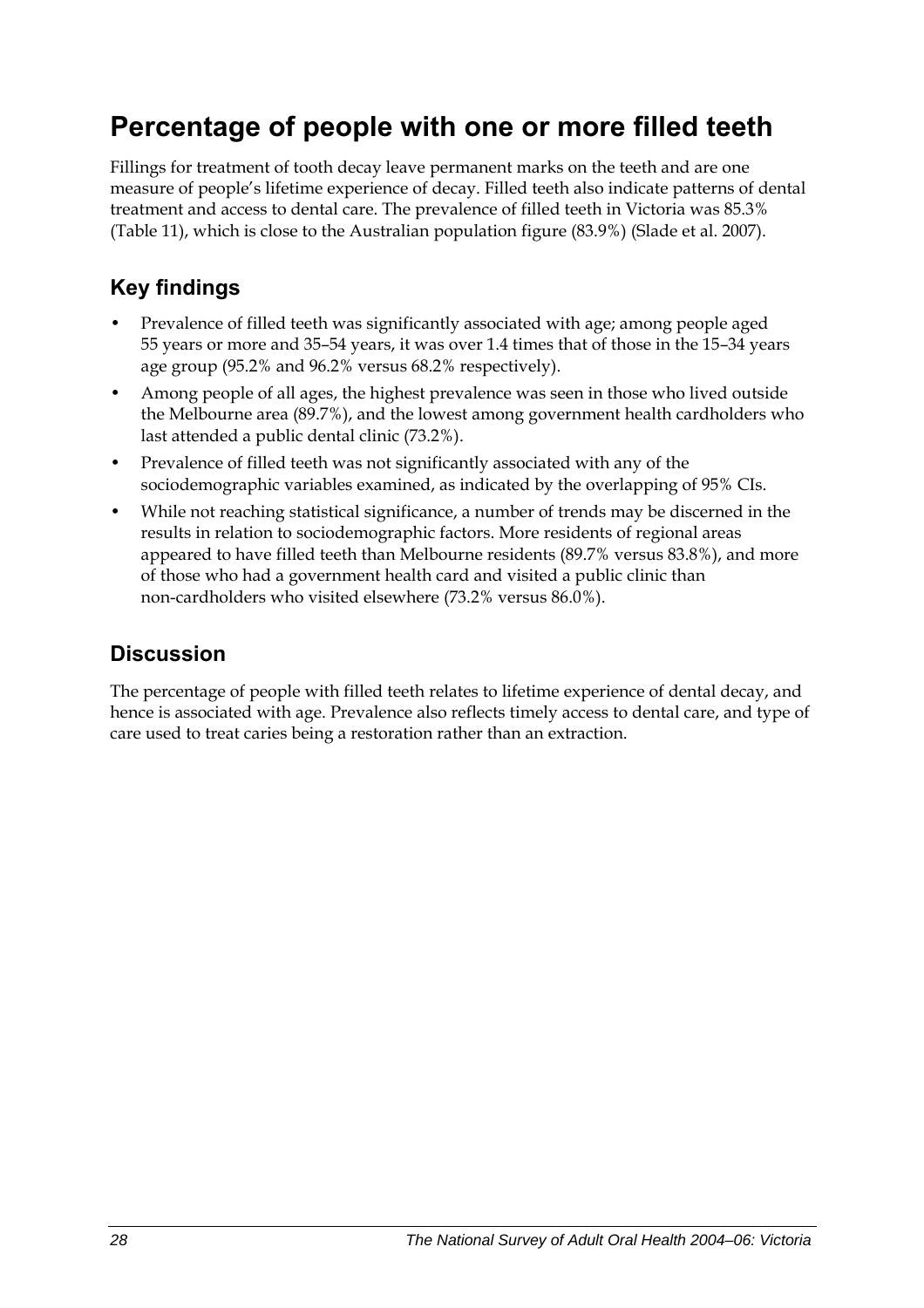|                               |                       | Population: dentate people<br>Age (years) |               |               |               |
|-------------------------------|-----------------------|-------------------------------------------|---------------|---------------|---------------|
|                               |                       | All ages                                  | $15 - 34$     | 35–54         | $\geq 55$     |
| All people                    | Per cent of people    | 85.3                                      | 68.2          | 96.2          | 95.2          |
|                               | 95% Cl <sup>(a)</sup> | 81.9-88.3                                 | $61.5 - 74.3$ | $93.5 - 97.8$ | $92.1 - 97.1$ |
| <b>Sex</b>                    |                       |                                           |               |               |               |
| Males                         | % of people           | 84.7                                      | 67.3          | 96.4          | 94.3          |
|                               | 95% CI                | 79.1-89.1                                 | 55.6-77.2     | $92.3 - 98.4$ | 89.2-97.1     |
| Females                       | % of people           | 85.9                                      | 69.1          | 96.0          | 96.0          |
|                               | 95% CI                | 81.8-89.3                                 | $60.8 - 76.4$ | $92.3 - 97.9$ | 92.5-97.9     |
| <b>Residential location</b>   |                       |                                           |               |               |               |
| Capital city                  | % of people           | 83.8                                      | 64.7          | 96.0          | 96.1          |
|                               | 95% CI                | 79.8-87.2                                 | $57.3 - 71.5$ | $92.8 - 97.8$ | $92.3 - 98.1$ |
| Other places                  | % of people           | 89.7                                      | 79.5          | 96.7          | 92.7          |
|                               | 95% CI                | 81.5-94.5                                 | 61.3-90.5     | $89.2 - 99.1$ | $86.2 - 96.3$ |
| Postcode socioeconomic status |                       |                                           |               |               |               |
| Lowest                        | % of people           | 82.2                                      | 66.1          | 94.3          | 91.0          |
|                               | 95% CI                | 75.3-87.5                                 | 54.9-75.7     | 87.6-97.5     | 84.4-95.0     |
| Middle                        | % of people           | 86.4                                      | 68.6          | 97.9          | 98.2          |
|                               | 95% CI                | 80.4-90.7                                 | 56.5-78.7     | 94.7-99.2     | 94.6-99.4     |
| Highest                       | % of people           | 87.2                                      | 70.1          | 96.1          | 95.9          |
|                               | 95% CI                | $81.0 - 91.5$                             | 57.6-80.2     | $90.0 - 98.5$ | 89.1-98.6     |
| Government health card        |                       |                                           |               |               |               |
| Health care card or pensioner | % of people           | 83.7                                      | 68.2          | 96.0          | 91.0          |
| concession card               | 95% CI                | 76.6-88.9                                 | $53.3 - 80.1$ | 86.9-98.9     | 85.5-94.6     |
| Neither card                  | % of people           | 86.0                                      | 68.5          | 96.2          | 98.1          |
|                               | 95% CI                | 81.9-89.3                                 | $60.1 - 75.9$ | 93.4-97.9     | $92.9 - 99.5$ |
| Place of last dental visit    |                       |                                           |               |               |               |
| Card-holder/Public            | % of people           | 73.2                                      | 58.2          | 96.8          | 85.5          |
|                               | 95% CI                | 56.0-85.4                                 | $33.9 - 79.0$ | 79.2-99.6     | 68.6-94.1     |
| Card-holder/Non-public        | % of people           | 88.3                                      | 76.2          | 95.6          | 92.2          |
|                               | 95% CI                | 82.3-92.4                                 | $59.2 - 87.5$ | 82.7-99.0     | 86.7-95.5     |
| Non-cardholder/Non-public     | % of people           | 86.0                                      | 68.5          | 96.2          | 98.1          |
|                               | 95% CI                | 81.9-89.3                                 | $60.1 - 75.9$ | 93.4-97.9     | $92.9 - 99.5$ |
| <b>Dental insurance</b>       |                       |                                           |               |               |               |
| Insured                       | % of people           | 88.0                                      | 65.2          | 97.9          | 96.9          |
|                               | 95% CI                | 82.6-91.9                                 | $52.9 - 75.7$ | 93.4-99.4     | 93.6-98.5     |
| Uninsured                     | % of people           | 84.4                                      | 70.9          | 94.7          | 93.9          |
|                               | 95% CI                | 79.9-87.9                                 | 62.9-77.7     | $90.8 - 97.0$ | 88.9-96.8     |

#### **Table 11: Percentage of people with one or more filled teeth**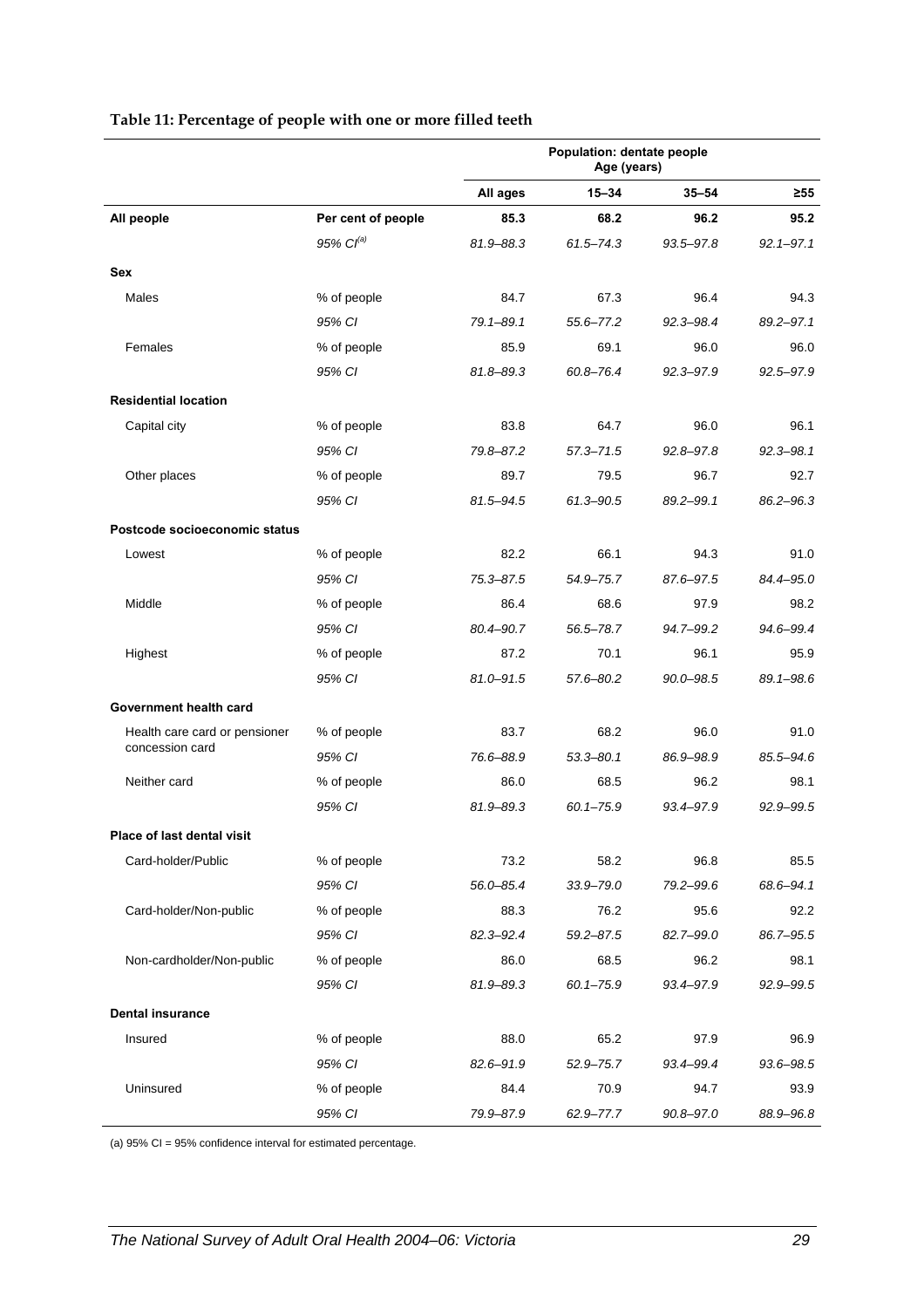## **Average number of decayed, missing and filled teeth per person**

The number of decayed, missing because of pathology, and filled teeth (DMFT) reflects a person's lifetime experience of dental caries. In this survey all missing teeth in people aged 45 years or more were counted as missing due to pathology, while for people aged less than 45 years, the count only included teeth where the examiner judged that dental decay or gum disease was the likely reason for the extraction. The average DMFT number in Victoria was 12.8 teeth [\(Table 12\)](#page-38-0), which is the same as that for the Australian population (12.8 teeth) (Slade et al. 2007).

### **Key findings**

- The average number of affected teeth was significantly associated with age, being highest in people aged 55 years or more (22.5 teeth). This was 1.5 times that of the 35–44-year-olds (15.1 teeth) and five times that of the 15–34 years age group (4.4 teeth).
- The average DMFT number was significantly associated with place of last dental visit, with government health cardholders who last visited a non-public clinic having significantly higher scores than cardholders who visited a public practitioner and non-cardholders whose last visit was at a non-public clinic (15.8 versus 11.8 and 12.2 teeth respectively).

### **Discussion**

The average number of teeth with caries experience over a lifetime is a cumulative score, and hence is strongly associated with age. Disease experience is related to disadvantage, as evidenced by associations with government health cardholders status and place of last dental visit.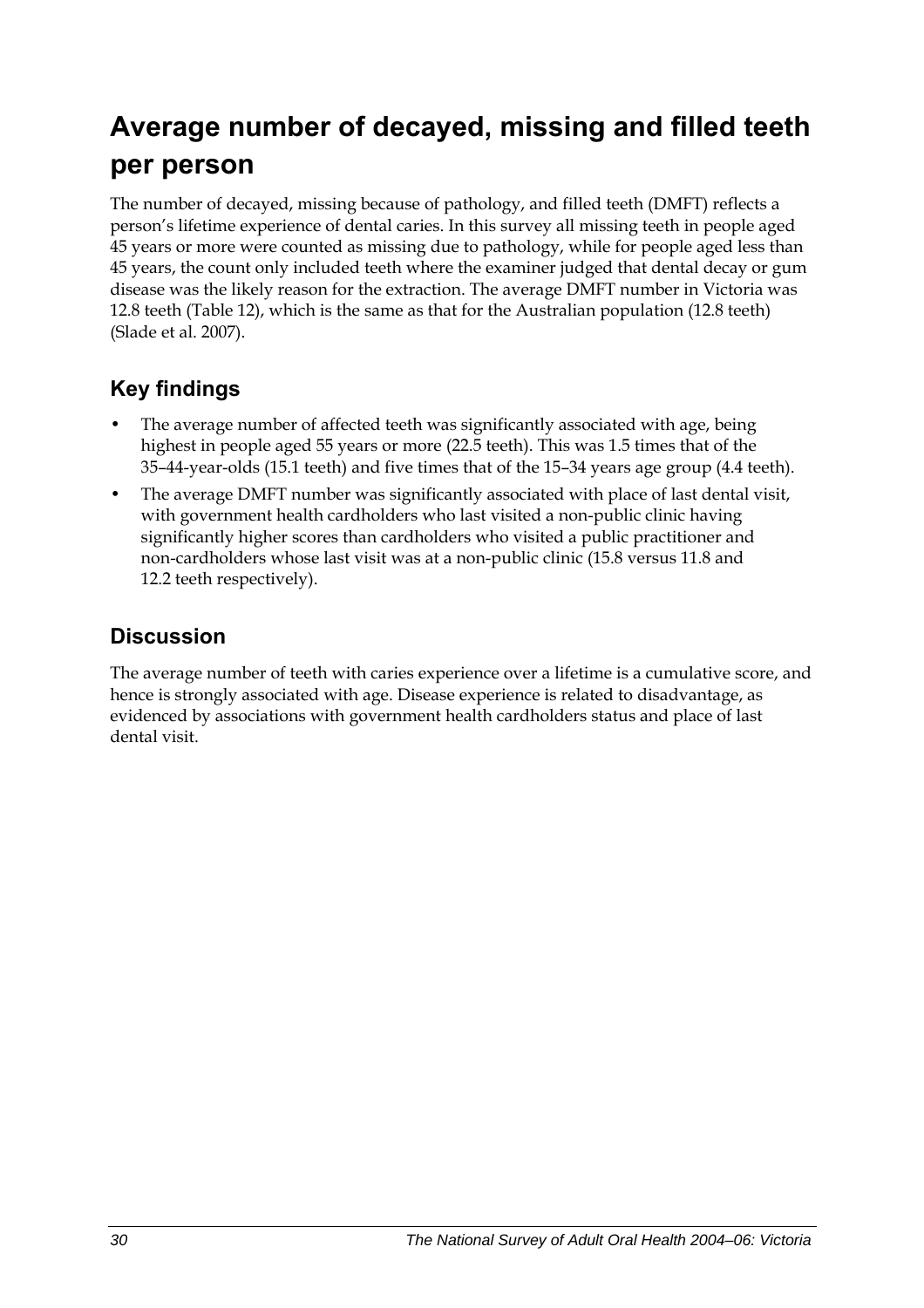<span id="page-38-0"></span>

|                               |                | Population: dentate people<br>Age (years) |              |               |               |
|-------------------------------|----------------|-------------------------------------------|--------------|---------------|---------------|
|                               |                | All ages                                  | $15 - 34$    | $35 - 54$     | $\geq 55$     |
| All people                    | mean           | 12.8                                      | 4.4          | 15.1          | 22.5          |
|                               | 95% $Cl^{(a)}$ | $12.0 - 13.7$                             | $3.6 - 5.3$  | $14.2 - 15.9$ | $21.8 - 23.1$ |
| Sex                           |                |                                           |              |               |               |
| Males                         | mean           | 12.3                                      | 4.4          | 14.7          | 21.3          |
|                               | 95% CI         | $11.1 - 13.5$                             | $3.0 - 5.8$  | $13.5 - 15.8$ | $20.3 - 22.4$ |
| Females                       | mean           | 13.3                                      | 4.5          | 15.4          | 23.6          |
|                               | 95% CI         | $12.2 - 14.5$                             | $3.6 - 5.4$  | $14.3 - 16.5$ | $22.9 - 24.2$ |
| <b>Residential location</b>   |                |                                           |              |               |               |
| Capital city                  | mean           | 12.3                                      | 4.0          | 14.7          | 22.1          |
|                               | 95% CI         | $11.3 - 13.3$                             | $3.1 - 5.0$  | $13.6 - 15.7$ | $21.2 - 22.9$ |
| Other places                  | mean           | 14.4                                      | 5.7          | 16.1          | 23.6          |
|                               | 95% CI         | $12.8 - 15.9$                             | $3.9 - 7.6$  | $14.8 - 17.4$ | $22.7 - 24.4$ |
| Postcode socioeconomic status |                |                                           |              |               |               |
| Lowest                        | mean           | 13.1                                      | 4.9          | 15.8          | 23.1          |
|                               | 95% CI         | $11.6 - 14.6$                             | $3.1 - 6.6$  | $14.6 - 16.9$ | $22.0 - 24.2$ |
| Middle                        | mean           | 12.4                                      | 4.8          | 15.0          | 21.8          |
|                               | 95% CI         | $10.9 - 13.9$                             | $3.2 - 6.4$  | $13.2 - 16.8$ | $20.9 - 22.7$ |
| Highest                       | mean           | 13.1                                      | 3.6          | 14.4          | 22.5          |
|                               | 95% CI         | $11.5 - 14.6$                             | $2.6 - 4.6$  | $13.2 - 15.6$ | $21.2 - 23.8$ |
| Government health card        |                |                                           |              |               |               |
| Health care card or pensioner | mean           | 14.6                                      | 5.6          | 14.7          | 22.9          |
| concession card               | 95% CI         | $13.1 - 16.1$                             | $3.3 - 8.0$  | $12.3 - 17.1$ | $22.0 - 23.7$ |
| Neither card                  | mean           | 12.2                                      | 4.1          | 15.1          | 22.2          |
|                               | 95% CI         | $11.3 - 13.2$                             | $3.3 - 4.9$  | $14.2 - 16.0$ | $21.2 - 23.1$ |
| Place of last dental visit    |                |                                           |              |               |               |
| Card-holder/Public            | mean           | 11.8                                      | 5.7          | 15.2          | 22.6          |
|                               | 95% CI         | $9.1 - 14.6$                              | $1.2 - 10.2$ | $12.1 - 18.3$ | 20.9-24.4     |
| Card-holder/Non-public        | mean           | 15.8                                      | 5.6          | 14.5          | 22.9          |
|                               | 95% CI         | $14.3 - 17.4$                             | $3.4 - 7.7$  | $11.8 - 17.2$ | 21.9-23.9     |
| Non-cardholder/Non-public     | mean           | 12.2                                      | 4.1          | 15.1          | 22.2          |
|                               | 95% CI         | $11.3 - 13.2$                             | $3.3 - 4.9$  | $14.2 - 16.0$ | $21.2 - 23.1$ |
| <b>Dental insurance</b>       |                |                                           |              |               |               |
| Insured                       | mean           | 13.8                                      | 3.8          | 15.5          | 22.5          |
|                               | 95% CI         | $12.5 - 15.1$                             | $2.7 - 4.8$  | $14.4 - 16.6$ | $21.7 - 23.3$ |
| Uninsured                     | mean           | 12.3                                      | 4.8          | 14.7          | 22.5          |
|                               | 95% CI         | $11.3 - 13.3$                             | $3.7 - 6.0$  | $13.6 - 15.8$ | $21.5 - 23.5$ |

#### **Table 12: Average number of decayed, missing or filled teeth per person**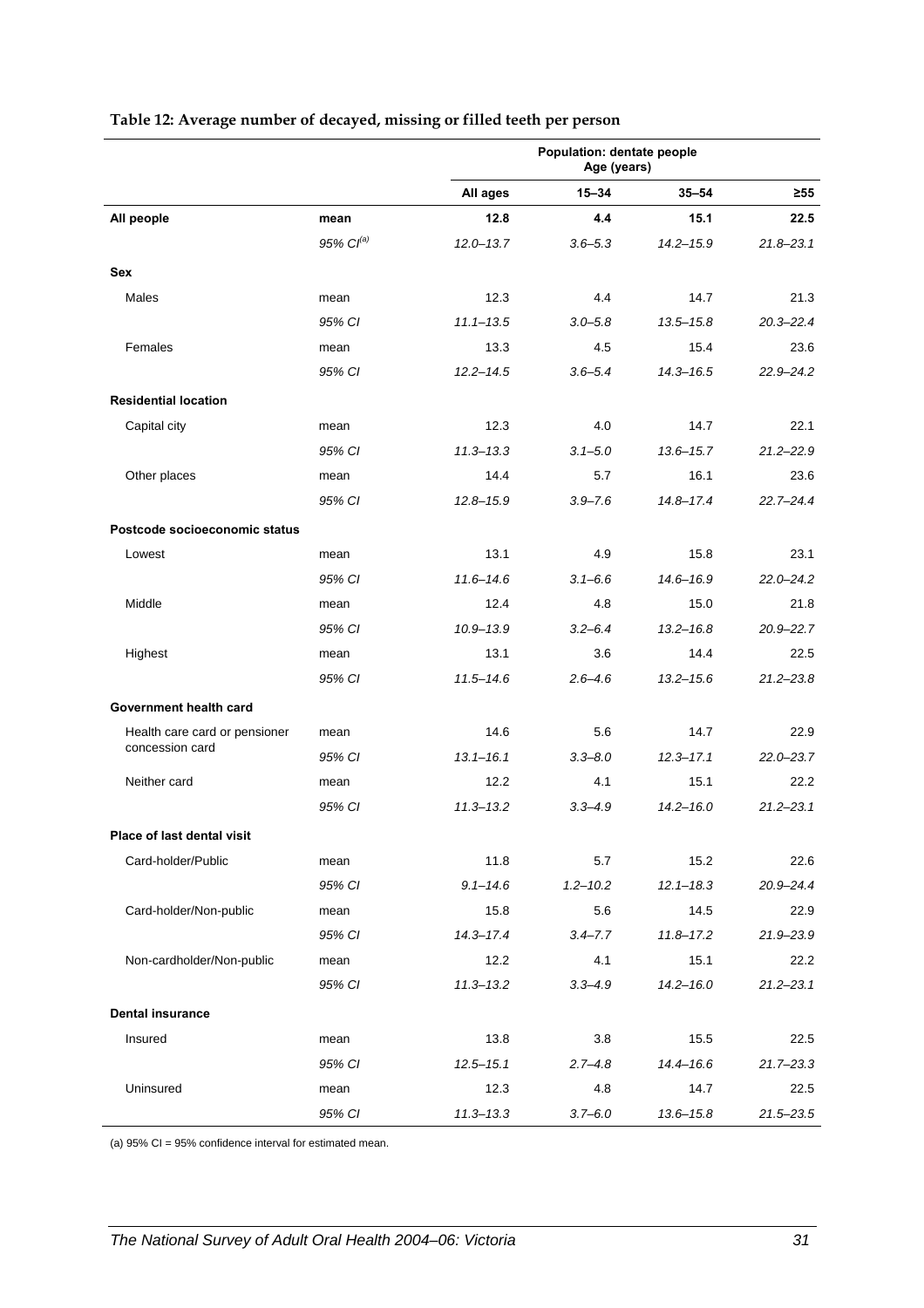## **Prevalence of moderate or severe periodontitis**

A case definition of periodontitis has been developed jointly by the US Centers for Disease Control and Prevention (CDC) and the American Academy of Periodontology (AAP) to describe prevalence of moderate and severe periodontitis. The CDC/AAP defines moderate periodontitis as the presence of either two sites between adjacent teeth where the gum has lost its attachment to the tooth for 4 mm or more, or at least two such sites that have pockets of 5 mm or more. Severe periodontitis has been defined as having at least two sites between adjacent teeth where the gum has lost its attachment to the tooth for 6 mm or more, and there is at least one pocket of 5 mm or greater depth. Table 13 reports estimates of a combined moderate or severe periodontitis. In Victoria, a total of 26.4% of the dentate population had moderate or severe periodontitis [\(Table 13\)](#page-40-0), which was higher, but not significantly, than the national estimate of 22.9% (Slade et al. 2007).

### **Key findings**

- The prevalence of moderate or severe periodontitis was strongly associated with age, being 7.4% in 15–34-year-olds but affecting 57.8% of Victorian adults aged 55 years or more.
- People who had a government health card were significantly more likely to have periodontitis, both for all ages combined and for people in the 35–54 years age group.
- This difference remained even after stratification by place of the last dental visit.

### **Discussion**

Components of periodontal disease measurement reflect both concurrent disease state and historical accumulation of the disease. Therefore, a strong association with age was fully expected. Because periodontitis was more prevalent in middle-aged and older people, comparisons between the population groups were observed most clearly in those age groups.

In summary, moderate or severe periodontitis affected more than one-quarter of the Victorian adult population, with the highest proportion of those affected being in the older age group. The disease was most likely to be observed in the socioeconomically disadvantaged groups.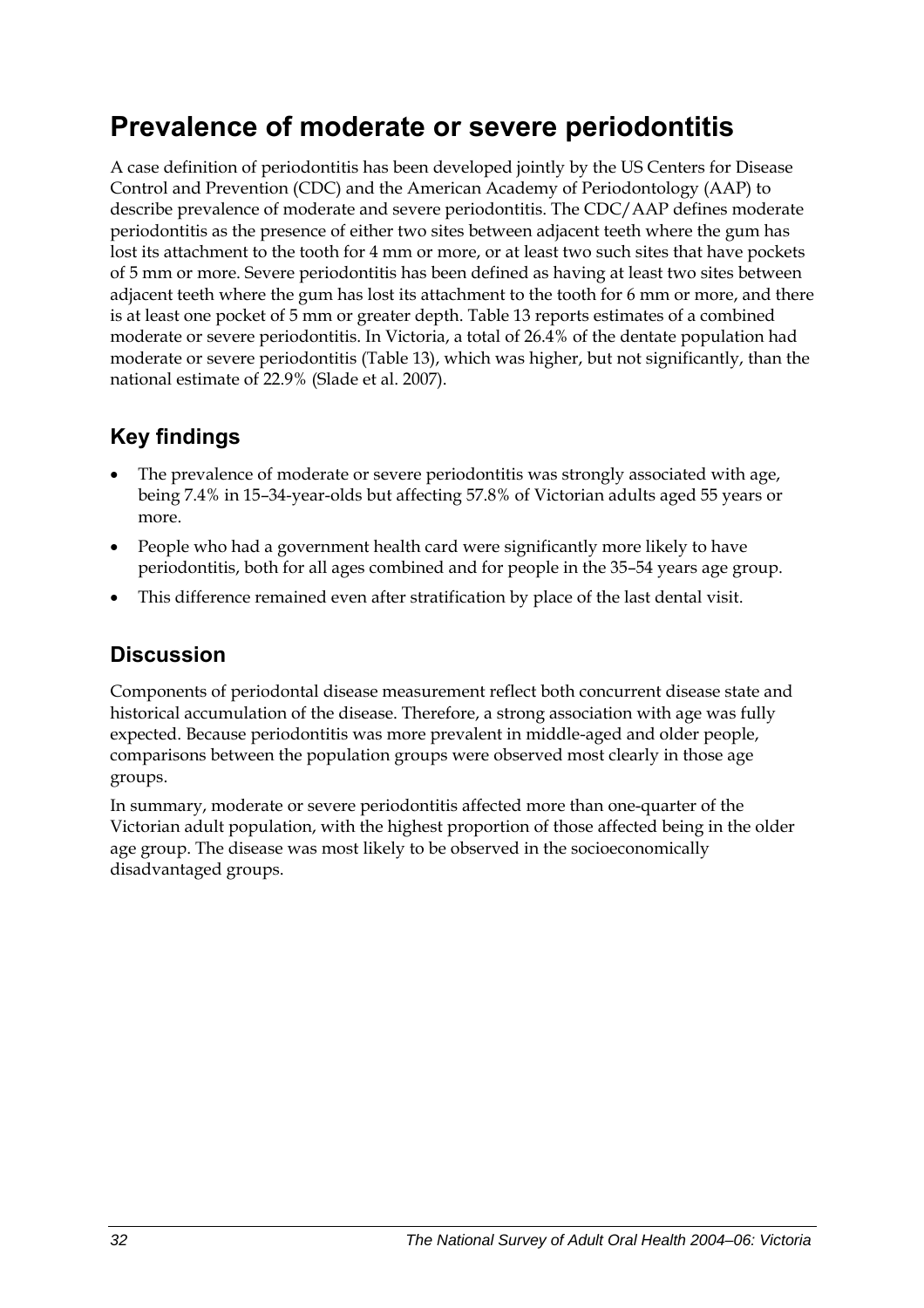|                                  |                       | Population: dentate people<br>Age (years) |              |               |               |
|----------------------------------|-----------------------|-------------------------------------------|--------------|---------------|---------------|
|                                  |                       | All ages                                  | $15 - 34$    | $35 - 54$     | $\geq 55$     |
| All people                       | Per cent of people    | 26.4                                      | 7.4          | 27.7          | 57.8          |
|                                  | 95% Cl <sup>(a)</sup> | 23.3-29.7                                 | $4.6 - 11.8$ | 22.5-33.7     | $51.8 - 63.7$ |
| Sex                              |                       |                                           |              |               |               |
| Males                            | % of people           | 30.2                                      | 10.1         | 34.2          | 59.1          |
|                                  | 95% CI                | $25.5 - 35.4$                             | $5.7 - 17.3$ | $26.2 - 43.3$ | $48.2 - 69.2$ |
| Females                          | % of people           | 22.5                                      | 4.7          | 21.4          | 56.5          |
|                                  | 95% CI                | 18.8-26.7                                 | $2.3 - 9.6$  | $16.3 - 27.4$ | $49.8 - 63.1$ |
| <b>Residential location</b>      |                       |                                           |              |               |               |
| Capital city                     | % of people           | 26.1                                      | 7.2          | 29.8          | 55.2          |
|                                  | 95% CI                | 22.4-30.2                                 | $4.0 - 12.7$ | 23.9-36.6     | $48.3 - 61.9$ |
| Other places                     | % of people           | 27.0                                      | 8.1          | 22.3          | 64.6          |
|                                  | 95% CI                | 21.9-32.8                                 | $3.7 - 16.8$ | 13.4-34.7     | $52.6 - 74.9$ |
| Postcode socioeconomic<br>status |                       |                                           |              |               |               |
| Lowest                           | % of people           | 27.5                                      | 10.2         | 28.3          | 61.5          |
|                                  | 95% CI                | $23.2 - 32.2$                             | $5.6 - 17.7$ | $20.0 - 38.4$ | $51.7 - 70.4$ |
| Middle                           | % of people           | 25.1                                      | 6.2          | 27.1          | 62.0          |
|                                  | 95% CI                | $20.0 - 31.0$                             | $2.3 - 15.7$ | 18.5-37.8     | $50.8 - 72.0$ |
| Highest                          | % of people           | 26.7                                      | 5.9          | 28.0          | 52.1          |
|                                  | 95% CI                | 20.9-33.3                                 | $2.1 - 15.7$ | $19.1 - 39.0$ | $42.5 - 61.6$ |
| Government health card           |                       |                                           |              |               |               |
| Health care card or pensioner    | % of people           | 34.8                                      | 9.7          | 31.2          | 66.8          |
| concession card                  | 95% CI                | 28.4-41.7                                 | $3.6 - 23.4$ | 18.3-47.9     | 58.3-74.3     |
| Neither card                     | % of people           | 23.6                                      | 6.7          | 27.1          | 51.9          |
|                                  | 95% CI                | $20.4 - 27.1$                             | $3.9 - 11.4$ | $21.8 - 33.2$ | 43.7-60.0     |
| Place of last dental visit       |                       |                                           |              |               |               |
| Card-holder/Public               | % of people           | 32.4                                      | 17.3         | 41.9          | 68.3          |
|                                  | 95% CI                | 20.5-47.1                                 | $5.7 - 42.2$ | $20.9 - 66.3$ | $49.2 - 82.8$ |
| Card-holder/Non-public           | % of people           | 35.9                                      | 3.4          | 26.9          | 66.5          |
|                                  | 95% CI                | 28.0-44.6                                 | $1.0 - 11.3$ | 14.4-44.7     | $56.7 - 75.1$ |
| Non-cardholder/Non-public        | % of people           | 23.6                                      | 6.7          | 27.1          | 51.9          |
|                                  | 95% CI                | 20.4-27.1                                 | $3.9 - 11.4$ | $21.8 - 33.2$ | $43.7 - 60.0$ |
| <b>Dental insurance</b>          |                       |                                           |              |               |               |
| Insured                          | % of people           | 25.4                                      | 6.9          | 23.5          | 52.6          |
|                                  | 95% CI                | $20.7 - 30.7$                             | $2.9 - 15.3$ | $17.2 - 31.2$ | $42.1 - 63.0$ |
| Uninsured                        | % of people           | 27.3                                      | 7.9          | 31.3          | 62.4          |
|                                  | 95% CI                | 23.9-31.0                                 | $4.6 - 13.1$ | 25.0-38.4     | $55.2 - 69.0$ |

#### <span id="page-40-0"></span>**Table 13: Percentage of people with moderate or severe periodontitis**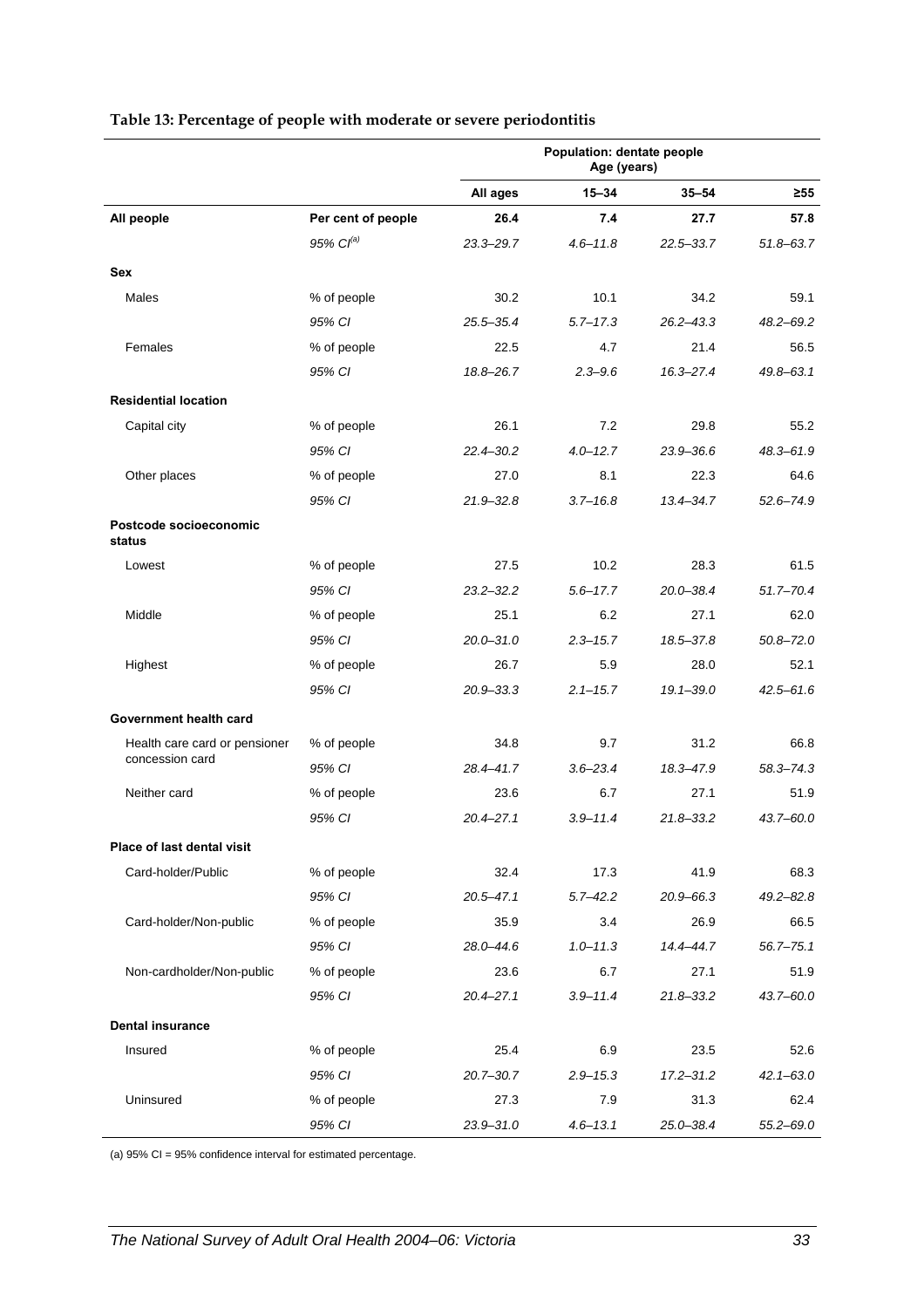## **Prevalence of deep pocket depth**

Deep periodontal pockets have been defined as 4 mm or more. The depth of the pocket, measured in millimetres using a periodontal probe, is an indication of the severity of the destructive process. In Victoria, a total of 19.4% of the dentate adult population had at least one site with periodontal pocket depth of 4 mm or more ([Table 14](#page-42-0)), which was similar to the national estimate of 19.8% (Slade et al. 2007).

### **Key findings**

- The prevalence of deep periodontal pocket varied with age. However, the differences were not statistically significant.
- There were no statistically significant differences between the other population groups.

### **Discussion**

The depth of periodontal pockets reflects a more current activity of periodontal inflammation. This activity may be more dependent on oral hygiene status, which was found to not vary widely between groups.

In summary, deep periodontal pocketing affected one-fifth of the Victorian dentate population.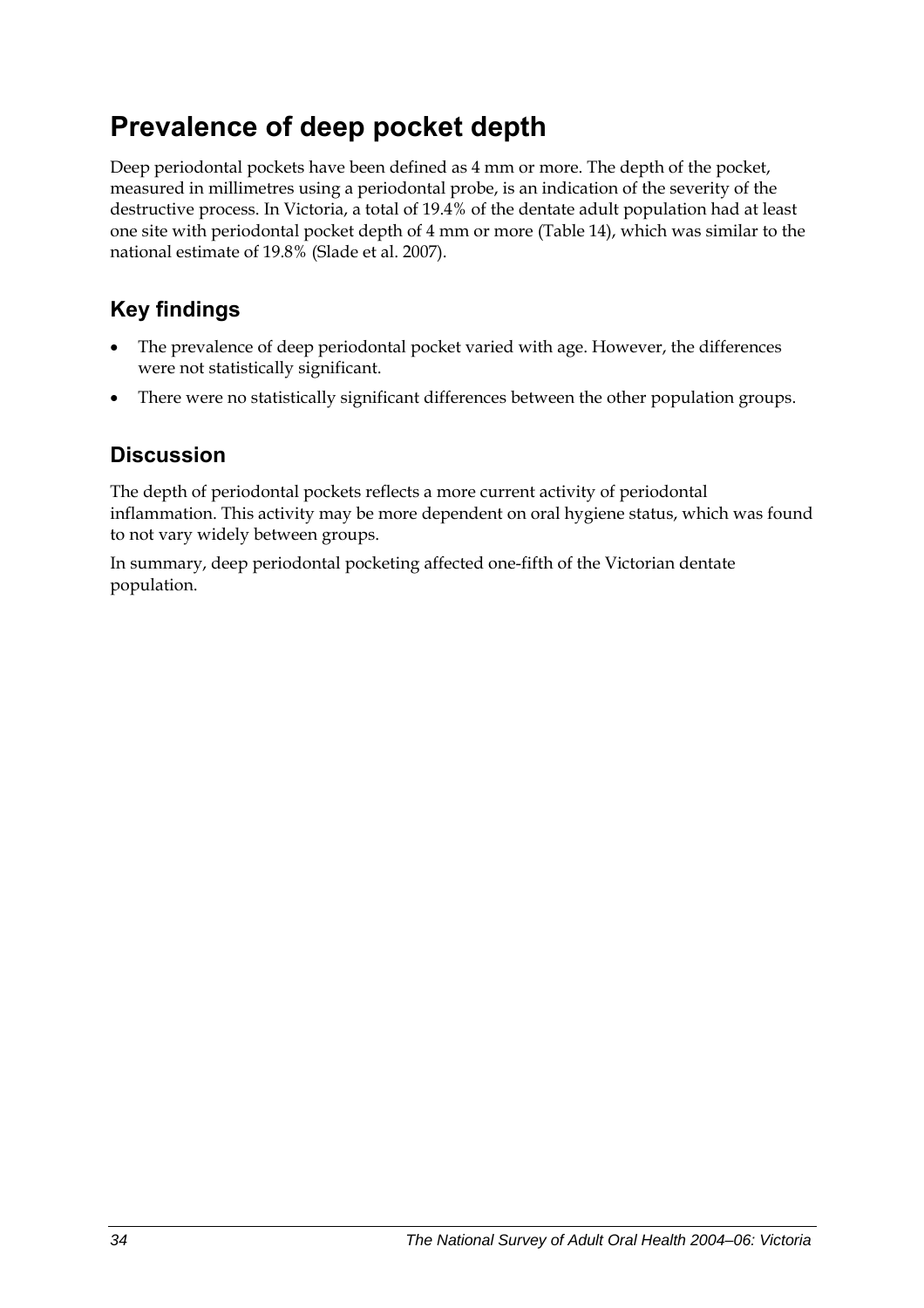|                               |                       | Population: dentate people<br>Age (years) |              |               |               |
|-------------------------------|-----------------------|-------------------------------------------|--------------|---------------|---------------|
|                               |                       | All ages                                  | $15 - 34$    | $35 - 54$     | $\geq 55$     |
| All people                    | Per cent of people    | 19.4                                      | 13.7         | 23.8          | 21.9          |
|                               | 95% Cl <sup>(a)</sup> | $16.2 - 23.1$                             | $9.1 - 20.0$ | 18.7-29.8     | $17.5 - 27.1$ |
| Sex                           |                       |                                           |              |               |               |
| Males                         | % of people           | 22.5                                      | 15.9         | 28.6          | 23.5          |
|                               | 95% CI                | $18.3 - 27.3$                             | $8.9 - 26.8$ | $21.4 - 37.0$ | $18.1 - 30.0$ |
| Females                       | % of people           | 16.3                                      | 11.4         | 19.1          | 20.3          |
|                               | 95% CI                | $13.2 - 20.1$                             | $7.0 - 18.0$ | $13.8 - 25.8$ | $14.2 - 28.1$ |
| <b>Residential location</b>   |                       |                                           |              |               |               |
| Capital city                  | % of people           | 20.3                                      | 15.4         | 25.6          | 20.1          |
|                               | 95% CI                | $16.5 - 24.8$                             | $9.9 - 23.2$ | $19.3 - 33.0$ | $15.2 - 26.2$ |
| Other places                  | % of people           | 16.9                                      | 8.4          | 19.1          | 26.4          |
|                               | 95% CI                | $12.0 - 23.3$                             | $3.4 - 19.1$ | $12.1 - 28.9$ | 18.0-37.0     |
| Postcode socioeconomic status |                       |                                           |              |               |               |
| Lowest                        | % of people           | 23.3                                      | 17.2         | 27.6          | 27.5          |
|                               | 95% CI                | $17.2 - 30.7$                             | $8.4 - 31.9$ | $18.2 - 39.4$ | $20.5 - 36.0$ |
| Middle                        | % of people           | 17.7                                      | 14.5         | 20.1          | 19.3          |
|                               | 95% CI                | $12.7 - 24.1$                             | $8.0 - 24.9$ | $13.3 - 29.3$ | 11.8-29.9     |
| Highest                       | % of people           | 17.6                                      | 8.7          | 24.4          | 19.8          |
|                               | 95% CI                | $13.4 - 22.9$                             | $4.0 - 17.8$ | $15.7 - 36.0$ | $13.2 - 28.6$ |
| Government health card        |                       |                                           |              |               |               |
| Health care card or pensioner | % of people           | 21.0                                      | 13.5         | 27.2          | 25.3          |
| concession card               | 95% CI                | $15.8 - 27.3$                             | $6.0 - 27.4$ | 17.8-39.2     | $18.6 - 33.3$ |
| Neither card                  | % of people           | 19.0                                      | 13.8         | 23.2          | 19.9          |
|                               | 95% CI                | $15.4 - 23.1$                             | $8.5 - 21.5$ | 17.6-29.9     | 15.0-25.9     |
| Place of last dental visit    |                       |                                           |              |               |               |
| Card-holder/Public            | % of people           | 25.2                                      | 22.2         | 30.7          | 27.8          |
|                               | 95% CI                | 14.7-39.5                                 | $8.4 - 47.1$ | 16.6-49.5     | 14.6-46.4     |
| Card-holder/Non-public        | % of people           | 19.1                                      | 6.3          | 25.8          | 24.8          |
|                               | 95% CI                | $14.0 - 25.4$                             | $2.4 - 15.8$ | 13.9-42.9     | $17.6 - 33.7$ |
| Non-cardholder/Non-public     | % of people           | 19.0                                      | 13.8         | 23.2          | 19.9          |
|                               | 95% CI                | $15.4 - 23.1$                             | $8.5 - 21.5$ | 17.6-29.9     | 15.0-25.9     |
| <b>Dental insurance</b>       |                       |                                           |              |               |               |
| Insured                       | % of people           | 18.8                                      | 14.5         | 19.2          | 23.3          |
|                               | 95% CI                | 13.9-24.9                                 | $5.7 - 32.3$ | $13.0 - 27.4$ | $16.9 - 31.3$ |
| Uninsured                     | % of people           | 20.0                                      | 13.6         | 27.6          | 20.4          |
|                               | 95% CI                | 16.5-23.9                                 | $9.2 - 19.7$ | $21.0 - 35.3$ | 15.0-27.2     |

#### <span id="page-42-0"></span>**Table 14: Percentage of people with 4+ mm periodontal pocket depth**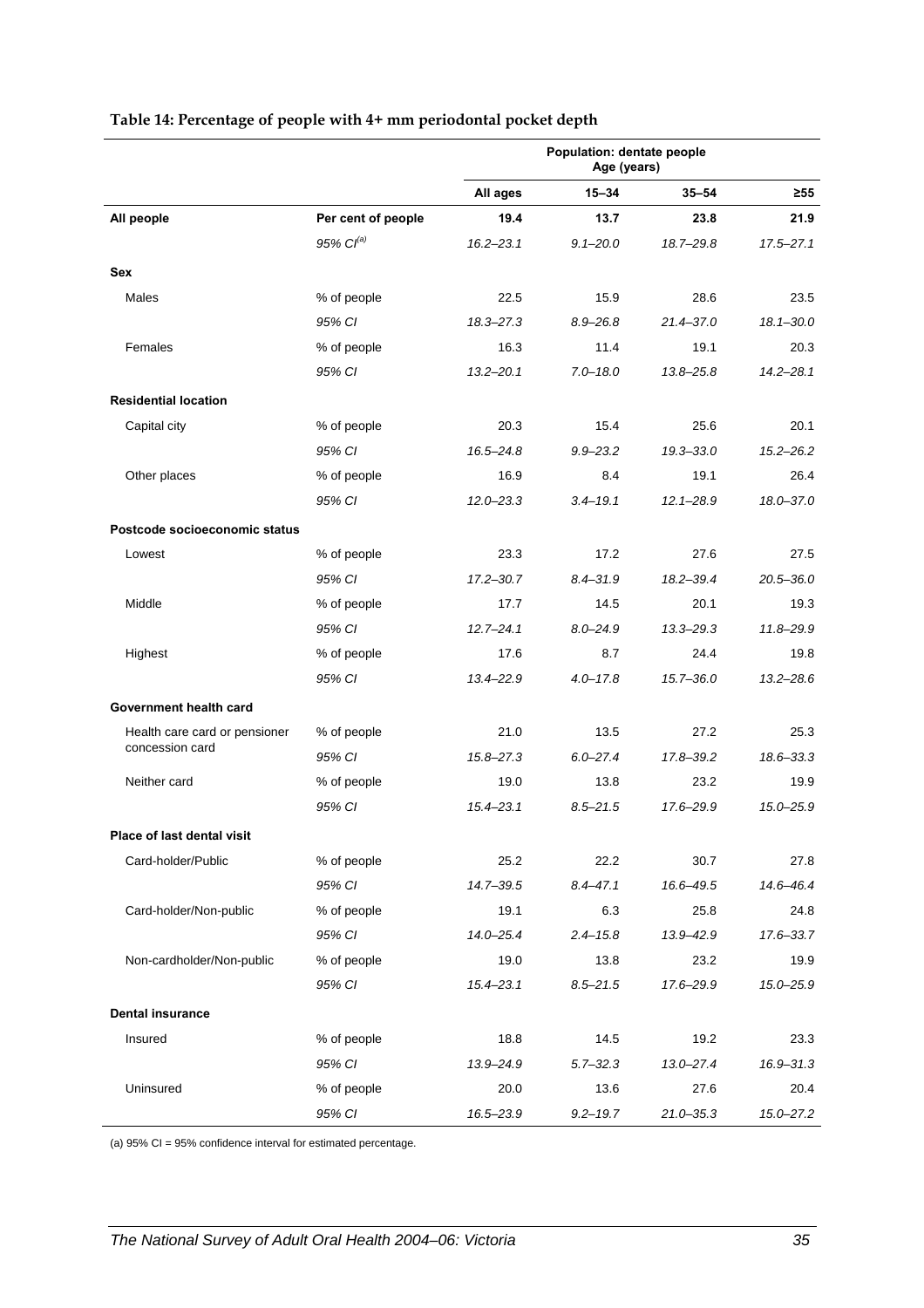## **Prevalence of 4+ mm clinical attachment loss**

Clinical attachment loss (CAL) is the loss of supporting periodontal structure around the tooth. Attachment may be lost through gum recession or the development of periodontal pockets from the inflammatory disease periodontitis. In NSAOH, CAL was measured using a combination of gum recession and periodontal probing depth on three sites per tooth. In Victoria, a total of 47.3% of dentate adults had at least one site with 4 mm or more CAL ([Table 15](#page-44-0)), which was higher, but not significantly, than the national estimate of 42.5% (Slade et al. 2007).

### **Key findings**

- The prevalence of 4+ mm CAL was strongly associated with age. Only one-fifth of those aged 15–34 years were affected, while over 80% of the oldest age group had at least one site with CAL of 4 mm or more. Over half of the middle-aged adults also had CAL of that level.
- There were no statistically significant differences between the other population groups.

### **Discussion**

Loss of clinical attachment level reflects a historical accumulation of the disease. Therefore, a strong association with age was expected. Except for age, the prevalence of CAL of 4 mm or more was similarly distributed between population groups.

In summary, clinical attachment loss affected the majority of the older population.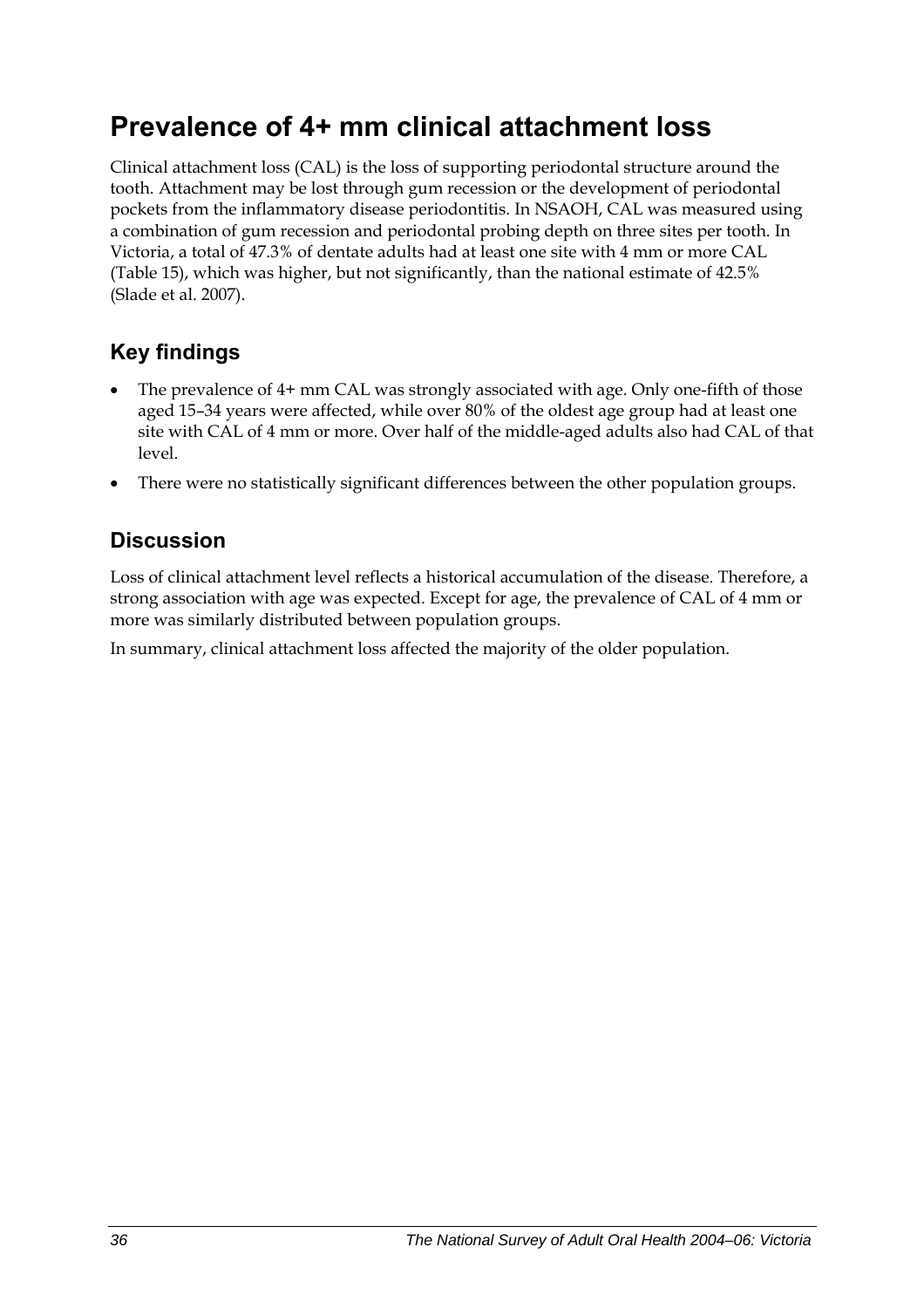<span id="page-44-0"></span>

|                                  |                       | Population: dentate people<br>Age (years) |               |               |               |
|----------------------------------|-----------------------|-------------------------------------------|---------------|---------------|---------------|
|                                  |                       | All ages                                  | $15 - 34$     | $35 - 54$     | $\geq 55$     |
| All people                       | Per cent of people    | 47.3                                      | 19.5          | 55.5          | 82.4          |
|                                  | 95% Cl <sup>(a)</sup> | $43.1 - 51.6$                             | $13.9 - 26.7$ | $49.6 - 61.3$ | 77.3-86.6     |
| <b>Sex</b>                       |                       |                                           |               |               |               |
| <b>Males</b>                     | % of people           | 50.4                                      | 19.6          | 61.7          | 85.6          |
|                                  | 95% CI                | 44.5-56.3                                 | $11.8 - 30.8$ | $52.5 - 70.1$ | $77.6 - 91.1$ |
| Females                          | % of people           | 44.2                                      | 19.4          | 49.5          | 79.2          |
|                                  | 95% CI                | 39.7-48.8                                 | $13.5 - 27.2$ | $43.2 - 55.8$ | 72.6-84.6     |
| <b>Residential location</b>      |                       |                                           |               |               |               |
| Capital city                     | % of people           | 47.0                                      | 20.0          | 56.9          | 80.4          |
|                                  | 95% CI                | $41.9 - 52.1$                             | $13.5 - 28.4$ | 50.0-63.4     | $73.7 - 85.7$ |
| Other places                     | % of people           | 48.1                                      | 18.2          | 52.0          | 87.7          |
|                                  | 95% CI                | $40.7 - 55.5$                             | $9.0 - 33.4$  | $40.8 - 63.1$ | 79.9-92.7     |
| Postcode socioeconomic<br>status |                       |                                           |               |               |               |
| Lowest                           | % of people           | 50.3                                      | 23.7          | 60.1          | 86.5          |
|                                  | 95% CI                | 42.3-58.4                                 | $12.3 - 40.7$ | 49.4-70.0     | 78.2-92.0     |
| Middle                           | % of people           | 46.0                                      | 20.1          | 54.4          | 84.4          |
|                                  | 95% CI                | $39.1 - 53.0$                             | $12.1 - 31.5$ | 45.0-63.4     | 76.5-90.0     |
| Highest                          | % of people           | 45.8                                      | 14.1          | 52.5          | 78.0          |
|                                  | 95% CI                | $39.3 - 52.4$                             | $8.5 - 22.7$  | $42.0 - 62.8$ | 67.6-85.8     |
| Government health card           |                       |                                           |               |               |               |
| Health care card or pensioner    | % of people           | 50.2                                      | 14.9          | 57.6          | 86.3          |
| concession card                  | 95% CI                | 42.4-58.0                                 | $7.0 - 28.8$  | $39.0 - 74.2$ | 79.6-91.1     |
| Neither card                     | % of people           | 46.4                                      | 21.2          | 55.2          | 79.9          |
|                                  | 95% CI                | 41.8-51.0                                 | 14.7-29.5     | 48.9-61.2     | 72.1-85.9     |
| Place of last dental visit       |                       |                                           |               |               |               |
| Card-holder/Public               | % of people           | 45.9                                      | 22.2          | 75.4          | 84.5          |
|                                  | 95% CI                | $31.1 - 61.4$                             | $8.4 - 47.1$  | 48.2-90.9     | 67.3-93.5     |
| Card-holder/Non-public           | % of people           | 52.2                                      | 8.9           | 50.4          | 86.7          |
|                                  | 95% CI                | 42.7-61.5                                 | $3.6 - 20.6$  | $30.8 - 69.9$ | 78.3-92.2     |
| Non-cardholder/Non-public        | % of people           | 46.4                                      | 21.2          | 55.2          | 79.9          |
|                                  | 95% CI                | 41.8-51.0                                 | 14.7-29.5     | 48.9-61.2     | $72.1 - 85.9$ |
| <b>Dental insurance</b>          |                       |                                           |               |               |               |
| Insured                          | % of people           | 50.3                                      | 20.8          | 53.3          | 82.4          |
|                                  | 95% CI                | 43.7-56.8                                 | $10.7 - 36.5$ | 45.7-60.8     | 74.6-88.2     |
| Uninsured                        | % of people           | 46.0                                      | 19.5          | 57.4          | 83.3          |
|                                  | 95% CI                | $41.0 - 51.0$                             | 13.9-26.5     | 49.7-64.7     | 76.4-88.5     |

#### **Table 15: Percentage of people with 4+ mm clinical attachment loss**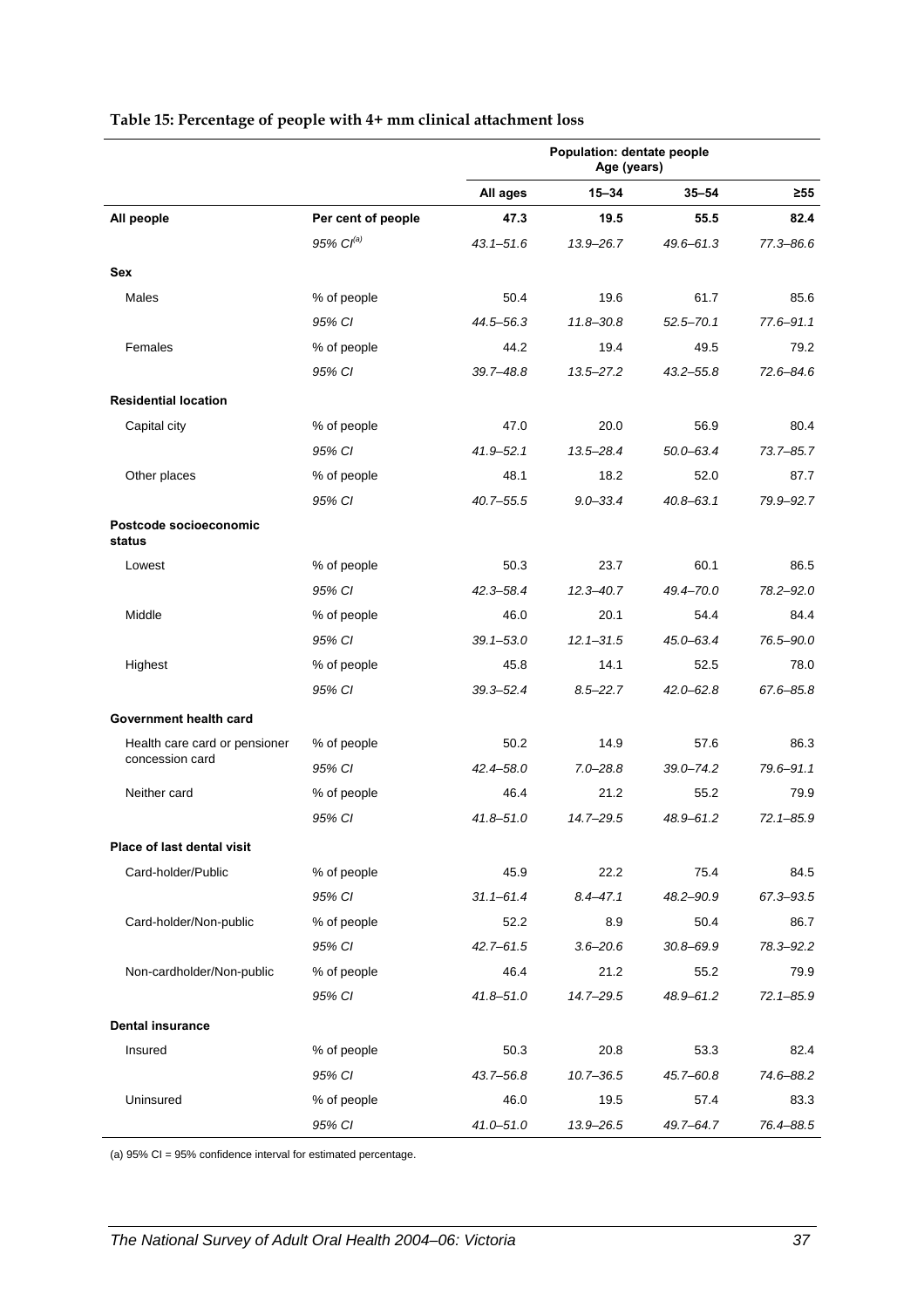## **Prevalence of gingival inflammation**

The gingival index is a measure of gingivitis, inflammation of the gums. Gingivitis occurs as a response to the bacteria in plaque accumulation near the gum line. In NSAOH, gingivitis was assessed on six index teeth. A gingival index score of 2 or more indicated bleeding on probing or spontaneous bleeding, and was classified as indicating gingival inflammation (gingivitis). In Victoria, a total of 23.7% of the dentate adult population had at least one site with a gingival score of 2 or more [\(Table 16\)](#page-46-0), which was higher, but not significantly, than the national estimate of 19.7% (Slade et al. 2007).

### **Key findings**

- The prevalence of gingival inflammation was not statistically significant between population groups.
- There was a tendency that people with lower socioeconomic status were more likely to have gingival inflammation. However, none of the differences were statistically significant.

### **Discussion**

Gingival inflammation is a condition observed in people of all ages at a similar rate. There was a tendency that people with lower socioeconomic status had higher prevalence of gingival inflammation. However, the differences were small and relatively low numbers of people in each population group made the confidence intervals wide, overlapping between groups.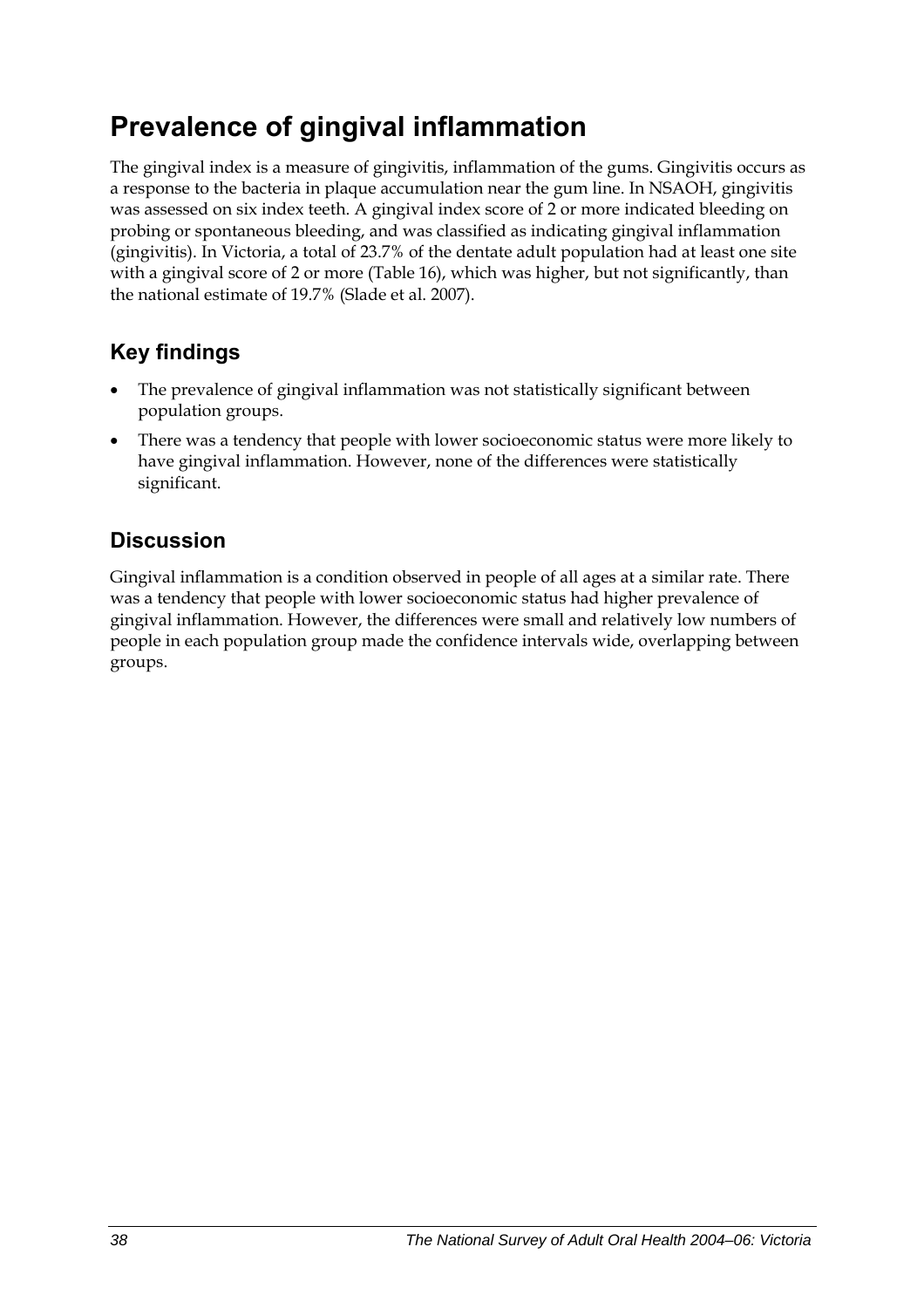<span id="page-46-0"></span>

|                               |                       | Population: dentate people<br>Age (years) |               |               |               |
|-------------------------------|-----------------------|-------------------------------------------|---------------|---------------|---------------|
|                               |                       | All ages                                  | 15-34         | $35 - 54$     | ≥55           |
| All people                    | Per cent of people    | 23.7                                      | 20.8          | 24.5          | 27.4          |
|                               | 95% Cl <sup>(a)</sup> | $19.8 - 28.1$                             | 14.8-28.4     | 19.4-30.5     | $21.7 - 34.0$ |
| <b>Sex</b>                    |                       |                                           |               |               |               |
| Males                         | % of people           | 26.9                                      | 25.3          | 25.9          | 31.5          |
|                               | 95% CI                | $21.6 - 33.0$                             | $17.1 - 35.6$ | $18.7 - 34.8$ | $22.1 - 42.8$ |
| Females                       | % of people           | 20.5                                      | 16.3          | 23.1          | 23.3          |
|                               | 95% CI                | $16.4 - 25.3$                             | $10.6 - 24.2$ | $17.1 - 30.5$ | $17.7 - 30.0$ |
| <b>Residential location</b>   |                       |                                           |               |               |               |
| Capital city                  | % of people           | 22.7                                      | 21.3          | 21.3          | 27.7          |
|                               | 95% CI                | 18.5-27.5                                 | $14.3 - 30.4$ | 16.4-27.2     | $20.7 - 36.1$ |
| Other places                  | % of people           | 26.6                                      | 19.4          | 32.9          | 26.6          |
|                               | 95% CI                | 18.5-36.6                                 | $9.7 - 35.1$  | $20.7 - 48.0$ | $18.3 - 37.0$ |
| Postcode socioeconomic status |                       |                                           |               |               |               |
| Lowest                        | % of people           | 27.5                                      | 23.0          | 31.8          | 28.8          |
|                               | 95% CI                | 19.4-37.4                                 | $12.1 - 39.2$ | 19.8-46.7     | 19.4-40.5     |
| Middle                        | % of people           | 26.5                                      | 26.1          | 24.4          | 32.0          |
|                               | 95% CI                | $20.3 - 33.8$                             | 16.6-38.5     | $17.8 - 32.5$ | 22.0-43.9     |
| Highest                       | % of people           | 17.0                                      | 11.6          | 17.8          | 23.0          |
|                               | 95% CI                | $13.5 - 21.2$                             | $6.6 - 19.7$  | $12.1 - 25.2$ | $14.3 - 34.7$ |
| Government health card        |                       |                                           |               |               |               |
| Health care card or pensioner | % of people           | 28.0                                      | 17.1          | 39.8          | 32.0          |
| concession card               | 95% CI                | $21.3 - 35.8$                             | $9.0 - 30.2$  | $26.4 - 54.8$ | $23.9 - 41.3$ |
| Neither card                  | % of people           | 22.4                                      | 22.1          | 21.7          | 24.7          |
|                               | 95% CI                | 18.4-27.0                                 | $15.4 - 30.7$ | 16.9-27.4     | 17.4-33.8     |
| Place of last dental visit    |                       |                                           |               |               |               |
| Card-holder/Public            | % of people           | 29.6                                      | 20.7          | 42.9          | 40.7          |
|                               | 95% CI                | $16.2 - 47.7$                             | $7.3 - 46.3$  | $22.8 - 65.6$ | $22.4 - 62.1$ |
| Card-holder/Non-public        | % of people           | 27.2                                      | 14.2          | 38.5          | 30.2          |
|                               | 95% CI                | 19.6-36.4                                 | $5.7 - 31.2$  | $21.2 - 59.3$ | $21.8 - 40.2$ |
| Non-cardholder/Non-public     | % of people           | 22.4                                      | 22.1          | 21.7          | 24.7          |
|                               | 95% CI                | 18.4-27.0                                 | $15.4 - 30.7$ | 16.9-27.4     | 17.4-33.8     |
| <b>Dental insurance</b>       |                       |                                           |               |               |               |
| Insured                       | % of people           | 18.2                                      | 15.5          | 16.7          | 24.4          |
|                               | 95% CI                | 13.9-23.5                                 | $8.9 - 25.7$  | 11.9-23.0     | $15.2 - 36.8$ |
| Uninsured                     | % of people           | 27.4                                      | 23.3          | 31.0          | 30.0          |
|                               | 95% CI                | $22.2 - 33.3$                             | $15.8 - 33.0$ | $23.0 - 40.3$ | 22.7-38.4     |

#### **Table 16: Percentage of people with gingival inflammation**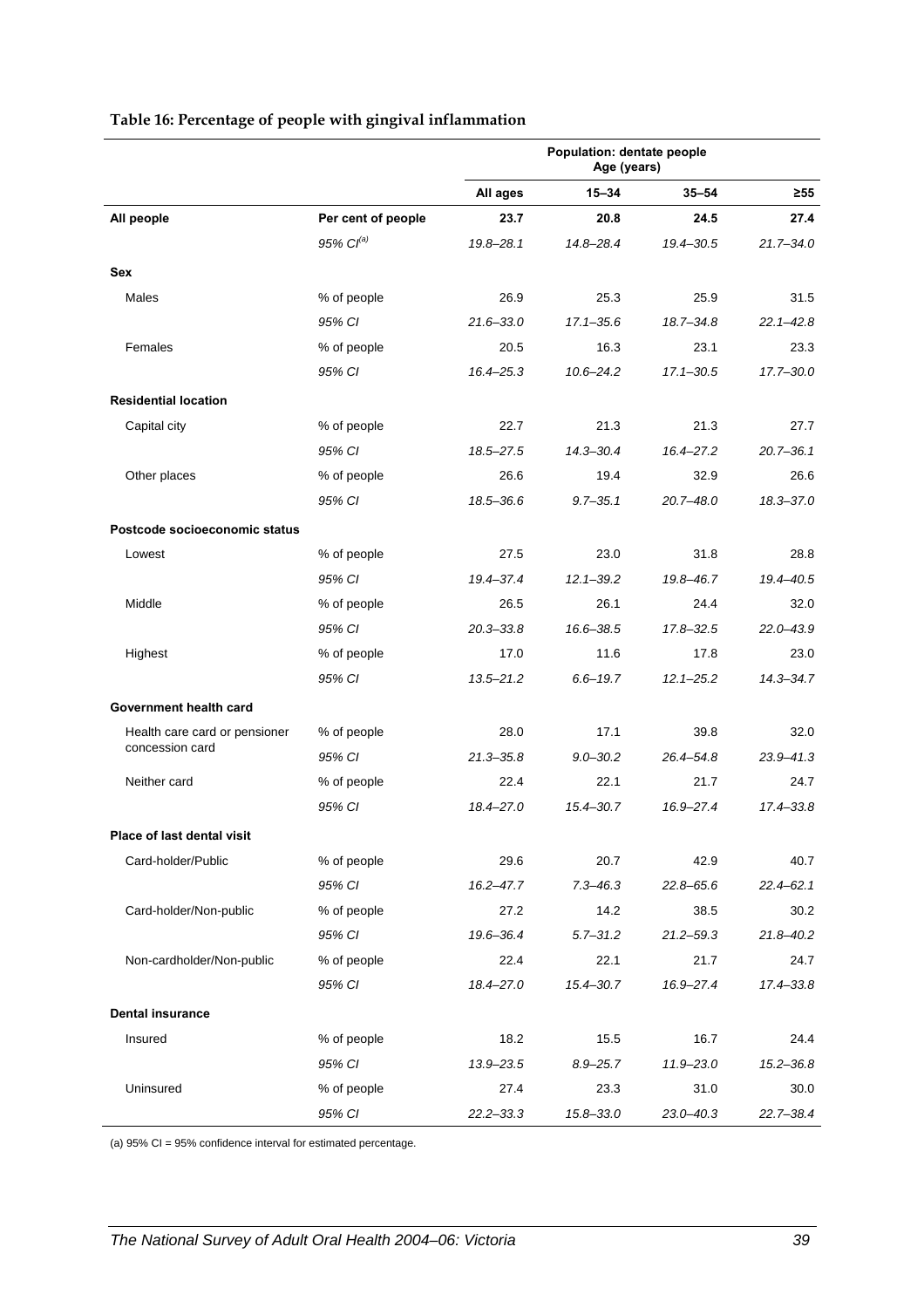# **4 Oral health care**

## **Dental attendance within the preceding 12 months**

Time since last visiting a dentist is a key indicator of access to dental care. In NSAOH, the time since last dental visit was assessed in the interview by asking 'How long ago did you last see a dental professional about your teeth, dentures or gums?'. Five responses were possible including 'Less than 12 months.' Among Victorian residents aged 15 years or more, 6 out of 10 had visited a dentist within the last 12 months [\(Table 17\)](#page-48-0). This estimate was not significantly different from the national estimate of 59.4% (Slade et al. 2007).

### **Key findings**

- The percentage of people who visited a dentist within the last 12 months was very similar across age groups.
- Little difference was recorded between males and females (58.4% versus 60.9%). There was some variation within age groups, with the largest difference between sexes occurring in the 35–54 years age group (57.5% versus 66.9%), although this difference was not significant.
- People living in Melbourne were more likely to report visiting a dentist within the last 12 months than those living in the rest of Victoria (62.1% versus 53.1%). This difference was mainly attributable to those aged 55 years or more, (61.9% versus 44.5%).
- Across all ages, 70.1% of people living in postcodes with high socioeconomic status had visited a dentist within the last 12 months compared with 51.3% of those in low socioeconomic postcodes. Large differences between residents living in the lowest and highest socioeconomic areas were reported for all age groups.
- Government health cardholders recorded lower percentages than those who did not have a government health card (48.0% versus 63.9%). Less frequent dental visiting by non-cardholders was particularly evident in the 35–54 years and 55 years or more age groups.
- Among people who had a government health card, those who last visited a public practice were just as likely to have visited a dentist within the last 12 months as people who attended a private practice (46.2% versus 48.8%). Similarly, there were no significant variations within age groups.
- Insured people were much more likely to have recently visited a dentist than uninsured people (72.6% versus 52.1%). Significant differences between insured and uninsured groups were evident in all age groups.

### **Discussion**

Six out of 10 Victorian residents had visited a dentist within the preceding 12 months. Being insured, residing in the metropolitan region, living in high socioeconomic status areas and not having a government health card were all associated with recent dental visiting. Differences in visiting behaviour between population groups were most evident for people aged 55 years or more.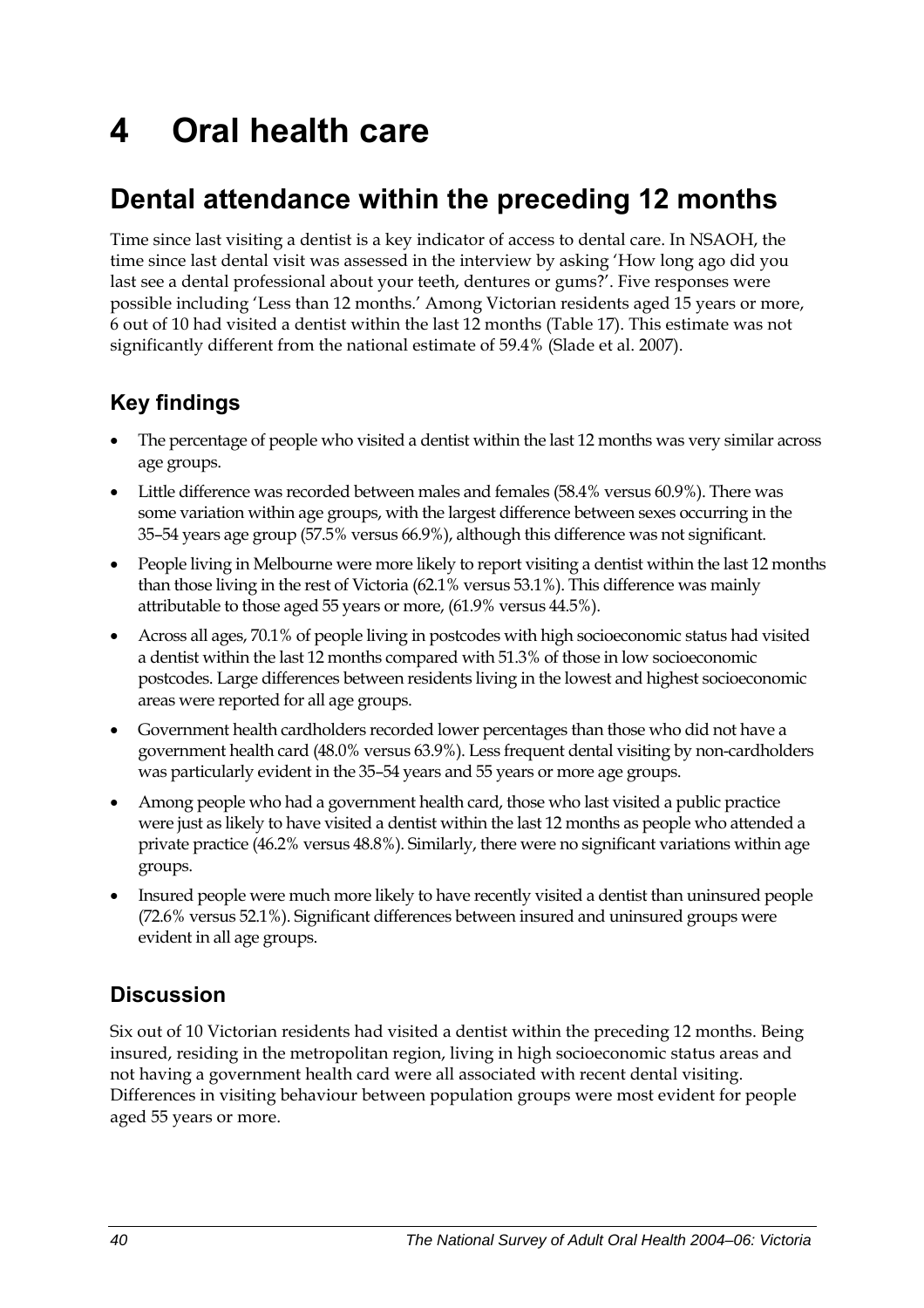<span id="page-48-0"></span>

|                                  |                       | Population: all people<br>Age (years) |               |               |               |
|----------------------------------|-----------------------|---------------------------------------|---------------|---------------|---------------|
|                                  |                       | All ages                              | $15 - 34$     | $35 - 54$     | $\geq 55$     |
| All people                       | Per cent of people    | 59.7                                  | 59.8          | 62.3          | 56.5          |
|                                  | 95% Cl <sup>(a)</sup> | $57.0 - 62.3$                         | 54.9-64.5     | 58.5-65.9     | 52.0-60.8     |
| Sex                              |                       |                                       |               |               |               |
| Males                            | % of people           | 58.4                                  | 57.7          | 57.5          | 60.3          |
|                                  | 95% CI                | $54.1 - 62.5$                         | 49.8-65.2     | $52.0 - 62.9$ | $54.8 - 65.7$ |
| Females                          | % of people           | 60.9                                  | 61.9          | 66.9          | 53.0          |
|                                  | 95% CI                | $57.9 - 63.8$                         | 57.1-66.5     | $62.1 - 71.4$ | 47.8-58.2     |
| <b>Residential location</b>      |                       |                                       |               |               |               |
| Capital city                     | % of people           | 62.1                                  | 59.6          | 65.0          | 61.9          |
|                                  | 95% CI                | 58.9-65.3                             | $54.0 - 65.0$ | $60.7 - 69.0$ | $56.2 - 67.3$ |
| Other places                     | % of people           | 53.1                                  | 60.4          | 55.1          | 44.5          |
|                                  | 95% CI                | 48.3-57.9                             | $50.2 - 69.8$ | $46.8 - 63.1$ | 38.6-50.5     |
| Postcode socioeconomic<br>status |                       |                                       |               |               |               |
| Lowest                           | % of people           | 51.3                                  | 51.6          | 56.6          | 45.8          |
|                                  | 95% CI                | 47.4-55.2                             | 44.5-58.7     | $50.4 - 62.6$ | 38.6-53.3     |
| Middle                           | % of people           | 57.3                                  | 59.1          | 59.3          | 51.9          |
|                                  | 95% CI                | 53.6-60.9                             | 51.6-66.2     | $52.6 - 65.7$ | 46.0-57.7     |
| Highest                          | % of people           | 70.1                                  | 68.6          | 70.3          | 71.6          |
|                                  | 95% CI                | $66.1 - 73.9$                         | 59.4-76.6     | 64.6-75.4     | $65.2 - 77.2$ |
| Government health card           |                       |                                       |               |               |               |
| Health care card or pensioner    | % of people           | 48.0                                  | 56.5          | 47.4          | 44.2          |
| concession card                  | 95% CI                | $43.3 - 52.8$                         | $45.3 - 67.1$ | $39.1 - 55.9$ | 39.0-49.5     |
| Neither card                     | % of people           | 63.9                                  | 60.5          | 64.8          | 68.2          |
|                                  | 95% CI                | $61.1 - 66.6$                         | 55.1–65.6     | 60.9-68.5     | 61.9-74.0     |
| Place of last dental visit       |                       |                                       |               |               |               |
| Card-holder/Public               | % of people           | 46.2                                  | 52.7          | 41.1          | 42.9          |
|                                  | 95% CI                | $37.5 - 55.2$                         | $36.0 - 68.8$ | $26.8 - 57.0$ | $31.2 - 55.6$ |
| Card-holder/Non-public           | % of people           | 48.8                                  | 59.4          | 50.4          | 44.5          |
|                                  | 95% CI                | $43.3 - 54.3$                         | 46.5-71.1     | $39.1 - 61.6$ | $38.5 - 50.7$ |
| Non-cardholder/Non-public        | % of people           | 63.9                                  | 60.5          | 64.8          | 68.2          |
|                                  | 95% CI                | $61.1 - 66.6$                         | $55.1 - 65.6$ | 60.9-68.5     | 61.9-74.0     |
| <b>Dental insurance</b>          |                       |                                       |               |               |               |
| Insured                          | % of people           | 72.6                                  | 74.1          | 71.2          | 73.2          |
|                                  | 95% CI                | 68.8-76.1                             | $67.1 - 80.0$ | 65.7-76.0     | 67.5-78.3     |
| Uninsured                        | % of people           | 52.1                                  | 53.2          | 55.2          | 47.6          |
|                                  | 95% CI                | $49.2 - 55.0$                         | 47.3-59.0     | $51.0 - 59.4$ | 42.9-52.4     |

#### **Table 17: Percentage of people visiting dentist within last 12 months**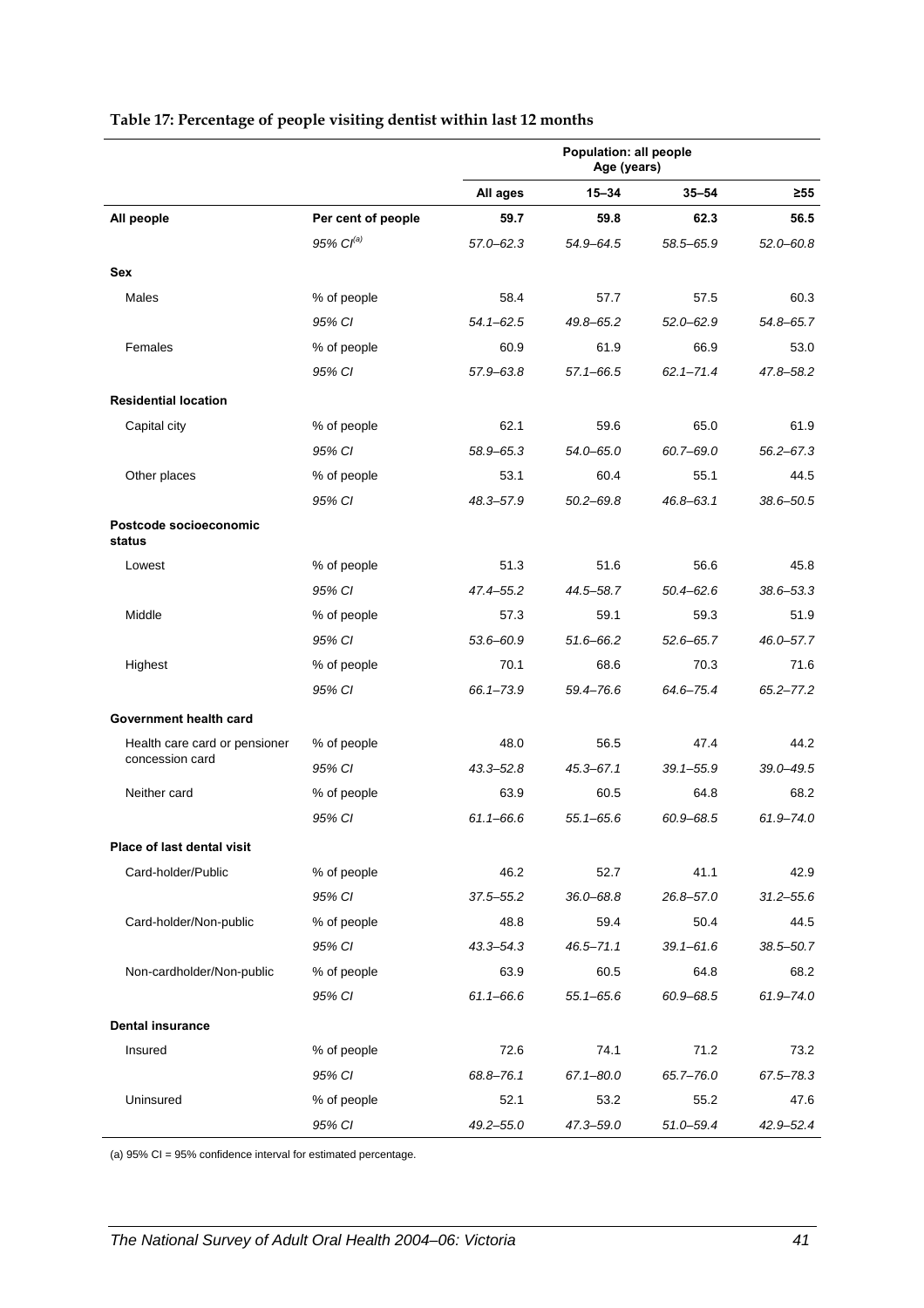## **Attendance at private dental practice**

While most Australians obtain dental care at private dental practices, alternatives exist in the public sector for targeted population groups. The two largest public programs are school dental services targeted to children; and adult public programs provided through dental hospitals, community health centres and regional facilities, and targeted to adults holding a government concession card. In NSAOH, people were asked, 'Where did you make your last dental visit?', and seven responses were offered. People who reported having visited a general dental practice, a specialist or a dental clinic associated with a health insurance fund were classified as having attended a private dental practice. In Victoria, 83.5% of people aged 15 years or more attended a private practice at their last dental visit ([Table 18](#page-50-0)). This estimate was not significantly different from the national estimate of 83.1% (Slade et al. 2007).

### **Key findings**

- Adults aged 35–54 years were more likely to have visited a private dental practice at their last dental visit (89.9%) than those aged 15–34 years (80.5%) and 55 years or more (79.3%).
- No differences between males and females were recorded irrespective of age.
- Melbourne residents were more likely than other Victorian residents to have visited a private practice at their last dental visit (85.6% versus 77.9%). Young adults (69.8%) and those aged 55 years or more (74.3%) who lived outside the metropolitan area had the lowest percentages.
- Residents living in high socioeconomic postcodes were more likely to have visited a private practice (90.1%) than those in postcodes of low socioeconomic status (77.4%). This pattern was evident in all age groups.
- Despite having a government health card, 64.2% of cardholders reported they visited a private practice at their last dental visit. There was some variation among health cardholders, with the greatest percentage found for those aged 55 years or more (67.8%), although this was not significantly different from other age groups.
- Substantially higher percentages of insured people visited a private practice than those without dental insurance (94.8% versus 76.7%). Differences by insurance status were evident in all age groups.

### **Discussion**

The majority of Victorian residents visited a private practice at their last dental visit (83.5%), with adults aged 35–54 years having the highest percentage (89.9%). Being insured, residing in the metropolitan region and living in areas of high socioeconomic status were associated with private visiting. Despite having a government health card, 64.2% of cardholders last attended a private practice.

In summary, socioeconomic status was only moderately associated with private visiting. This is most likely due to adults who had a government health card electing to attend a private practice due to the long public waiting lists.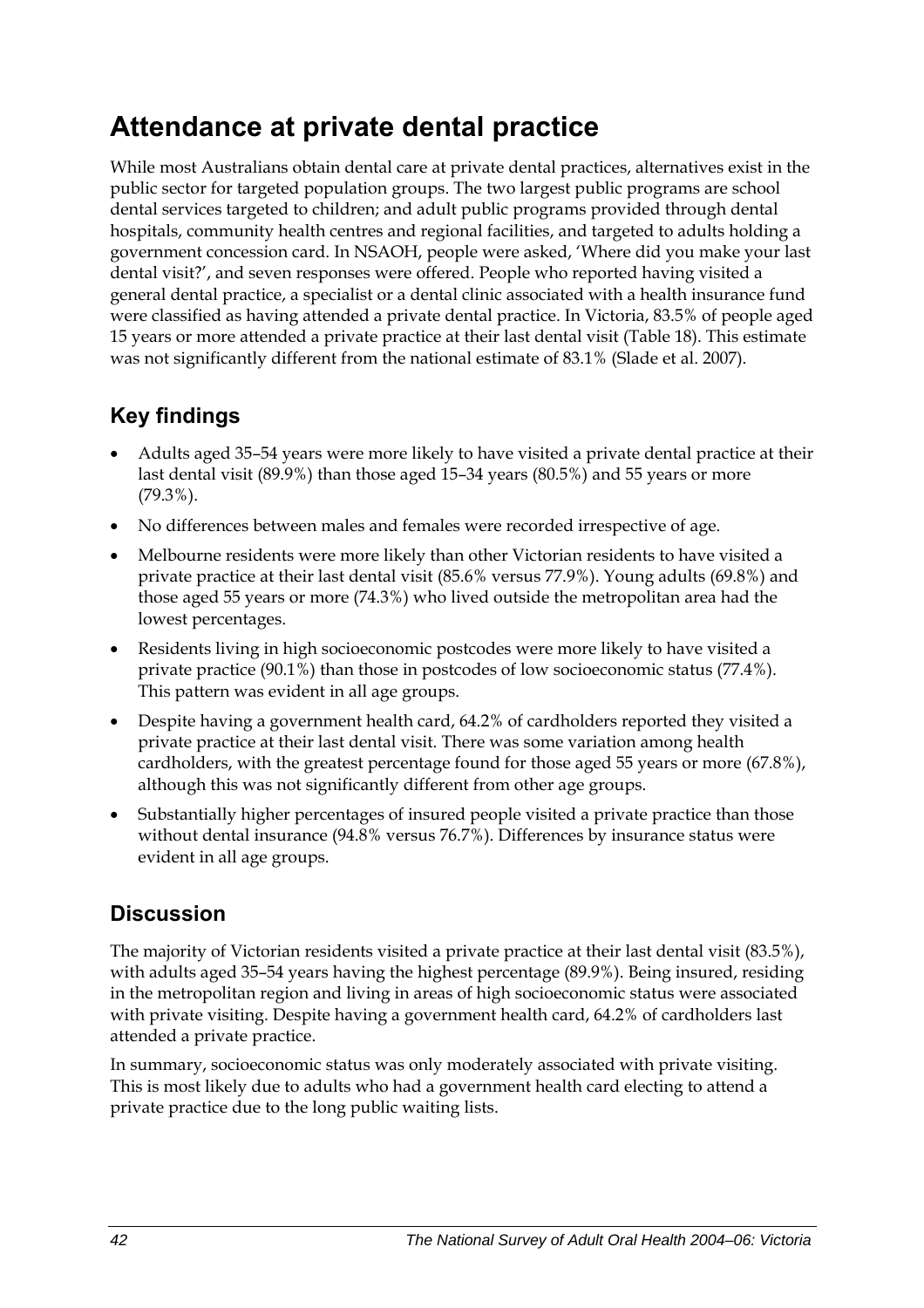|                                  |                    | <b>Population: all people</b><br>Age (years) |               |               |               |
|----------------------------------|--------------------|----------------------------------------------|---------------|---------------|---------------|
|                                  |                    | All ages                                     | $15 - 34$     | $35 - 54$     | $\geq 55$     |
| All people                       | Per cent of people | 83.5                                         | 80.5          | 89.9          | 79.3          |
|                                  | 95% $Cl^{(a)}$     | 81.3-85.4                                    | 75.7-84.6     | $87.3 - 92.0$ | 76.4-82.0     |
| <b>Sex</b>                       |                    |                                              |               |               |               |
| Males                            | % of people        | 83.4                                         | 80.5          | 88.8          | 80.1          |
|                                  | 95% CI             | $80.3 - 86.1$                                | $73.2 - 86.2$ | $85.1 - 91.7$ | 76.8-83.1     |
| Females                          | % of people        | 83.6                                         | 80.6          | 90.9          | 78.6          |
|                                  | 95% CI             | $81.0 - 85.8$                                | 76.0-84.4     | 87.7-93.3     | $74.1 - 82.5$ |
| <b>Residential location</b>      |                    |                                              |               |               |               |
| Capital city                     | % of people        | 85.6                                         | 83.9          | 90.5          | 81.6          |
|                                  | 95% CI             | 83.5-87.4                                    | 79.9-87.2     | 87.8-92.6     | 77.5-85.0     |
| Other places                     | % of people        | 77.9                                         | 69.8          | 88.2          | 74.3          |
|                                  | 95% CI             | $72.3 - 82.6$                                | $55.5 - 81.1$ | $81.0 - 92.9$ | 70.9-77.3     |
| Postcode socioeconomic<br>status |                    |                                              |               |               |               |
| Lowest                           | % of people        | 77.4                                         | 72.7          | 84.7          | 75.0          |
|                                  | 95% CI             | $72.8 - 81.4$                                | $61.7 - 81.5$ | 78.5-89.3     | 70.9-78.7     |
| Middle                           | % of people        | 82.7                                         | 80.2          | 89.5          | 76.5          |
|                                  | 95% CI             | $80.0 - 85.1$                                | $73.6 - 85.5$ | $86.2 - 92.1$ | $69.5 - 82.3$ |
| Highest                          | % of people        | 90.1                                         | 88.6          | 94.7          | 86.3          |
|                                  | 95% CI             | 87.7-92.1                                    | 82.4-92.8     | 90.8-97.0     | 82.9-89.2     |
| Government health card           |                    |                                              |               |               |               |
| Health care card or pensioner    | % of people        | 64.2                                         | 56.4          | 64.3          | 67.8          |
| concession card                  | 95% CI             | 59.9-68.3                                    | $46.2 - 66.1$ | 54.3-73.3     | $63.2 - 72.2$ |
| Neither card                     | % of people        | 90.4                                         | 86.4          | 94.2          | 90.3          |
|                                  | 95% CI             | 88.1-92.4                                    | $80.5 - 90.8$ | $92.1 - 95.8$ | 87.4-92.7     |
| <b>Dental insurance</b>          |                    |                                              |               |               |               |
| Insured                          | % of people        | 94.8                                         | 94.0          | 96.7          | 92.7          |
|                                  | 95% CI             | $93.1 - 96.0$                                | 89.6-96.6     | $94.2 - 98.1$ | 89.2-95.2     |
| Uninsured                        | % of people        | 76.7                                         | 73.9          | 84.5          | 72.2          |
|                                  | 95% CI             | $73.7 - 79.5$                                | 67.3-79.6     | 80.3-87.9     | 68.0-76.0     |

#### <span id="page-50-0"></span>**Table 18: Percentage of people who attended a private dental practice at last dental visit**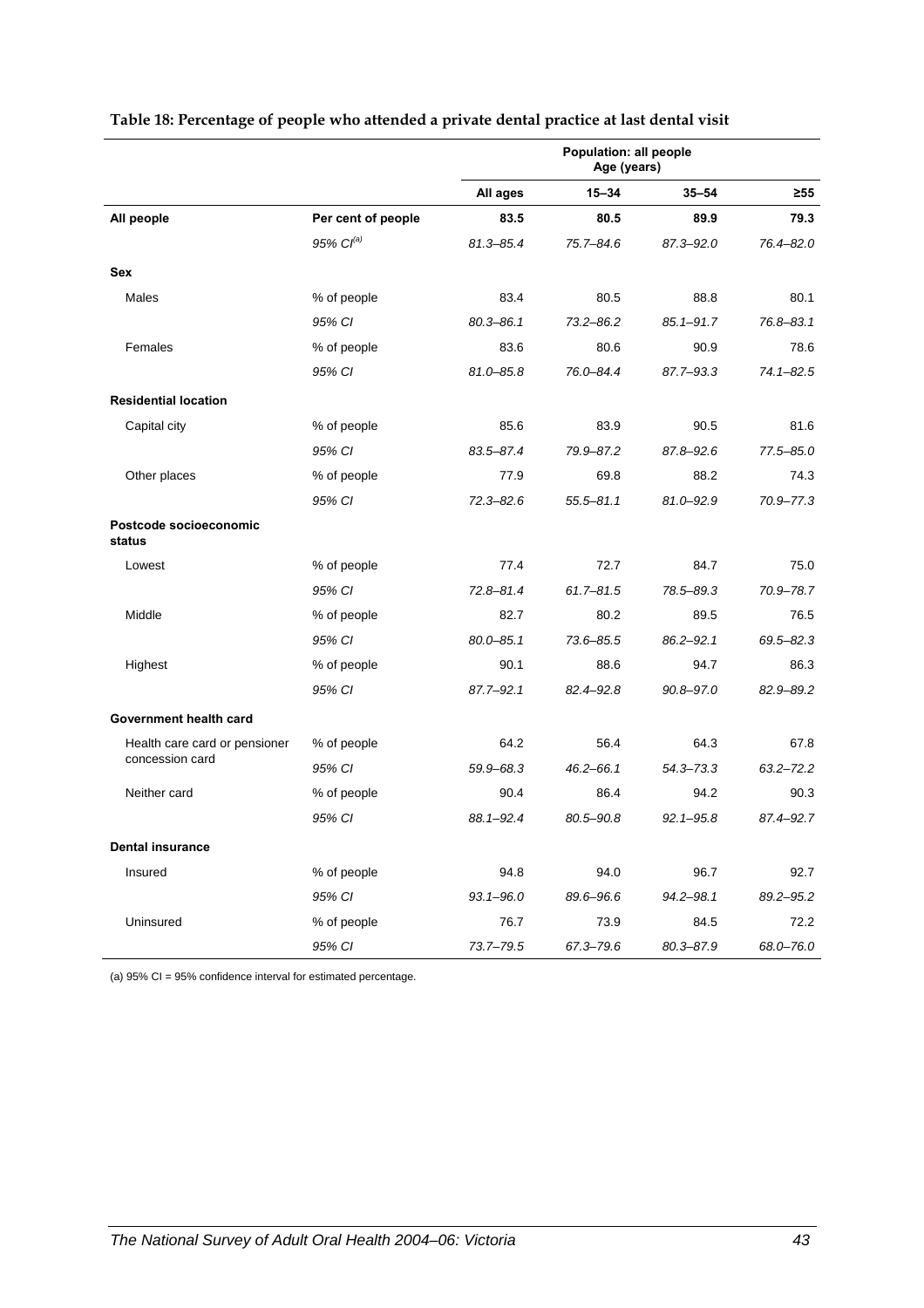## **Payments by patients for dental care**

While the place of last dental visit was dominated by private practice, some visits made to private dentists are paid for by public funds. In order to identify such visits, NSAOH participants who had a government health card and who had visited a dentist within the last 5 years were asked 'Did the government or an insurance fund pay any part of the expense for your last dental visit?'. A number of response options were available including 'Paid all own expenses', 'Insurance paid some—patient paid some', 'Insurance paid all', 'Government paid some—patient paid some' and 'Government paid all'. People who reported one of the first three payment mechanisms were classified as having paid for their care, together with people who were non-government health cardholders and had visited within the last 5 years. In Victoria, 91.8% of people aged 15 years or more who had seen a dentist within the preceding 5 years paid for that visit [\(Table 19\)](#page-52-0). This estimate was not significantly different from the national estimate of 91.4% (Slade et al. 2007).

### **Key findings**

- A lower percentage of Victorian residents aged 55 years or more reported paying for their last dental visit (86.9%) than younger residents.
- Males and females who had seen a dentist within the preceding 5 years were equally likely to have paid for their last visit (92.0% versus 91.5%). There were also no differences between males and females within each age group.
- Similarly, there was little difference according to residential location between Melbourne residents (92%) and those living elsewhere (90.5%).
- Residents of high socioeconomic postcodes were more likely to have paid for their last dental visit (96.0%) than those living in low socioeconomic postcodes (87.3%). This pattern was consistent within all age groups although differences were not significant in the 15–34 years age group.
- Despite having a government health card, 65.6% of cardholders who visited a dentist within the preceding 5 years paid for their last dental visit. Card-holders aged 55 years or more reported the highest prevalence (69.7%), which may be due to older adults electing to attend a private practice due to long waiting lists in public dental care.
- Almost 100% of people with dental insurance paid for their last dental visit compared with 86.7% of uninsured people. Within the uninsured population, the percentage was lowest for those aged 55 years (79.3%).

### **Discussion**

The majority of adults who had a government health card paid for their own dental care. This may be due to long waiting lists for public dental services.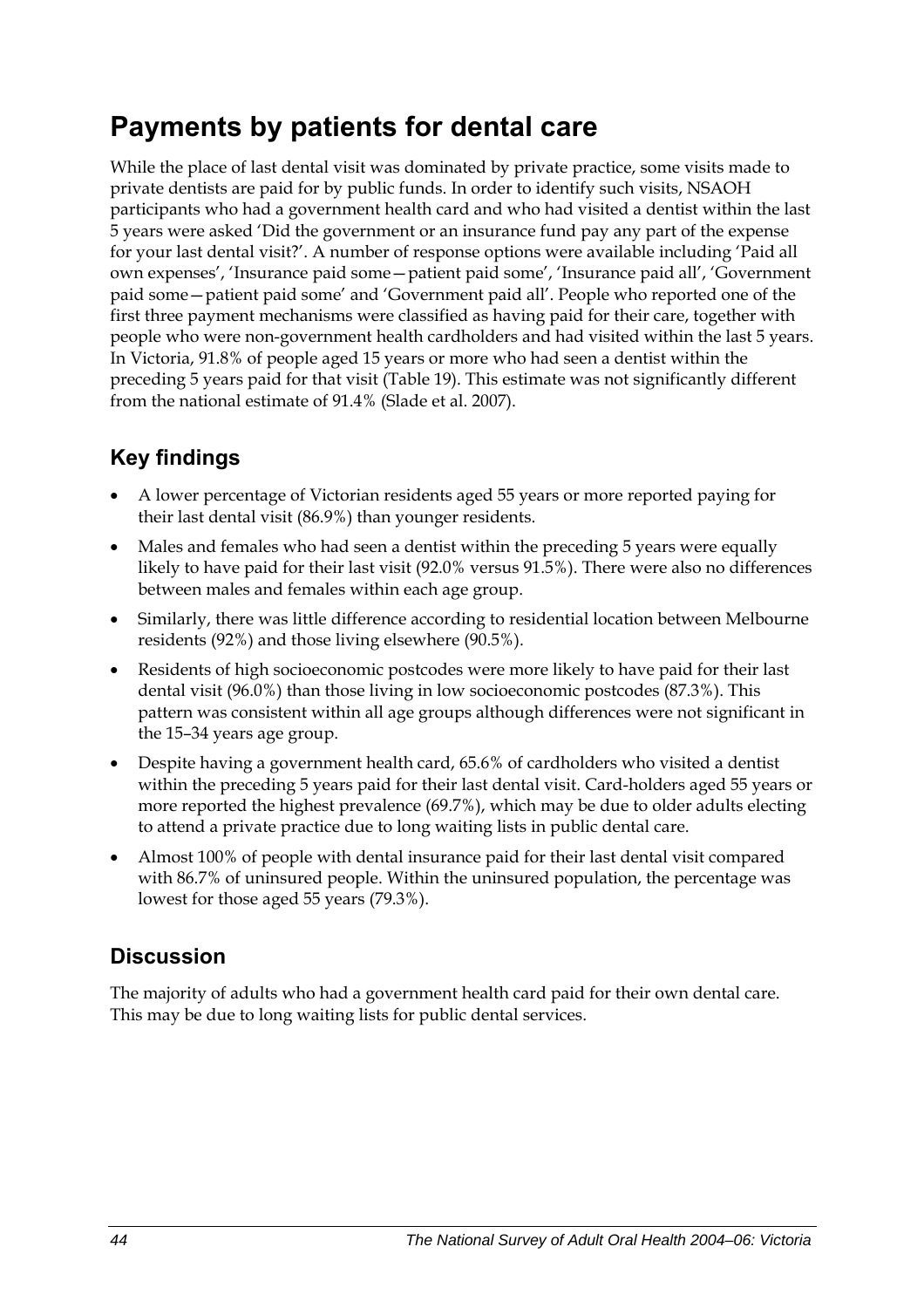|                                  |                    | Population: people who visited dentist within last 5 years<br>Age (years) |               |               |               |
|----------------------------------|--------------------|---------------------------------------------------------------------------|---------------|---------------|---------------|
|                                  |                    | All ages                                                                  | $15 - 34$     | $35 - 54$     | ≥55           |
| All people                       | Per cent of people | 91.8                                                                      | 92.3          | 95.0          | 86.9          |
|                                  | 95% $Cl^{(a)}$     | 89.9-93.3                                                                 | 89.2-94.5     | $92.7 - 96.6$ | 83.6-89.6     |
| Sex                              |                    |                                                                           |               |               |               |
| Males                            | % of people        | 92.0                                                                      | 92.9          | 94.9          | 87.1          |
|                                  | 95% CI             | 89.7-93.8                                                                 | 87.5-96.1     | $90.5 - 97.3$ | 82.8-90.4     |
| Females                          | % of people        | 91.5                                                                      | 91.6          | 95.2          | 86.7          |
|                                  | 95% CI             | $89.1 - 93.5$                                                             | 87.6-94.4     | $92.5 - 96.9$ | $82.0 - 90.3$ |
| <b>Residential location</b>      |                    |                                                                           |               |               |               |
| Capital city                     | % of people        | 92.2                                                                      | 92.5          | 95.7          | 87.1          |
|                                  | 95% CI             | $90.0 - 93.9$                                                             | 88.8-95.1     | $93.2 - 97.3$ | 82.9-90.4     |
| Other places                     | % of people        | 90.5                                                                      | 91.5          | 93.0          | 86.4          |
|                                  | 95% CI             | 86.6-93.4                                                                 | 84.3-95.5     | 86.2-96.6     | $81.5 - 90.1$ |
| Postcode socioeconomic<br>status |                    |                                                                           |               |               |               |
| Lowest                           | % of people        | 87.3                                                                      | 89.6          | 89.8          | 81.7          |
|                                  | 95% CI             | 83.5-90.3                                                                 | 83.2-93.8     | 83.8-93.7     | 76.4-86.1     |
| Middle                           | % of people        | 91.3                                                                      | 90.0          | 96.6          | 85.1          |
|                                  | 95% CI             | 88.4-93.6                                                                 | 83.8-94.0     | 92.9-98.4     | 77.5-90.4     |
| Highest                          | % of people        | 96.0                                                                      | 97.1          | 97.6          | 92.8          |
|                                  | 95% CI             | $94.1 - 97.3$                                                             | 93.8-98.7     | 94.5-99.0     | 89.0-95.3     |
| Government health card           |                    |                                                                           |               |               |               |
| Health care card or pensioner    | % of people        | 65.6                                                                      | 60.9          | 62.1          | 69.7          |
| concession card                  | 95% CI             | 60.4-70.4                                                                 | 49.5-71.2     | $50.8 - 72.2$ | $63.8 - 75.0$ |
| Neither card                     | % of people        | 100.0                                                                     | 100.0         | 100.0         | 100.0         |
|                                  | 95% CI             |                                                                           |               |               |               |
| Place of last dental visit       |                    |                                                                           |               |               |               |
| Card-holder/Public               | % of people        | 10.1                                                                      | 18.6          | 0.0           | 6.3           |
|                                  | 95% CI             | $5.4 - 18.0$                                                              | $8.4 - 36.5$  |               | $2.7 - 13.8$  |
| Card-holder/Non-public           | % of people        | 90.3                                                                      | 92.7          | 90.6          | 89.1          |
|                                  | 95% CI             | 86.8-93.0                                                                 | $82.2 - 97.2$ | 81.6-95.5     | 84.5-92.5     |
| Non-cardholder/Non-public        | % of people        | 100.0                                                                     | 100.0         | 100.0         | 100.0         |
|                                  | 95% CI             |                                                                           |               |               |               |
| <b>Dental insurance</b>          |                    |                                                                           |               |               |               |
| Insured                          | % of people        | 99.5                                                                      | 99.4          | 100.0         | 98.8          |
|                                  | 95% CI             | 98.8-99.8                                                                 | 97.5-99.8     |               | 96.5-99.6     |
| Uninsured                        | % of people        | 86.7                                                                      | 88.6          | 90.8          | 79.3          |
|                                  | 95% CI             | 84.0-89.0                                                                 | $84.1 - 92.0$ | 86.9-93.7     | 74.7-83.2     |

#### <span id="page-52-0"></span>**Table 19: Percentage of people who paid for their last dental visit**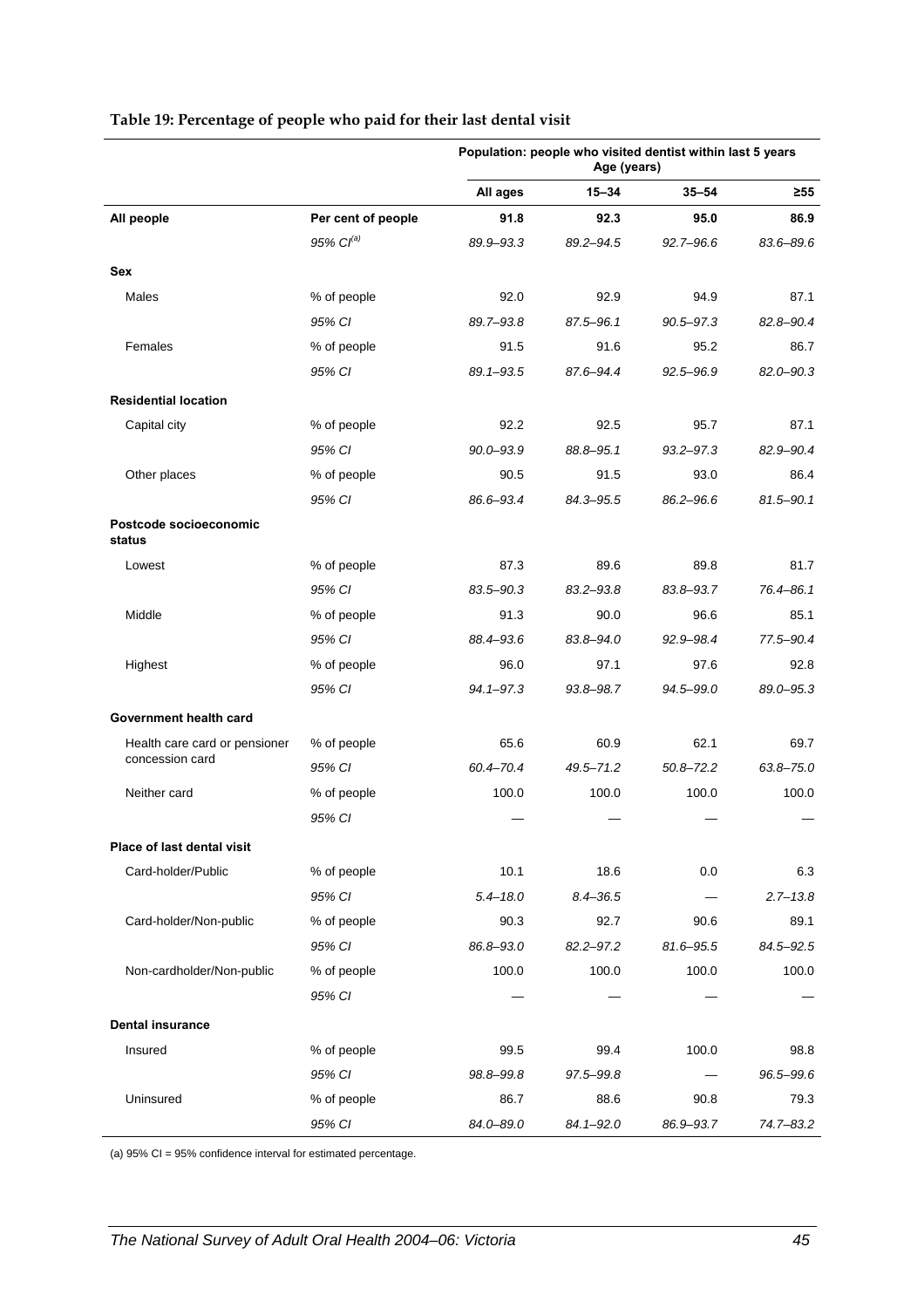## **Government-subsidised dental care in private sector**

In some states and territories, public sector dental programs provide care to people eligible for their services by referring them to private practitioner dentists. The cost of such care is then subsidised by the state or territory dental program. In Victoria, 2.1% of the adult population received state-subsidised dental care in the private sector [\(Table 20\)](#page-54-0). This statistic was not reported nationally.

- People aged 55 years or more were significantly more likely than those aged 35-54-years to receive state-subsidised dental care in private practice.
- However, the age-related pattern was not statistically significant within the group of people who had a government health card, among whom 8.9% received state-subsidised dental care in private practice.
- The percentage was higher for people living in postcodes with the lowest socioeconomic status than in postcodes with the highest socioeconomic status.
- Dental insurance status was associated with a significantly lower likelihood of state-subsidised dental care in private practice.

### **Discussion**

Variation in this statistic according to age and dental insurance status reflected similar variation in the distribution of people who were eligible for state dental services. When the data were limited to people eligible for state dental services, there were no meaningful differences among age groups.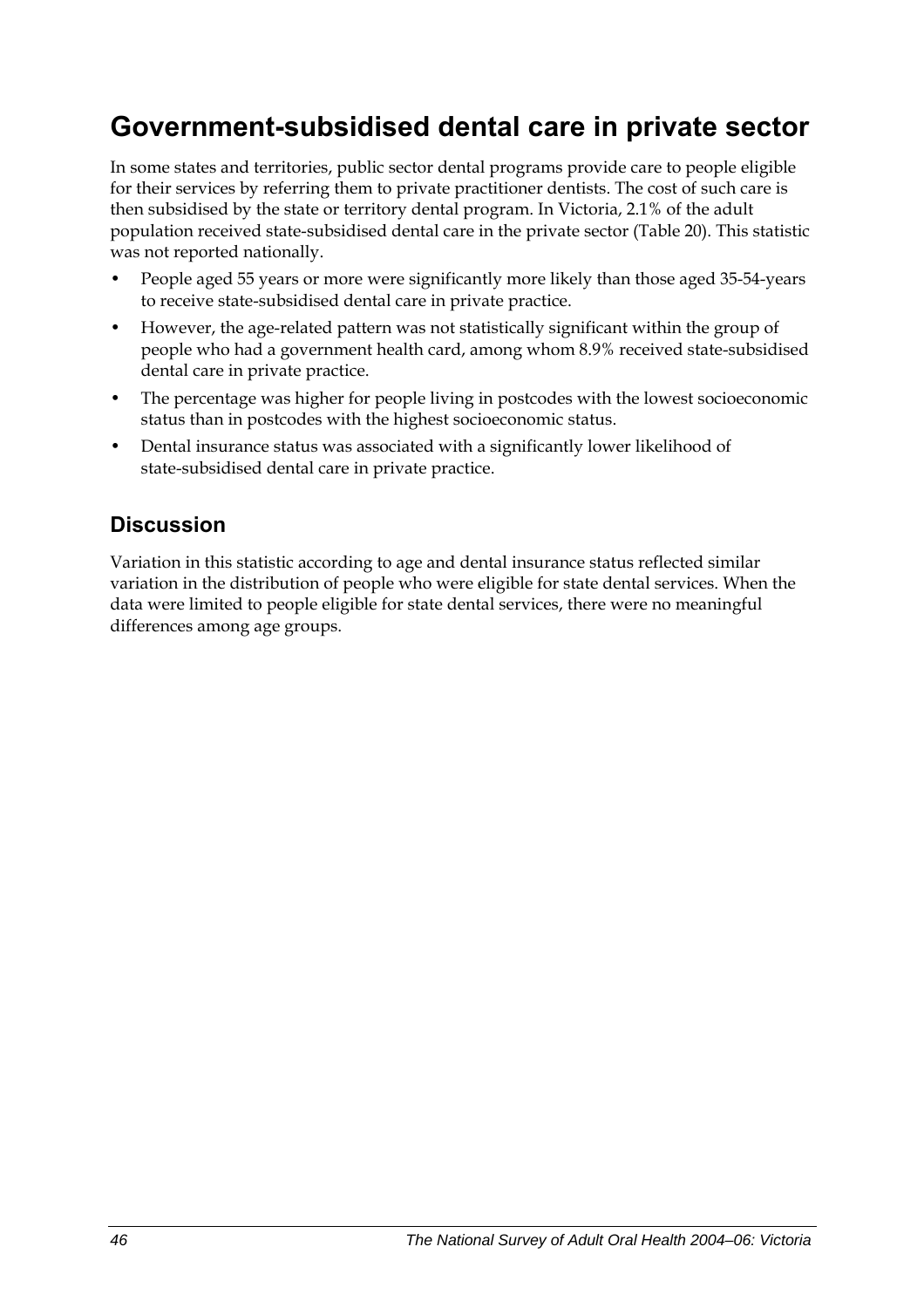|                                  |                       | Population: people who visited dentist within last 5 years<br>Age (years) |              |              |              |
|----------------------------------|-----------------------|---------------------------------------------------------------------------|--------------|--------------|--------------|
|                                  |                       | All ages                                                                  | $15 - 34$    | $35 - 54$    | $\geq 55$    |
| All people                       | Per cent of people    | 2.1                                                                       | 2.3          | 0.8          | 3.6          |
|                                  | 95% Cl <sup>(a)</sup> | $1.5 - 2.9$                                                               | $1.3 - 3.9$  | $0.4 - 1.8$  | $2.4 - 5.4$  |
| Sex                              |                       |                                                                           |              |              |              |
| Males                            | % of people           | 1.9                                                                       | 1.6          | 0.9          | 3.4          |
|                                  | 95% CI                | $1.2 - 3.0$                                                               | $0.7 - 3.6$  | $0.3 - 3.1$  | $1.8 - 6.5$  |
| Females                          | % of people           | 2.4                                                                       | 2.9          | 0.8          | 3.8          |
|                                  | 95% CI                | $1.6 - 3.6$                                                               | $1.4 - 6.0$  | $0.3 - 2.0$  | $2.3 - 6.0$  |
| <b>Residential location</b>      |                       |                                                                           |              |              |              |
| Capital city                     | % of people           | 2.0                                                                       | 2.2          | 0.4          | 3.6          |
|                                  | 95% CI                | $1.3 - 2.9$                                                               | $1.2 - 4.2$  | $0.1 - 1.7$  | $2.2 - 6.0$  |
| Other places                     | % of people           | 2.6                                                                       | 2.3          | 2.0          | 3.6          |
|                                  | 95% CI                | $1.4 - 4.5$                                                               | $0.7 - 7.4$  | $0.8 - 4.7$  | $1.9 - 6.5$  |
| Postcode socioeconomic<br>status |                       |                                                                           |              |              |              |
| Lowest                           | % of people           | 3.3                                                                       | 3.0          | 1.8          | 5.3          |
|                                  | 95% CI                | $2.3 - 4.7$                                                               | $1.4 - 6.2$  | $0.8 - 4.1$  | $3.3 - 8.4$  |
| Middle                           | % of people           | 2.4                                                                       | 3.7          | 0.3          | 3.8          |
|                                  | 95% CI                | $1.3 - 4.4$                                                               | $1.8 - 7.4$  | $0.1 - 1.3$  | $1.6 - 8.4$  |
| Highest                          | % of people           | 0.8                                                                       | 0.0          | 0.6          | 2.0          |
|                                  | 95% CI                | $0.4 - 1.9$                                                               |              | $0.1 - 4.3$  | $0.8 - 4.9$  |
| Government health card           |                       |                                                                           |              |              |              |
| Health care card or pensioner    | % of people           | 8.9                                                                       | 11.4         | 6.4          | 8.3          |
| concession card                  | 95% CI                | $6.5 - 12.0$                                                              | $6.5 - 19.4$ | $3.1 - 12.8$ | $5.7 - 12.0$ |
| Neither card                     | % of people           | 0.0                                                                       | 0.0          | $0.0\,$      | 0.0          |
|                                  | 95% CI                |                                                                           |              |              |              |
| <b>Dental insurance</b>          |                       |                                                                           |              |              |              |
| Insured                          | % of people           | 0.3                                                                       | 0.4          | $0.0\,$      | 0.8          |
|                                  | 95% CI                | $0.1 - 1.1$                                                               | $0.1 - 2.6$  |              | $0.2 - 3.5$  |
| Uninsured                        | % of people           | 3.2                                                                       | 3.1          | 1.5          | 5.4          |
|                                  | 95% CI                | $2.4 - 4.5$                                                               | $1.7 - 5.6$  | $0.7 - 3.2$  | $3.7 - 7.9$  |

#### <span id="page-54-0"></span>**Table 20: Percentage of people who received government-subsidised dental care in private sector**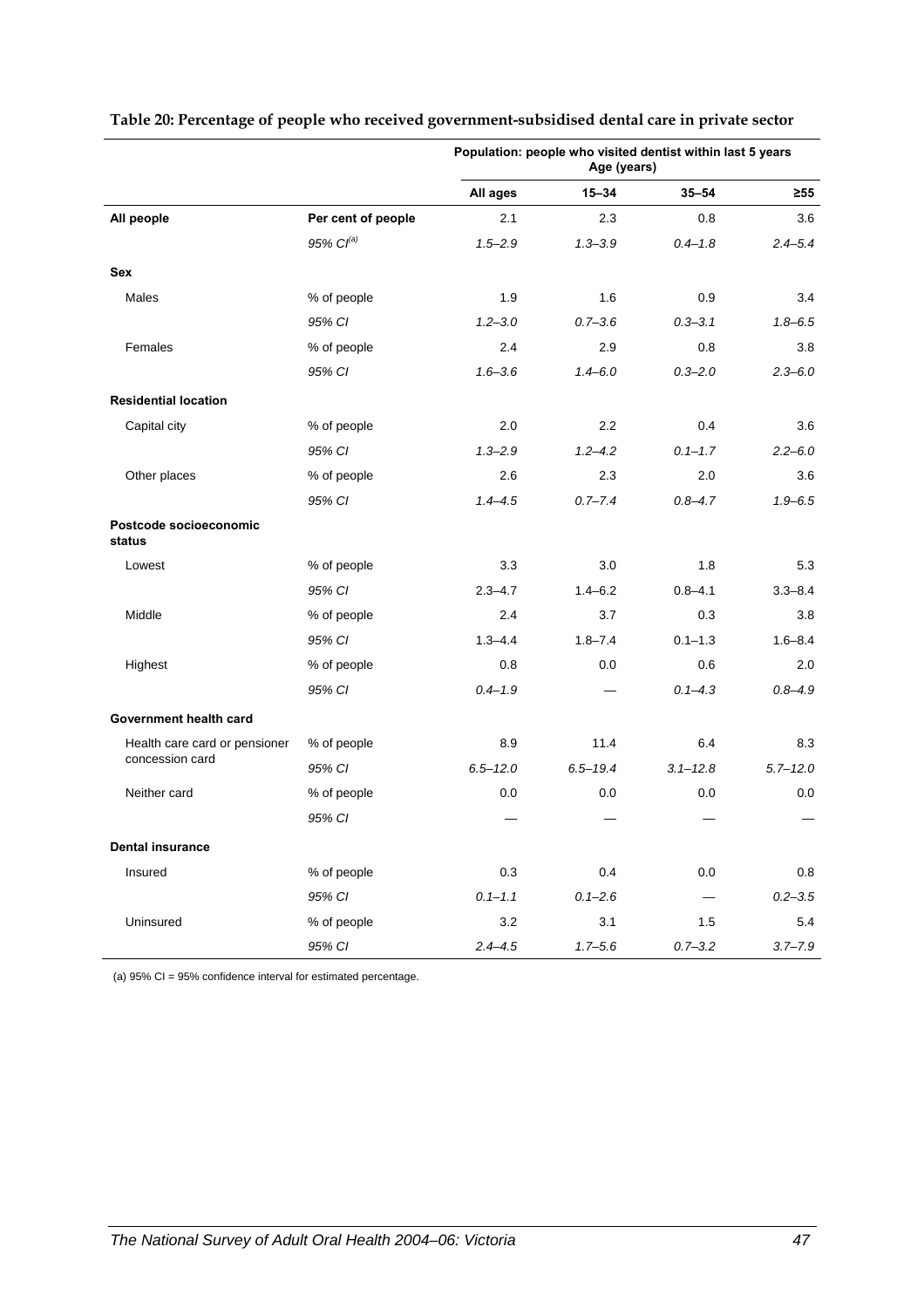## **People's usual pattern of dental visits**

While time since last visiting a dentist provides a snapshot of dental visiting behaviour, people's usual dental attendance patterns reflects longer term behaviours and intentions. In NSAOH, people who were dentate were asked 'How often on average do you seek care from a dental professional?', and four categories of response were offered. In Victoria, 52.8% of people aged 15 years or more usually visit a dentist at least once a year [\(Table 21\)](#page-56-0). This estimate was not significantly different from the national estimate of 53.1% (Slade et al. 2007).

### **Key findings**

- Percentages were higher among Victorian residents aged 55 years or more for visiting one or more times a year (59.4%), and lowest among young adults (48.3%).
- Females were more likely than males to frequently visit a dentist (56.9% versus 48.5%). This difference was mainly attributable to residents aged 35–54 years (61.0% versus 44.5%).
- The percentage was higher for Melbourne residents than for people living elsewhere (54.6% versus 47.6%) although this difference was not statistically significant. Within age groups, the only significant difference by residential location occurred for those aged 55 years or more (63.0% versus 49.9%).
- Residents of high socioeconomic postcodes were much more likely to usually visit one or more times a year than those living in low socioeconomic postcodes (64.8% versus 43.7%). Large differences between the lowest and highest socioeconomic groups were evident in all age groups.
- People who had a government health card were less likely to usually visit a dentist one or more times a year than those who did not (43.4% versus 55.5%). Within age groups, significant differences were evident for adults aged 35–54 years and 55 years or more.
- Among adults who had a government health card, the percentage was higher for those who had visited a private practice at their last dental visit than those who visited a public practice (48.3% versus 32.0%). Within age groups, the largest difference occurred among people aged 55 years or more, with those who attended a private clinic three times more likely to visit frequently than non-cardholders who attended a public practice.
- Insured people were far more likely to usually visit a dentist one or more times a year than the uninsured (66.1% versus 44.1%). Large differences by insurance status were evident in all age groups.

### **Discussion**

Just over half of Victorian residents aged 15 years or more usually visit the dentist at least once a year. Being female, residing in areas of high socioeconomic status, not having a government health card, last visiting a private practice and having dental insurance were all associated with regular dental visiting. Large differences in visiting behaviour were observed between residents living in high and low socioeconomic areas and between insured and uninsured groups.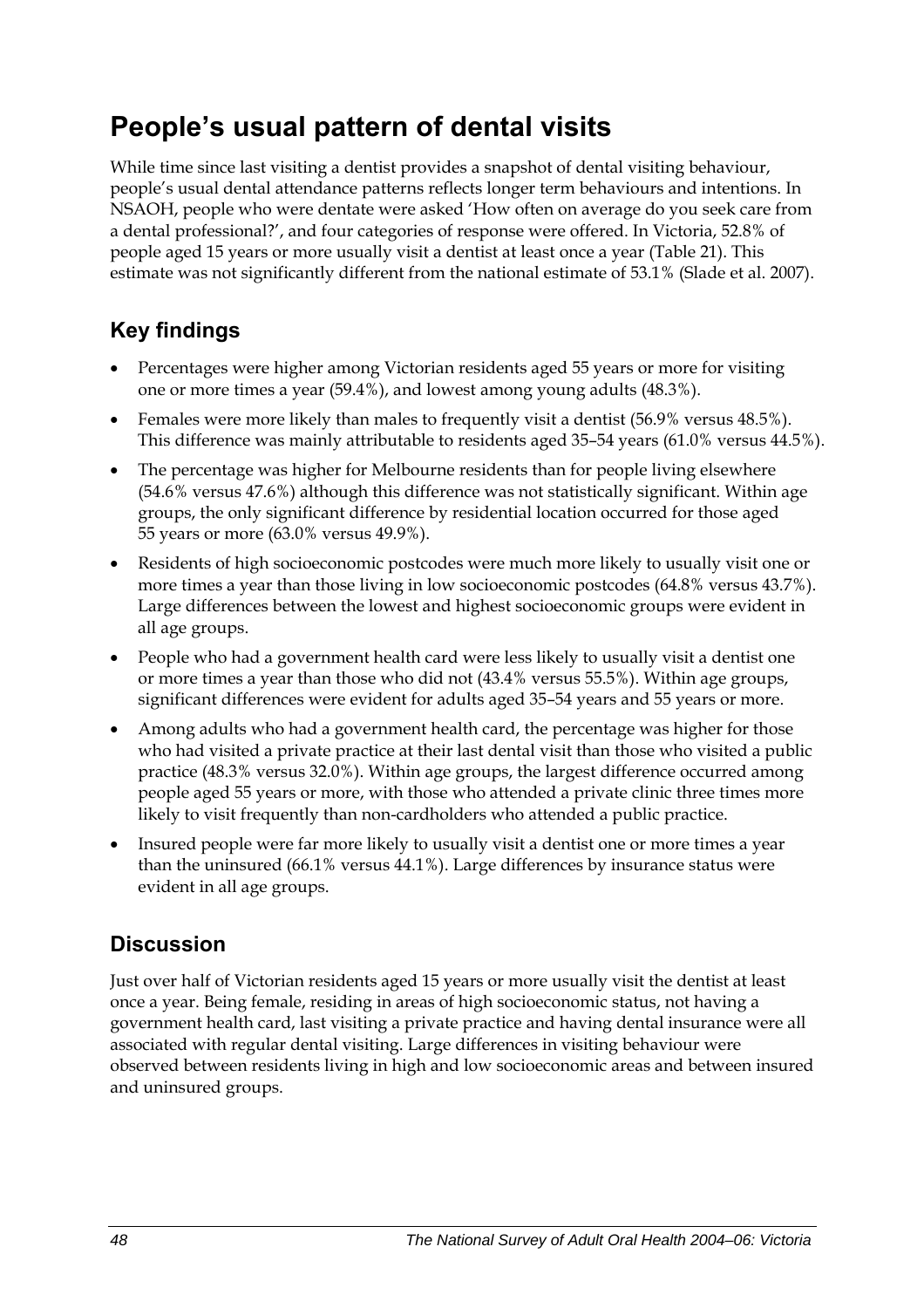|                               |                    | Population: dentate people<br>Age (years) |               |               |               |
|-------------------------------|--------------------|-------------------------------------------|---------------|---------------|---------------|
|                               |                    | All ages                                  | $15 - 34$     | $35 - 54$     | $\geq 55$     |
| All people                    | Per cent of people | 52.8                                      | 48.3          | 52.9          | 59.4          |
|                               | 95% $Cl^{(a)}$     | 49.6-55.9                                 | 43.4-53.3     | 48.7-57.0     | 55.4-63.4     |
| Sex                           |                    |                                           |               |               |               |
| Males                         | % of people        | 48.5                                      | 46.5          | 44.5          | 57.9          |
|                               | 95% CI             | 43.6-53.4                                 | 38.4-54.8     | $38.3 - 50.9$ | 52.5-63.1     |
| Females                       | % of people        | 56.9                                      | 50.2          | 61.0          | 60.9          |
|                               | 95% CI             | $53.5 - 60.3$                             | 44.5-55.9     | 56.4-65.3     | 55.0-66.6     |
| <b>Residential location</b>   |                    |                                           |               |               |               |
| Capital city                  | % of people        | 54.6                                      | 48.3          | 55.7          | 63.0          |
|                               | 95% CI             | $50.9 - 58.2$                             | $43.0 - 53.6$ | $50.9 - 60.5$ | 58.0-67.7     |
| Other places                  | % of people        | 47.6                                      | 48.6          | 45.2          | 49.9          |
|                               | 95% CI             | $41.3 - 53.9$                             | 36.7-60.6     | $36.8 - 53.8$ | 43.8-55.9     |
| Postcode socioeconomic status |                    |                                           |               |               |               |
| Lowest                        | % of people        | 43.7                                      | 37.9          | 47.0          | 48.1          |
|                               | 95% CI             | $39.1 - 48.3$                             | $31.6 - 44.5$ | $40.9 - 53.2$ | $41.6 - 54.6$ |
| Middle                        | % of people        | 48.8                                      | 46.8          | 46.3          | 57.3          |
|                               | 95% CI             | 44.9-52.6                                 | $39.2 - 54.5$ | $41.2 - 51.4$ | $50.3 - 64.0$ |
| Highest                       | % of people        | 64.8                                      | 60.4          | 64.8          | 70.2          |
|                               | 95% CI             | 60.4-68.9                                 | $52.3 - 68.0$ | $57.5 - 71.5$ | 65.0-74.9     |
| Government health card        |                    |                                           |               |               |               |
| Health care card or pensioner | % of people        | 43.4                                      | 45.3          | 38.0          | 44.9          |
| concession card               | 95% CI             | $38.7 - 48.3$                             | 34.6-56.5     | $30.2 - 46.4$ | $39.0 - 51.0$ |
| Neither card                  | % of people        | 55.5                                      | 49.0          | 55.3          | 70.0          |
|                               | 95% CI             | $51.9 - 59.1$                             | $43.3 - 54.7$ | 50.8-59.8     | $64.2 - 75.2$ |
| Place of last dental visit    |                    |                                           |               |               |               |
| Card-holder/Public            | % of people        | 32.0                                      | 44.7          | 26.4          | 16.8          |
|                               | 95% CI             | $23.9 - 41.2$                             | $29.4 - 61.1$ | 15.8-40.9     | $9.3 - 28.6$  |
| Card-holder/Non-public        | % of people        | 48.3                                      | 45.8          | 43.4          | 51.7          |
|                               | 95% CI             | 42.9-53.7                                 | $33.1 - 59.0$ | 32.9–54.5     | 45.5-57.9     |
| Non-cardholder/Non-public     | % of people        | 55.5                                      | 49.0          | 55.3          | 70.0          |
|                               | 95% CI             | $51.9 - 59.1$                             | 43.3–54.7     | $50.8 - 59.8$ | $64.2 - 75.2$ |
| <b>Dental insurance</b>       |                    |                                           |               |               |               |
| Insured                       | % of people        | 66.1                                      | 62.4          | 63.4          | 74.7          |
|                               | 95% CI             | $62.1 - 69.8$                             | $53.6 - 70.4$ | 57.9-68.6     | 68.6-80.0     |
| Uninsured                     | % of people        | 44.1                                      | 41.5          | 44.3          | 48.5          |
|                               | 95% CI             | $40.3 - 47.9$                             | $35.5 - 47.8$ | $39.6 - 49.1$ | 43.6-53.3     |

#### <span id="page-56-0"></span>**Table 21: Percentage of people who usually visit a dental professional at least once a year**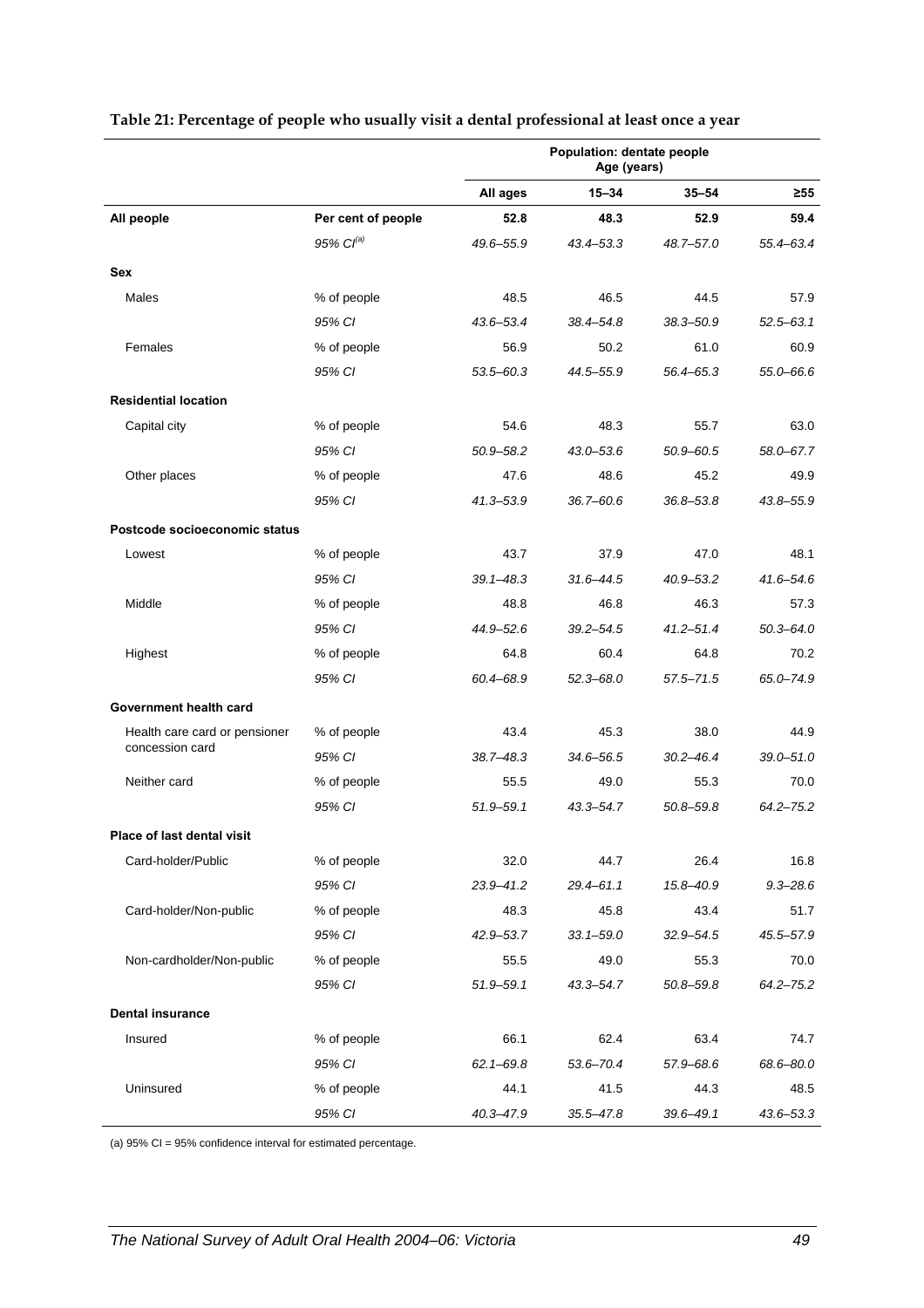## **Usual attendance at the same dentist**

In NSAOH, usual source of care was assessed in the interview by asking people 'Is there a dentist you usually go to for dental care?'. People who answered 'yes, have a usual source of care' were classified as having a dentist they usually attend. In Victoria, 80.1% of the dentate population aged 15 years or more who visited a dentist within the last 5 years reported having a dentist they usually attend [\(Table 22\)](#page-58-0), which was slightly higher, but not significantly, than the national estimate of 78.6% (Slade et al. 2007).

### **Key findings**

- Across age groups, the percentage who replied 'yes' to having a dentist they usually attend was lowest for those adults in the 15–34 years age group (72.6%) and increased toward the oldest (55 years or more) age group (88.5%). Differences between age groups were statistically significant.
- A greater percentage of females than males reported having a dentist they usually attend (82.4% versus 77.7%). This pattern was consistent across all age groups, although the differences were not statistically significant.
- For people of all ages, there was less variation among groups classified by residential location. Percentages were higher for residents living in Melbourne compared with the rest of the state (81.7% versus 75.3%).
- People living in postcodes with low socioeconomic status were less likely to report a usual source of care compared with those in postcodes with high socioeconomic status (74.5% versus 85.8%). Significant age-specific differences were found between those in low and high socioeconomic areas in the 35–54 years (75.7% versus 88.8%) and 55 years or more (84.3% versus 91.5%) age groups.
- The percentage was significantly lower for adults who had a government health card than for those who did not (68.7% versus 83.4%). Statistically significant differences were observed in the 35–54 years (59.0% versus 85.6%) and 55 years or more (79.9% versus 94.2%) age groups.
- Within the population of government health cardholders, people whose last dental visit was to the public sector were less likely to report having a dentist they usually attend than those who attended elsewhere (44.2% versus 79.6%). The largest differences occurred in the 35–54 years (21.9% versus 77.3%) and 55 years or more (46.1% versus 88.6%) age groups.
- The percentage was significantly higher among adults with dental insurance than for those without insurance (90.0% versus 73.2%). This pattern was consistent across all age groups.

### **Discussion**

In summary, 80.1% of Victorian adults reported that they usually visit the same dentist. This type of visiting was more frequent among the older age groups and those who were insured. Choice of an individual dentist is not possible within most public dental clinics.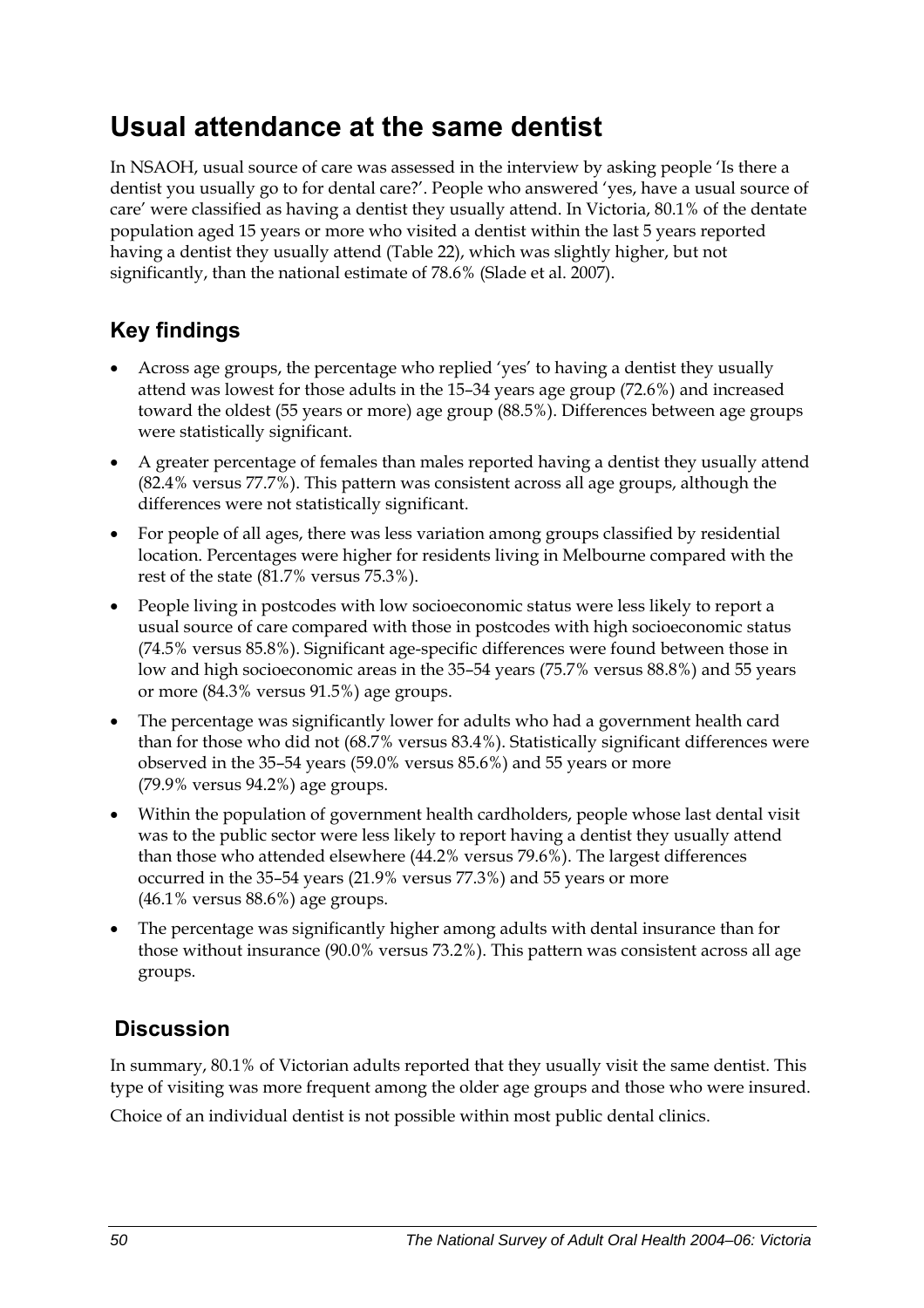|                                  |                    | Population: dentate people who visited dentist<br>within last 5 years<br>Age (years) |               |               |               |  |
|----------------------------------|--------------------|--------------------------------------------------------------------------------------|---------------|---------------|---------------|--|
|                                  |                    | All ages                                                                             | 15-34         | $35 - 54$     | ≥55           |  |
| All people                       | Per cent of people | 80.1                                                                                 | 72.6          | 82.2          | 88.5          |  |
|                                  | $95\%$ $CI^{(a)}$  | 77.0-82.9                                                                            | 66.9-77.6     | 78.4-85.4     | 86.2-90.5     |  |
| Sex                              |                    |                                                                                      |               |               |               |  |
| Males                            | % of people        | 77.7                                                                                 | 69.4          | 79.8          | 87.2          |  |
|                                  | 95% CI             | $72.7 - 82.1$                                                                        | 59.7-77.7     | 73.9-84.5     | 83.3-90.4     |  |
| Females                          | % of people        | 82.4                                                                                 | 75.6          | 84.4          | 89.8          |  |
|                                  | 95% CI             | 79.6-84.9                                                                            | 70.9-79.7     | $80.2 - 87.8$ | 86.6-92.3     |  |
| <b>Residential location</b>      |                    |                                                                                      |               |               |               |  |
| Capital city                     | % of people        | 81.7                                                                                 | 75.2          | 83.0          | 90.0          |  |
|                                  | 95% CI             | 78.6-84.5                                                                            | 69.9-79.9     | $79.1 - 86.3$ | 87.3-92.2     |  |
| Other places                     | % of people        | 75.3                                                                                 | 64.0          | 79.7          | 84.3          |  |
|                                  | 95% CI             | 66.8-82.2                                                                            | 48.3-77.2     | 69.7-87.0     | 79.7-88.0     |  |
| Postcode socioeconomic<br>status |                    |                                                                                      |               |               |               |  |
| Lowest                           | % of people        | 74.5                                                                                 | 67.1          | 75.7          | 84.3          |  |
|                                  | 95% CI             | 67.0-80.8                                                                            | 53.4-78.4     | 68.0-82.0     | 79.4-88.1     |  |
| Middle                           | % of people        | 79.1                                                                                 | 72.3          | 80.6          | 88.9          |  |
|                                  | 95% CI             | $75.6 - 82.3$                                                                        | $65.1 - 78.4$ | 75.4-85.0     | 83.4-92.8     |  |
| Highest                          | % of people        | 85.8                                                                                 | 78.0          | 88.8          | 91.5          |  |
|                                  | 95% CI             | 81.4-89.3                                                                            | 69.9-84.4     | 82.9-92.8     | 88.5-93.7     |  |
| Government health card           |                    |                                                                                      |               |               |               |  |
| Health care card or pensioner    | % of people        | 68.7                                                                                 | 60.3          | 59.0          | 79.9          |  |
| concession card                  | 95% CI             | $62.5 - 74.2$                                                                        | 49.5-70.2     | 46.9-70.1     | 74.4-84.4     |  |
| Neither card                     | % of people        | 83.4                                                                                 | 75.7          | 85.6          | 94.2          |  |
|                                  | 95% CI             | $80.2 - 86.2$                                                                        | $69.3 - 81.1$ | $82.1 - 88.4$ | $91.4 - 96.1$ |  |
| Place of last dental visit       |                    |                                                                                      |               |               |               |  |
| Card-holder/Public               | % of people        | 44.2                                                                                 | 53.7          | 21.9          | 46.1          |  |
|                                  | 95% CI             | $34.2 - 54.7$                                                                        | 37.4-69.2     | $9.7 - 42.0$  | $32.6 - 60.2$ |  |
| Card-holder/Non-public           | % of people        | 79.6                                                                                 | 65.2          | 77.3          | 88.6          |  |
|                                  | 95% CI             | 74.0-84.2                                                                            | $50.3 - 77.7$ | 66.5-85.4     | 84.3-91.9     |  |
| Non-cardholder/Non-public        | % of people        | 83.4                                                                                 | 75.7          | 85.6          | 94.2          |  |
|                                  | 95% CI             | $80.2 - 86.2$                                                                        | 69.3-81.1     | $82.1 - 88.4$ | 91.4-96.1     |  |
| <b>Dental insurance</b>          |                    |                                                                                      |               |               |               |  |
| Insured                          | % of people        | 90.0                                                                                 | 84.3          | 90.4          | 96.0          |  |
|                                  | 95% CI             | $87.2 - 92.3$                                                                        | 77.3-89.4     | 86.4-93.3     | $93.1 - 97.7$ |  |
| Uninsured                        | % of people        | 73.2                                                                                 | 66.0          | 75.1          | 82.9          |  |
|                                  | 95% CI             | 68.9-77.1                                                                            | 58.3-73.0     | $70.1 - 79.6$ | 78.9-86.2     |  |

#### <span id="page-58-0"></span>**Table 22: Percentage of people who have a dentist they usually attend**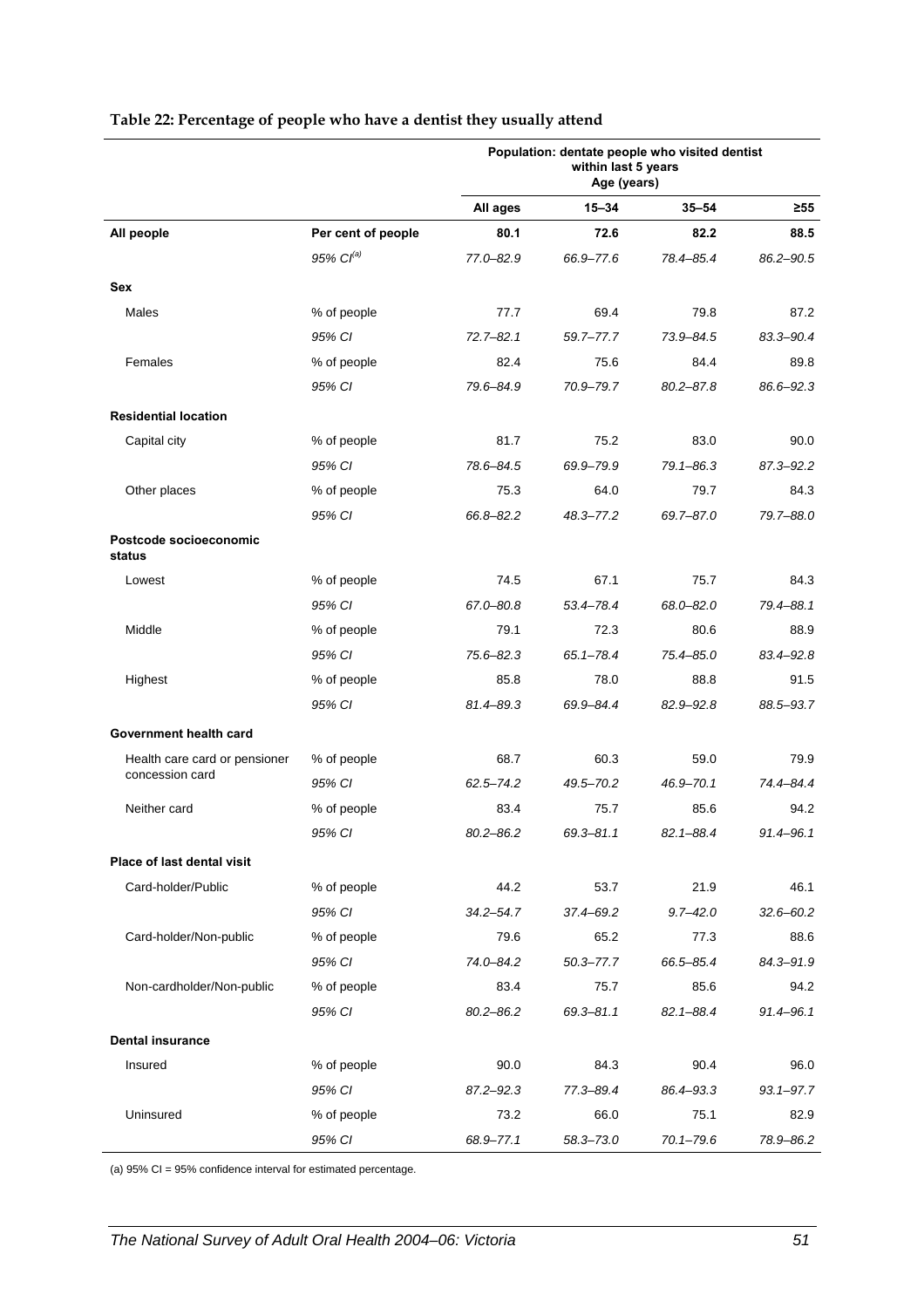## **Usual dental attendance for a check-up**

In NSAOH, dentate people were asked 'Is your usual reason for visiting a dental professional for check-ups or when you have a dental problem?'. In Victoria, 57.4% of the adult dentate population reported usually visiting a dentist for a check-up [\(Table 23\)](#page-60-0), which was slightly higher, but not significantly, than the national estimate of 56.2% (Slade et al. 2007).

### **Key findings**

- Although a slightly higher percentage of adults aged 15–34 years reported usually visiting for a check-up (60.0%) compared with those aged 35–54 years (53.8%) and 55 years or more (59.1%), differences between age groups were not statistically significant.
- Among those aged 35-54 years, the percentage was higher among females than males (60.2% versus 47.3%).
- For all ages combined and among those aged 55 years or more, adults living in Melbourne were more likely to report usually visiting a dentist for a check-up than those living in regional areas (60.1% versus 49.9% and 62.4% versus 50.4% respectively).
- For all ages combined, the percentage was significantly lower for adults living in low (48.6%) and middle (53.8%) socioeconomic postcodes than for high socioeconomic postcodes (68.8%). For each age group, there were significant differences between areas with low versus high socioeconomic status.
- The percentage of adults reporting usually visiting for a check-up was significantly lower among people who had a government health card than for those who did not (44.0% versus 61.4%). This pattern was consistent across all age groups.
- Within the population of government health cardholders, there was a tendency for the percentage to be lower for people whose last dental visit was to the public sector than those who attended elsewhere (35.4% versus 47.6%). The differences were greatest among those aged 55 years or more, (30.7% versus 53.1%). Note that because 95% CIs were large in these groups, many of the differences were not statistically significant.
- The percentage was significantly higher among adults with dental insurance than for those without (69.8% versus 48.9%). This pattern was consistent across all age groups.

### **Discussion**

In summary, just over half of the Victorian adult population usually visit the dentist for a check-up, with this percentage being slightly higher for adults aged 15–34 years. There was significant association with living in Melbourne, living in high socioeconomic postcodes, not having a government health card and having dental insurance. Check-up visiting was markedly more frequent among non-government health cardholders and those with dental insurance.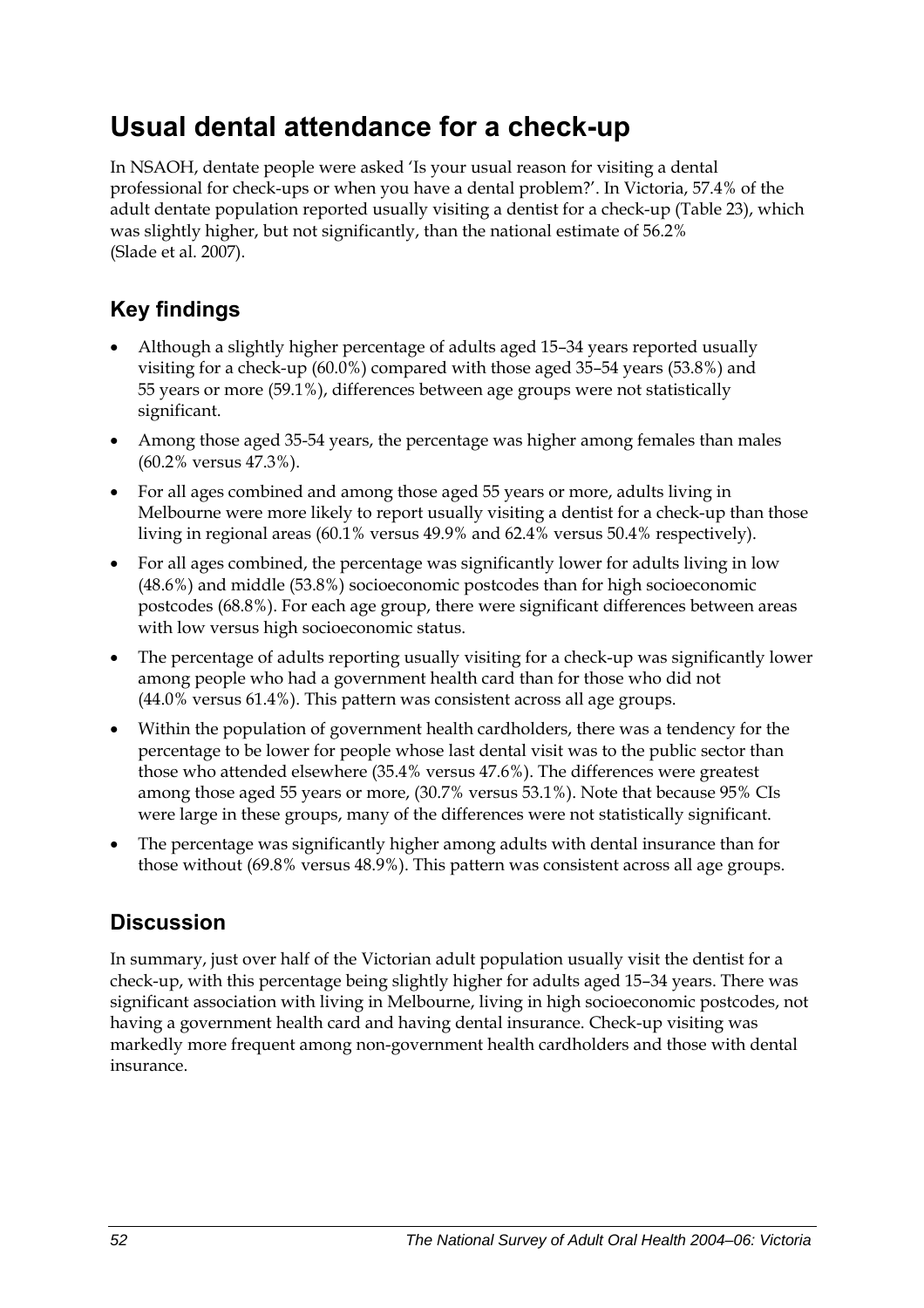|                                   |                    | Population: dentate people<br>Age (years) |               |               |               |
|-----------------------------------|--------------------|-------------------------------------------|---------------|---------------|---------------|
|                                   |                    | All ages                                  | $15 - 34$     | $35 - 54$     | ≥55           |
| All people                        | Per cent of people | 57.4                                      | 60.0          | 53.8          | 59.1          |
|                                   | 95% $Cl^{(a)}$     | 54.6-60.2                                 | $55.2 - 64.5$ | 49.3-58.2     | $55.1 - 63.1$ |
| Sex                               |                    |                                           |               |               |               |
| Males                             | % of people        | 54.4                                      | 60.2          | 47.3          | 56.4          |
|                                   | 95% CI             | $50.1 - 58.7$                             | 52.5-67.4     | $40.9 - 53.7$ | $50.5 - 62.1$ |
| Females                           | % of people        | 60.4                                      | 59.7          | 60.2          | 61.7          |
|                                   | 95% CI             | 56.9-63.8                                 | 53.5-65.6     | $54.9 - 65.3$ | 56.2-66.9     |
| <b>Residential location</b>       |                    |                                           |               |               |               |
| Capital city                      | % of people        | 60.1                                      | 61.9          | 56.6          | 62.4          |
|                                   | 95% CI             | $56.7 - 63.3$                             | 56.4-67.1     | $51.7 - 61.4$ | 57.5-67.0     |
| Other places                      | % of people        | 49.9                                      | 53.7          | 46.3          | 50.4          |
|                                   | 95% CI             | 44.4-55.5                                 | 44.3-62.9     | $35.9 - 57.0$ | 43.5-57.2     |
| Postcode socioeconomic<br>status  |                    |                                           |               |               |               |
| Lowest                            | % of people        | 48.6                                      | 54.6          | 41.4          | 49.6          |
|                                   | 95% CI             | 44.8-52.5                                 | 48.3-60.8     | $35.8 - 47.2$ | $41.3 - 57.9$ |
| Middle                            | % of people        | 53.8                                      | 54.1          | 51.5          | 57.7          |
|                                   | 95% CI             | 49.8-57.8                                 | $45.5 - 62.5$ | $45.2 - 57.7$ | $50.9 - 64.2$ |
| Highest                           | % of people        | 68.8                                      | 71.8          | 66.7          | 67.9          |
|                                   | 95% CI             | $65.1 - 72.3$                             | 63.9-78.5     | 58.7-73.7     | $62.1 - 73.2$ |
| Government health card            |                    |                                           |               |               |               |
| Health care card or pensioner     | % of people        | 44.0                                      | 46.0          | 32.1          | 48.7          |
| concession card                   | 95% CI             | $39.3 - 48.8$                             | $36.3 - 56.0$ | $23.1 - 42.7$ | $42.7 - 54.8$ |
| Neither card                      | % of people        | 61.4                                      | 63.3          | 57.4          | 66.4          |
|                                   | 95% CI             | 58.4-64.3                                 | 58.1-68.2     | $52.8 - 61.8$ | 61.7-70.9     |
| <b>Place of last dental visit</b> |                    |                                           |               |               |               |
| Card-holder/Public                | % of people        | 35.4                                      | 49.0          | 15.8          | 30.7          |
|                                   | 95% CI             | $27.1 - 44.7$                             | 33.4-64.7     | $7.0 - 31.8$  | 18.7-45.9     |
| Card-holder/Non-public            | % of people        | 47.6                                      | 43.9          | 39.7          | 53.1          |
|                                   | 95% CI             | 41.9-53.5                                 | $32.5 - 55.9$ | 28.4-52.3     | 46.4-59.7     |
| Non-cardholder/Non-public         | % of people        | 61.4                                      | 63.3          | 57.4          | 66.4          |
|                                   | 95% CI             | 58.4-64.3                                 | 58.1-68.2     | $52.8 - 61.8$ | $61.7 - 70.9$ |
| <b>Dental insurance</b>           |                    |                                           |               |               |               |
| Insured                           | % of people        | 69.8                                      | 74.4          | 68.5          | 66.6          |
|                                   | 95% CI             | 66.5-72.9                                 | 67.5-80.3     | $62.8 - 73.7$ | 60.9-71.9     |
| Uninsured                         | % of people        | 48.9                                      | 52.1          | 41.8          | 53.8          |
|                                   | 95% CI             | 45.5–52.4                                 | 45.9–58.3     | 37.4-46.4     | 48.4-59.0     |

#### <span id="page-60-0"></span>**Table 23: Percentage of people who usually visit a dentist for a check-up**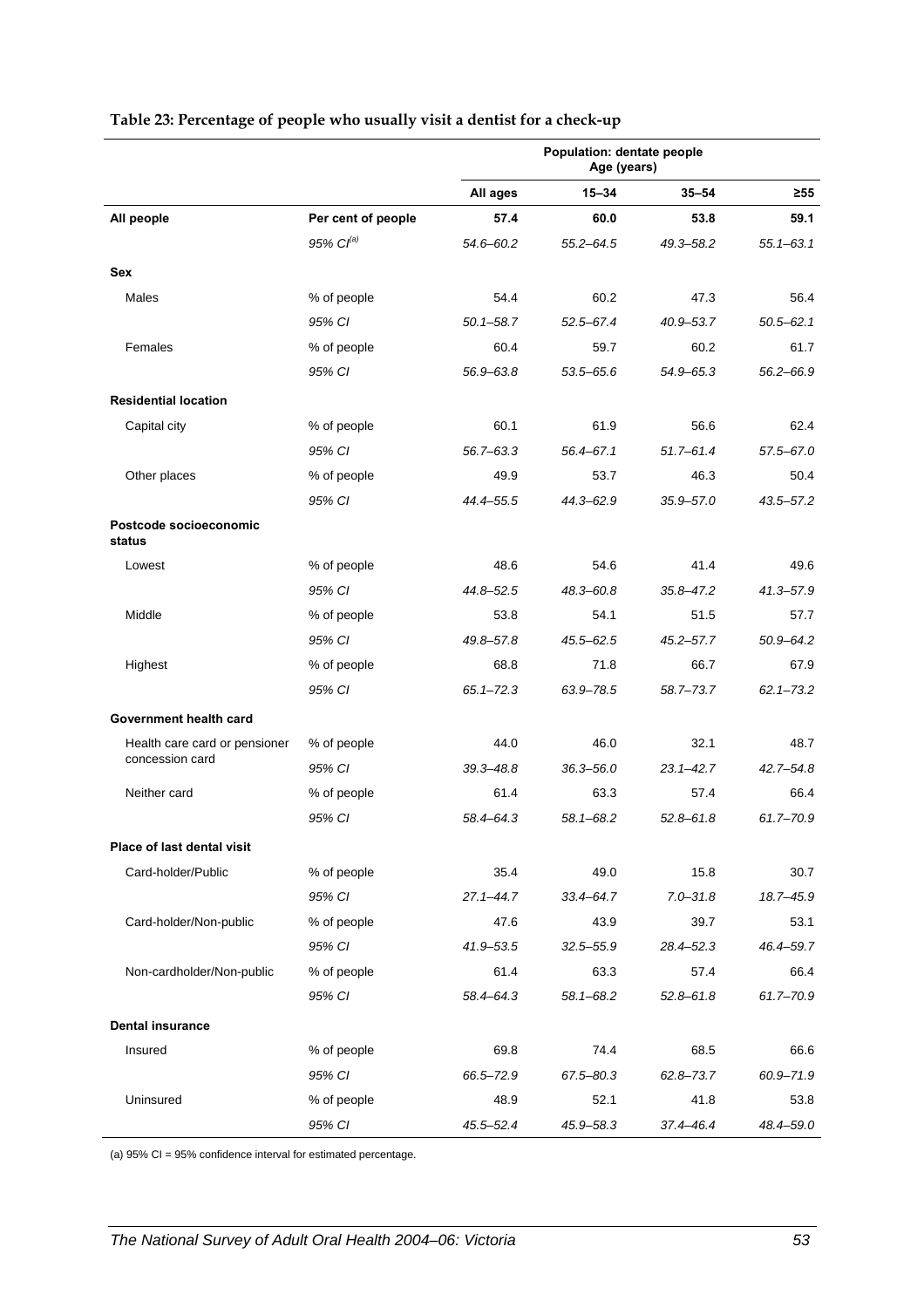## **Dental care avoided or delayed due to cost**

In NSAOH, cost as a barrier to receipt of dental care was assessed with the question 'During the last 12 months, have you avoided or delayed visiting a dental professional because of the cost?'. People who answered 'yes' were classified as having delayed or avoided dental care due to cost. In Victoria, they represented 29.2% of the population aged 15 years or more ([Table 24](#page-62-0)), which was only slightly lower, but not significantly, than the national estimate of 30.0% (Slade et al. 2007).

### **Key findings**

- There was some age variation in the percentage reporting cost as a barrier to receipt of dental care (32.8% of adults aged 15–34 years and 33.0% of those aged 35–54 years compared with 20.4% in the 55 years or more age group).
- The percentage was significantly higher among females than males (33.0% versus 25.2%), with statistically significant differences observed in the 55 years or more age group (25.9% versus 14.2%).
- For all ages combined and across all age groups, there was little variation among groups classified by residential location. Percentages were higher for residents in Melbourne compared with other areas of the state (30.2% versus 26.6%).
- People living in postcodes with low and middle socioeconomic status tended to be more likely to report having avoided or delayed care due to cost than those in postcodes with high socioeconomic status.
- The percentage was higher among people who had a government health card than among those who did not (32.2% versus 28.1%). This pattern was consistent across all age groups, with statistically significant differences between cardholders and non-cardholders in the 35–54 years (47.8% versus 30.5%) and 55 years or more (25.3% versus 15.8%) age groups.
- Within the population of government health cardholders, there was a tendency for the percentage to be greater among people whose last dental visit was to the public sector than among those who attended elsewhere (34.7% versus 31.2%). However, 95% CIs were large in these groups, with the consequence that differences were not statistically significant.
- The percentage was significantly higher among uninsured than insured adults (36.1% versus 18.1%), and this pattern was consistent across all age groups. Among people aged 15–34 years, there was over a two-fold difference (41.7% versus 16.0%).

### **Discussion**

In summary, dental insurance was strongly associated with having avoided or delayed receipt of dental care due to cost. There was a moderate association with sex and government health cardholder status.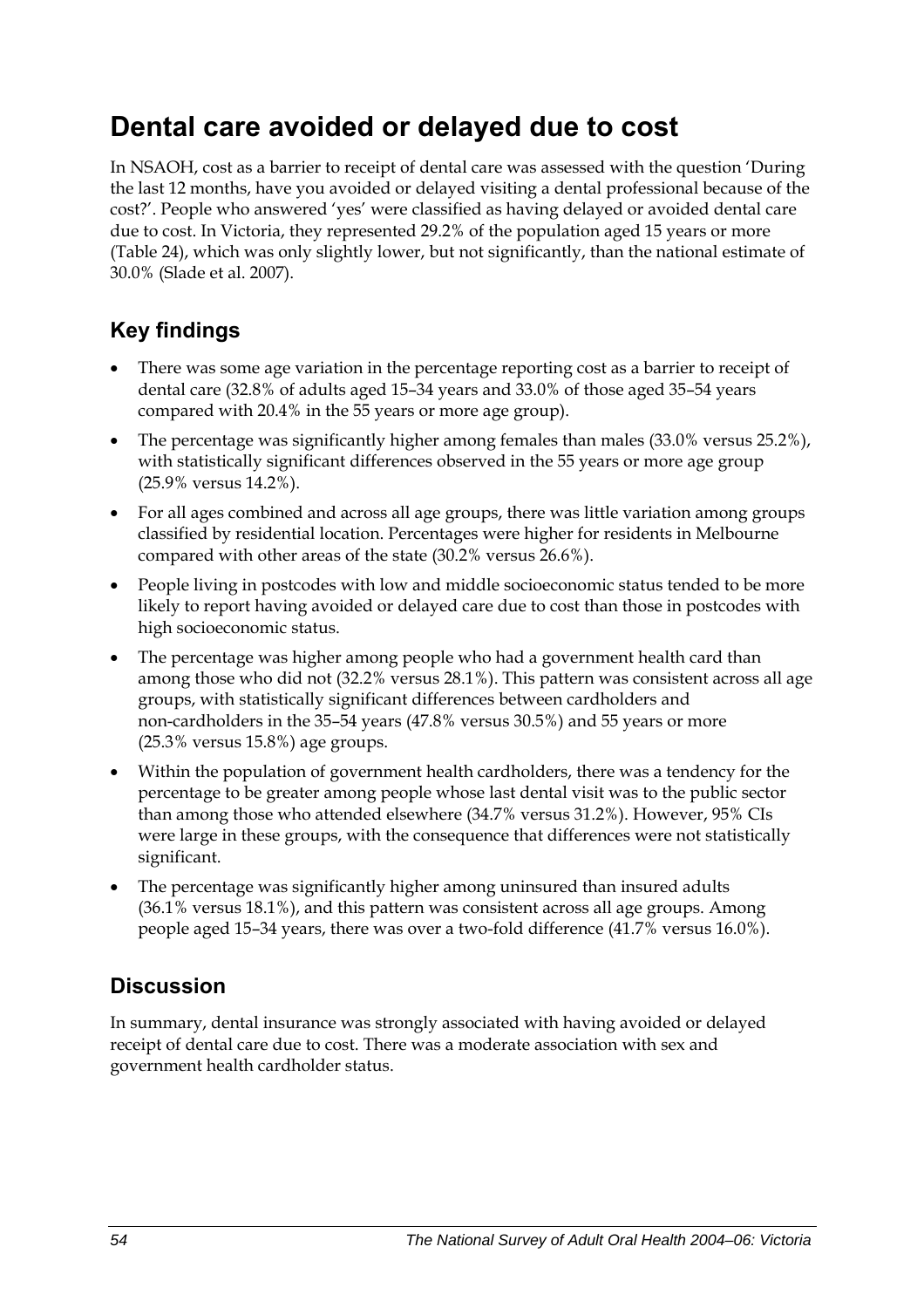<span id="page-62-0"></span>

|                                  |                       | Population: all people<br>Age (years) |               |               |               |
|----------------------------------|-----------------------|---------------------------------------|---------------|---------------|---------------|
|                                  |                       | All ages                              | $15 - 34$     | $35 - 54$     | $\geq 55$     |
| All people                       | Per cent of people    | 29.2                                  | 32.8          | 33.0          | 20.4          |
|                                  | 95% Cl <sup>(a)</sup> | $27.0 - 31.5$                         | $28.1 - 37.9$ | $30.0 - 36.1$ | $17.3 - 24.0$ |
| <b>Sex</b>                       |                       |                                       |               |               |               |
| Males                            | % of people           | 25.2                                  | 31.0          | 28.2          | 14.2          |
|                                  | 95% CI                | $22.2 - 28.5$                         | $24.5 - 38.3$ | 23.6-33.3     | $10.6 - 18.9$ |
| Females                          | % of people           | 33.0                                  | 34.6          | 37.7          | 25.9          |
|                                  | 95% CI                | $30.0 - 36.0$                         | 28.5-41.3     | $33.3 - 42.2$ | $21.8 - 30.4$ |
| <b>Residential location</b>      |                       |                                       |               |               |               |
| Capital city                     | % of people           | 30.2                                  | 34.2          | 33.5          | 20.8          |
|                                  | 95% CI                | $27.6 - 32.9$                         | $28.7 - 40.1$ | 29.8-37.3     | 16.9-25.4     |
| Other places                     | % of people           | 26.6                                  | 28.5          | 31.7          | 19.5          |
|                                  | 95% CI                | $22.5 - 31.1$                         | $20.3 - 38.3$ | $26.9 - 36.9$ | $14.9 - 25.1$ |
| Postcode socioeconomic<br>status |                       |                                       |               |               |               |
| Lowest                           | % of people           | 27.8                                  | 25.4          | 35.3          | 23.1          |
|                                  | 95% CI                | $24.3 - 31.6$                         | $18.8 - 33.3$ | 29.6-41.5     | 17.9-29.1     |
| Middle                           | % of people           | 33.5                                  | 38.3          | 34.6          | 25.3          |
|                                  | 95% CI                | 29.8-37.5                             | $29.7 - 47.6$ | 29.7-39.7     | $20.2 - 31.1$ |
| Highest                          | % of people           | 26.1                                  | 34.1          | 29.3          | 13.4          |
|                                  | 95% CI                | 22.6-29.9                             | 27.0-41.9     | 24.9-34.1     | $9.7 - 18.3$  |
| Government health card           |                       |                                       |               |               |               |
| Health care card or pensioner    | % of people           | 32.2                                  | 35.0          | 47.8          | 25.3          |
| concession card                  | 95% CI                | 28.8-35.8                             | $27.7 - 43.1$ | $38.6 - 57.1$ | $20.6 - 30.7$ |
| Neither card                     | % of people           | 28.1                                  | 32.3          | 30.5          | 15.8          |
|                                  | 95% CI                | $25.4 - 31.0$                         | $27.1 - 38.1$ | $27.2 - 33.9$ | $12.4 - 19.9$ |
| Place of last dental visit       |                       |                                       |               |               |               |
| Card-holder/Public               | % of people           | 34.7                                  | 29.3          | 44.2          | 34.6          |
|                                  | 95% CI                | $27.5 - 42.6$                         | 18.3-43.5     | $29.6 - 60.0$ | 24.0-46.9     |
| Card-holder/Non-public           | % of people           | 31.2                                  | 39.1          | 49.4          | 22.8          |
|                                  | 95% CI                | $27.3 - 35.4$                         | $28.2 - 51.2$ | $38.7 - 60.2$ | 18.4-27.9     |
| Non-cardholder/Non-public        | % of people           | 28.1                                  | 32.3          | 30.5          | 15.8          |
|                                  | 95% CI                | $25.4 - 31.0$                         | $27.1 - 38.1$ | 27.2-33.9     | $12.4 - 19.9$ |
| <b>Dental insurance</b>          |                       |                                       |               |               |               |
| Insured                          | % of people           | 18.1                                  | 16.0          | 23.0          | 12.8          |
|                                  | 95% CI                | $15.2 - 21.3$                         | $10.0 - 24.7$ | 18.8-27.7     | $9.7 - 16.6$  |
| Uninsured                        | % of people           | 36.1                                  | 41.7          | 40.9          | 24.5          |
|                                  | 95% CI                | $33.2 - 39.1$                         | $35.7 - 48.0$ | $36.9 - 45.1$ | 20.8-28.7     |

#### **Table 24: Percentage of people who avoided or delayed dental care**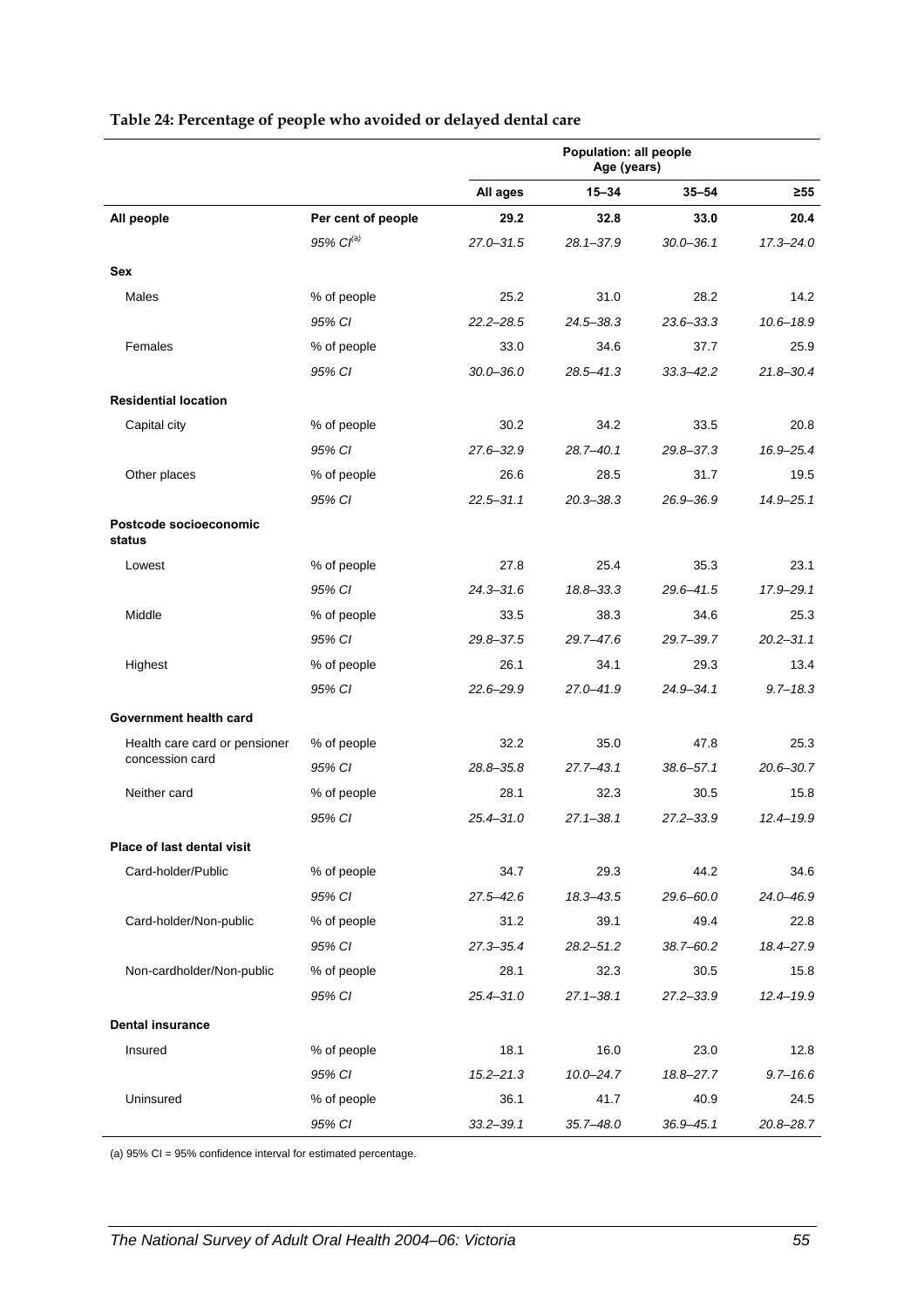## **Recommended dental treatment foregone due to cost**

In NSAOH, treatment foregone due to cost was assessed with the question 'Has the cost prevented you from having any dental treatment that was recommended during the last 2 years?'. People who answered 'yes' were classified as having foregone dental treatment due to cost. In Victoria, they represented 18.9% of the population aged 15 years or more ([Table 25](#page-64-0)), which was slightly lower than the national estimate of 20.6% (Slade et al. 2007).

### **Key findings**

- There was some age variation in the percentage of people reporting that they had forgone recommended treatment due to cost, (24.6% of adults aged 35–54 years compared with 13.9% of those aged 55 years or more).
- For all ages combined and across age groups, there were no significant differences by sex or residential location.
- People living in postcodes with low socioeconomic status were more likely to report forgoing recommended dental treatment due to cost than those in postcodes with high socioeconomic status (19.0% versus 17.5%), but this difference was not statistically significant. This pattern was consistent across all age groups although the differences were not statistically significant.
- The percentage was higher for people who had a government health card than for those who did not (29.2% versus 17.4%), but this difference was not statistically significant. This pattern was consistent across all age groups although the differences were not statistically significant.
- Within the population of government health cardholders, there was a tendency for the percentage to be greater among people whose last dental visit was to the public sector than for those who attended elsewhere (23.6% versus 17.8%). However, because 95% CIs were large in these groups, the differences were not statistically significant.
- The percentage of adults reporting that they had forgone recommended dental care due to cost was significantly higher among adults with no dental insurance than for the insured (21.9% versus 15.1%). This difference was mainly attributable to those aged 15–34 years (22.3% versus 8.2%).

### **Discussion**

In summary, having foregone recommended dental treatment due to cost was moderately associated with age and dental insurance status.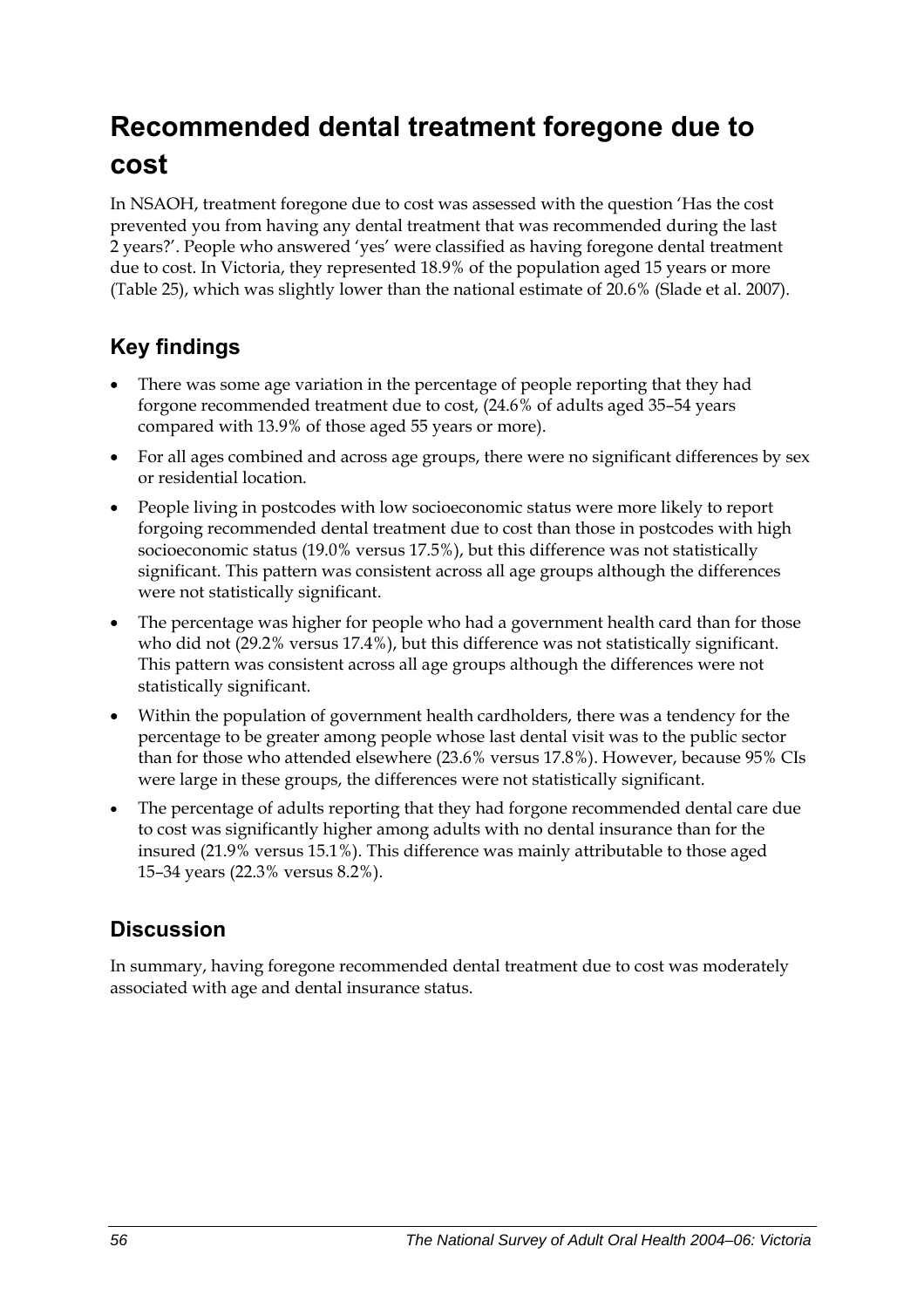|                                                  |                       | Population: people who visited dentist within last 2 years<br>Age (years) |               |               |               |
|--------------------------------------------------|-----------------------|---------------------------------------------------------------------------|---------------|---------------|---------------|
|                                                  |                       | All ages                                                                  | $15 - 34$     | $35 - 54$     | ≥55           |
| All people                                       | Per cent of people    | 18.9                                                                      | 16.9          | 24.6          | 13.9          |
|                                                  | 95% Cl <sup>(a)</sup> | $16.7 - 21.4$                                                             | $13.1 - 21.5$ | $21.0 - 28.6$ | $10.9 - 17.5$ |
| Sex                                              |                       |                                                                           |               |               |               |
| Males                                            | % of people           | 17.0                                                                      | 14.7          | 22.4          | 13.3          |
|                                                  | 95% CI                | $13.5 - 21.2$                                                             | $9.0 - 23.2$  | $17.1 - 28.8$ | $9.1 - 19.0$  |
| Females                                          | % of people           | 20.6                                                                      | 19.0          | 26.5          | 14.5          |
|                                                  | 95% CI                | $18.1 - 23.4$                                                             | $14.4 - 24.6$ | $22.3 - 31.2$ | $11.5 - 18.1$ |
| <b>Residential location</b>                      |                       |                                                                           |               |               |               |
| Capital city                                     | % of people           | 18.8                                                                      | 16.5          | 24.4          | 14.3          |
|                                                  | 95% CI                | $16.1 - 21.8$                                                             | $12.2 - 21.8$ | 20.4-28.9     | $10.6 - 18.9$ |
| Other places                                     | % of people           | 19.3                                                                      | 18.4          | 25.3          | 12.8          |
|                                                  | 95% CI                | $15.6 - 23.7$                                                             | $11.2 - 28.9$ | 18.0-34.4     | $8.5 - 18.9$  |
| Postcode socioeconomic status                    |                       |                                                                           |               |               |               |
| Lowest                                           | % of people           | 19.0                                                                      | 15.4          | 28.2          | 12.6          |
|                                                  | 95% CI                | $15.1 - 23.6$                                                             | $10.5 - 22.0$ | $20.5 - 37.4$ | $8.3 - 18.6$  |
| Middle                                           | % of people           | 20.4                                                                      | 20.0          | 22.0          | 18.2          |
|                                                  | 95% CI                | $16.6 - 24.7$                                                             | $12.4 - 30.6$ | 17.9-26.7     | $12.2 - 26.3$ |
| Highest                                          | % of people           | 17.5                                                                      | 14.9          | 24.6          | 11.8          |
|                                                  | 95% CI                | $14.0 - 21.7$                                                             | $10.3 - 21.1$ | 18.5-31.9     | $7.9 - 17.1$  |
| Government health card                           |                       |                                                                           |               |               |               |
| Health care card or pensioner<br>concession card | % of people           | 19.6                                                                      | 19.8          | 28.2          | 16.0          |
|                                                  | 95% CI                | $15.0 - 25.1$                                                             | $10.8 - 33.4$ | $19.2 - 39.3$ | $12.0 - 21.0$ |
| Neither card                                     | % of people           | 18.7                                                                      | 16.2          | 24.1          | 12.4          |
|                                                  | 95% CI                | $16.2 - 21.5$                                                             | $12.1 - 21.4$ | $20.3 - 28.4$ | $8.9 - 17.1$  |
| Place of last dental visit                       |                       |                                                                           |               |               |               |
| Card-holder/Public                               | % of people           | 23.6                                                                      | 19.6          | 37.6          | 21.7          |
|                                                  | 95% CI                | $15.2 - 34.8$                                                             | $8.2 - 39.9$  | 19.2-60.3     | $13.3 - 33.5$ |
| Card-holder/Non-public                           | % of people           | 17.8                                                                      | 20.0          | 24.6          | 14.3          |
|                                                  | 95% CI                | $13.2 - 23.6$                                                             | 10.4-34.9     | 14.9-37.7     | $9.9 - 20.3$  |
| Non-cardholder/Non-public                        | % of people           | 18.7                                                                      | 16.2          | 24.1          | 12.4          |
|                                                  | 95% CI                | $16.2 - 21.5$                                                             | $12.1 - 21.4$ | $20.3 - 28.4$ | $8.9 - 17.1$  |
| <b>Dental insurance</b>                          |                       |                                                                           |               |               |               |
| Insured                                          | % of people           | 15.1                                                                      | 8.2           | 20.4          | 14.6          |
|                                                  | 95% CI                | $12.4 - 18.4$                                                             | $5.1 - 12.9$  | 15.6-26.2     | $10.1 - 20.5$ |
| Uninsured                                        | % of people           | 21.9                                                                      | 22.3          | 28.7          | 13.5          |
|                                                  | 95% CI                | 18.5-25.8                                                                 | 16.8-29.0     | 23.6-34.3     | $10.4 - 17.3$ |

#### <span id="page-64-0"></span>**Table 25: Percentage of people who reported that cost had prevented recommended dental treatment**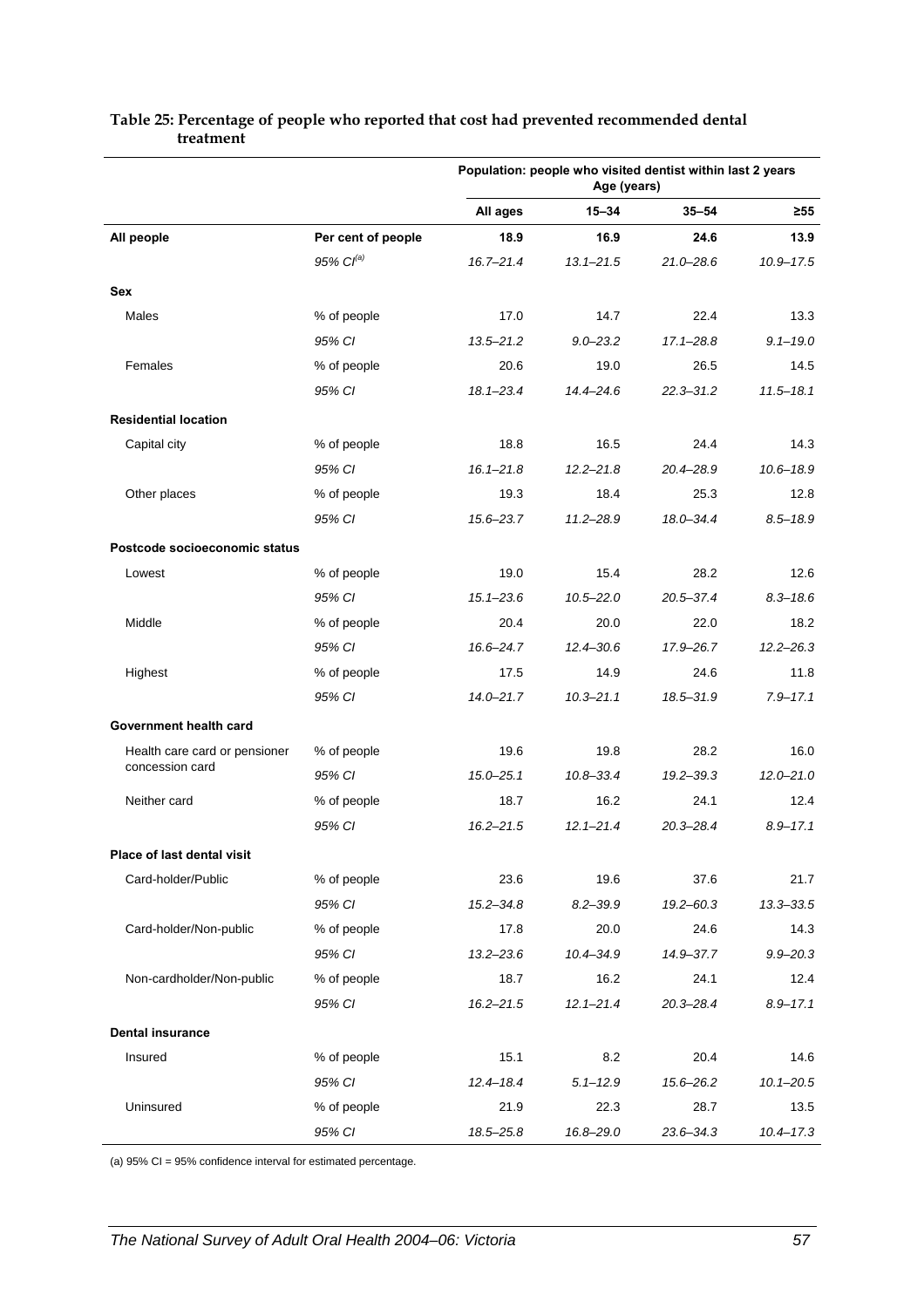## **Difficulty paying a \$100 dental bill**

In NSAOH, difficulty paying for dental care was assessed with the question 'At most times of the year, how much difficulty would you have paying a \$100 dental bill? Would you say none, hardly any, a little, a lot of difficulty, don't know?'. People who answered 'a lot' were classified as having difficulty paying a \$100 dental bill. They represented 17.6% of the Victorian population aged 15 years or more ([Table 26](#page-66-0)), which was slightly lower, but not significantly, than the national estimate of 18.2% (Slade et al. 2007).

### **Key findings**

- Across age groups, there was little variation in the percentage of adults who reported difficulty paying a \$100 dental bill. There was a slightly higher percentage in the youngest (15–34 years) age group (19.2%) compared with those aged 35–54 years (18.3%) and 55 years or more (15.1%). However, differences between age groups were not statistically significant.
- For all ages combined and among those aged 35–54 years, a significantly greater percentage of females reported that they would have difficulty paying a \$100 dental bill compared with males (21.9% versus 13.2% and 23.8% versus 12.8% respectively).
- For all ages combined and across age groups, there were no significant differences the percentage among groups classified by residential location.
- People living in postcodes with low socioeconomic status recorded significantly higher prevalence than those in postcodes with high socioeconomic status (21.4% versus 13.4%). Statistically significant differences were observed in the 35–54 years (23.6% versus 13.0%) and 55 years or more (19.3% versus 9.2%) age groups. In the oldest age group, those living in postcodes with middle socioeconomic status showed significantly higher percentages than those in postcodes with high socioeconomic status (16.7% versus 9.2%).
- For all ages combined, the percentage was significantly higher for government health cardholders than non-cardholders (31.3% versus 12.7%). This pattern was consistent across all age groups, with the largest difference occurring in the 35–54 years age group (52.4% versus 12.7%).
- For all ages combined and among those aged 55 years or more, within the population of government health cardholders, people whose last dental visit was to the public sector were more likely to have difficulty paying a \$100 dental bill than those who attended elsewhere (42.7% versus 26.7% and 40.2% versus 17.8% respectively).
- The percentage was significantly higher among adults with no dental insurance than for the insured (22.1% versus 10.3%). Statistically significant differences were observed in the 35–54 years (24.9% versus 10.0%) and 55 years or more (20.3% versus 5.2%) age groups.

### **Discussion**

In summary, government health cardholder status and dental insurance status were strongly associated with having a lot of difficulty paying a \$100 dental bill. There was a moderate association with sex, postcode socioeconomic status and place of last dental visit.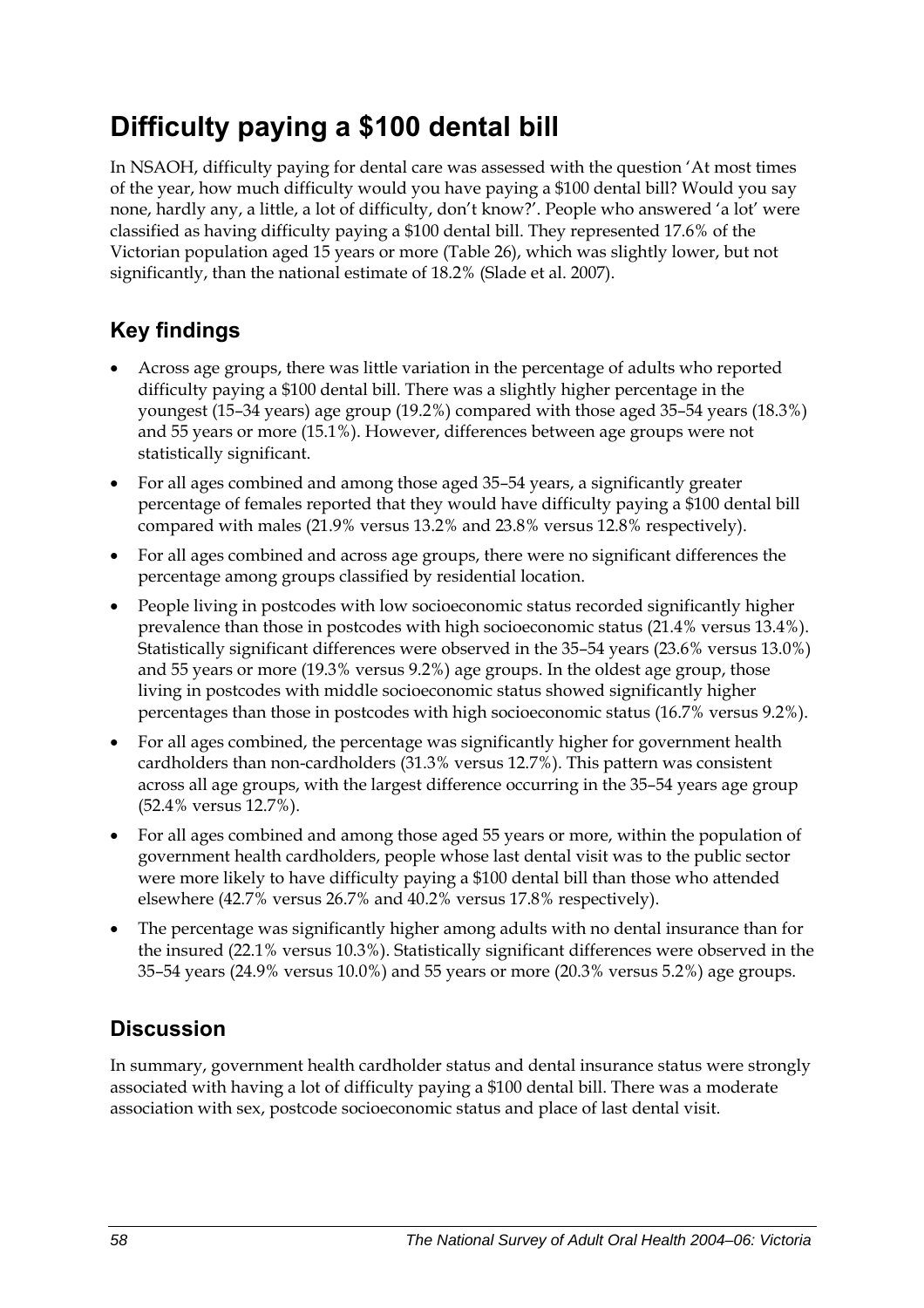|                                                  |                       | Population: all people<br>Age (years) |               |               |               |
|--------------------------------------------------|-----------------------|---------------------------------------|---------------|---------------|---------------|
|                                                  |                       | All ages                              | $15 - 34$     | $35 - 54$     | $\geq 55$     |
| All people                                       | Per cent of people    | 17.6                                  | 19.2          | 18.3          | 15.1          |
|                                                  | 95% Cl <sup>(a)</sup> | $15.8 - 19.6$                         | 15.7-23.2     | $15.9 - 21.0$ | $12.5 - 18.0$ |
| Sex                                              |                       |                                       |               |               |               |
| Males                                            | % of people           | 13.2                                  | 14.9          | 12.8          | 11.7          |
|                                                  | 95% CI                | $10.8 - 16.1$                         | $10.1 - 21.3$ | $9.7 - 16.7$  | $8.6 - 15.7$  |
| Females                                          | % of people           | 21.9                                  | 23.6          | 23.8          | 18.1          |
|                                                  | 95% CI                | 19.6-24.5                             | 19.3-28.4     | $20.0 - 28.0$ | $15.0 - 21.5$ |
| <b>Residential location</b>                      |                       |                                       |               |               |               |
| Capital city                                     | % of people           | 17.4                                  | 19.3          | 18.1          | 14.2          |
|                                                  | 95% CI                | $15.2 - 19.9$                         | $15.3 - 24.0$ | $15.1 - 21.4$ | $11.0 - 18.2$ |
| Other places                                     | % of people           | 18.3                                  | 18.8          | 19.0          | 17.0          |
|                                                  | 95% CI                | $15.4 - 21.6$                         | $12.7 - 27.0$ | $15.1 - 23.6$ | 13.8-20.9     |
| Postcode socioeconomic status                    |                       |                                       |               |               |               |
| Lowest                                           | % of people           | 21.4                                  | 21.4          | 23.6          | 19.3          |
|                                                  | 95% CI                | $18.3 - 25.0$                         | 17.0-26.7     | 18.6-29.5     | $14.7 - 25.0$ |
| Middle                                           | % of people           | 18.2                                  | 18.5          | 19.0          | 16.7          |
|                                                  | 95% CI                | $15.6 - 21.1$                         | $12.3 - 26.8$ | $15.6 - 23.0$ | $13.2 - 20.8$ |
| Highest                                          | % of people           | 13.4                                  | 17.7          | 13.0          | 9.2           |
|                                                  | 95% CI                | $10.6 - 16.8$                         | 11.9-25.4     | $9.9 - 17.0$  | $6.3 - 13.1$  |
| Government health card                           |                       |                                       |               |               |               |
| Health care card or pensioner<br>concession card | % of people           | 31.3                                  | 34.2          | 52.4          | 22.7          |
|                                                  | 95% CI                | $27.6 - 35.3$                         | 25.5-44.1     | $43.3 - 61.3$ | 19.0-26.9     |
| Neither card                                     | % of people           | 12.7                                  | 15.5          | 12.7          | 7.7           |
|                                                  | 95% CI                | $10.9 - 14.9$                         | $12.0 - 19.8$ | $10.5 - 15.3$ | $5.6 - 10.4$  |
| Place of last dental visit                       |                       |                                       |               |               |               |
| Card-holder/Public                               | % of people           | 42.7                                  | 37.7          | 56.0          | 40.2          |
|                                                  | 95% CI                | $34.4 - 51.4$                         | 24.7-52.7     | $39.2 - 71.5$ | $29.5 - 51.9$ |
| Card-holder/Non-public                           | % of people           | 26.7                                  | 31.7          | 50.6          | 17.8          |
|                                                  | 95% CI                | $22.6 - 31.2$                         | 19.9-46.3     | $40.0 - 61.1$ | $14.1 - 22.2$ |
| Non-cardholder/Non-public                        | % of people           | 12.7                                  | 15.5          | 12.7          | 7.7           |
|                                                  | 95% CI                | $10.9 - 14.9$                         | $12.0 - 19.8$ | $10.5 - 15.3$ | $5.6 - 10.4$  |
| <b>Dental insurance</b>                          |                       |                                       |               |               |               |
| Insured                                          | % of people           | 10.3                                  | 15.9          | 10.0          | 5.2           |
|                                                  | 95% CI                | $8.2 - 13.1$                          | $10.3 - 23.7$ | $7.3 - 13.5$  | $3.4 - 7.9$   |
| Uninsured                                        | % of people           | 22.1                                  | 21.2          | 24.9          | 20.3          |
|                                                  | 95% CI                | 19.8-24.6                             | 16.9-26.2     | $21.4 - 28.7$ | $17.1 - 24.0$ |

#### <span id="page-66-0"></span>**Table 26: Percentage of people who would have a lot of difficulty paying a \$100 dental bill**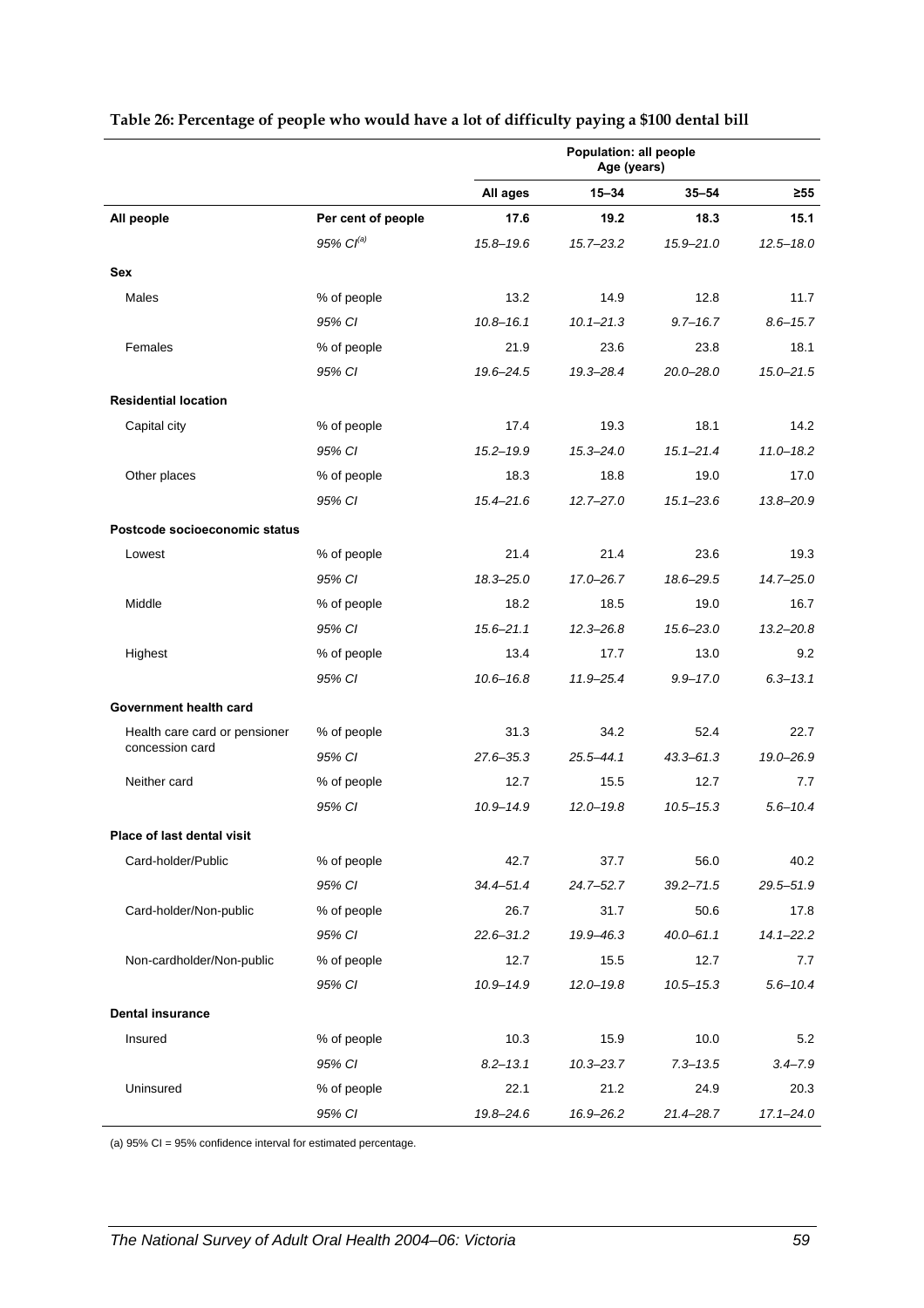## **Percentage of people avoiding foods due to dental problems**

Avoiding food due to dental problems is a sign of poor oral health and may reflect an inability to eat properly. This reduces enjoyment of food and could affect the ability to maintain a healthy nutritional status.

In NSAOH, avoiding food was assessed in the interview by asking people 'How often have you had to avoid eating some foods because of problems with your teeth, mouth or dentures during the last 12 months? Was it: very often, often, sometimes, hardly ever, never during the last 12 months, don't know?'. People who answered 'very often', 'often' or 'sometimes' were classified as having avoided certain foods. They represented 16.9% of the Victorian population aged 15 years or more [\(Table 27\)](#page-68-0), which was lower than the national estimate of 17.4% (Slade et al. 2007). The difference was not statistically significant.

### **Key findings**

- Females were more likely to report that they avoided some food (19.7%) than males (14.0%). The gap between female and males increased with age.
- The percentage who avoided food was higher among people who had a government health card (24.1%) than among non-cardholders (14.4%).
- Within the population of government health cardholders, there was no statistically significant difference between population groups. However, cardholders who used public dental care (30.8%) were twice as likely to avoid food as non-cardholders (14.4%).

### **Discussion**

Residents of Victoria were equally as likely as the rest of the Australian population to avoid some foods because of problems with their teeth, mouth or gums. Avoiding some foods because of dental problems was associated with being female, having a government health card and visiting a public dental clinic.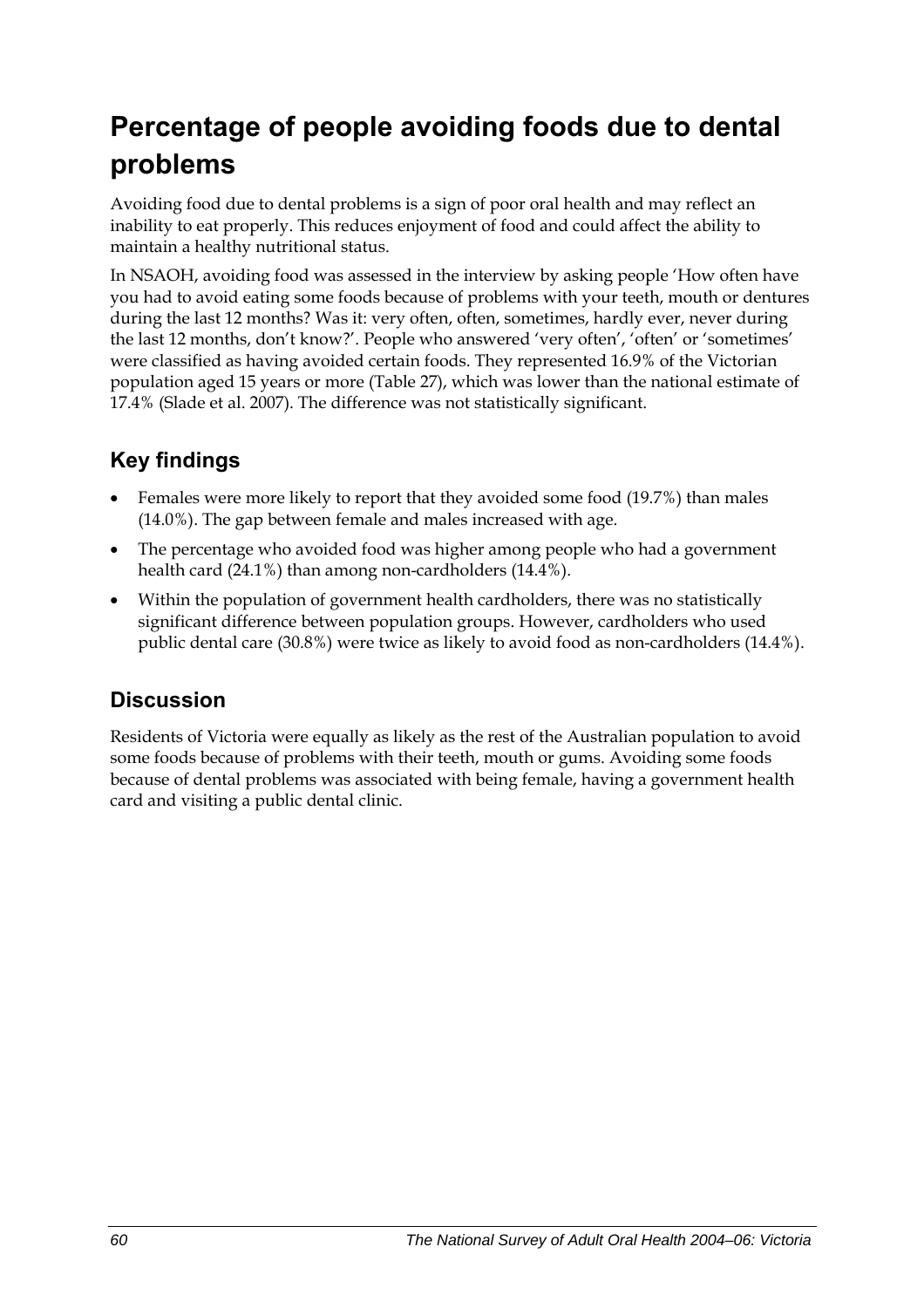|                               |                    | Population: all people<br>Age (years) |               |               |               |
|-------------------------------|--------------------|---------------------------------------|---------------|---------------|---------------|
|                               |                    | All ages                              | $15 - 34$     | $35 - 54$     | $\geq 55$     |
| All people                    | Per cent of people | 16.9                                  | 13.8          | 18.2          | 19.1          |
|                               | $95\%$ $Cl^{(a)}$  | $15.3 - 18.7$                         | $10.7 - 17.7$ | $15.8 - 20.8$ | $16.0 - 22.7$ |
| Sex                           |                    |                                       |               |               |               |
| Males                         | % of people        | 14.0                                  | 11.4          | 15.0          | 16.0          |
|                               | 95% CI             | $11.6 - 16.8$                         | $6.7 - 18.6$  | $11.5 - 19.3$ | $12.1 - 21.0$ |
| Females                       | % of people        | 19.7                                  | 16.3          | 21.2          | 21.9          |
|                               | 95% CI             | $17.7 - 22.0$                         | $12.6 - 20.8$ | 17.9-25.0     | $18.2 - 25.9$ |
| <b>Residential location</b>   |                    |                                       |               |               |               |
| Capital city                  | % of people        | 15.9                                  | 12.8          | 17.3          | 18.2          |
|                               | 95% CI             | $14.1 - 17.8$                         | $9.7 - 16.6$  | $14.6 - 20.3$ | $14.6 - 22.4$ |
| Other places                  | % of people        | 19.7                                  | 17.1          | 20.5          | 21.2          |
|                               | 95% CI             | $16.0 - 24.0$                         | $9.5 - 28.9$  | $15.8 - 26.1$ | $15.6 - 28.1$ |
| Postcode socioeconomic status |                    |                                       |               |               |               |
| Lowest                        | % of people        | 19.0                                  | 12.5          | 20.9          | 24.0          |
|                               | 95% CI             | $15.7 - 22.9$                         | $7.4 - 20.3$  | $15.8 - 27.1$ | 19.0-29.9     |
| Middle                        | % of people        | 16.7                                  | 15.3          | 17.8          | 17.0          |
|                               | 95% CI             | $14.2 - 19.5$                         | $10.0 - 22.8$ | $14.3 - 21.9$ | $11.9 - 23.7$ |
| Highest                       | % of people        | 15.2                                  | 13.5          | 16.2          | 15.9          |
|                               | 95% CI             | $12.7 - 18.1$                         | $8.8 - 20.1$  | $12.9 - 20.2$ | $11.4 - 21.7$ |
| Government health card        |                    |                                       |               |               |               |
| Health care card or pensioner | % of people        | 24.1                                  | 20.5          | 29.7          | 23.9          |
| concession card               | 95% CI             | $21.0 - 27.5$                         | $13.2 - 30.5$ | $21.8 - 39.0$ | 19.7-28.8     |
| Neither card                  | % of people        | 14.4                                  | 12.2          | 16.2          | 14.8          |
|                               | 95% CI             | $12.7 - 16.3$                         | $9.1 - 16.2$  | $13.7 - 19.1$ | $11.4 - 19.1$ |
| Place of last dental visit    |                    |                                       |               |               |               |
| Card-holder/Public            | % of people        | 30.8                                  | 22.6          | 42.6          | 32.2          |
|                               | 95% CI             | 24.9-37.4                             | $12.7 - 36.9$ | $26.0 - 61.0$ | $22.6 - 43.5$ |
| Card-holder/Non-public        | % of people        | 21.4                                  | 19.0          | 23.6          | 21.6          |
|                               | 95% CI             | $18.2 - 25.0$                         | $11.2 - 30.2$ | $16.3 - 32.8$ | 17.6-26.3     |
| Non-cardholder/Non-public     | % of people        | 14.4                                  | 12.2          | 16.2          | 14.8          |
|                               | 95% CI             | $12.7 - 16.3$                         | $9.1 - 16.2$  | $13.7 - 19.1$ | $11.4 - 19.1$ |
| <b>Dental insurance</b>       |                    |                                       |               |               |               |
| Insured                       | % of people        | 14.3                                  | 12.4          | 16.2          | 13.3          |
|                               | 95% CI             | $11.9 - 17.1$                         | $7.9 - 19.0$  | $12.6 - 20.6$ | $9.9 - 17.6$  |
| Uninsured                     | % of people        | 18.7                                  | 14.8          | 19.7          | 22.3          |
|                               | 95% CI             | $16.6 - 21.0$                         | $11.0 - 19.7$ | $16.7 - 23.2$ | 18.3-26.8     |

#### <span id="page-68-0"></span>**Table 27: Percentage of people avoiding foods due to dental problems**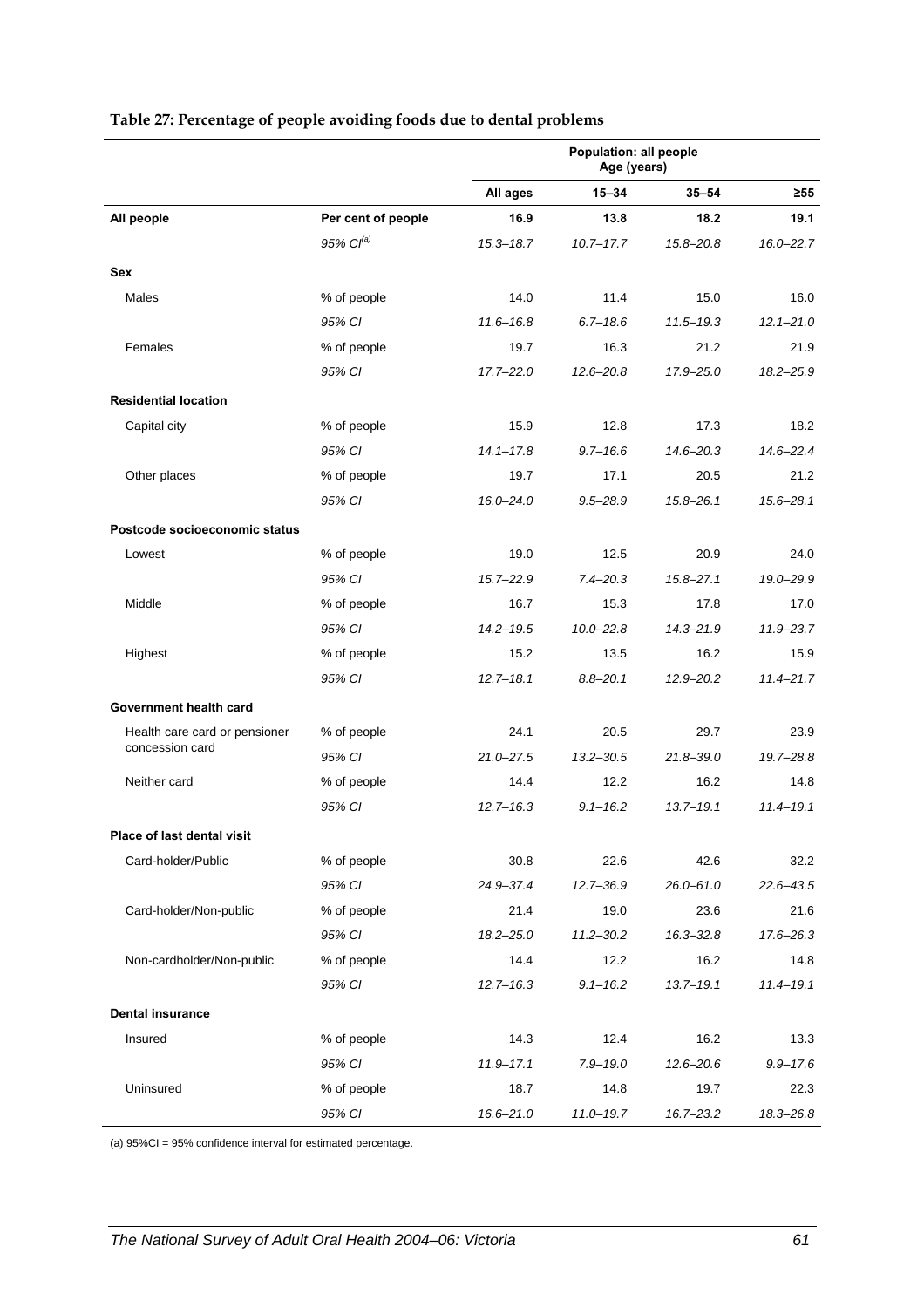# **5 Oral health perceptions**

## **Percentage of people rating their oral health fair or poor**

Self-reported global measures of oral health reflect an individual's own experience of their oral health. Single-item, self-rated oral health measures are associated with functional impairment and discomfort as well as clinical measures of dental health. They are used widely in research and provide a summary measure of oral symptoms and functioning (Benyamini et al. 2004).

In NSAOH, self-rated oral health was assessed in the interview by asking people, 'And how would you rate your own DENTAL health. Would you say that it is: excellent, very good, good, fair, poor, don't know?'. People who answered 'fair' or 'poor' were classified as having fair or poor self-rated oral health. They represented 13.9% of the Victorian population aged 15 years or more [\(Table 28\)](#page-70-0), which is lower than the national estimate of 16.4% (Slade et al. 2007). The difference was not statistically significant.

### **Key findings**

- Victorian adults who lived in middle socioeconomic position postcodes (17.4%) were more likely than those in the highest socioeconomic position postcodes (10.6%) to rate their oral health as fair or poor.
- The percentage reporting fair or poor health was almost twice as high in people who were government health cardholders (21.6%) than non-cardholders (11.7%).
- Card-holders who last visited a public dentist were twice as likely (24.8%) as non-cardholders (11.7%) to rate their oral health as fair or poor.
- People with no dental insurance were more likely (16.8%) than those with insurance (9.4%) to report fair or poor oral health.

### **Discussion**

Dentate residents of Victoria were equally as likely as other Australians to report that their oral health was 'fair' or 'poor'. Reporting fair or poor oral health was associated with living in a middle socioeconomic position postcode, having a government health card, having last visited a public dental service and not having dental insurance.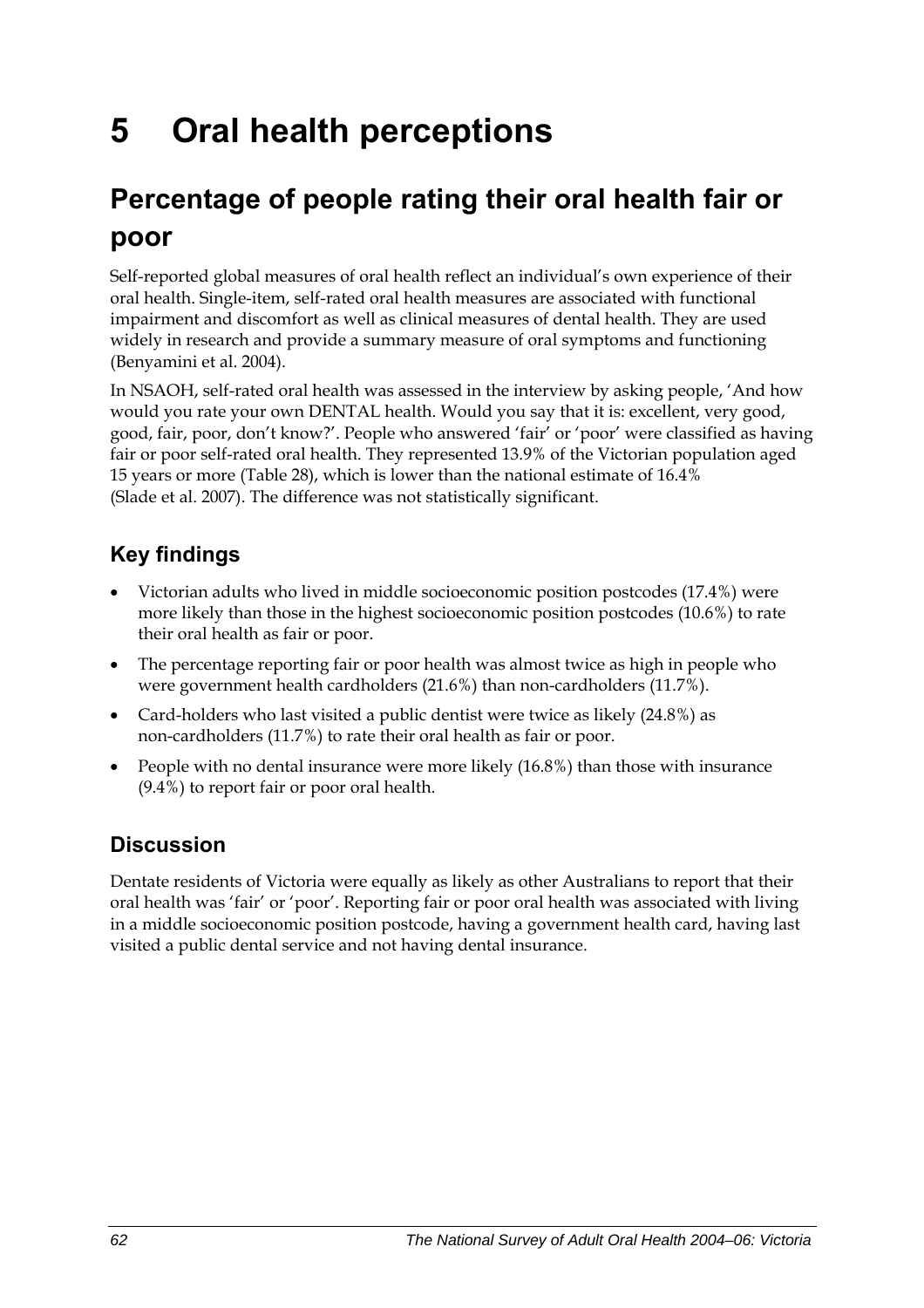<span id="page-70-0"></span>

|                                  |                    | Population: dentate people<br>Age (years) |               |               |               |
|----------------------------------|--------------------|-------------------------------------------|---------------|---------------|---------------|
|                                  |                    | All ages                                  | $15 - 34$     | $35 - 54$     | $\geq 55$     |
| All people                       | Per cent of people | 13.9                                      | 11.1          | 15.2          | 16.3          |
|                                  | $95\%$ $Cl^{(a)}$  | $12.2 - 15.8$                             | $8.5 - 14.4$  | $12.7 - 18.1$ | $13.5 - 19.6$ |
| <b>Sex</b>                       |                    |                                           |               |               |               |
| <b>Males</b>                     | % of people        | 13.6                                      | 11.4          | 14.2          | 16.2          |
|                                  | 95% CI             | $10.9 - 16.9$                             | $7.5 - 17.2$  | $10.5 - 19.0$ | $12.3 - 21.2$ |
| Females                          | % of people        | 14.2                                      | 10.7          | 16.2          | 16.4          |
|                                  | 95% CI             | $12.3 - 16.3$                             | $8.0 - 14.3$  | $12.7 - 20.4$ | $13.1 - 20.2$ |
| <b>Residential location</b>      |                    |                                           |               |               |               |
| Capital city                     | % of people        | 13.8                                      | 11.2          | 15.0          | 16.4          |
|                                  | 95% CI             | $12.0 - 16.0$                             | $8.4 - 14.8$  | $12.2 - 18.2$ | $13.0 - 20.4$ |
| Other places                     | % of people        | 14.1                                      | 10.6          | 15.9          | 16.1          |
|                                  | 95% CI             | $10.6 - 18.6$                             | $5.3 - 20.4$  | $10.8 - 22.8$ | $11.3 - 22.6$ |
| Postcode socioeconomic<br>status |                    |                                           |               |               |               |
| Lowest                           | % of people        | 13.7                                      | 8.0           | 15.5          | 20.3          |
|                                  | 95% CI             | $10.9 - 17.1$                             | $5.0 - 12.5$  | $10.6 - 22.3$ | $15.8 - 25.6$ |
| Middle                           | % of people        | 17.4                                      | 16.4          | 18.3          | 17.5          |
|                                  | 95% CI             | $14.6 - 20.6$                             | $11.3 - 23.4$ | $14.2 - 23.2$ | $12.5 - 23.9$ |
| Highest                          | % of people        | 10.6                                      | 8.2           | 11.7          | 12.2          |
|                                  | 95% CI             | $8.4 - 13.4$                              | $5.0 - 13.1$  | $8.7 - 15.6$  | $8.5 - 17.2$  |
| Government health card           |                    |                                           |               |               |               |
| Health care card or pensioner    | % of people        | 21.6                                      | 19.3          | 20.8          | 23.7          |
| concession card                  | 95% CI             | $18.1 - 25.5$                             | $11.8 - 29.8$ | $14.1 - 29.5$ | $19.1 - 29.0$ |
| Neither card                     | % of people        | 11.7                                      | 9.1           | 14.3          | 11.1          |
|                                  | 95% CI             | $9.8 - 13.9$                              | $6.5 - 12.7$  | $11.5 - 17.6$ | $8.2 - 14.8$  |
| Place of last dental visit       |                    |                                           |               |               |               |
| Card-holder/Public               | % of people        | 24.8                                      | 23.2          | 24.3          | 27.8          |
|                                  | 95% CI             | $18.3 - 32.7$                             | $12.9 - 38.1$ | $12.4 - 42.1$ | $16.2 - 43.4$ |
| Card-holder/Non-public           | % of people        | 20.2                                      | 16.4          | 19.2          | 22.7          |
|                                  | 95% CI             | $16.2 - 25.0$                             | $8.7 - 28.9$  | $12.5 - 28.2$ | $18.1 - 27.9$ |
| Non-cardholder/Non-public        | % of people        | 11.7                                      | 9.1           | 14.3          | 11.1          |
|                                  | 95% CI             | $9.8 - 13.9$                              | $6.5 - 12.7$  | $11.5 - 17.6$ | $8.2 - 14.8$  |
| <b>Dental insurance</b>          |                    |                                           |               |               |               |
| Insured                          | % of people        | 9.4                                       | 5.1           | 11.1          | 11.7          |
|                                  | 95% CI             | $7.6 - 11.6$                              | $2.7 - 9.2$   | $8.3 - 14.7$  | $8.1 - 16.6$  |
| Uninsured                        | % of people        | 16.8                                      | 13.7          | 18.6          | 19.8          |
|                                  | 95% CI             | 14.5-19.4                                 | $10.1 - 18.1$ | 15.0-22.9     | $15.7 - 24.6$ |

#### **Table 28: Percentage of people rating their oral health fair or poor**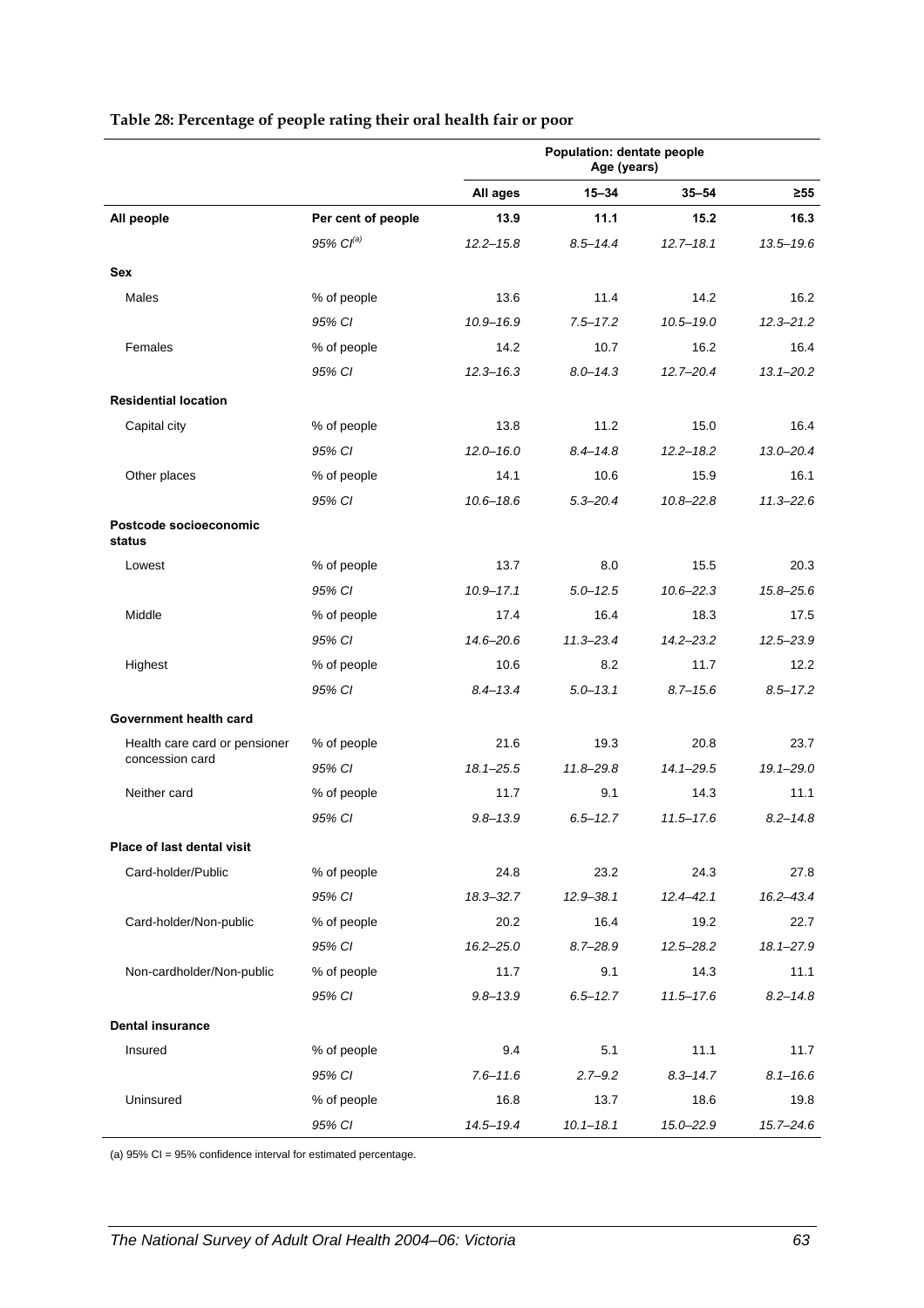## **Percentage of people experiencing toothache**

Toothache is caused when the nerve root of a tooth is irritated. It is most commonly caused by infection, decay, injury or loss of a tooth. However, pain sometimes originates from other areas, most commonly the jaw joint and the ear, and radiates to the jaw, thus appearing to be tooth pain.

In NSAOH, experience of toothache was assessed in the interview by asking dentate people, 'During the last 12 months how often have you had toothache? Was it: very often, often, sometimes, hardly ever, never during the last 12 months, don't know?'. People who answered 'very often', 'often' or 'sometimes' were classified as having experienced toothache. They represented 16.0% of the dentate Victorian population aged 15 years or more ([Table 29](#page-72-0)), which was slightly higher than the national estimate of 15.1% (Slade et al. 2007). The difference was not statistically significant.

### **Key findings**

- The experience of toothache decreased with age, from 20.3% in 15–34 -year-olds to 10.3% in those aged 55 years or more.
- Experience of toothache was higher in people who had a government health card (21.1%) than among those who did not (14.5%).
- Within the population of cardholders, those who last visited a public dental clinic were twice as likely (33.1%) as those who visited a private dentist (16.1%) to report experience of toothache.
- People with no dental insurance were more likely (18.6%) than those with insurance (12.4%) to experience toothache.

### **Discussion**

Residents of Victoria were equally as likely to experience toothache as the rest of the Australian population. Experience of toothache was associated with being young, being a government health cardholder, having last visited a public dental clinic and not having dental insurance.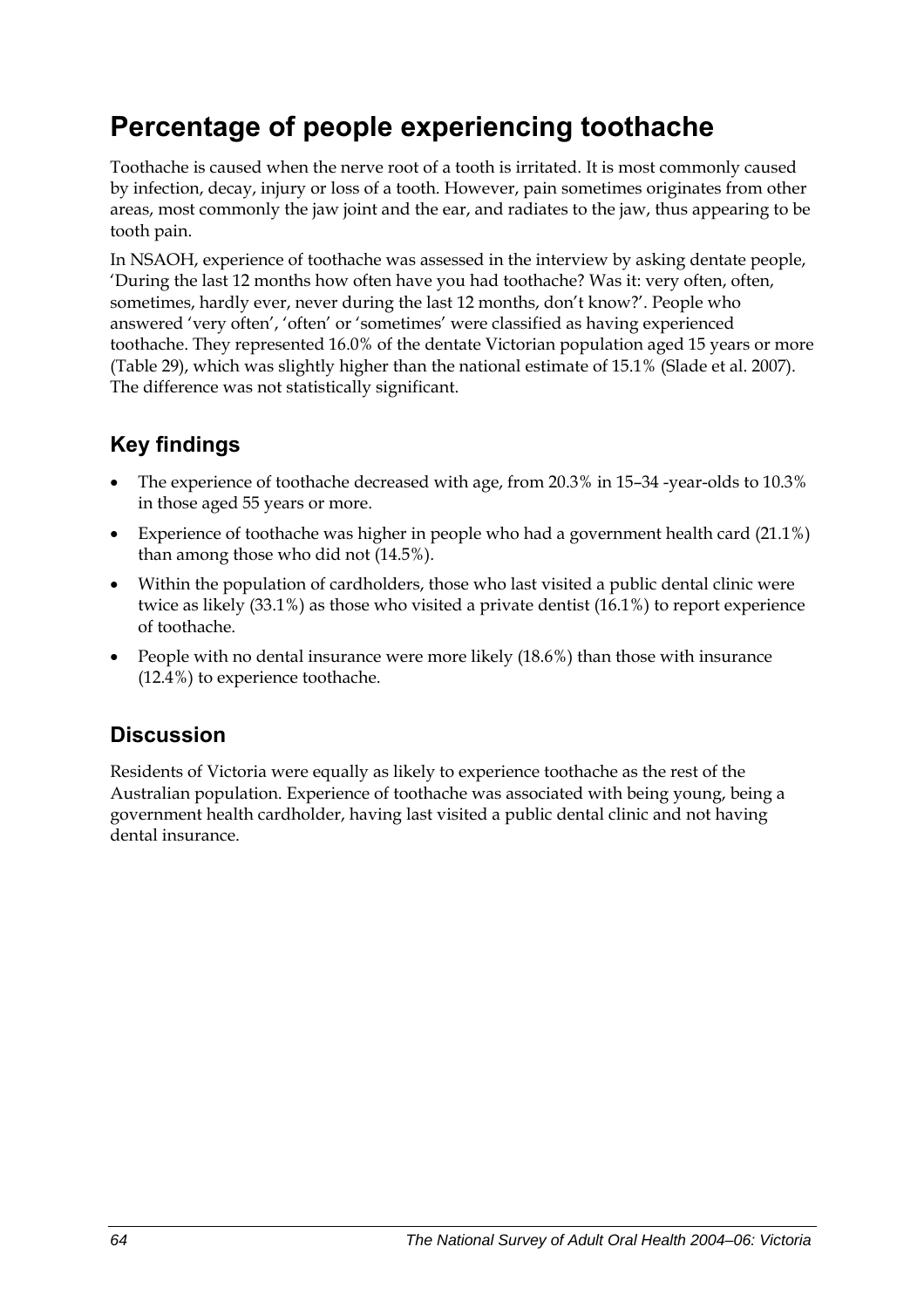|                               |                       | Population: dentate people<br>Age (years) |               |               |               |
|-------------------------------|-----------------------|-------------------------------------------|---------------|---------------|---------------|
|                               |                       | All ages                                  | $15 - 34$     | $35 - 54$     | ≥55           |
| All people                    | Per cent of people    | 16.0                                      | 20.3          | 15.4          | 10.3          |
|                               | 95% Cl <sup>(a)</sup> | $14.0 - 18.3$                             | $16.6 - 24.6$ | $13.0 - 18.2$ | $8.3 - 12.7$  |
| Sex                           |                       |                                           |               |               |               |
| Males                         | % of people           | 15.3                                      | 20.1          | 14.6          | 8.6           |
|                               | 95% CI                | $12.2 - 18.8$                             | $14.9 - 26.5$ | $10.9 - 19.4$ | $5.8 - 12.4$  |
| Females                       | % of people           | 16.8                                      | 20.6          | 16.2          | 11.9          |
|                               | 95% CI                | $14.6 - 19.2$                             | $16.1 - 26.0$ | $13.1 - 19.8$ | $9.2 - 15.3$  |
| <b>Residential location</b>   |                       |                                           |               |               |               |
| Capital city                  | % of people           | 16.3                                      | 20.4          | 15.3          | 11.1          |
|                               | 95% CI                | $14.1 - 18.7$                             | $16.6 - 24.8$ | $12.5 - 18.7$ | $8.7 - 14.2$  |
| Other places                  | % of people           | 15.3                                      | 20.3          | 15.8          | 7.9           |
|                               | 95% CI                | $11.1 - 20.9$                             | $11.7 - 32.7$ | $11.5 - 21.3$ | $4.9 - 12.5$  |
| Postcode socioeconomic status |                       |                                           |               |               |               |
| Lowest                        | % of people           | 15.8                                      | 18.7          | 16.8          | 9.7           |
|                               | 95% CI                | $12.3 - 20.0$                             | $11.8 - 28.2$ | $12.5 - 22.4$ | $6.4 - 14.4$  |
| Middle                        | % of people           | 18.4                                      | 22.1          | 17.2          | 13.9          |
|                               | 95% CI                | $15.2 - 22.2$                             | $16.3 - 29.3$ | $13.4 - 21.7$ | $10.6 - 17.9$ |
| Highest                       | % of people           | 13.9                                      | 20.0          | 12.4          | 8.0           |
|                               | 95% CI                | $10.7 - 17.8$                             | $14.8 - 26.4$ | $8.8 - 17.2$  | $5.2 - 12.2$  |
| Government health card        |                       |                                           |               |               |               |
| Health care card or pensioner | % of people           | 21.1                                      | 33.1          | 19.2          | 13.4          |
| concession card               | 95% CI                | $17.3 - 25.6$                             | $23.9 - 43.7$ | $13.5 - 26.6$ | $10.1 - 17.7$ |
| Neither card                  | % of people           | 14.5                                      | 17.3          | 14.8          | 8.0           |
|                               | 95% CI                | $12.4 - 17.0$                             | $13.5 - 21.8$ | $12.0 - 18.2$ | $5.7 - 11.1$  |
| Place of last dental visit    |                       |                                           |               |               |               |
| Card-holder/Public            | % of people           | 33.1                                      | 40.7          | 29.2          | 24.1          |
|                               | 95% CI                | $25.0 - 42.2$                             | $26.1 - 57.2$ | $17.1 - 45.2$ | $14.4 - 37.6$ |
| Card-holder/Non-public        | % of people           | 16.1                                      | 27.4          | 14.5          | 10.9          |
|                               | 95% CI                | $12.5 - 20.5$                             | $17.3 - 40.6$ | $8.9 - 22.8$  | $7.8 - 14.9$  |
| Non-cardholder/Non-public     | % of people           | 14.5                                      | 17.3          | 14.8          | 8.0           |
|                               | 95% CI                | $12.4 - 17.0$                             | $13.5 - 21.8$ | $12.0 - 18.2$ | $5.7 - 11.1$  |
| <b>Dental insurance</b>       |                       |                                           |               |               |               |
| Insured                       | % of people           | 12.4                                      | 15.3          | 13.2          | 7.7           |
|                               | 95% CI                | $9.9 - 15.3$                              | $10.6 - 21.5$ | $9.8 - 17.5$  | $5.1 - 11.4$  |
| Uninsured                     | % of people           | 18.6                                      | 23.4          | 17.3          | 11.9          |
|                               | 95% CI                | $16.0 - 21.5$                             | 18.6-29.0     | $14.3 - 20.7$ | $9.2 - 15.3$  |

#### <span id="page-72-0"></span>**Table 29: Percentage of people experiencing toothache**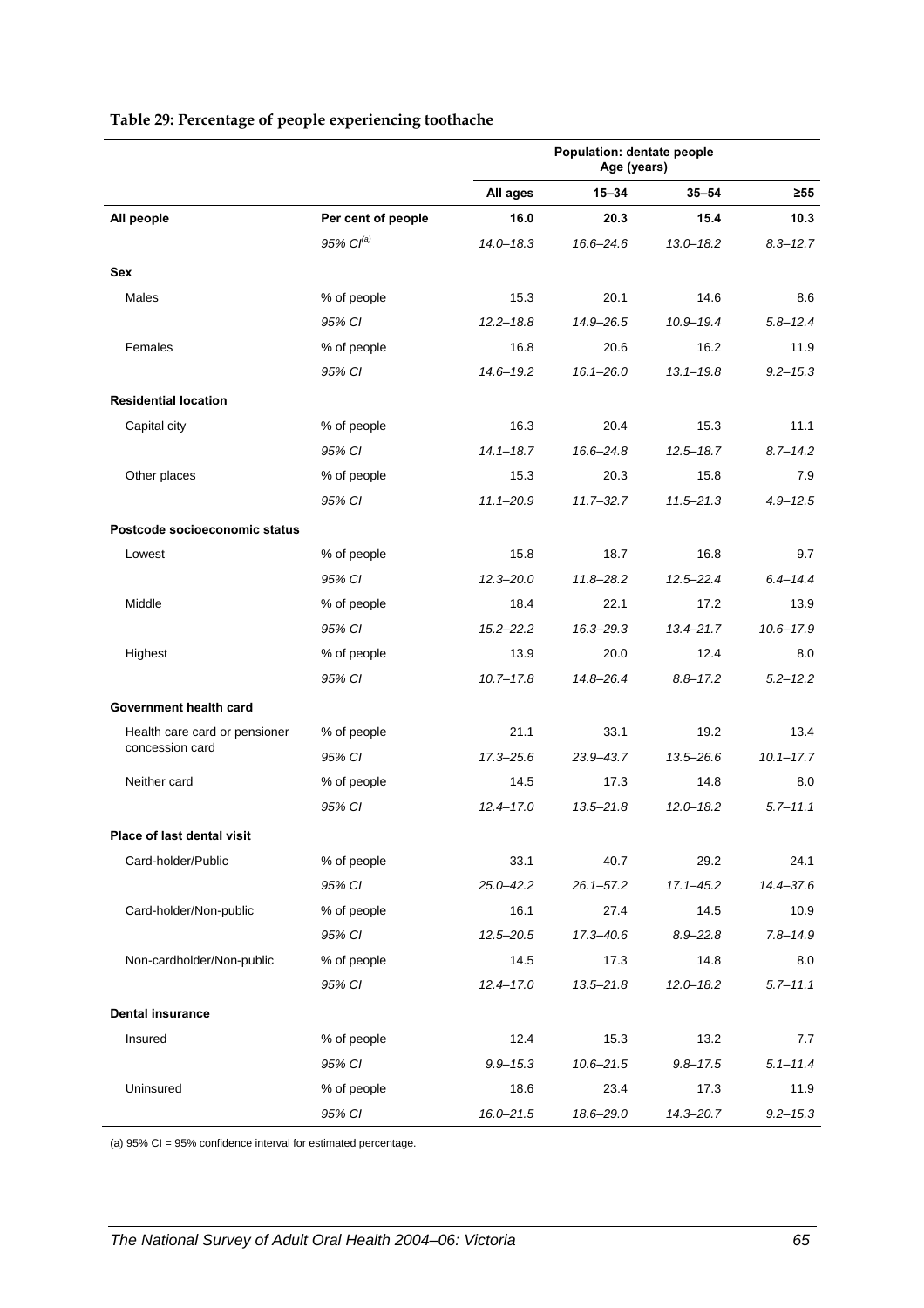## **Percentage of people experiencing orofacial pain**

Orofacial pain can be debilitating and indicates temporomandibular joint dysfunction.

In NSAOH, orofacial pain was assessed in the interview by asking people, 'During the last month, have you had pain in the face, jaw, temple, in front of the ear or in the ear?'. People who answered 'yes' were classified as having orofacial pain. They represented 21.4% of the Victorian population aged 15 years or more ([Table 30](#page-74-0)), which was slightly lower than the national estimate of 22.6% (Slade et al. 2007). The difference was not statistically significant.

### **Key findings**

- The experience of orofacial pain decreased with age, from 27.5% in 15–34-year-olds to 14.3 % in those aged 55 years or more.
- Females were more likely to report that they had orofacial pain (25.0%) than males (17.6%).

### **Discussion**

Residents of Victoria were equally as likely to experience orofacial pain as the rest of the Australian population. Experience of orofacial pain was associated with being young and being female.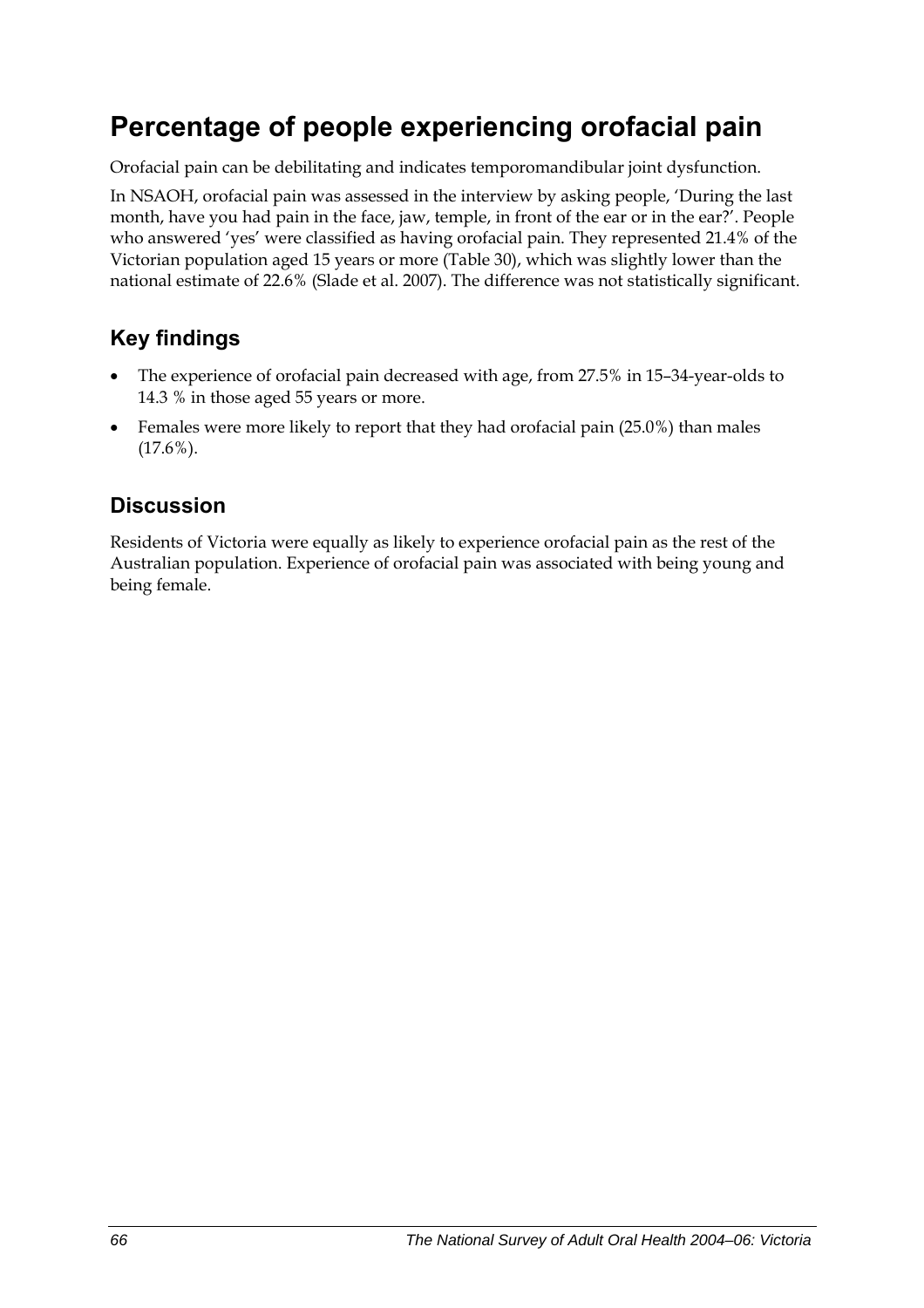<span id="page-74-0"></span>

|                               |                       |               | Population: all people<br>Age (years) |               |               |
|-------------------------------|-----------------------|---------------|---------------------------------------|---------------|---------------|
|                               |                       | All ages      | $15 - 34$                             | $35 - 54$     | ≥55           |
| All people                    | Per cent of people    | 21.4          | 27.5                                  | 21.4          | 14.3          |
|                               | 95% Cl <sup>(a)</sup> | 19.5-23.4     | $23.6 - 31.8$                         | 18.8-24.2     | $12.6 - 16.2$ |
| <b>Sex</b>                    |                       |               |                                       |               |               |
| Males                         | % of people           | 17.6          | 25.4                                  | 16.5          | 9.4           |
|                               | 95% CI                | $14.8 - 20.8$ | $19.4 - 32.4$                         | $12.7 - 21.0$ | $6.8 - 12.7$  |
| Females                       | % of people           | 25.0          | 29.6                                  | 26.2          | 18.7          |
|                               | 95% CI                | $22.6 - 27.6$ | $24.5 - 35.3$                         | $22.3 - 30.5$ | $15.7 - 22.1$ |
| <b>Residential location</b>   |                       |               |                                       |               |               |
| Capital city                  | % of people           | 21.6          | 27.5                                  | 21.1          | 14.7          |
|                               | 95% CI                | 19.6-23.7     | $23.3 - 32.1$                         | $18.1 - 24.4$ | $12.6 - 17.0$ |
| Other places                  | % of people           | 20.9          | 27.5                                  | 22.2          | 13.6          |
|                               | 95% CI                | 16.8-25.6     | 18.6-38.6                             | $17.2 - 28.2$ | $10.7 - 17.1$ |
| Postcode socioeconomic status |                       |               |                                       |               |               |
| Lowest                        | % of people           | 20.9          | 24.8                                  | 23.6          | 14.3          |
|                               | 95% CI                | $18.0 - 24.2$ | 19.6-30.9                             | 18.6-29.4     | $11.6 - 17.5$ |
| Middle                        | % of people           | 22.6          | 30.3                                  | 21.4          | 13.5          |
|                               | 95% CI                | $19.2 - 26.4$ | $23.1 - 38.6$                         | 17.5-25.9     | $10.3 - 17.5$ |
| Highest                       | % of people           | 20.6          | 26.9                                  | 19.5          | 15.0          |
|                               | 95% CI                | $17.7 - 23.8$ | $20.7 - 34.1$                         | $15.3 - 24.5$ | $12.3 - 18.2$ |
| Government health card        |                       |               |                                       |               |               |
| Health care card or pensioner | % of people           | 22.0          | 29.8                                  | 26.1          | 16.8          |
| concession card               | 95% CI                | $19.0 - 25.2$ | $21.3 - 39.9$                         | $19.7 - 33.6$ | $14.4 - 19.5$ |
| Neither card                  | % of people           | 21.2          | 27.0                                  | 20.6          | 12.0          |
|                               | 95% CI                | 18.9-23.7     | $22.7 - 31.7$                         | $17.7 - 23.9$ | $9.7 - 14.7$  |
| Place of last dental visit    |                       |               |                                       |               |               |
| Card-holder/Public            | % of people           | 24.9          | 28.2                                  | 27.5          | 20.6          |
|                               | 95% CI                | $19.0 - 32.0$ | $16.1 - 44.5$                         | $16.2 - 42.7$ | 13.6-29.9     |
| Card-holder/Non-public        | % of people           | 20.7          | 30.9                                  | 25.4          | 15.7          |
|                               | 95% CI                | $17.5 - 24.4$ | $20.3 - 44.1$                         | 18.6-33.6     | $12.9 - 19.0$ |
| Non-cardholder/Non-public     | % of people           | 21.2          | 27.0                                  | 20.6          | 12.0          |
|                               | 95% CI                | 18.9-23.7     | $22.7 - 31.7$                         | 17.7-23.9     | $9.7 - 14.7$  |
| <b>Dental insurance</b>       |                       |               |                                       |               |               |
| Insured                       | % of people           | 19.0          | 26.8                                  | 17.0          | 14.1          |
|                               | 95% CI                | $16.3 - 22.1$ | $20.7 - 33.9$                         | $13.4 - 21.3$ | $11.0 - 17.8$ |
| Uninsured                     | % of people           | 22.9          | 28.5                                  | 24.9          | 14.3          |
|                               | 95% CI                | $20.4 - 25.6$ | $23.4 - 34.1$                         | $21.5 - 28.7$ | $12.0 - 16.9$ |

#### <span id="page-74-1"></span>**Table 30: Percentage of people experiencing orofacial pain**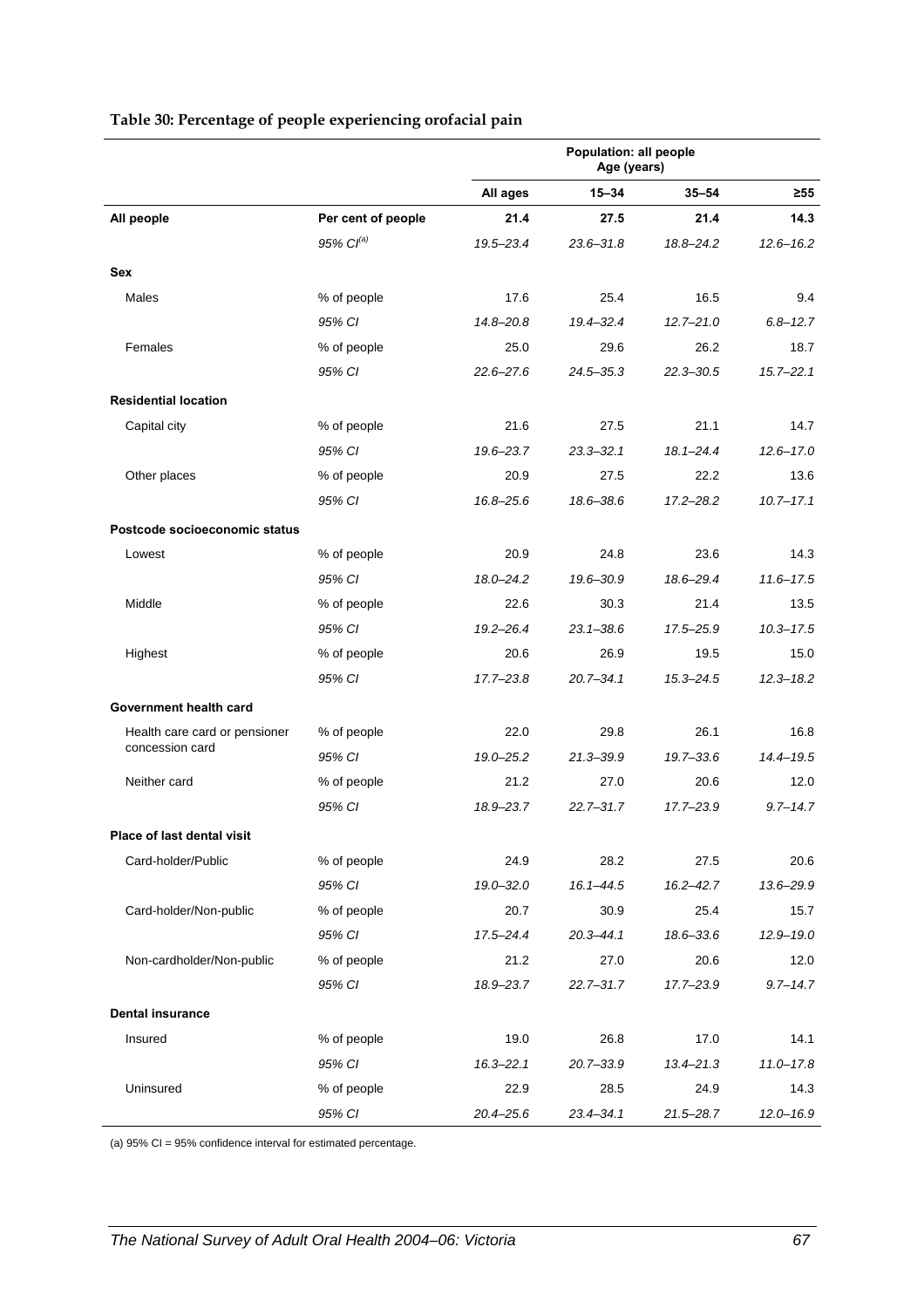## **Perceived need for dentures**

In NSAOH, people were asked at the time of the interview, 'Currently, which of the following dental treatments do you think you need to have?'. The possible responses varied for dentate and edentulous people. All people were asked if they felt they needed dentures. In Victoria, 7.9% of people thought they needed dentures [\(Table 31\)](#page-76-0), which was very similar to the national estimate of 7.2% (Slade et al. 2007).

## **Key findings**

- The percentage of adults who thought they needed dentures was strongly age-related, increasing from 0.9% among 15–34-year-olds to 5.6% among adults aged 35–54 years and 19.1% among those aged 55 years or more.
- Those adults living outside Melbourne (12.7%) reported just over twice the need for a denture as those living in regional areas (6.2%).
- The percentage of adults who thought they needed a denture decreased from those living in postcodes of low socioeconomic status (11.8%) to those in postcodes of high socioeconomic status (5.0%).
- The percentage needing a denture was nearly four times higher among those adults who had a government health card (17.6%) compared with those who did not (4.5%).
- Those adults who had a government health card and last visited a public clinic had the highest prevalence of need for a denture (18.6%). The percentage was similar among adult cardholders who last visited a private dentist (17.1%) and lowest among non-cardholders who last visited a private dentist (4.5%).
- Uninsured adults were more likely to need dentures (10.6%) then the uninsured (3.6%).
- The age-relatedness of the need for dentures was evident within subgroups of adults formed by socioeconomic characteristics. For instance, among adults without dental insurance, the percentage rose from 0.7% in the 15–34 years age group to 8.0% in 35–54-year-olds and 25.3% in those aged 55 years or more.
- Many of the differences by socioeconomic characteristic persisted when subgroups of adults within the oldest age group (55 years or more) were compared.

### **Discussion**

The prevalence of people who said they needed dentures was low. It was related to the observed pattern for complete tooth loss and numbers of missing teeth. However, the level of need for dentures was considerably lower than the percentage of people with either complete tooth loss or reasonable numbers of missing teeth. The relationship between perceived need and professional judgement of the need for dentures is complex, but people generally express a lower need than is assessed by dentists.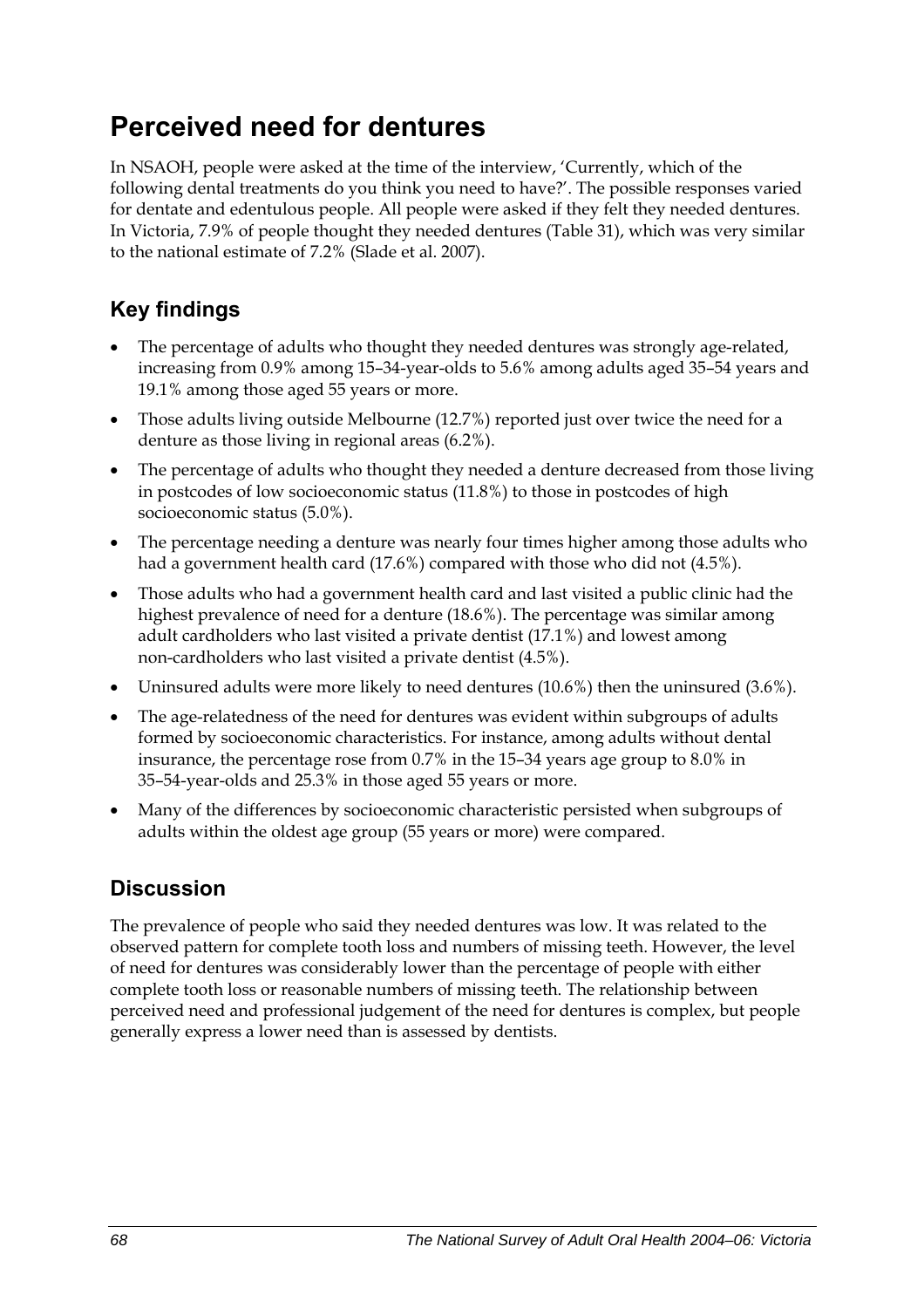<span id="page-76-0"></span>

|                               |                       |               | Population: all people<br>Age (years) |              |               |
|-------------------------------|-----------------------|---------------|---------------------------------------|--------------|---------------|
|                               |                       | All ages      | $15 - 34$                             | $35 - 54$    | $\geq 55$     |
| All people                    | Per cent of people    | 7.9           | 0.9                                   | 5.6          | 19.1          |
|                               | 95% Cl <sup>(a)</sup> | $6.9 - 9.2$   | $0.4 - 2.0$                           | $4.1 - 7.6$  | $16.5 - 21.9$ |
| <b>Sex</b>                    |                       |               |                                       |              |               |
| Males                         | % of people           | 6.9           | 0.8                                   | 4.9          | 16.9          |
|                               | 95% CI                | $5.3 - 8.8$   | $0.2 - 3.0$                           | $2.9 - 8.3$  | $13.5 - 21.1$ |
| Females                       | % of people           | 9.0           | 0.9                                   | 6.2          | 20.9          |
|                               | 95% CI                | $7.5 - 10.7$  | $0.3 - 2.7$                           | $4.1 - 9.4$  | $17.2 - 25.2$ |
| <b>Residential location</b>   |                       |               |                                       |              |               |
| Capital city                  | % of people           | 6.2           | 1.0                                   | 3.4          | 16.3          |
|                               | 95% CI                | $5.1 - 7.4$   | $0.4 - 2.5$                           | $2.1 - 5.3$  | $13.3 - 19.9$ |
| Other places                  | % of people           | 12.7          | 0.2                                   | 11.5         | 25.1          |
|                               | 95% CI                | $9.9 - 16.2$  | $0.0 - 1.7$                           | $7.3 - 17.7$ | $20.6 - 30.1$ |
| Postcode socioeconomic status |                       |               |                                       |              |               |
| Lowest                        | % of people           | 11.8          | 1.2                                   | 9.7          | 24.6          |
|                               | 95% CI                | $9.3 - 14.7$  | $0.4 - 3.9$                           | $6.3 - 14.6$ | 19.6-30.4     |
| Middle                        | % of people           | 7.2           | 0.7                                   | 6.1          | 18.0          |
|                               | 95% CI                | $5.5 - 9.5$   | $0.2 - 3.0$                           | $3.6 - 10.4$ | $13.7 - 23.3$ |
| Highest                       | % of people           | 5.0           | 0.7                                   | 1.5          | 14.1          |
|                               | 95% CI                | $3.8 - 6.6$   | $0.1 - 4.5$                           | $0.8 - 3.0$  | $11.0 - 17.8$ |
| Government health card        |                       |               |                                       |              |               |
| Health care card or pensioner | % of people           | 17.6          | 1.4                                   | 11.4         | 27.5          |
| concession card               | 95% CI                | 14.7-20.9     | $0.5 - 4.4$                           | $6.0 - 20.6$ | $22.9 - 32.6$ |
| Neither card                  | % of people           | 4.5           | 0.7                                   | 4.6          | 11.2          |
|                               | 95% CI                | $3.6 - 5.6$   | $0.2 - 2.2$                           | $3.2 - 6.4$  | $8.4 - 14.7$  |
| Place of last dental visit    |                       |               |                                       |              |               |
| Card-holder/Public            | % of people           | 18.6          | 1.8                                   | 13.7         | 37.1          |
|                               | 95% CI                | $13.0 - 26.0$ | $0.5 - 6.5$                           | $5.7 - 29.1$ | $25.0 - 51.0$ |
| Card-holder/Non-public        | % of people           | 17.1          | 1.2                                   | 10.4         | 24.9          |
|                               | 95% CI                | $14.2 - 20.5$ | $0.2 - 8.0$                           | $4.5 - 22.4$ | $20.6 - 29.6$ |
| Non-cardholder/Non-public     | % of people           | 4.5           | 0.7                                   | 4.6          | 11.2          |
|                               | 95% CI                | $3.6 - 5.6$   | $0.2 - 2.2$                           | $3.2 - 6.4$  | $8.4 - 14.7$  |
| <b>Dental insurance</b>       |                       |               |                                       |              |               |
| Insured                       | % of people           | 3.6           | 1.3                                   | 2.5          | 7.5           |
|                               | 95% CI                | $2.5 - 5.0$   | $0.3 - 5.1$                           | $1.3 - 4.9$  | $5.1 - 10.9$  |
| Uninsured                     | % of people           | 10.6          | 0.7                                   | 8.0          | 25.3          |
|                               | 95% CI                | $9.1 - 12.4$  | $0.2 - 1.9$                           | $5.9 - 10.8$ | $21.6 - 29.3$ |

#### <span id="page-76-1"></span>**Table 31: Percentage of people who need dentures**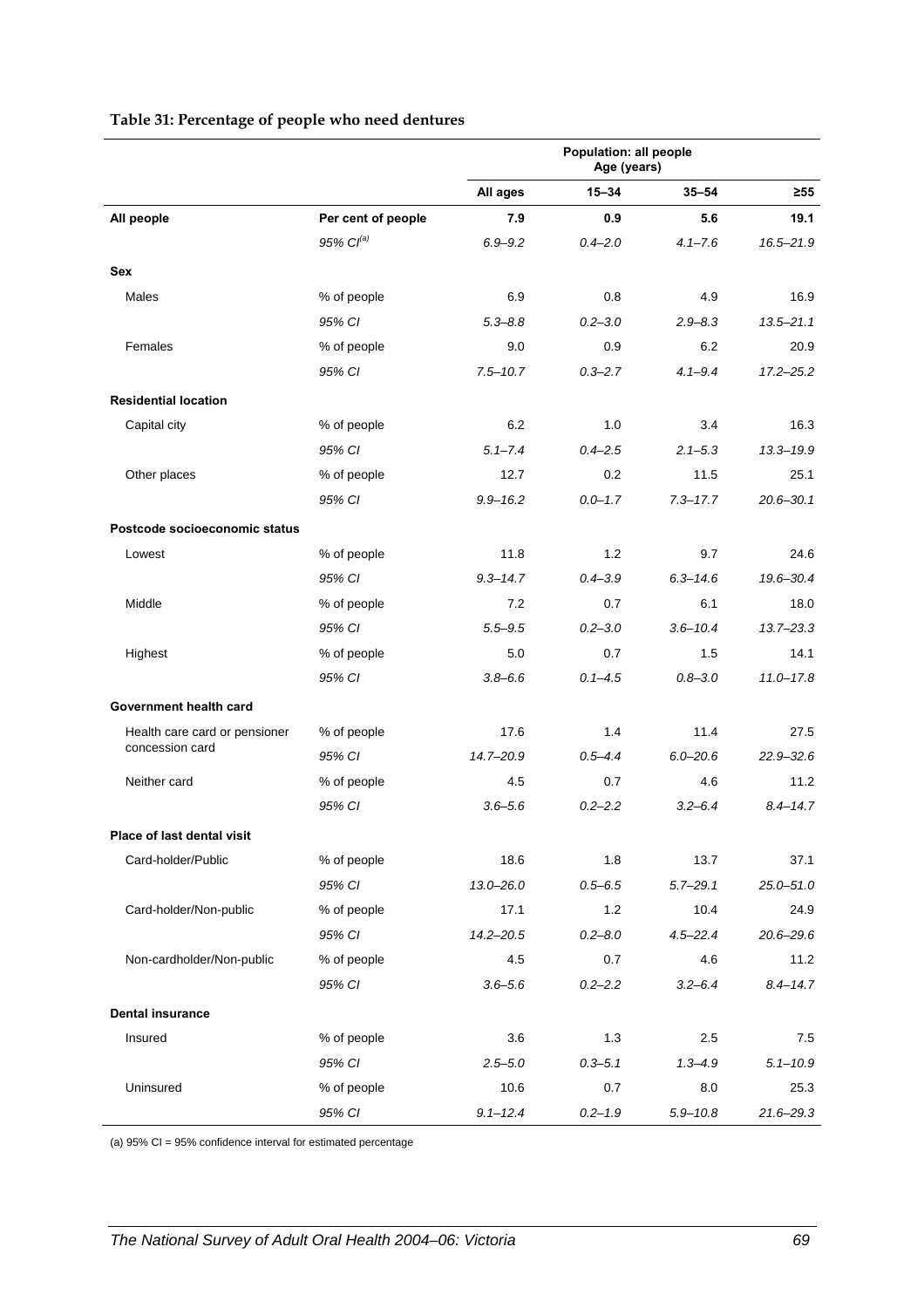## **Perceived need for dental extraction or filling**

Dentate adults were asked about other dental services, including extractions or fillings that they might need. The responses to the options 'Any extractions' or 'Any fillings' have been combined so that the response indicates a perceived dental problem for which one or other of these two aspects of routine dental care is thought to be required, most likely as a sequelae for dental caries. Which of these two dental services was provided would be determined by a process of negotiation between patient and provider, influenced by both provider and patient circumstances. In Victoria 31.8% of dentate adults perceived a need for an extraction or filling [\(Table 32\)](#page-78-0), which was similar to the national estimate of 32.9% (Slade et al. 2007).

## **Key findings**

- The percentage of dentate adults who thought they needed extractions or fillings was similar across the two younger age groups (33.6% and 34.2%) but lower among people aged 55 years or more (25.4%).
- There were no significant differences by sex, residential location, government health cardholder status or place of last dental visit.
- The percentage of dentate adults who thought they needed an extraction or filling was similar for adults living in postcodes with low or middle socioeconomic status (33.3% and 37.7% respectively) but lower among those living in postcodes of high socioeconomic status (24.5%).
- Those adults who did not have dental insurance were more likely to need extractions or fillings (35.7%) than those who were insured (26.2%).
- The age-related pattern of need for an extraction or filling was repeated within subgroups of adults formed by socioeconomic characteristics. For instance, among non-government health cardholders and the uninsured, the 55 years or more age group had a significantly lower percentage than the younger age groups.

### **Discussion**

Just less than one-third of dentate adults perceived a need for an extraction or filling. The percentage was lower among the oldest age group. However, it showed few socioeconomic characteristic variations. Perceived need for an extraction or filling was higher among those dentate adults who lived in lower socioeconomic status postcodes than higher socioeconomic postcodes, and among those who were uninsured than the insured.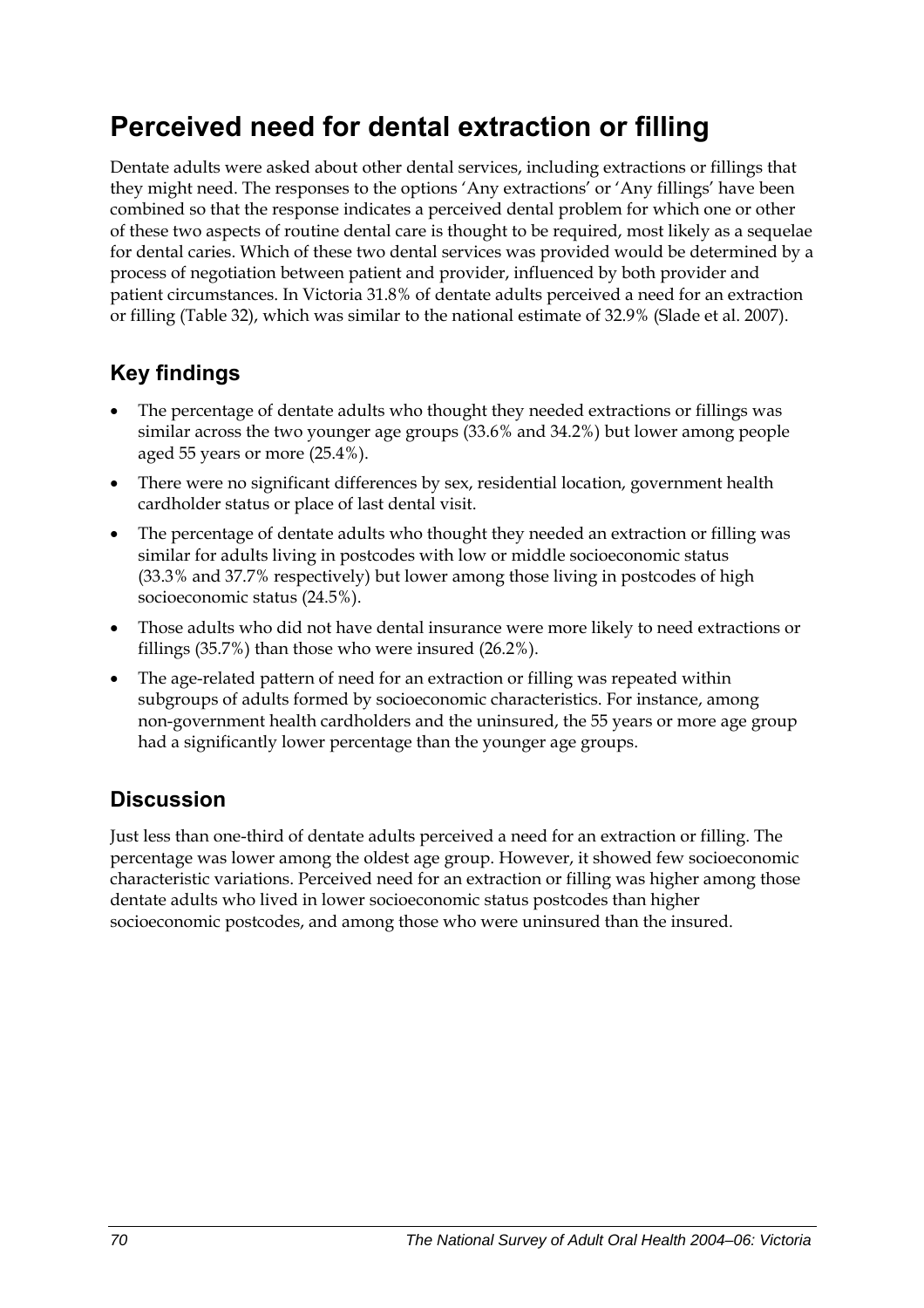<span id="page-78-0"></span>

|                               |                       |               | Population: dentate people<br>Age (years) |               |               |
|-------------------------------|-----------------------|---------------|-------------------------------------------|---------------|---------------|
|                               |                       | All ages      | $15 - 34$                                 | $35 - 54$     | $\geq 55$     |
| All people                    | Per cent of people    | 31.8          | 33.6                                      | 34.2          | 25.4          |
|                               | 95% Cl <sup>(a)</sup> | $29.2 - 34.5$ | 29.3-38.1                                 | $30.6 - 37.9$ | $21.9 - 29.2$ |
| <b>Sex</b>                    |                       |               |                                           |               |               |
| Males                         | % of people           | 31.5          | 34.1                                      | 34.9          | 22.0          |
|                               | 95% CI                | $27.7 - 35.5$ | 28.0-40.8                                 | $30.3 - 39.9$ | 16.6-28.5     |
| Females                       | % of people           | 32.1          | 33.0                                      | 33.4          | 28.6          |
|                               | 95% CI                | $29.2 - 35.2$ | $27.5 - 39.1$                             | $29.0 - 38.2$ | $24.8 - 32.8$ |
| <b>Residential location</b>   |                       |               |                                           |               |               |
| Capital city                  | % of people           | 31.4          | 32.3                                      | 34.2          | 25.4          |
|                               | 95% CI                | 28.6-34.3     | $27.7 - 37.3$                             | $30.5 - 38.2$ | $21.3 - 30.0$ |
| Other places                  | % of people           | 32.9          | 37.4                                      | 33.9          | 25.3          |
|                               | 95% CI                | $27.1 - 39.3$ | $27.7 - 48.2$                             | $25.9 - 43.0$ | $19.3 - 32.4$ |
| Postcode socioeconomic status |                       |               |                                           |               |               |
| Lowest                        | % of people           | 33.3          | 32.1                                      | 36.7          | 30.4          |
|                               | 95% CI                | 28.7-38.3     | $25.1 - 40.1$                             | $30.7 - 43.1$ | $24.5 - 37.0$ |
| Middle                        | % of people           | 37.7          | 41.7                                      | 38.0          | 29.3          |
|                               | 95% CI                | $34.0 - 41.5$ | $34.9 - 48.8$                             | $31.4 - 45.1$ | $23.1 - 36.5$ |
| Highest                       | % of people           | 24.5          | 25.8                                      | 27.9          | 18.3          |
|                               | 95% CI                | $21.3 - 28.1$ | $20.0 - 32.5$                             | $23.5 - 32.9$ | $14.5 - 22.8$ |
| Government health card        |                       |               |                                           |               |               |
| Health care card or pensioner | % of people           | 35.9          | 39.6                                      | 42.4          | 29.8          |
| concession card               | 95% CI                | $31.3 - 40.9$ | $29.3 - 50.8$                             | $32.5 - 53.0$ | $25.0 - 35.2$ |
| Neither card                  | % of people           | 30.6          | 32.1                                      | 32.8          | 22.0          |
|                               | 95% CI                | $27.7 - 33.6$ | $27.5 - 37.2$                             | $28.8 - 37.1$ | $17.4 - 27.5$ |
| Place of last dental visit    |                       |               |                                           |               |               |
| Card-holder/Public            | % of people           | 40.6          | 37.0                                      | 43.1          | 44.4          |
|                               | 95% CI                | $31.5 - 50.5$ | $21.8 - 55.2$                             | 27.5-60.2     | $30.4 - 59.3$ |
| Card-holder/Non-public        | % of people           | 33.9          | 41.5                                      | 42.1          | 26.3          |
|                               | 95% CI                | 29.0-39.2     | $31.2 - 52.6$                             | $30.1 - 55.1$ | $22.0 - 31.2$ |
| Non-cardholder/Non-public     | % of people           | 30.6          | 32.1                                      | 32.8          | 22.0          |
|                               | 95% CI                | 27.7–33.6     | $27.5 - 37.2$                             | $28.8 - 37.1$ | 17.4-27.5     |
| <b>Dental insurance</b>       |                       |               |                                           |               |               |
| Insured                       | % of people           | 26.2          | 25.3                                      | 29.4          | 21.9          |
|                               | 95% CI                | 22.7-30.0     | $19.6 - 32.0$                             | $24.3 - 35.0$ | $16.7 - 28.3$ |
| Uninsured                     | % of people           | 35.7          | 38.2                                      | 38.1          | 27.7          |
|                               | 95% CI                | $32.5 - 39.0$ | $32.8 - 43.9$                             | $33.5 - 42.9$ | $23.4 - 32.4$ |

#### <span id="page-78-1"></span>**Table 32: Percentage of people who need an extraction or filling**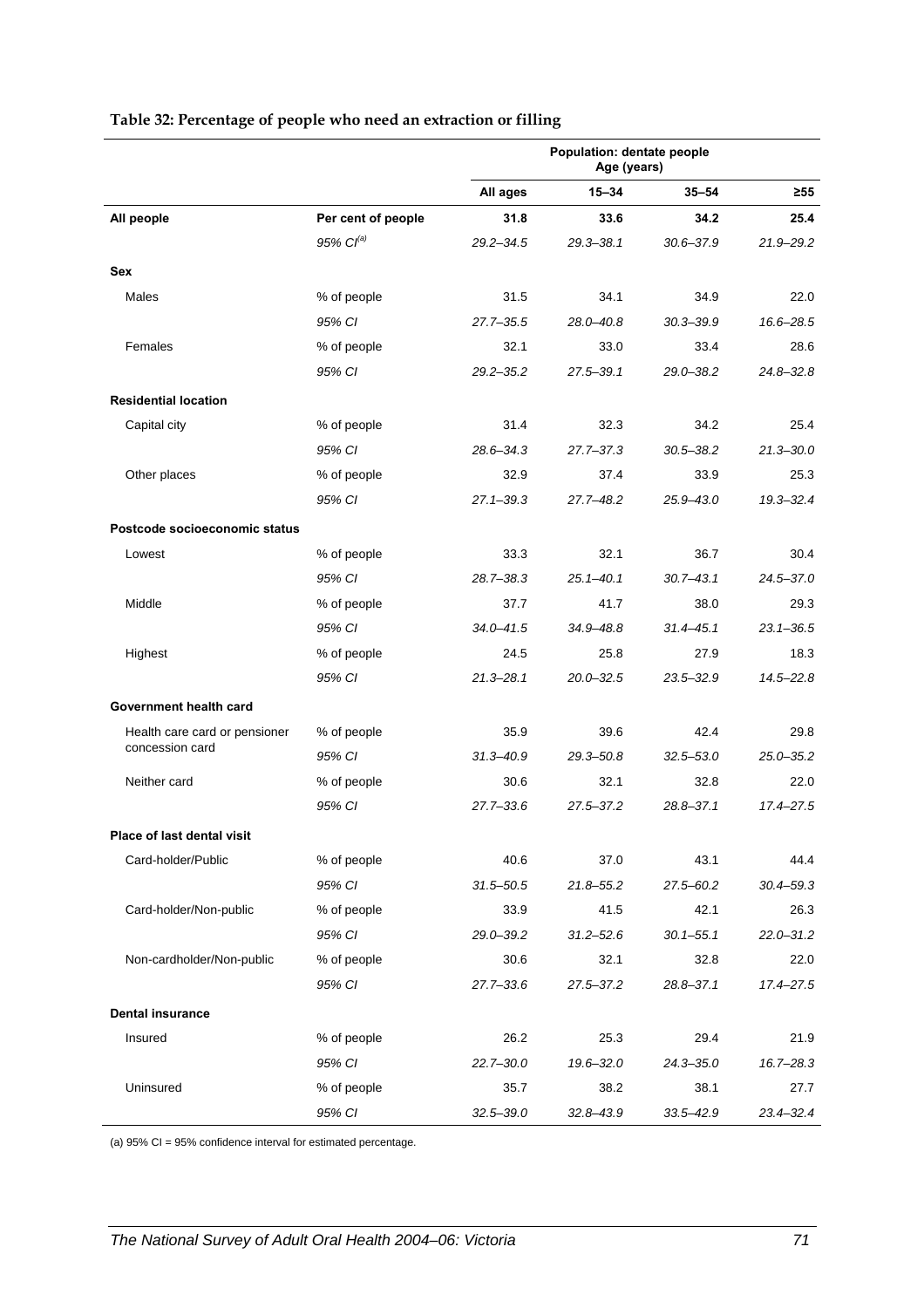## **Perceived need for a dental check-up**

Dentate adults were asked about their perceived need for a check-up. This is regarded as an indicator of compliance with the recommendation of dentists to visit regularly when asymptomatic so as to detect disease earlier and receive prompt treatment for any dental problems. A check-up also provides an opportunity for preventive services to be received. In Victoria, 59.7% of adults perceived a need for a check-up ([Table 33](#page-80-0)), which was very similar to the national estimate of 59.6% (Slade et al. 2007).

## **Key findings**

- The percentage of dentate adults who thought they needed a check-up was similar across the two younger age groups (66.2% and 61.0%) but lower among people aged 55 years or more (47.6%).
- There were no significant differences among dentate adults by sex, residential location, postcode socioeconomic status, government health cardholder status, place of last dental visit or dental insurance status.
- The age-related pattern of perceived need for a check-up was repeated within subgroups of adults formed by most of the socioeconomic characteristics, particularly among adults aged 55 years or more. For instance, the percentage was significantly lower for both males and females in the 55 years or more age group compared with the younger age groups.

### **Discussion**

About 6 out of 10 dentate adults perceived a need for a check-up. The percentage was similar for the two younger age groups but significantly lower among those adults aged 55 years or more. There was little variation by socioeconomic characteristics, which might reflect a confounding of perceived need for a check-up by time since last dental visit. Those dentate adults with a higher likelihood of compliance with the recommendation for a regular check-up visit, may have last visited more recently and hence not perceived a need for a further check-up at the time of the interview.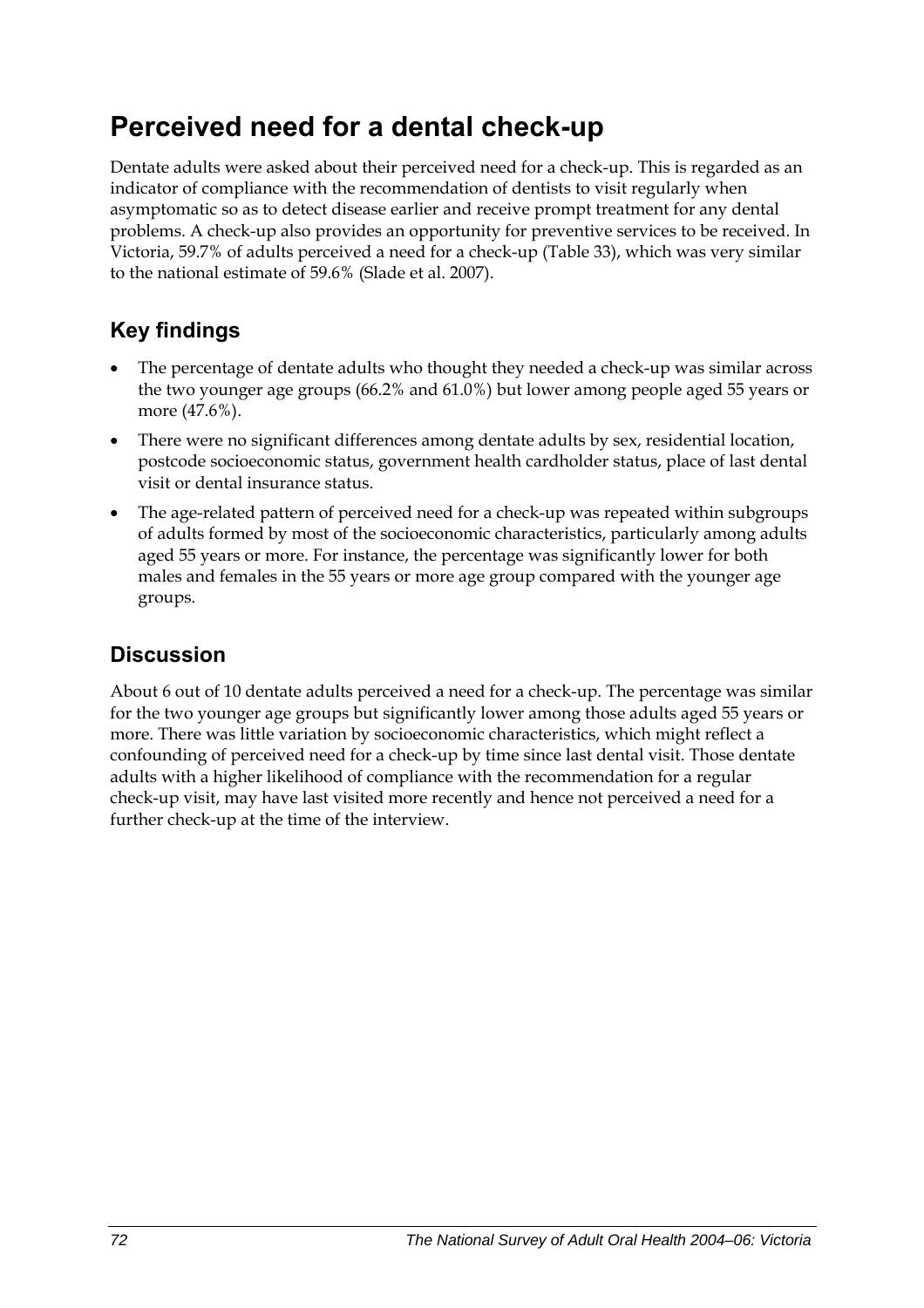<span id="page-80-0"></span>

|                               |                    | Population: dentate people<br>Age (years) |               |               |               |
|-------------------------------|--------------------|-------------------------------------------|---------------|---------------|---------------|
|                               |                    | All ages                                  | $15 - 34$     | $35 - 54$     | ≥55           |
| All people                    | Per cent of people | 59.7                                      | 66.2          | 61.0          | 47.6          |
|                               | $95\%$ $Cl^{(a)}$  | 57.0-62.4                                 | $61.0 - 71.0$ | $57.3 - 64.5$ | 42.6–52.7     |
| <b>Sex</b>                    |                    |                                           |               |               |               |
| Males                         | % of people        | 58.6                                      | 65.8          | 60.4          | 44.4          |
|                               | 95% CI             | $54.2 - 62.9$                             | $57.7 - 72.9$ | $55.1 - 65.5$ | $36.2 - 52.9$ |
| Females                       | % of people        | 60.7                                      | 66.6          | 61.5          | 50.7          |
|                               | 95% CI             | 57.8-63.7                                 | $61.2 - 71.6$ | 56.9-65.9     | 46.4–54.9     |
| <b>Residential location</b>   |                    |                                           |               |               |               |
| Capital city                  | % of people        | 58.8                                      | 64.7          | 60.8          | 46.2          |
|                               | 95% CI             | $55.7 - 61.9$                             | 59.3-69.8     | 56.6-64.9     | $39.9 - 52.5$ |
| Other places                  | % of people        | 62.1                                      | 70.8          | 61.4          | 51.5          |
|                               | 95% CI             | 56.5-67.5                                 | $57.5 - 81.3$ | 54.0-68.2     | 44.0–58.9     |
| Postcode socioeconomic status |                    |                                           |               |               |               |
| Lowest                        | % of people        | 62.0                                      | 67.1          | 63.4          | 52.1          |
|                               | 95% CI             | 57.3-66.5                                 | $56.0 - 76.6$ | 56.3-70.0     | $45.1 - 59.0$ |
| Middle                        | % of people        | 61.9                                      | 67.1          | 62.5          | 51.2          |
|                               | 95% CI             | 57.7-66.0                                 | 58.6-74.6     | 57.5-67.2     | 44.5-58.0     |
| Highest                       | % of people        | 55.4                                      | 64.2          | 57.4          | 41.2          |
|                               | 95% CI             | $50.6 - 60.1$                             | 57.0-70.9     | $50.8 - 63.7$ | $32.1 - 51.0$ |
| Government health card        |                    |                                           |               |               |               |
| Health care card or pensioner | % of people        | 57.1                                      | 68.7          | 60.4          | 46.9          |
| concession card               | 95% CI             | $52.2 - 61.9$                             | $57.3 - 78.3$ | 51.6-68.5     | $40.9 - 53.0$ |
| Neither card                  | % of people        | 60.4                                      | 65.5          | 61.1          | 47.8          |
|                               | 95% CI             | $57.6 - 63.1$                             | $60.1 - 70.5$ | $57.2 - 64.8$ | 41.5-54.2     |
| Place of last dental visit    |                    |                                           |               |               |               |
| Card-holder/Public            | % of people        | 59.2                                      | 65.5          | 61.0          | 47.8          |
|                               | 95% CI             | $50.4 - 67.5$                             | 48.3-79.5     | $43.0 - 76.4$ | $34.1 - 61.8$ |
| Card-holder/Non-public        | % of people        | 56.2                                      | 71.1          | 60.1          | 46.7          |
|                               | 95% CI             | $50.8 - 61.4$                             | $56.9 - 82.0$ | $49.1 - 70.3$ | $40.8 - 52.7$ |
| Non-cardholder/Non-public     | % of people        | 60.4                                      | 65.5          | 61.1          | 47.8          |
|                               | 95% CI             | $57.6 - 63.1$                             | $60.1 - 70.5$ | $57.2 - 64.8$ | $41.5 - 54.2$ |
| <b>Dental insurance</b>       |                    |                                           |               |               |               |
| Insured                       | % of people        | 55.9                                      | 61.5          | 56.9          | 47.6          |
|                               | 95% CI             | $51.6 - 60.0$                             | $54.2 - 68.4$ | $51.5 - 62.2$ | $39.4 - 56.0$ |
| Uninsured                     | % of people        | 62.6                                      | 69.5          | 64.1          | 47.9          |
|                               | 95% CI             | 58.9-66.1                                 | $62.2 - 75.9$ | $59.2 - 68.7$ | $42.3 - 53.5$ |

#### <span id="page-80-1"></span>**Table 33: Percentage of people perceiving a need for a check-up**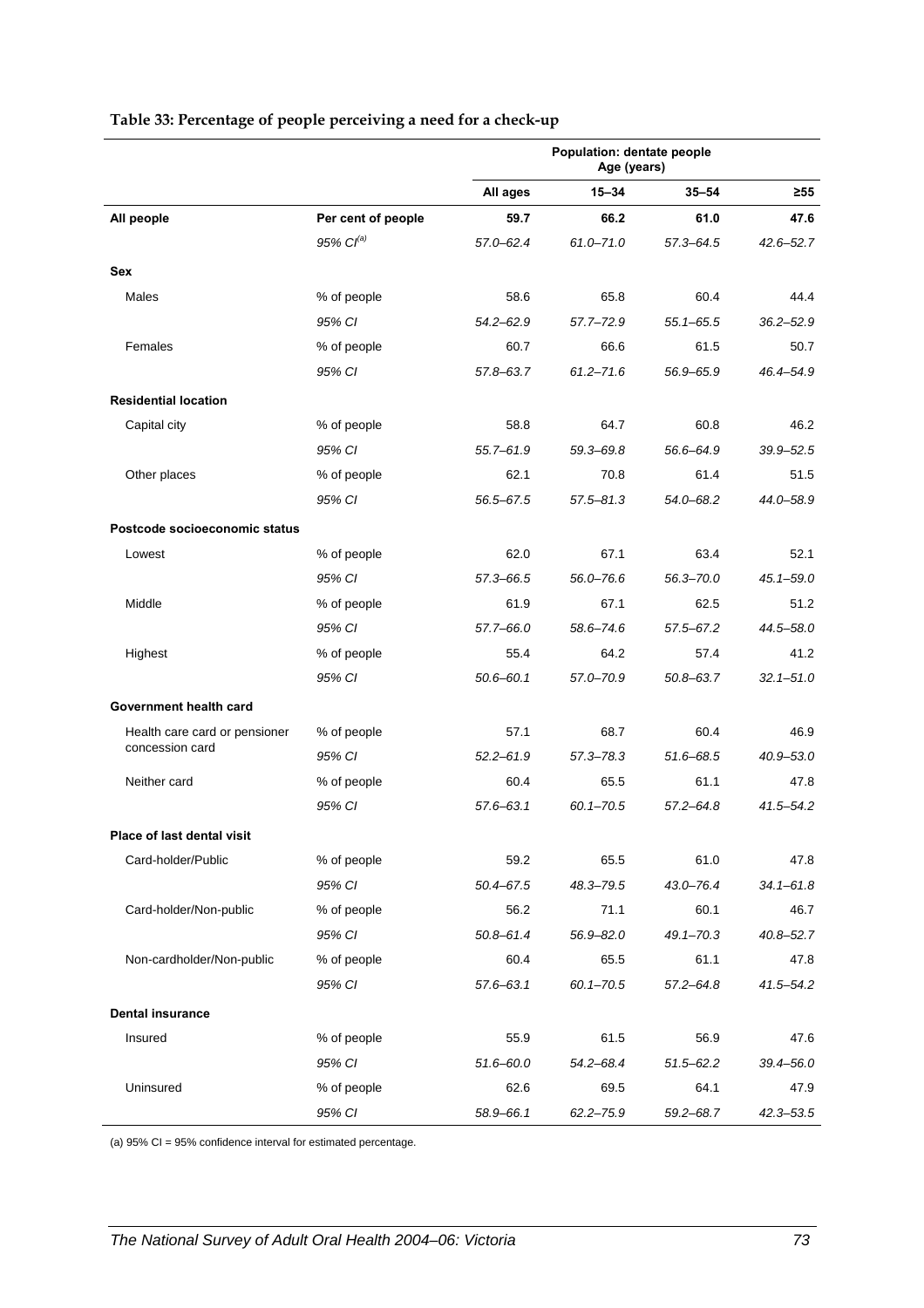## **Perceived urgency of dental treatment needs**

Dentate adults who perceived a need for an extraction or filling were asked about their perceived urgency of needed dental treatment. Dental problems vary from truly urgent problems like dental trauma, swelling in or around the jaws, or bleeding (usually as a complication of dental treatment); through situations where treatment is highly desirable in a short period of time (usually associated with pain); to problems that can wait reasonable periods of time to be treated. In NSAOH, dentate adults who perceived a need for an extraction or filling were asked at the time of the interview, 'How soon do you think you need this dental treatment?'. The possible responses included a wide range of time periods. These have been collapsed to perceiving a need for treatment within 3 months or longer than 3 months. In Victoria, 68.6% of dentate adults needing an extraction or filling perceived a need for dental treatment within 3 months ([Table 34](#page-82-0)), which was similar to the national estimate of 69.3% (Slade et al. 2007).

## **Key findings**

- The percentage of dentate adults needing an extraction or filling who thought they needed treatment within 3 months showed a modest trend by age group. Percentages varied from 63.3% to 74.3% across the three age groups, but these differences were not statistically significant.
- There were no significant differences among subgroups formed by any social characteristic, except by dental insurance status. Those dentate adults who did not have insurance were less likely to perceive a need for urgent dental treatment (64.8%) than those with insurance (77.3%).

### **Discussion**

Just less than 7 out of 10 dentate adults who needed an extraction or filling perceived a need for dental treatment within 3 months, but the percentage did not differ significantly across the three age groups. There was also little variation by socioeconomic characteristics, which might reflect a confounding of perceived need for dental treatment within 3 months by time since last dental visit.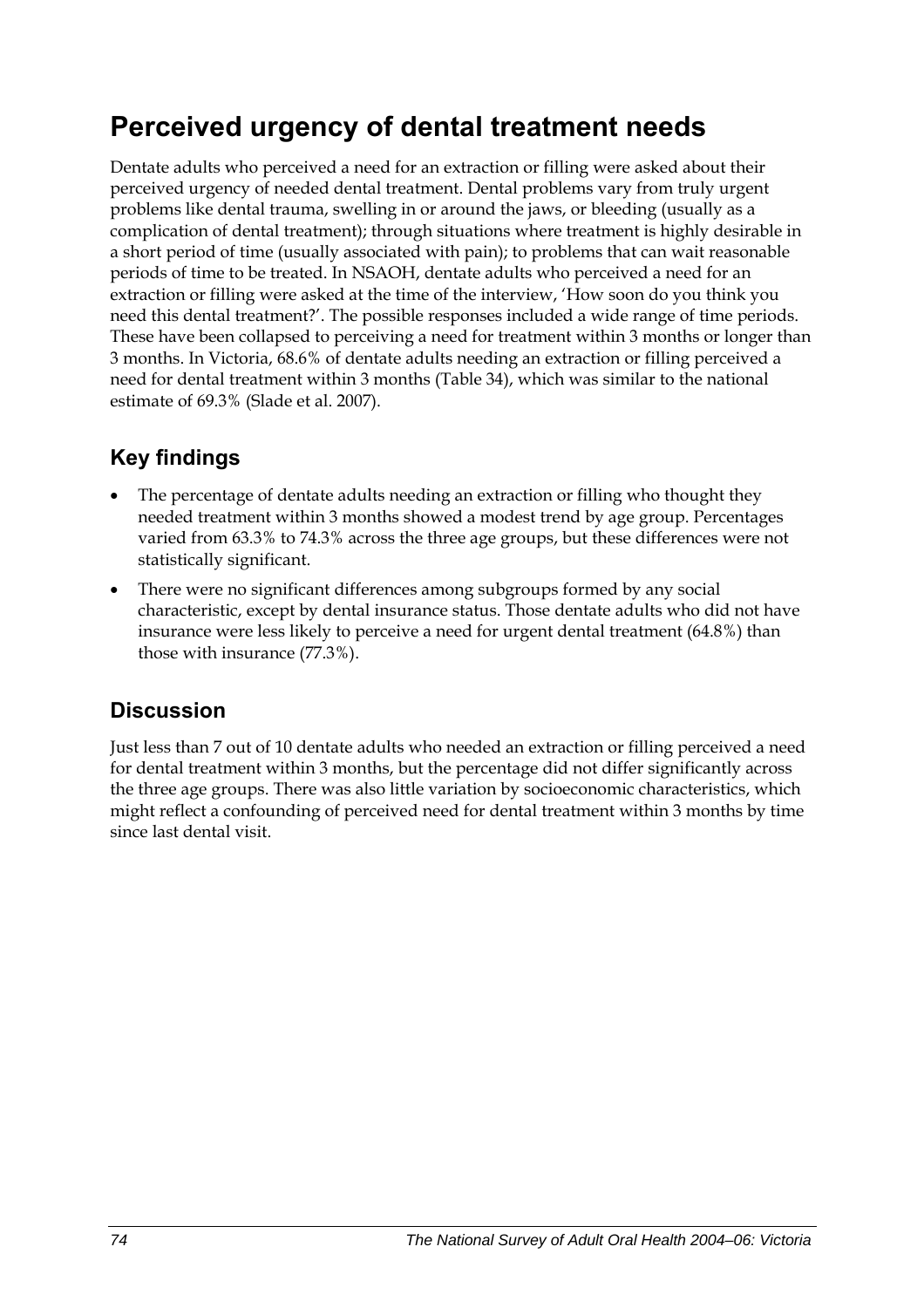|                               |                    | Population: dentate people who need an extraction or filling<br>Age (years) |               |               |               |
|-------------------------------|--------------------|-----------------------------------------------------------------------------|---------------|---------------|---------------|
|                               |                    | All ages                                                                    | $15 - 34$     | $35 - 54$     | ≥55           |
| All people                    | Per cent of people | 68.6                                                                        | 63.3          | 71.2          | 74.3          |
|                               | 95% $Cl^{(a)}$     | 64.6-72.4                                                                   | $54.5 - 71.3$ | $64.7 - 77.0$ | 67.4-80.2     |
| Sex                           |                    |                                                                             |               |               |               |
| Males                         | % of people        | 65.8                                                                        | 61.6          | 66.7          | 74.0          |
|                               | 95% CI             | 58.0-72.9                                                                   | $46.7 - 74.6$ | 56.0-75.9     | $61.1 - 83.7$ |
| Females                       | % of people        | 71.3                                                                        | 65.0          | 75.9          | 74.6          |
|                               | 95% CI             | 66.3-75.9                                                                   | $54.7 - 74.0$ | $67.9 - 82.5$ | $65.1 - 82.2$ |
| <b>Residential location</b>   |                    |                                                                             |               |               |               |
| Capital city                  | % of people        | 70.4                                                                        | 65.6          | 73.3          | 74.2          |
|                               | 95% CI             | 66.0-74.4                                                                   | $56.7 - 73.6$ | 66.0-79.6     | 65.6-81.2     |
| Other places                  | % of people        | 63.8                                                                        | 57.2          | 65.4          | 74.8          |
|                               | 95% CI             | $55.1 - 71.6$                                                               | $36.6 - 75.6$ | $51.5 - 77.1$ | 62.9-83.9     |
| Postcode socioeconomic status |                    |                                                                             |               |               |               |
| Lowest                        | % of people        | 66.7                                                                        | 55.5          | 74.8          | 72.5          |
|                               | 95% CI             | $58.2 - 74.3$                                                               | 39.5-70.4     | $62.8 - 83.9$ | $62.0 - 81.0$ |
| Middle                        | % of people        | 69.5                                                                        | 64.2          | 70.1          | 81.9          |
|                               | 95% CI             | $63.0 - 75.2$                                                               | 49.9-76.3     | 58.9-79.3     | 68.7-90.4     |
| Highest                       | % of people        | 69.6                                                                        | 71.6          | 68.9          | 67.5          |
|                               | 95% CI             | 63.8-74.9                                                                   | $58.7 - 81.8$ | $57.3 - 78.6$ | $52.7 - 79.4$ |
| Government health card        |                    |                                                                             |               |               |               |
| Health care card or pensioner | % of people        | 70.6                                                                        | 67.8          | 74.9          | 69.9          |
| concession card               | 95% CI             | 63.9-76.5                                                                   | $50.5 - 81.3$ | $61.2 - 85.0$ | 59.9-78.4     |
| Neither card                  | % of people        | 68.0                                                                        | 62.0          | 70.4          | 79.0          |
|                               | 95% CI             | $62.6 - 73.0$                                                               | $52.0 - 71.1$ | $62.9 - 77.0$ | 68.3-86.8     |
| Place of last dental visit    |                    |                                                                             |               |               |               |
| Card-holder/Public            | % of people        | 74.1                                                                        | 64.3          | 67.9          | 91.9          |
|                               | 95% CI             | $60.9 - 84.1$                                                               | $34.8 - 85.9$ | $44.2 - 84.9$ | 68.6-98.3     |
| Card-holder/Non-public        | % of people        | 68.9                                                                        | 69.9          | 78.0          | 61.1          |
|                               | 95% CI             | $61.2 - 75.7$                                                               | 48.0-85.4     | 59.5-89.5     | $49.1 - 71.8$ |
| Non-cardholder/Non-public     | % of people        | 68.0                                                                        | 62.0          | 70.4          | 79.0          |
|                               | 95% CI             | $62.6 - 73.0$                                                               | $52.0 - 71.1$ | 62.9-77.0     | 68.3-86.8     |
| <b>Dental insurance</b>       |                    |                                                                             |               |               |               |
| Insured                       | % of people        | 77.3                                                                        | 79.6          | 77.4          | 73.8          |
|                               | 95% CI             | $70.8 - 82.6$                                                               | 65.3-89.0     | 67.9-84.6     | $61.1 - 83.5$ |
| Uninsured                     | % of people        | 64.8                                                                        | 59.1          | 67.2          | 74.4          |
|                               | 95% CI             | 59.8-69.6                                                                   | 48.8-68.7     | 58.3-75.0     | 65.0-81.9     |

#### <span id="page-82-1"></span><span id="page-82-0"></span>**Table 34: Percentage of people perceiving a need for treatment within 3 months**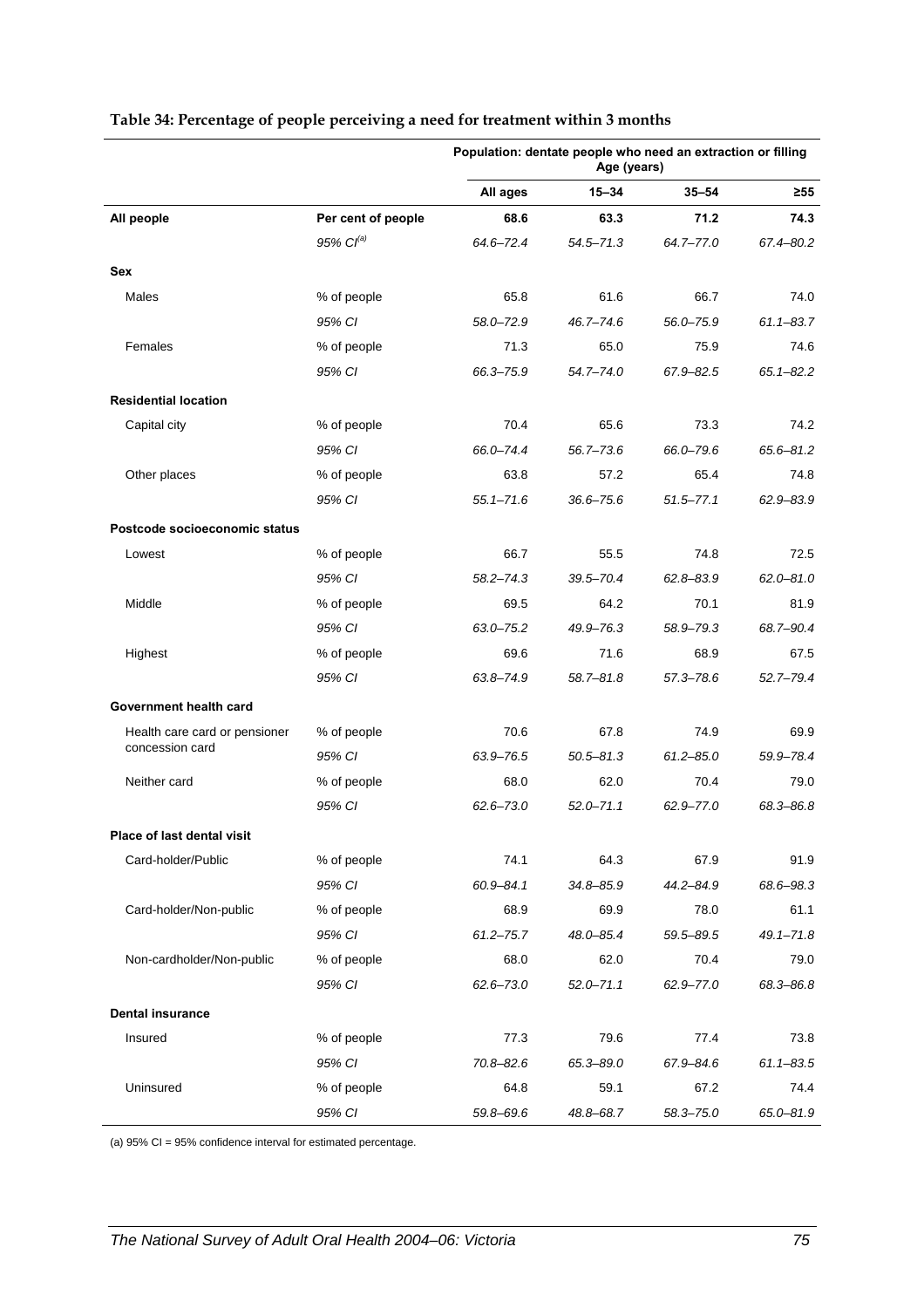## **Age-standardised comparison between government health cardholders and non-health cardholders**

Findings from 29 of the preceding tables are summarised in [Table 35,](#page-84-0) to compare oral health indicators between people with a government health card and non-cardholders. Percentages and means for the two groups are age-standardised, a statistical procedure that aims to remove any effects of age that might account for differences between the two groups in each oral health indicator. As noted in Table 4, a smaller percentage of people in the youngest age group had a health care card or pensioner concession card than in the oldest age group. Age standardisation seeks to compensate for that difference in age distribution, so that differences in any single indicator between the two groups are not confounded by age.

- For most outcomes reported in [Table 35](#page-84-0), health cardholders had significantly poorer oral health status, oral health care and perceived oral health.
- Exceptions occurred for untreated root decay, average number of DMF teeth per person and four periodontal conditions, where the slightly greater frequency in health cardholders compared with non-cardholders was not statistically significant. As well, the two groups had virtually identical age-standardised percentages for filled teeth, perceived need for a check-up and perceived urgency of treatment need.
- For measures relating to tooth loss, the magnitude of difference in age-standardised estimates between the two groups was noticeably smaller than the difference between the same two groups noted in preceding tables where there was no adjustment for age. For example, health cardholders had a 1.8-fold greater prevalence of complete tooth loss when the comparison was adjusted for age [\(Table 35\)](#page-84-0), whereas prevalence differed by a factor of 5.1 when all ages were contrasted in Table 5 (19.6% for health cardholders compared with 3.8% for non-cardholders). This degree of attenuation indicates that age was an important confounder of the relationship between health card status and complete tooth loss.
- In contrast, the relative difference between the two groups in the percentage who avoided or delayed care was amplified in the age-standardised result compared with the unstandardised results.
- However, for most other indicators in [Table 35,](#page-84-0) relative differences in age-standardised indicators the two groups were similar in magnitude to preceding tables. This is because there was only a weak association between age and dental attendance, with the consequence that there was little confounding of the difference between the two groups by age.

In summary, the findings in [Table 35](#page-84-0) confirm that health cardholders are disadvantaged with respect to most indicators of oral health status, oral health care and perceived oral health, and that the disadvantage is not due to the older age profile of health cardholders compared to non-cardholders. Even when age standardisation attenuated the difference between the two groups, as observed for measures relating to tooth loss, the differences tended to remain statistically significant.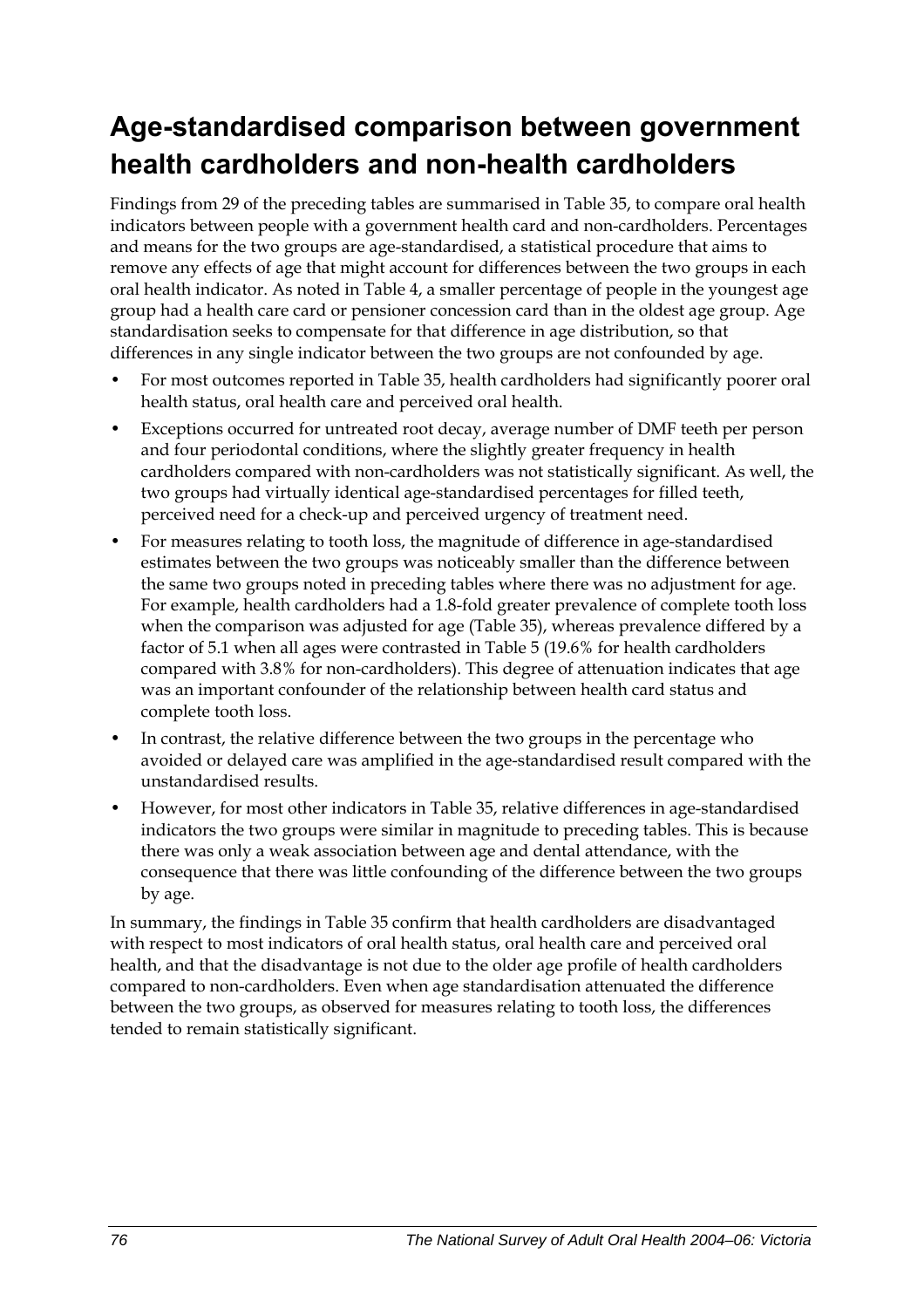<span id="page-84-1"></span>

| Table 35: Age-standardised comparison of health cardholders and non-health cardholders |  |  |
|----------------------------------------------------------------------------------------|--|--|
|                                                                                        |  |  |

<span id="page-84-0"></span>

|                                                                                  | <b>Card-holders</b> | Non-cardholders     |
|----------------------------------------------------------------------------------|---------------------|---------------------|
| Variable                                                                         | Estimate (95%CI)    | Estimate (95%CI)    |
| % of people with complete tooth loss                                             | $10.0 (8.3 - 11.7)$ | $5.7(4.2 - 7.1)$    |
| % of people with fewer than 21 teeth                                             | 18.7 (15.6-21.7)    | 11.2 (9.4-13.0)     |
| % of dentate people who wear denture(s)                                          | 22.5 (19.4–25.6)    | 15.9 (14.2–17.6)    |
| Average number of missing teeth per person                                       | $5.9(5.1 - 6.7)$    | $4.3(4.0 - 4.6)$    |
| % of people with untreated coronal decay                                         | $35.3(28.8 - 41.8)$ | 19.3 (15.9–22.8)    |
| % of people with untreated root decay                                            | $8.0(4.3 - 11.7)$   | $4.8(3.3 - 6.2)$    |
| % of people with one or more filled teeth                                        | 87.5 (83.0-92.0)    | 85.9 (83.2-88.6)    |
| Average number of DMF teeth per person                                           | 14.6 (13.5-15.6)    | 13.4 (12.9-13.9)    |
| % of people with moderate or severe periodontitis                                | 36.6 (30.0-43.2)    | 26.7 (23.2–30.2)    |
| % of people with 4+ mm periodontal pocket depth                                  | 23.1 (17.1-29.0)    | 18.0 (14.4–21.6)    |
| % of people with 4+ mm clinical attachment loss                                  | 52.6 (46.4-58.7)    | 49.3 (45.4–53.1)    |
| % of people with gingival inflammation                                           | 28.5 (21.8–35.2)    | 21.5 (17.4–25.7)    |
| % of people visiting dentist within last 12 months                               | 50.4 (45.0–55.8)    | 64.6 (61.7-67.4)    |
| % of people who attended a private dental practice at last dental visit          | 64.3 (59.4–69.1)    | $90.2(88.3 - 92.1)$ |
| % of people who paid for their last dental visit                                 | 64.2 (58.9-69.5)    | 100.0 (100.0-100.0) |
| % of people who usually visit a dental professional at least once a year         | 41.1 (36.3–45.9)    | 58.6 (55.4–61.7)    |
| % of people who have a dentist they usually attend                               | 66.0 (59.8-72.2)    | 84.8 (82.4–87.3)    |
| % of people who usually visit a dentist for a check up                           | $40.0(35.5 - 44.5)$ | 63.3 (60.6–66.0)    |
| % of people who avoided or delayed dental care                                   | 41.0 (37.2–44.7)    | 26.0 (23.5–28.5)    |
| % of people who reported that cost had prevented recommended dental<br>treatment | 22.3 (16.6-27.9)    | 17.7 (15.4-20.0)    |
| % of people who would have a lot of difficulty paying a \$100 dental bill        | 37.5 (32.8–42.1)    | $12.7(10.8-14.6)$   |
| % of people avoiding foods due to dental problems                                | 24.9 (20.8–29.0)    | 14.4 (12.5–16.3)    |
| % of people rating their oral health fair or poor                                | 21.5 (17.3-25.7)    | 11.6 (9.6–13.5)     |
| % of people experiencing toothache                                               | 22.7 (18.2–27.2)    | $13.8(11.6 - 16.0)$ |
| % of people experiencing orofacial pain                                          | 24.6 (20.6–28.5)    | 20.1 (17.9–22.3)    |
| % of people who need dentures                                                    | $12.5(9.8-15.3)$    | $5.5(4.4-6.7)$      |
| % of people who need an extraction or filling                                    | 38.8 (33.1–44.6)    | 28.3 (25.5–31.2)    |
| % of people perceiving a need for a check up                                     | 60.4 (55.4–65.4)    | 57.9 (55.2–60.6)    |
| % of people perceiving a need for treatment within 3 months                      | 73.9 (68.8-79.1)    | 69.3 (64.1-74.5)    |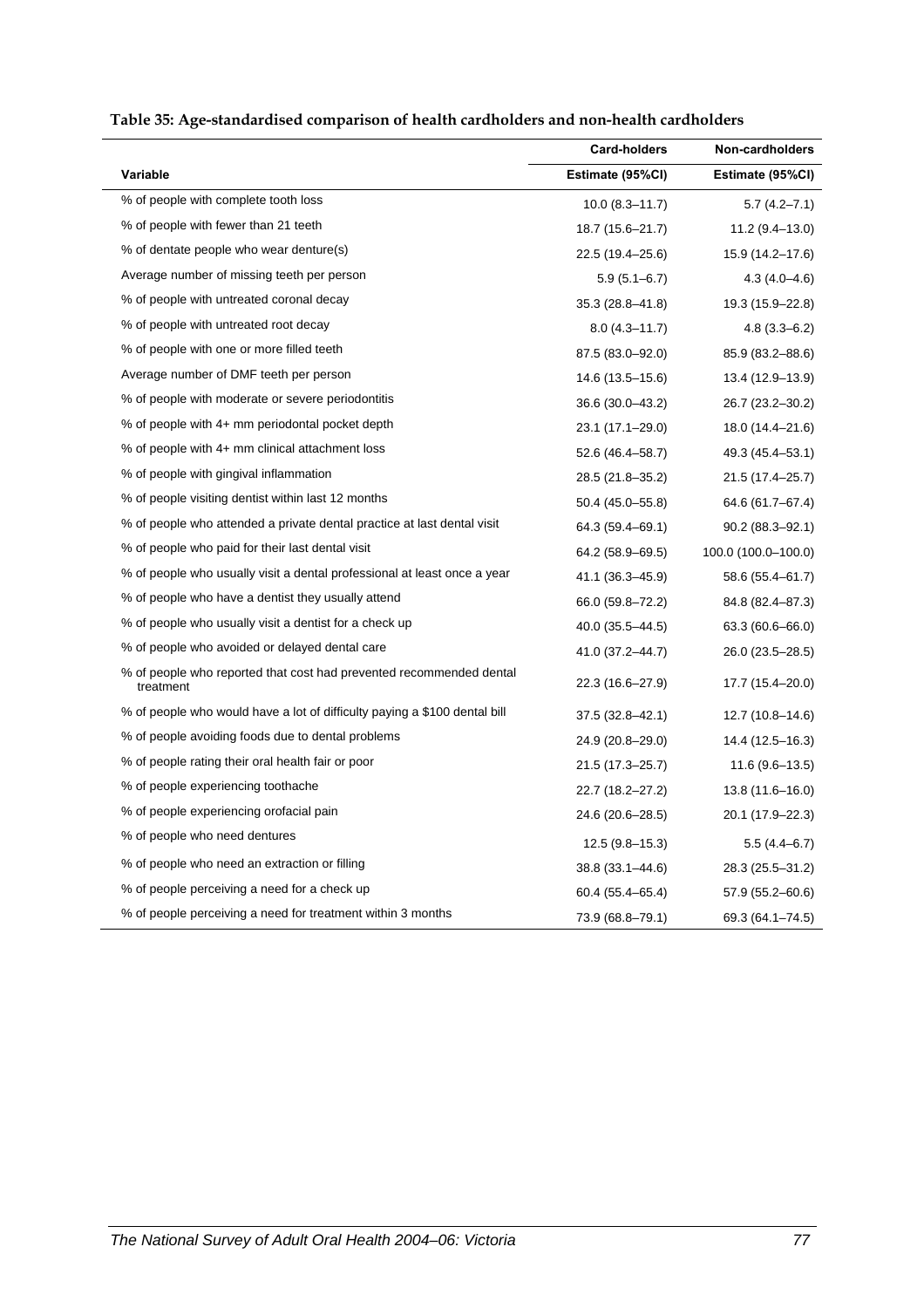## **Age-standardised comparison between the dentally insured and the uninsured**

Age standardisation has been used in [Table 36](#page-86-0) to make comparisons between dentally insured and uninsured people in each of the 30 oral health indicators presented in Tables 5–34. These comparisons are based on the same principles noted for [Table 35](#page-84-0). That is, age standardisation aims to compare insured and uninsured people after adjusting for potential differences in the age distribution between the two groups. In principle, however, there should be little confounding of these effects because there were only small differences in dental insurance coverage among the three age groups (Table 4).

- The results in [Table 36](#page-86-0) show statistically significantly poorer outcomes for uninsured people in 21 of the 30 indicators. For 17 of those 21 indicators, statistically significant differences were also observed in the preceding tables.
- For four indicators in [Table 36,](#page-86-0) the age-standardised result produced a greater relative difference between insured and uninsured people compared with unstandardised results: denture wearing, teeth missing due to pathology, gingival inflammation and avoiding foods.
- Conversely, eight of the nine indicators that did not differ to a statistically significantly degree between insured and uninsured people were similarly non-significant when contrasted between the two groups in previous tables that did not use age standardisation.
- The exception was perceived need for treatment within three months which did not differ significantly between the two groups when the result was age standardised, but which did differ significantly in the unstandardised result.

In summary, the findings in [Table 36](#page-86-0) confirm generally poorer oral health outcomes for uninsured people compared to insured people. Age standardisation did not appreciably alter the relationship between insurance status and any of the indicators, inferring that there was very little confounding of the effects of insurance due to age.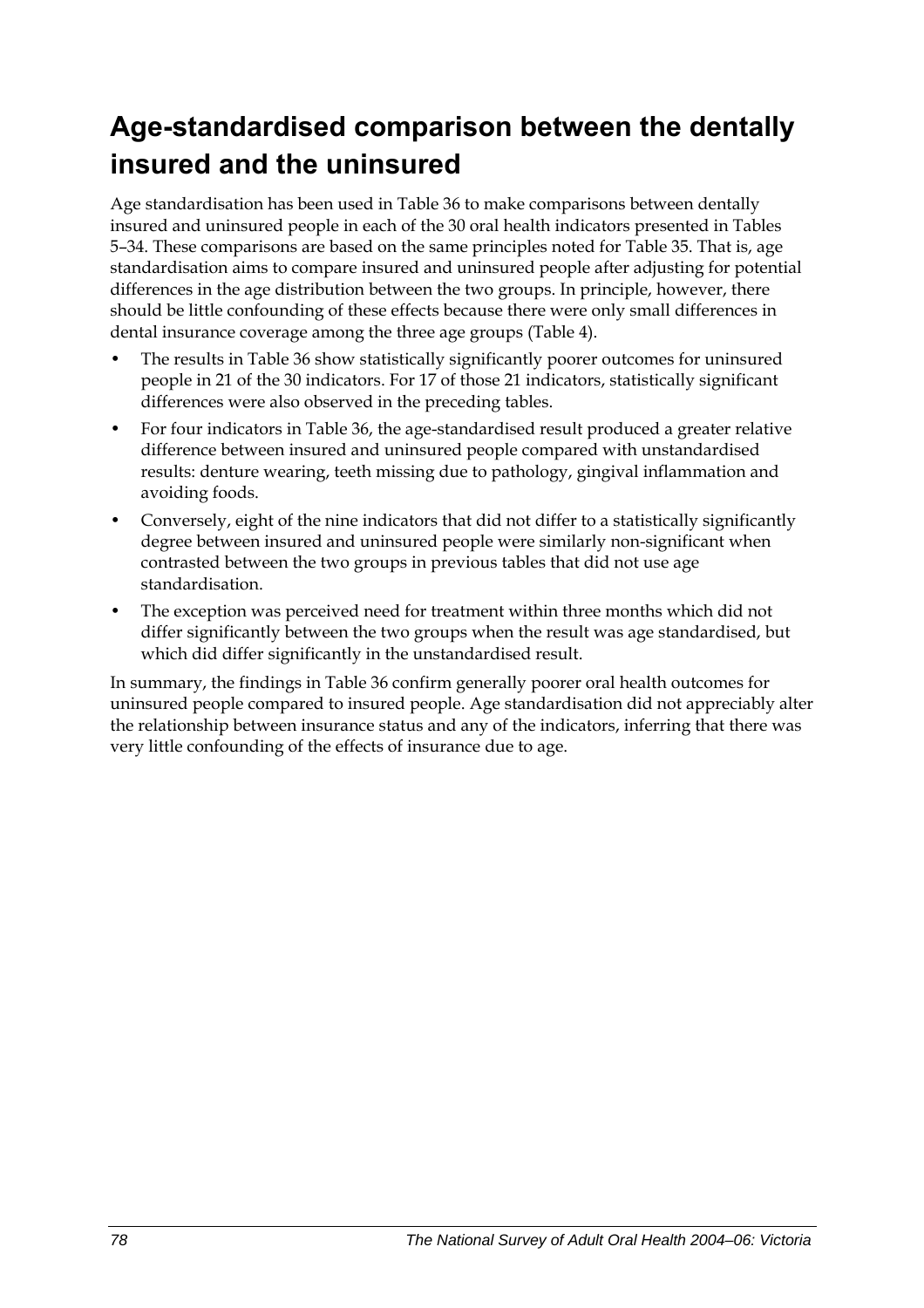<span id="page-86-1"></span>

| Table 36: Age-standardised comparison of the dentally insured and the uninsured |  |  |
|---------------------------------------------------------------------------------|--|--|
|                                                                                 |  |  |

<span id="page-86-0"></span>

|                                                                                  | <b>Insured</b>      | <b>Uninsured</b>    |
|----------------------------------------------------------------------------------|---------------------|---------------------|
| Variable                                                                         | Estimate (95%CI)    | Estimate (95%CI)    |
| % of people with complete tooth loss                                             | $3.0(2.1-4.0)$      | $10.1 (9.0 - 11.3)$ |
| % of people with fewer than 21 teeth                                             | $9.9(7.9 - 12.0)$   | 17.2 (15.4–18.9)    |
| % of dentate people who wear denture(s)                                          | 14.1 (11.7–16.4)    | 20.9 (19.1-22.6)    |
| Average number of missing teeth per person                                       | $3.9(3.5 - 4.3)$    | $5.4(5.0-5.8)$      |
| % of people with untreated coronal decay                                         | 17.3 (12.5–22.1)    | 28.6 (24.4-32.8)    |
| % of people with untreated root decay                                            | $4.6(2.7-6.5)$      | $6.5(4.4 - 8.7)$    |
| % of people with one or more filled teeth                                        | 85.8 (82.3-89.3)    | 86.1 (83.2-88.9)    |
| Average number of DMF teeth per person                                           | 13.4 (12.9-13.9)    | 13.7 (13.2-14.3)    |
| % of people with moderate or severe periodontitis                                | 27.1 (22.5-31.6)    | 32.7 (29.2-36.2)    |
| % of people with 4+ mm periodontal pocket depth                                  | 18.9 (12.9-24.9)    | 20.7 (17.1-24.3)    |
| % of people with 4+ mm clinical attachment loss                                  | $50.7(45.3 - 56.1)$ | 51.8 (47.8–55.9)    |
| % of people with gingival inflammation                                           | 17.3 (13.2–21.3)    | 28.3 (23.2–33.4)    |
| % of people visiting dentist within last 12 months                               | 72.4 (68.8-76.0)    | 53.0 (50.1–55.8)    |
| % of people who attended a private dental practice at last dental visit          | 94.5 (92.9-96.0)    | 77.4 (74.7–80.2)    |
| % of people who paid for their last dental visit                                 | 99.3 (98.7-99.9)    | 86.6 (84.2-89.0)    |
| % of people who received government-subsidised dental care in private<br>sector  | $0.5$ ( $<0-1.0$ )  | $3.2(2.2 - 4.2)$    |
| % of people who usually visit a dental professional at least once a year         | 66.3 (62.5-70.2)    | 45.1 (41.7–48.6)    |
| % of people who have a dentist they usually attend                               | 89.3 (86.5-92.0)    | 74.6 (71.2-78.0)    |
| % of people who usually visit a dentist for a check up                           | 70.5 (67.4–73.6)    | 49.2 (46.1-52.4)    |
| % of people who avoided or delayed dental care                                   | 17.7 (14.5-20.8)    | 35.9 (33.2-38.6)    |
| % of people who reported that cost had prevented recommended dental<br>treatment | 14.3 (11.7–17.0)    | 21.8 (18.5-25.1)    |
| % of people who would have a lot of difficulty paying a \$100 dental bill        | $10.4(8.0-12.8)$    | 22.5 (20.2-24.8)    |
| % of people avoiding foods due to dental problems                                | 13.9 (11.2-16.5)    | 18.7 (16.6-20.9)    |
| % of people rating their oral health fair or poor                                | $9.2(7.2 - 11.2)$   | 17.4 (15.0-19.8)    |
| % of people experiencing toothache                                               | 12.2 (9.6-14.8)     | 17.6 (15.2-20.0)    |
| % of people experiencing orofacial pain                                          | 19.4 (16.4-22.5)    | 23.0 (20.5-25.4)    |
| % of people who need dentures                                                    | $3.8(2.5 - 5.0)$    | $10.4(8.9-11.8)$    |
| % of people who need an extraction or filling                                    | 25.5 (22.0-29.1)    | 34.7 (31.8-37.7)    |
| % of people perceiving a need for a check up                                     | 55.2 (51.0-59.5)    | 61.4 (58.2-64.6)    |
| % of people perceiving a need for treatment within 3 months                      | 76.5 (70.9-82.2)    | 66.8 (62.1-71.4)    |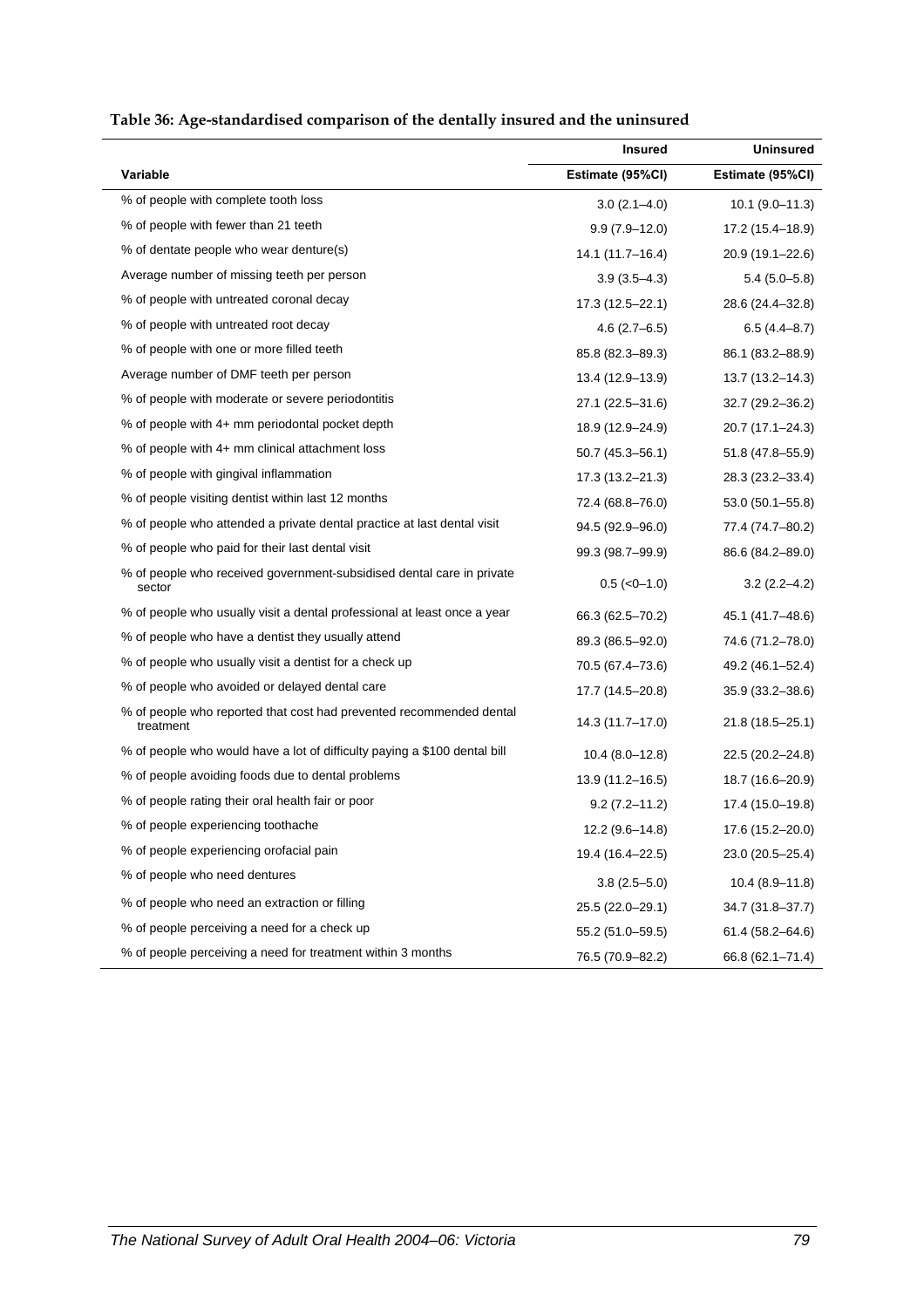# **Appendix**

## **Sample counts**

#### **Table A.1: Table counts of interviewed people**

|                                                  | Age group (years) |           |              |           |
|--------------------------------------------------|-------------------|-----------|--------------|-----------|
|                                                  | All ages          | $15 - 34$ | $35 - 54$    | $\geq 55$ |
| All people                                       | 2,667             | 626       | 962          | 1,079     |
| <b>Sex</b>                                       |                   |           |              |           |
| Males                                            | 1,039             | 235       | 369          | 435       |
| Females                                          | 1,628             | 391       | 593          | 644       |
| <b>Residential location</b>                      |                   |           |              |           |
| Capital city                                     | 1,907             | 486       | 707          | 714       |
| Other places                                     | 760               | 140       | 255          | 365       |
| Postcode socioeconomic status                    |                   |           |              |           |
| Lowest                                           | 880               | 183       | 282          | 415       |
| Middle                                           | 873               | 226       | 341          | 306       |
| Highest                                          | 914               | 217       | 339          | 358       |
| Government health card                           |                   |           |              |           |
| Blank but applicable                             | $\overline{7}$    | 1         | 1            | 5         |
| Health care card or pensioner<br>concession card | 817               | 125       | 155          | 537       |
| Neither card                                     | 1,843             | 500       | 806          | 537       |
| Place of last dental visit                       |                   |           |              |           |
| Card-holder/Public                               | 206               | 52        | 44           | 110       |
| Non-cardholder/Non-public                        | 611               | 73        | 111          | 427       |
| <b>Dental insurance</b>                          |                   |           |              |           |
| Blank but applicable                             | 21                | 17        | $\mathbf{1}$ | 3         |
| Insured                                          | 970               | 203       | 406          | 361       |
| Uninsured                                        | 1,676             | 406       | 555          | 715       |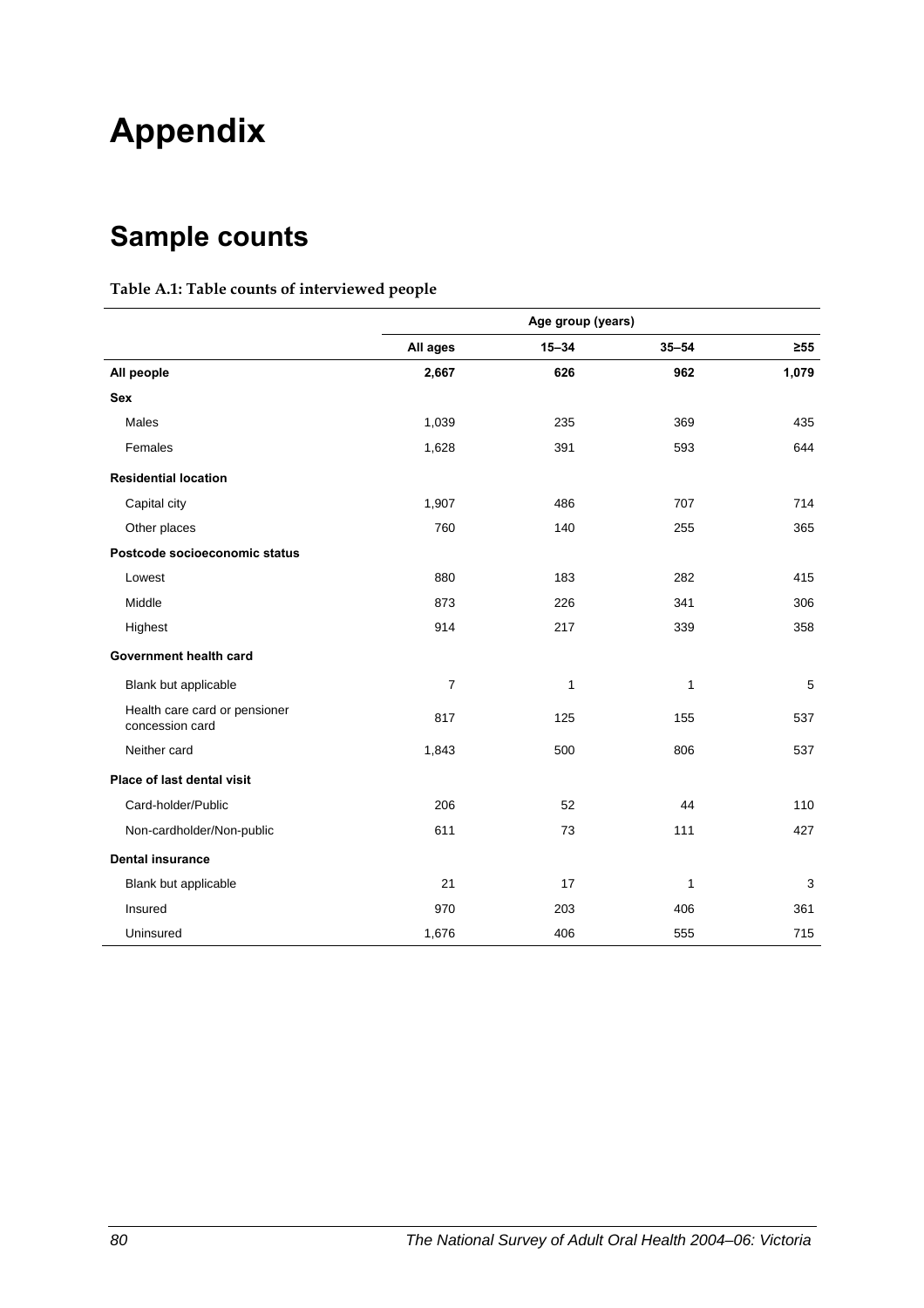### **Table A.2: Sample counts of examined people**

|                                                  | Age group (years) |           |             |           |
|--------------------------------------------------|-------------------|-----------|-------------|-----------|
|                                                  | All ages          | $15 - 34$ | $35 - 54$   | $\geq 55$ |
| All people                                       | 1,181             | 288       | 453         | 440       |
| <b>Sex</b>                                       |                   |           |             |           |
| Males                                            | 466               | 96        | 177         | 193       |
| Females                                          | 715               | 192       | 276         | 247       |
| <b>Residential location</b>                      |                   |           |             |           |
| Capital city                                     | 851               | 226       | 329         | 296       |
| Other places                                     | 330               | 62        | 124         | 144       |
| Postcode socioeconomic status                    |                   |           |             |           |
| Lowest                                           | 375               | 89        | 135         | 151       |
| Middle                                           | 392               | 104       | 159         | 129       |
| Highest                                          | 414               | 95        | 159         | 160       |
| Government health card                           |                   |           |             |           |
| Blank but applicable                             | $\overline{2}$    | 1         | $\pmb{0}$   | 1         |
| Health care card or pensioner<br>concession card | 336               | 68        | 74          | 194       |
| Neither card                                     | 843               | 219       | 379         | 245       |
| Place of last dental visit                       |                   |           |             |           |
| Card-holder/Public                               | 83                | 25        | 21          | 37        |
| Card-holder/Non-public                           | 253               | 43        | 53          | 157       |
| <b>Dental insurance</b>                          |                   |           |             |           |
| Blank but applicable                             | 6                 | 4         | $\mathbf 0$ | 2         |
| Insured                                          | 474               | 94        | 198         | 182       |
| Uninsured                                        | 701               | 190       | 255         | 256       |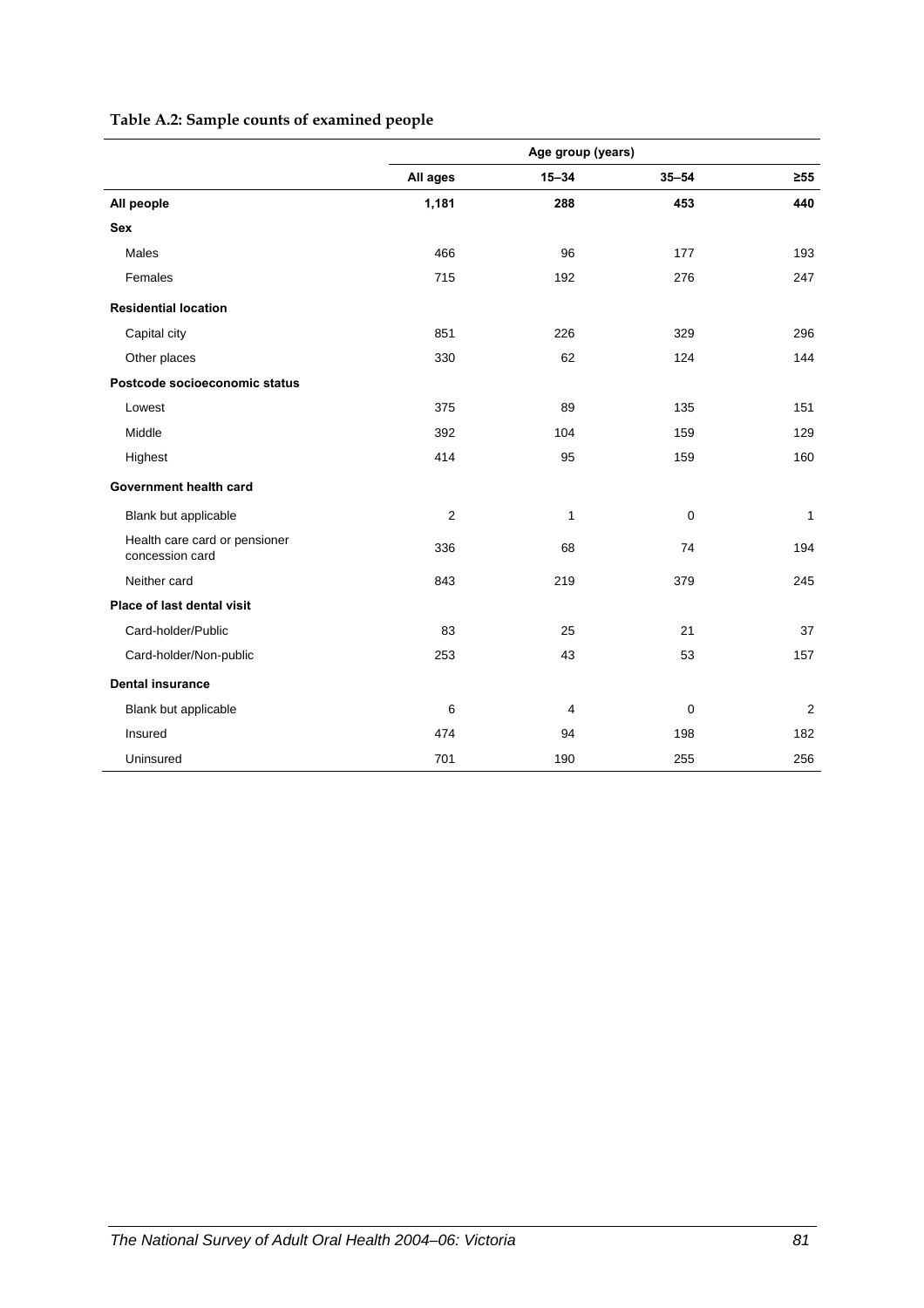# **Glossary**

**95% confidence interval** Defines the uncertainty around an estimated value—there is a 95% probability that the true value falls within the range of the upper and lower limits.

**Attachment loss** The distance in millimetres measured from the edge of the enamel of a tooth to the gum tissue that is adherent to its root.

**Calibration** A procedure to promote standardisation between examiners performing the oral examinations.

**Canine** One of four 'eye teeth' positioned next to the incisors and used for tearing food.

**Capital city** The administrative seat of government of each of Australia's six states and two territories—each capital city also represents the most populous location of its respective state or territory.

**Cemento-enamel junction** Point on a tooth surface where the tooth crown joins the tooth root.

**Census** The Census of Population and Housing conducted every 5 years by the Australian Bureau of Statistics.

**Complete tooth loss** Loss of all natural teeth (also referred to as edentulism).

**Coronal** Pertaining to the crown of a tooth.

**Crown** The portion of tooth covered by white enamel that usually is visible in the mouth.

**Dental attendance** Behaviour related to the use of dental services.

**Dental caries** The process in which tooth structure is destroyed by acid produced by bacteria in the mouth—see dental decay.

**Dental caries experience** The cumulative effect of the caries process through a person's lifetime, manifesting as teeth that are decayed, missing or filled.

**Dental decay** Cavity resulting from dental caries.

**Dental insurance** Dental care is not covered under Australia's universal public health insurance vehicle, Medicare, and consequently people seeking cover can elect to carry private dental insurance.

**Dentate** Having one or more natural teeth.

**Dentition** The set of teeth—a complete dentition comprises 32 adult teeth.

**Denture** A removable dental prosthesis that substitutes for missing natural teeth and adjacent tissues.

**DMFT** An index of dental caries experience measured by counting the number of decayed (D), missing (M) and filled (F) teeth (T).

**Edentulous** A state of complete loss of all natural teeth.

**Enamel** Hard white mineralised tissue covering the crown of a tooth.

**Epidemiology** The study of the distribution and causes of health and disease in populations.

**Examination protocol** Methods and guidelines for conducting standardised oral examinations in a survey.

**Extraction** Removal of a natural tooth.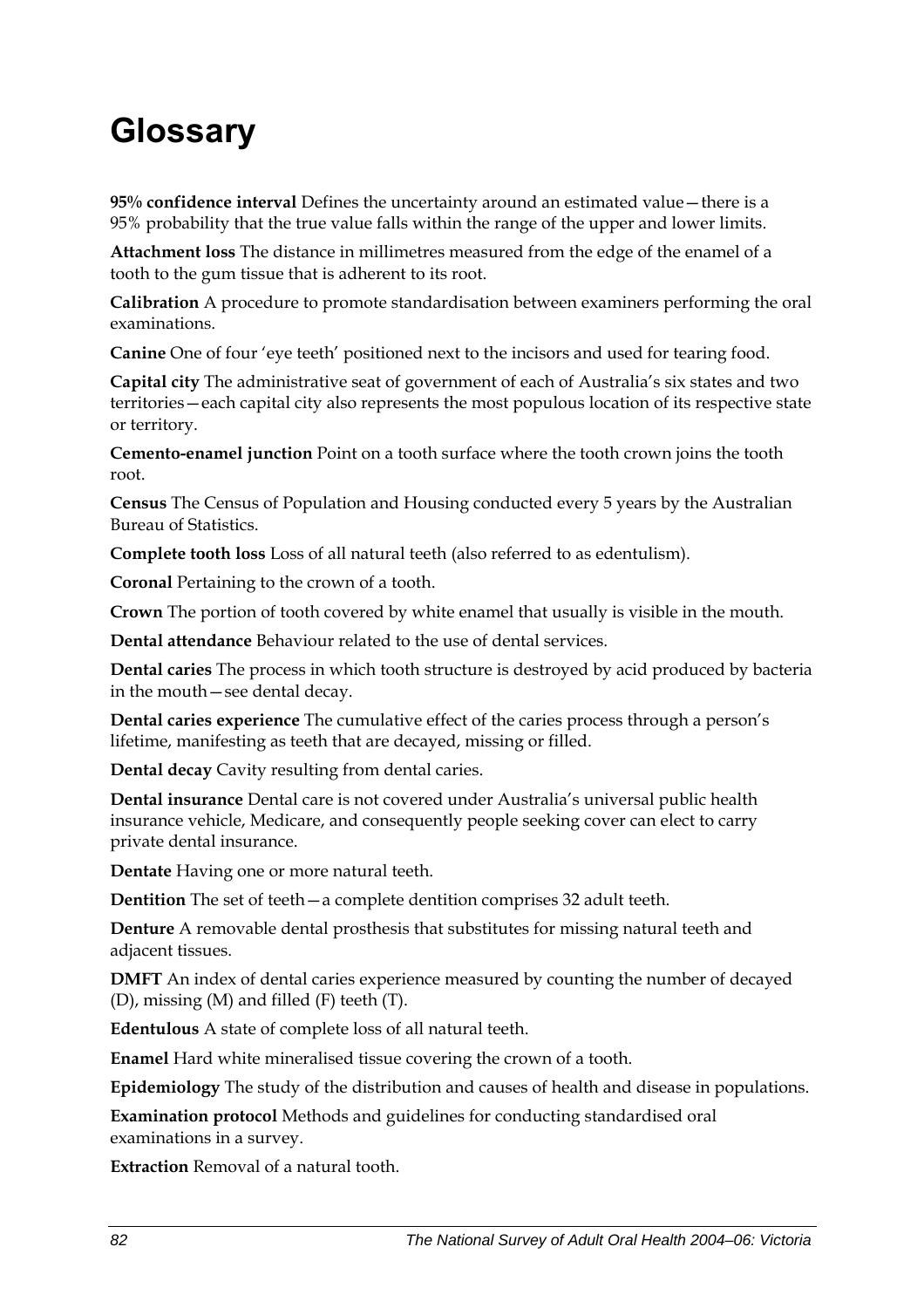**Generation** A group of people born during a defined period of time (also referred to as a birth cohort).

**Gingiva** Gum tissue.

**Gingivitis** Redness, swelling or bleeding of the gums caused by inflammation.

**Government health card** A concession card issued by the Australian Government that entitles the holder to services including public dental care.

**Incisor** One of eight front teeth used during eating for cutting food.

**Index of Relative Socioeconomic Advantage/Disadvantage (IRSAD)** One of four indices measuring area-level disadvantage derived by the Australian Bureau of Statistics—the IRSAD is derived from attributes such as low income, low educational attainment, high unemployment and jobs in relatively unskilled occupations.

**Indigenous identity** A person who states that they are of Aboriginal and/or Torres Strait Islander descent is an Indigenous Australian.

**Mean** The arithmetic average of a set of values.

**Molar** One of 12 back teeth used in grinding food.

**Natural teeth** Refers to a person's own teeth as opposed to artificial teeth.

**Orofacial pain** Pain located in the face, jaw, temple, in front of the ear or in the ear.

**Participation rate** The proportion of people from whom survey information is collected from among the total number of people selected as intended study participants.

**Periodontal disease** Disease of the gums and other tissues that attach to and anchor teeth to the jaws.

**Periodontal pocket** A space below the gum line that exists between the root of a tooth and the gum surrounding that tooth.

**Periodontitis** Disease of the gums caused by bacteria, characterised by swelling and bleeding of the gums and loss of tissue that attaches the tooth to the jaw.

**Permanent teeth** Adult teeth (secondary teeth).

**Plaque** A film composed of bacteria and food debris that adheres to the tooth surface.

**Prevalence** The proportion of people with a defined disease within a defined population.

**Probing pocket depth** The measured depth of the periodontal pocket.

**Recorder** A person, usually a dental assistant, who recorded the results of an oral examination onto a laptop computer.

**Relative difference** The difference between two values calculated as a ratio of one value divided by another.

**Restoration** A filling to repair a tooth damaged by decay or injury.

**Root** That part of the tooth below the crown which is anchored to the jaw.

**Root surface** The surface of the root of a tooth.

**Socioeconomic Indices for Areas (SEIFA)** A set of four indices derived by the Australian Bureau of Statistics from population census data to measure aspects of socioeconomic position for geographic areas.

**Socioeconomic position** Descriptive term for a position in society and usually measured by attributes such as income, education, occupation or characteristics of residential area.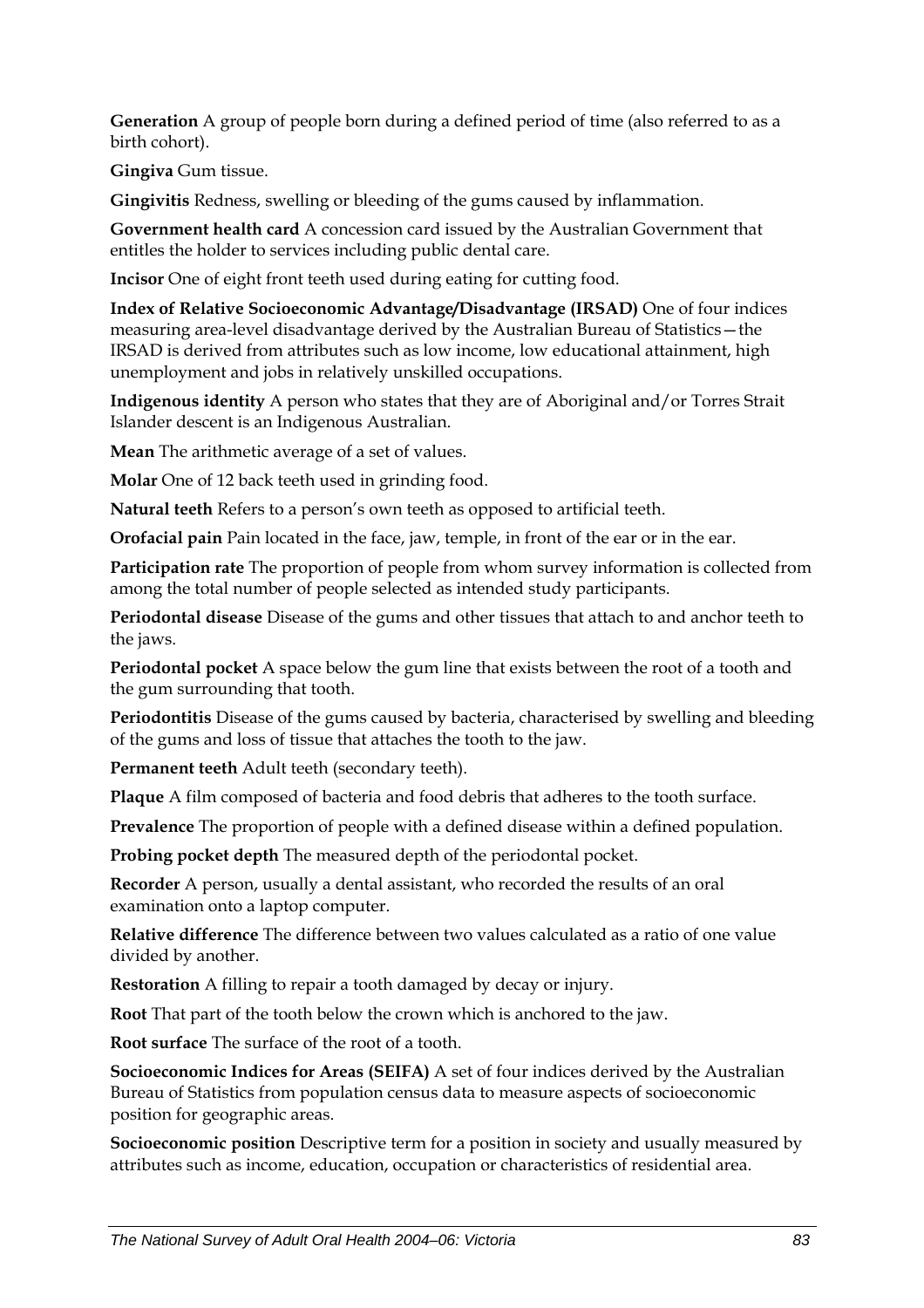**State/territory** Geographic regions of Australia—the nation has six states and two territories.

**Statistical significance** An indication from a statistical test that an observed association is unlikely (usually less than 5% probability) to be due to chance created when a random sample of people is selected from a population.

**Trend** The general direction in which change over time is observed.

**Weights** Numbers applied to groups of study participants to correct for differences in probability of selection and in participation.

**Wisdom tooth** One of four molars, each positioned at the back of the mouth.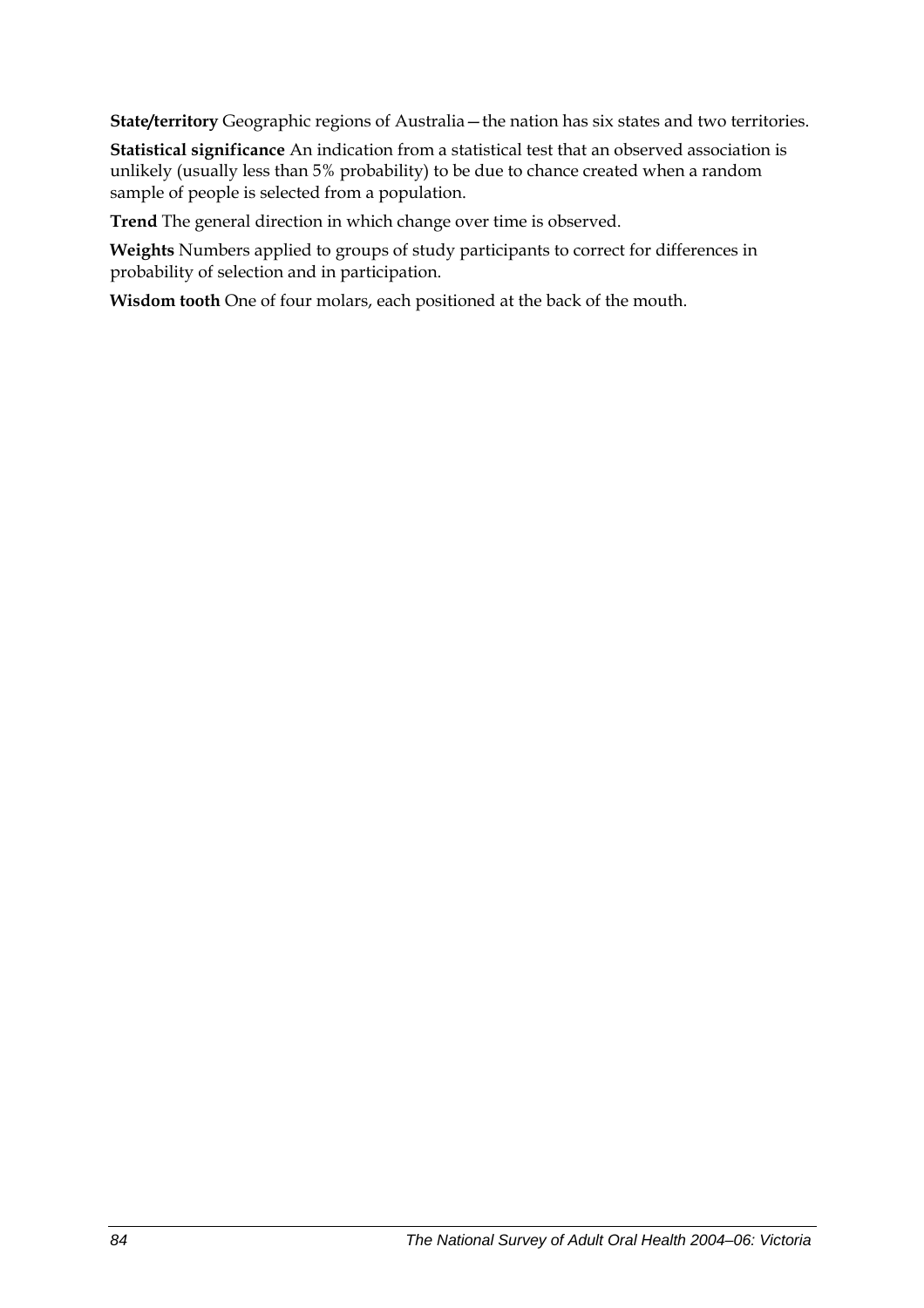# **References**

AHMAC (Australian Health Ministers' Advisory Council) 2001. Steering Committee for National Planning for Oral Health. Oral health of Australians: National planning for oral health improvement. Adelaide: SA Department of Human Services.

AIHW (Australian Institute of Health and Welfare) 2000. Australia's health 2000: The seventh biennial health report of the Australian Institute of Health and Welfare. Canberra: AIHW.

AIHW 2007. Health expenditure Australia 2005–06. Health and Welfare Expenditure Series no. 30. Cat. no. HWE 37. Canberra: AIHW.

Barnard PD 1993. National Oral Health Survey Australia 1987–1988. Canberra: Australian Government Publishing Service.

Benyamini Y, Leventhal H & Leventhal EA 2004. Self-rated oral health as an independent predictor of self-rated general health, self-esteem and life satisfaction. Social Science & Medicine 59(5)*:*1109–16.

Bergman JD, Wright FA & Hammond RH 1991. The oral health of the elderly in Melbourne. Australian Dental Journal 36(4)*:*280–5.

Brennan DS & Spencer AJ 2004. Changes in caries experience among Australian public dental patients between 1995/96 and 2001/02. Australian and New Zealand Journal of Public Health 28(6)*:*542–8.

Brennan DS, Spencer AJ & Roberts-Thomson KF 2007. Caries experience among 45–54-year-olds in Adelaide, South Australia. Australian Dental Journal 52(2)*:*122–7.

Brennan DS, Spencer AJ & Slade GD 2000. Caries experience among publicly-funded dental patients in Australia, 1995–96: type of care and geographic location. Australian Dental Journal 45(1)*:*37–45.

Brennan DS, Spencer AJ & Slade GD 2001. Prevalence of periodontal conditions among public-funded dental patients in Australia. Australian Dental Journal 46(2)*:*114–21.

Chalmers JM, Carter KD, Fuss JM, Spencer AJ & Hodge CP 2002. Caries experience in existing and new nursing home residents in Adelaide, Australia. Gerodontology 19(1)*:*30–40.

Chalmers JM, Carter KD & Spencer AJ 2002. Caries incidence and increments in community-living older adults with and without dementia. Gerodontology 19(2)*:*80–94.

Chalmers JM, Carter KD & Spencer AJ 2005. Caries incidence and increments in Adelaide nursing home residents. Special Care Dentistry 25(2)*:*96–105.

Chalmers JM, Hodge C, Fuss JM, Spencer AJ & Carter KD 2002. The prevalence and experience of oral diseases in Adelaide nursing home residents. Australian Dental Journal 47(2)*:*123–30.

Coates E, Slade GD, Goss AN & Gorkic E 1996. Oral conditions and their social impact among HIV dental patients. Australian Dental Journal 41(1)*:*33–6.

Coates EA, Brennan D, Logan RM, Goss AN, Scopacasa B, Spencer AJ et al. 2000. Hepatitis C infection and associated oral health problems. Australian Dental Journal 45(2)*:*108–14.

Dawson AS & Smales RJ 1994. Dental health changes in an Australian Defence Force population. Australian Dental Journal 39(4)*:*242–6.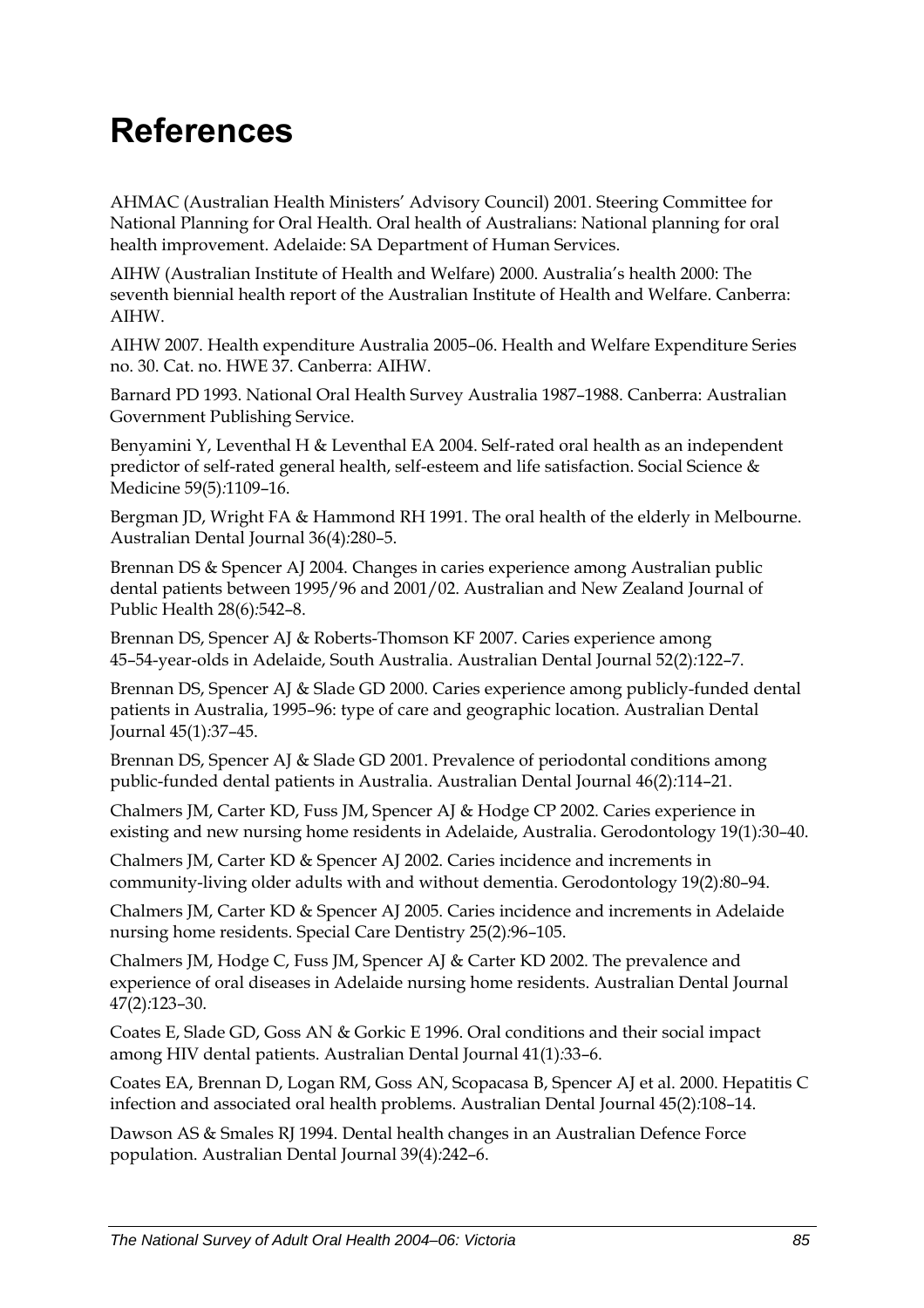Dillman DA 2000. Mail and internet surveys: The tailored design method, 2nd edn. New York: John Wiley Company.

Elias AC & Sheiham A 1998. The relationship between satisfaction with mouth and number of position of teeth. Journal of Oral Rehabilitation 25:649–61.

Endean C, Roberts-Thomson K & Wooley S 2004. Anangu oral health: The status of the Indigenous population of the Anangu Pitjantjatjara lands. Australian Journal of Rural Health 12(3)*:*99–103.

Hopcraft M & Morgan MV 2003a. Dental caries experience in a young adult military population. Australian Dental Journal 48(2)*:*125–9.

Hopcraft MS & Morgan MV 2003b. Exposure to fluoridated drinking water and dental caries experience in Australian army recruits, 1996. Community Dentistry and Oral Epidemiology 31(1)*:*68–74.

Hopcraft M & Morgan MV 2005. Dental caries experience in Australian Army recruits 2002–2003. Australian Dental Journal 50(1)*:*16–20.

Hopcraft MS & Morgan MV 2006. Pattern of dental caries experience on tooth surfaces in an adult population. Community Dentistry and Oral Epidemiology 34(3)*:*174–83.

Kingsford Smith D & Szuster F 2000. Aspects of tooth decay in recently arrived refugees. Australian and New Zealand Journal of Public Health 24(6)*:*623–6.

Loe H & Silness J 1963. Periodontal disease in pregnancy: 1. Prevalence and severity. Acta Odontologica Scandinavica 21:533–51.

Marino R, Calache H, Wright C, Morgan M, Schofield SM & Minichiello V 2007. Profile of the oral health among ambulant older Greek and Italian migrants living in Melbourne. Australian Dental Journal 52(3)*:*198–204.

Marino R, Wright FA & Minas IH 2001. Oral health among Vietnamese using a community health centre in Richmond, Victoria. Australian Dental Journal 46(3)*:*208–15.

McGrath C & Bedi R 2002. Population based norming of the UK oral health related quality of life measure (OHQoL–UK). British Dental Journal 193:521–4

Morgan MV, Stonnill A & Laslett AM 1992. Dental caries amongst Royal Australian Navy recruits, 1988. Australian Dental Journal 37(3)*:*201–4.

NHANES (National Health and Nutrition Examination Survey). Dental examiners' procedures manual. Hyattsville, MD: US Department of Health and Human Services, Centers for Disease Control and Prevention, National Center for Health Statistics. Viewed 14 February 2007

<http://www.cdc.gov/nchs/data/nhanes/nhanes\_03\_04/DentalExaminers-2004.pdf>.

Osborn M, Butler T & Barnard PD 2003. Oral health status of prison inmates–New South Wales, Australia. Australian Dental Journal 48(1)*:*34–8.

Saub R & Evans RW 2001. Dental needs of elderly hostel residents in inner Melbourne. Australian Dental Journal 46(3)*:*198–202.

Sheiham A, Steele JG, Marcenes W, Finch S & Walls AW 2002. The relationship between oral health status and body mass index among older people: a national survey of older people in Great Britain. British Dental Journal 192:703–6.

Slade GD & Spencer AJ 1995. Periodontal attachment loss among adults aged 60+ in South Australia. Community Dentistry and Oral Epidemiology 23(4)*:*237–42.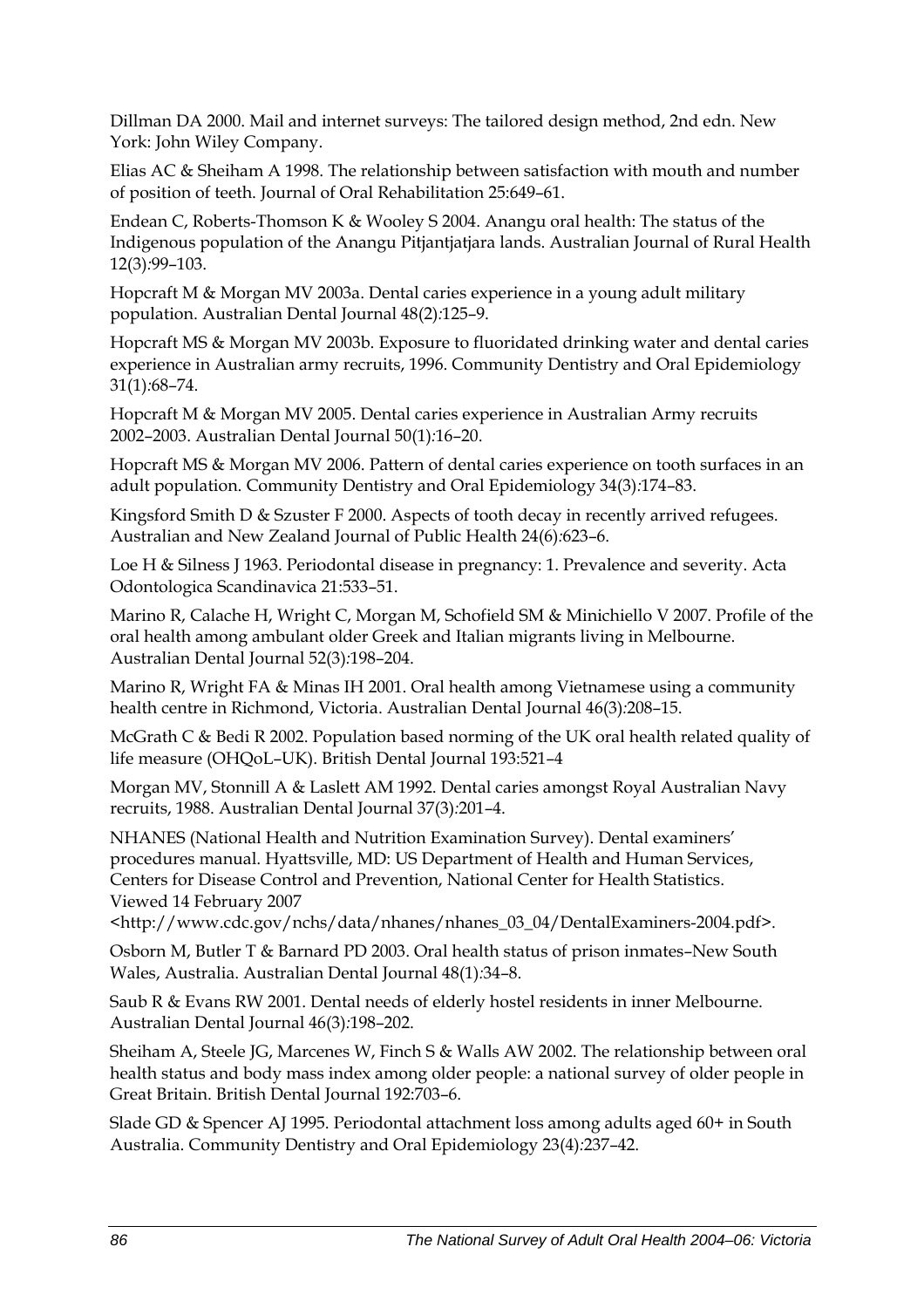Slade GD & Spencer AJ 1997. Distribution of coronal and root caries experience among persons aged 60+ in South Australia. Australian Dental Journal 42(3)*:*178–84.

Slade GD, Spencer AJ, Gorkic E & Andrews G 1993. Oral health status and treatment needs of non-institutionalized persons aged 60+ in Adelaide, South Australia. Australian Dental Journal 38(5)*:*373–80.

Slade GD, Spencer AJ & Roberts-Thomson KF (eds) 2007. Australia's dental generations: The National Survey of Adult Oral Health 2004–06. AIHW cat. no. DEN 165. Canberra: Australian Institute of Health and Welfare (Dental Statistics and Research Series No. 34).

Smith K, Kruger E, Dyson K & Tennant M 2007. Oral health in rural and remote Western Australian indigenous communities: a two-year retrospective analysis of 999 people. International Dental Journal 57(2)*:*93–9.

Surgeon General 2000. The health consequences of smoking: A report of the Surgeon General. Atlanta, Georgia: U.S. Department of Health and Human Services, Centers for Disease Control and Prevention, National Center for Chronic Disease Prevention and Health Promotion, Office on Smoking and Health.

Thomson WM, Slade GD & Spencer AJ 1995. Dental caries experience and use of prescription medications among people aged 60+ in South Australia. Gerodontology 12(12)*:*104–10.

Wright FA, Hammond RH & Lewis JM 1994. Changes in periodontal conditions of adults from Melbourne, Australia. International Dental Journal 44(3)*:*207–14.